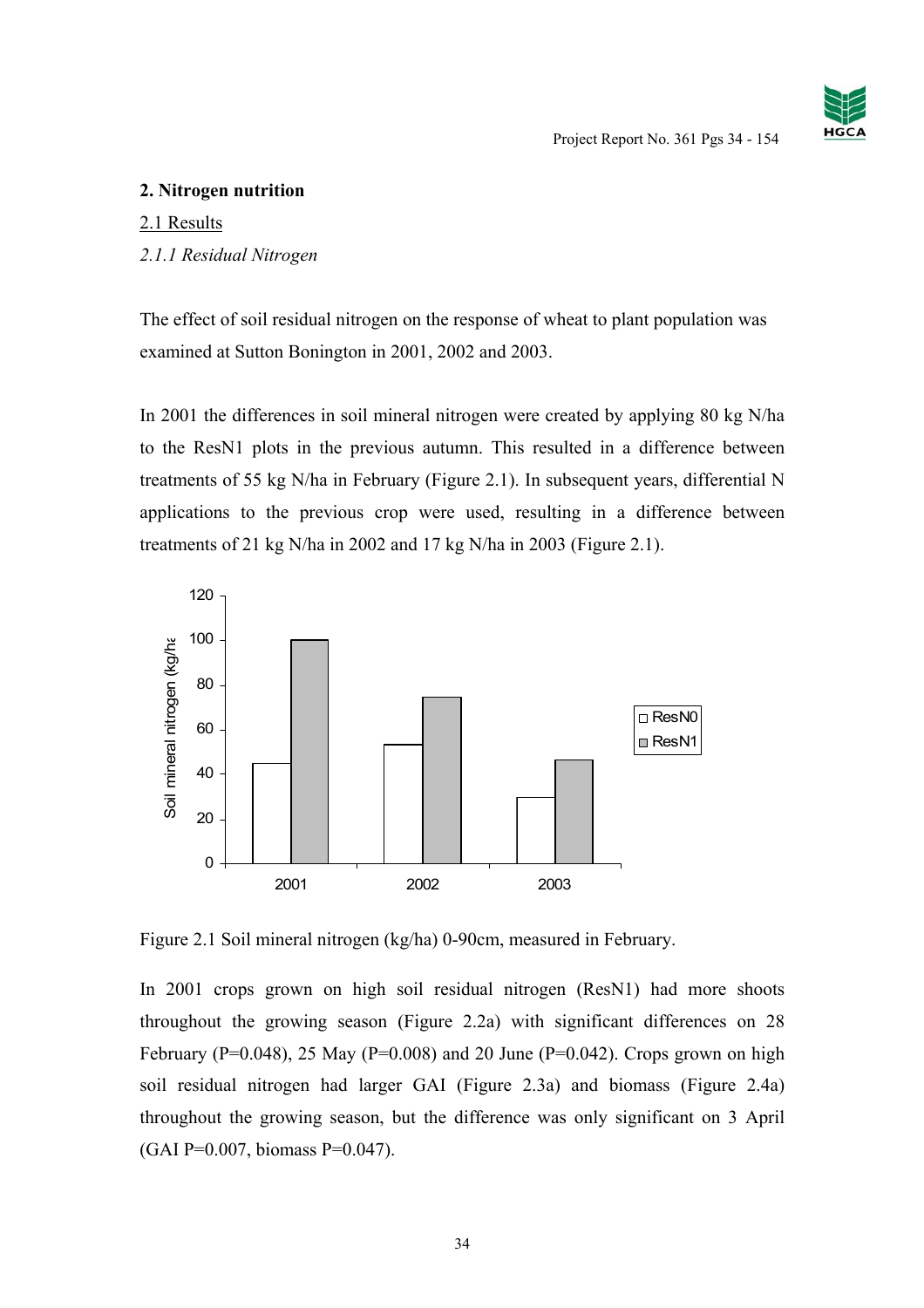Throughout the 2002 season, there was a trend for ResN0 plots to have more shoots/ $m^2$  than ResN1 and the difference was significant on 15 March (Figure 2.2b). Generally, there were no significant differences in GAI between residual nitrogen treatments (Figure 2.3b). However on 22 April the ResN0 plots had a significantly larger GAI than the ResN1 plots (P=0.013). Residual nitrogen had no significant effect on crop biomass (Figure 2.4b).

In 2003 due to relatively poor establishment and a dry spring limiting N uptake, the 2003 crop was much smaller than the previous two years reaching a GAI of just 4 at 320 seeds/ $m^2$  (200 plants/ $m^2$ ). Shoot numbers were equally low, reaching a maximum of 800/ $m^2$  in 2003 compared with 1200-1400/ $m^2$  in 2001 and 2002. ResN1 plots had larger GAI on 12 May ( $P=0.049$ ) (Figure 2.3c), while shoot number ( $P=0.054$ ) (Figure 2.2c) and biomass ( $P=0.076$ ) (Figure 2.4c) on the same date, just missed the 5% statistical cut off point.

Figure 2.5 depicts the fractional interception by the different seed rate plots in the three experimental years (averaged across residual nitrogens) and confirms that in 2003 less of the available light was intercepted early in the season, and that there were larger differences between seed rates than in the previous years.

Across the three years, there was no interaction between seed rate and residual N for any of the parameters measured.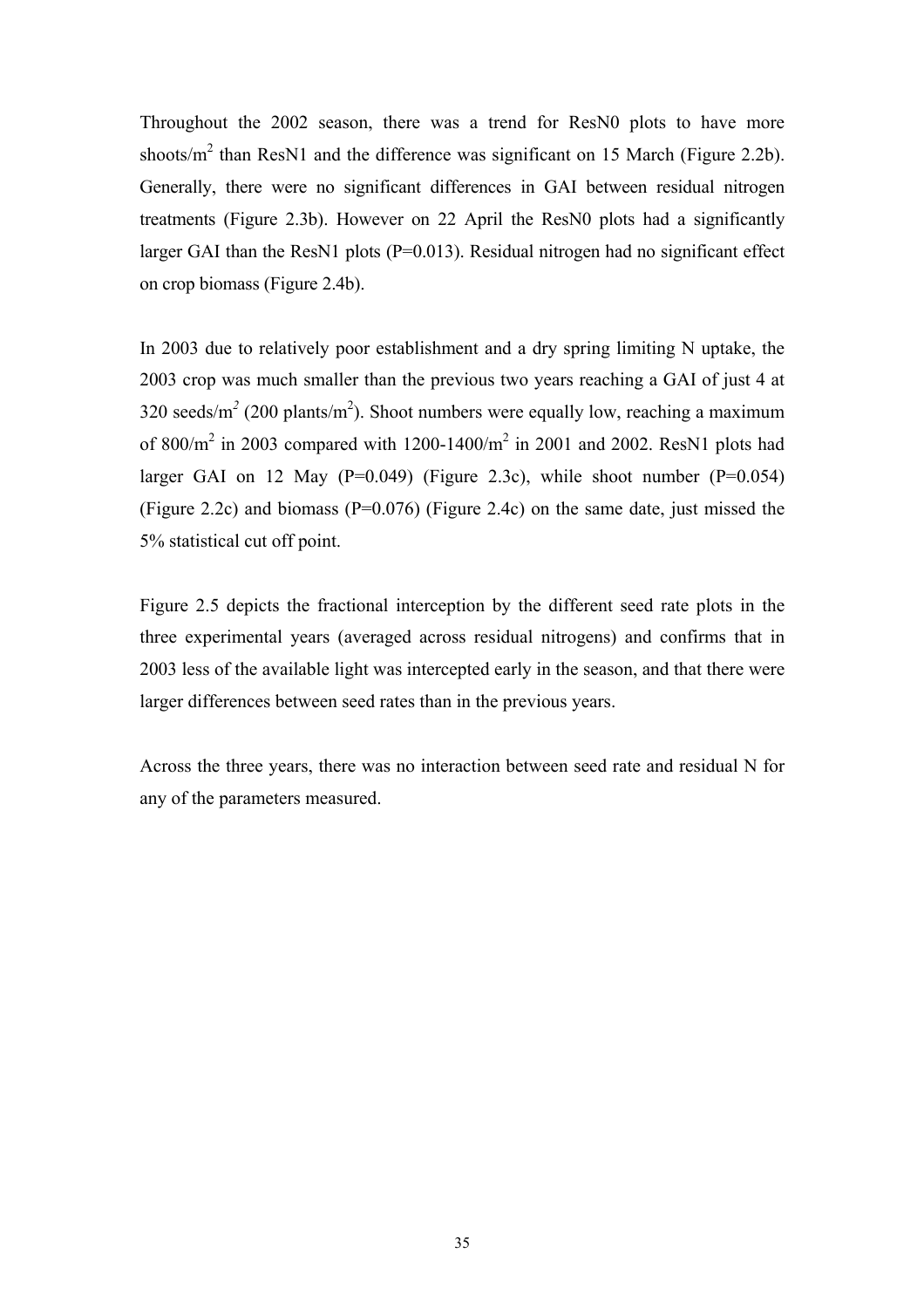

Figure 2.2. Effect of soil mineral nitrogen and seed rate on shoots/ $m<sup>2</sup>$  at Sutton Bonington (a) 2001 (b) 2002 (c) 2003. Bars depict SED, 8df.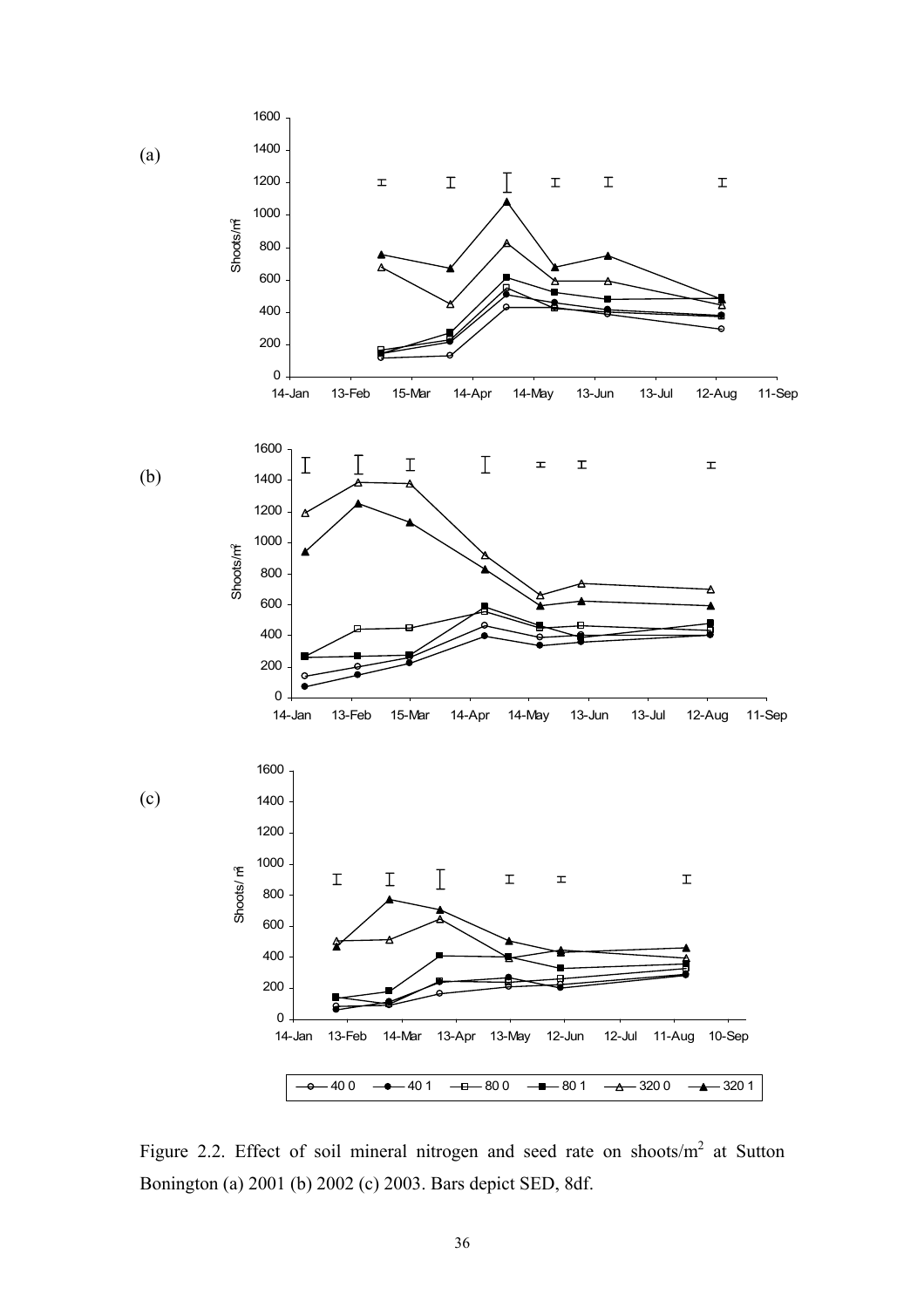

Figure 2.3. Effect of soil mineral nitrogen and seed rate on GAI at Sutton Bonington (a) 2001 (b) 2002 (c) 2003. Bars depict SED, 8df.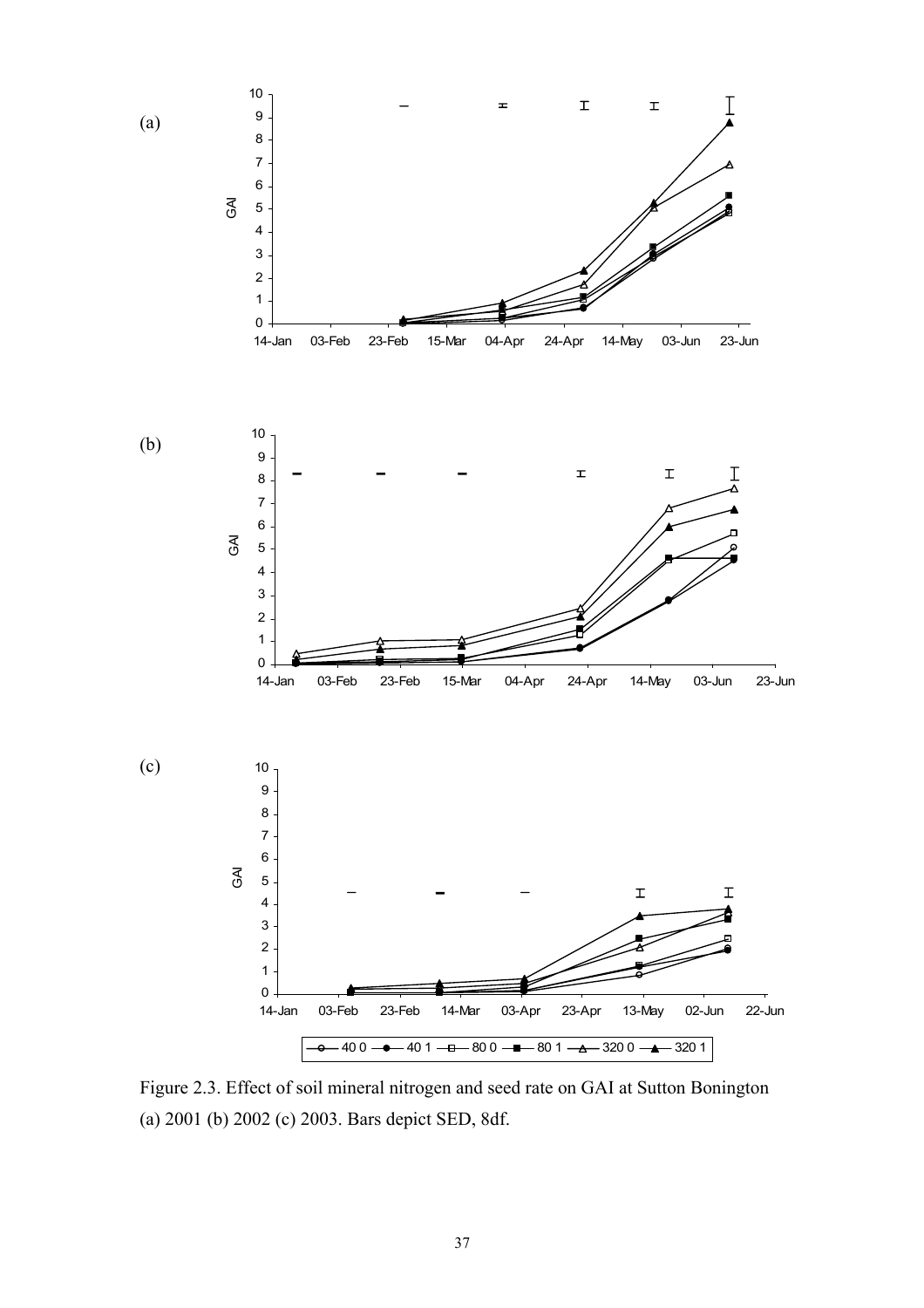

Figure 2.4. Effect of soil mineral nitrogen and seed rate on crop biomass at Sutton Bonington (a) 2001 (b) 2002 (c) 2003. Bars depict SED, 8df.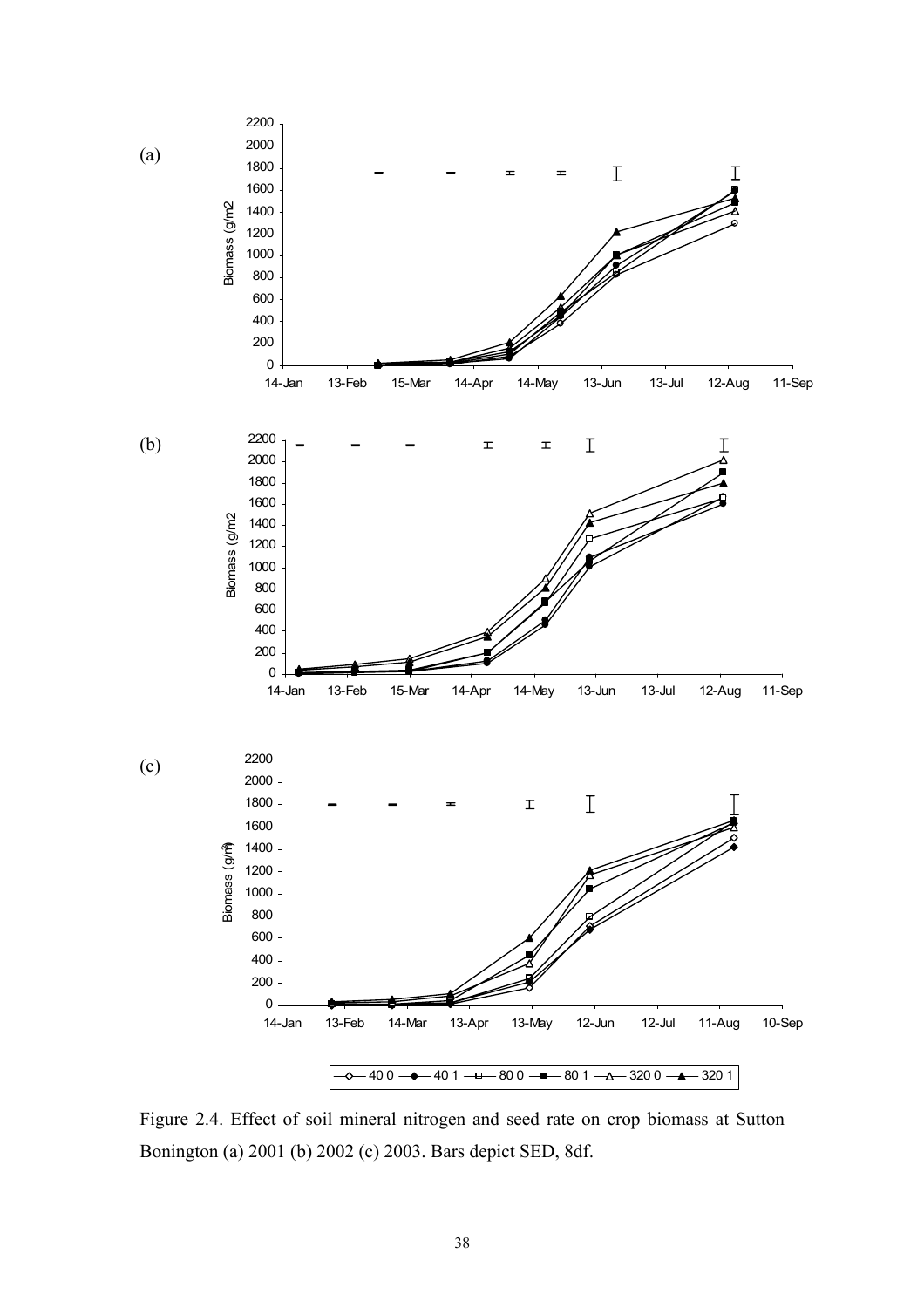

Figure 2.5 The effect of seed rate on fractional interception through the season.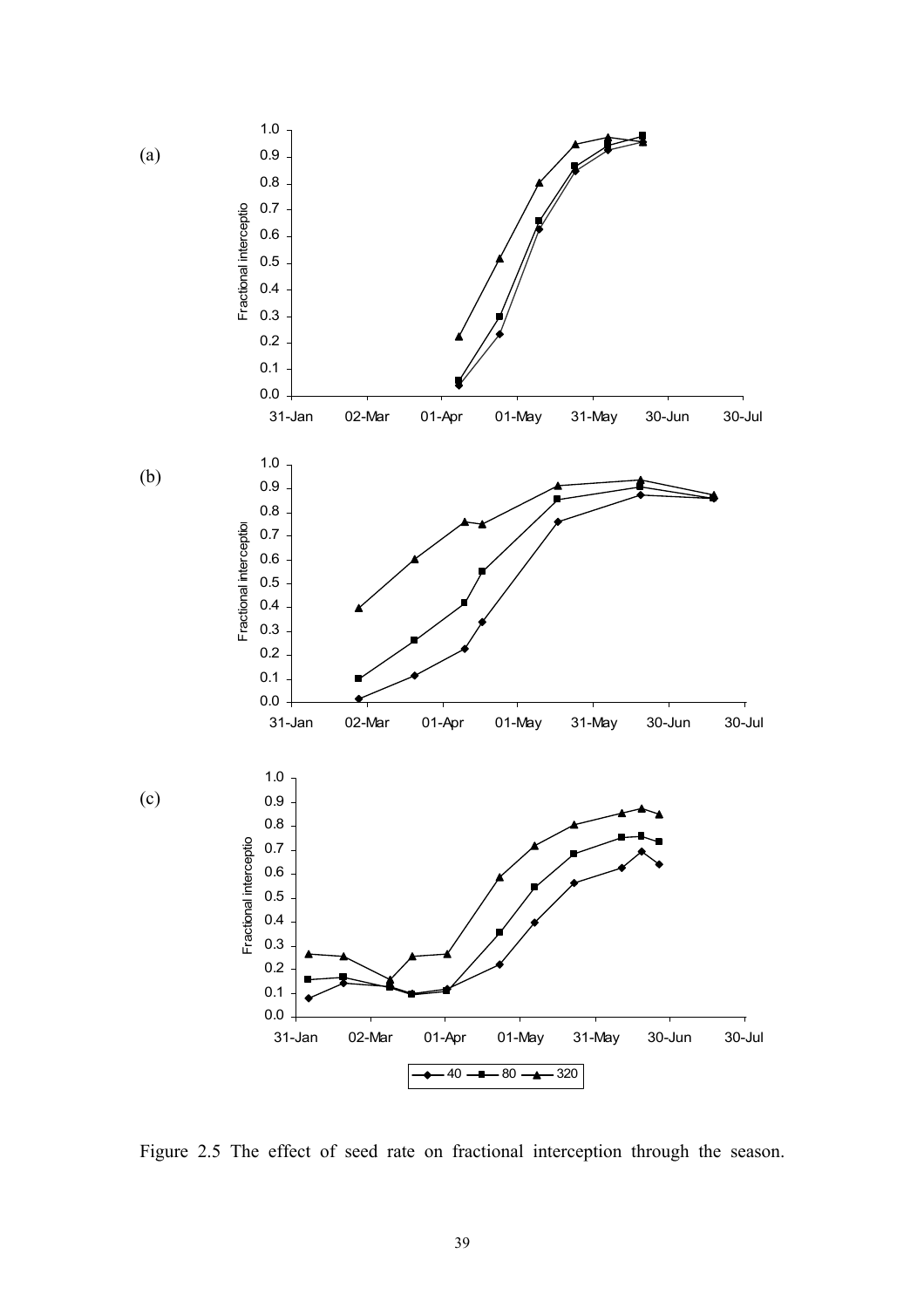In 2001, plots with high residual N (created by applying 80 kg/ha in the autumn) tended to produce a greater yield than low residual N plots  $(P=0.057)$  (Figure 2.6a). Severe lodging occurred following 80mm rain on 18 July 2001. A lodging assessment on 24 July (Table 2.1) showed that, as expected, lodging increased with seed rate (P<0.001). Surprisingly, there was less lodging in the ResN1 plots (P=0.005). There was also an interaction between residual nitrogen and seed rate (P<0.001): lodging increased more rapidly with increasing seed rate in the ResN0 plots. The ResN0 plots received more nitrogen in spring (to balance N nutrition between treatments), which may have created more lodging prone crops. It is therefore likely that the differences in yield between the residual nitrogen treatments were due to the differential lodging rather than N nutrition *per se*.

|                        | Seed rate    |            |      |      |      |      |
|------------------------|--------------|------------|------|------|------|------|
| Residual N             | 40           | 80         | 160  | 320  | 640  | Mean |
| Res N <sub>0</sub>     | 21.3         | 42.0       | 61.8 | 71.7 | 85.3 | 56.4 |
| Res N1                 | 10.5         | 13.3       | 10.8 | 42.7 | 45.8 | 24.6 |
| Mean                   | 15.9         | 27.7       | 36.3 | 57.2 | 65.5 |      |
|                        |              |            |      |      |      |      |
|                        | $\mathbf{P}$ | <b>SED</b> | df   |      |      |      |
| Residual N             | 0.005        | 4.28       | 3    |      |      |      |
| Seed rate              | < 0.001      | 4.34       | 72   |      |      |      |
| Residual N * Seed rate | < 0.001      | 6.96       | 18   |      |      |      |
|                        |              |            |      |      |      |      |

Table 2.1. Lodging index recorded on 24 July 2001, Sutton Bonington

In 2002 and 2003 the differences in soil mineral nitrogen between the residual nitrogen treatments were smaller than in 2001: 21 kg N/ha in February 2002 and 17 kg N/ha in February 2003 (Figure 2.1). In neither year did this result in a yield response. However, in 2003 there was an interaction between seed rate and soil residual nitrogen; plots with low residual nitrogen content produced a greater yield at the lower plant populations  $(P=0.012)$ . At the higher plant populations, soil residual nitrogen had no effect on yield (Figure 2.6c). There were no significant interactions between residual nitrogen and timing of the first spring nitrogen application in any of the experiments.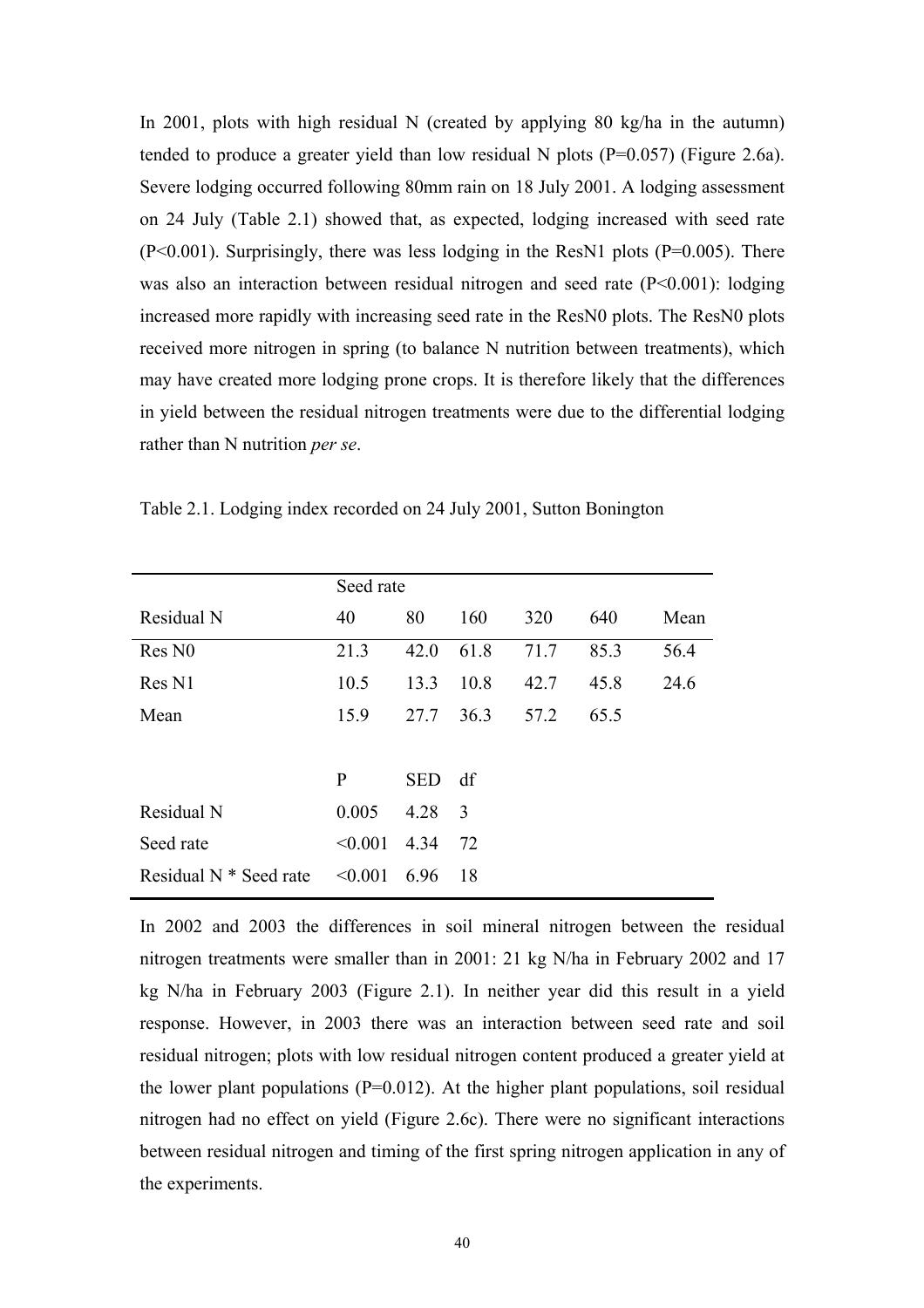

Figure 2.6. The effect of soil mineral nitrogen and seed rate on wheat yield at Sutton Bonington (a) 2001, (b) 2002, (c) 2003. ◊ResN0, ResN1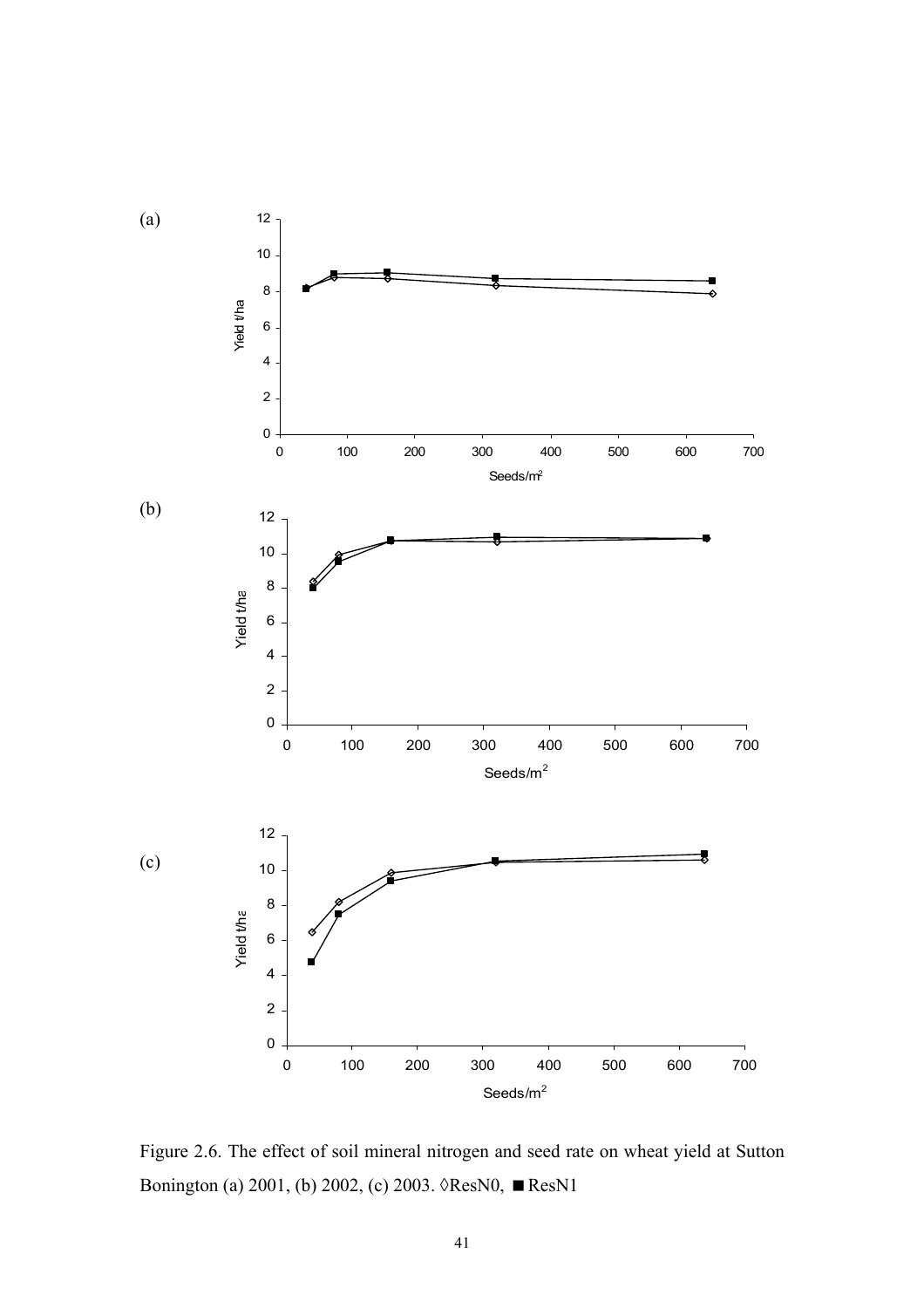### *2.1.2. Timing of early nitrogen application*

Across seven site seasons, timing of early spring nitrogen had no significant effect on the yield of wheat (Table 2.2). This was surprising given the response of shoot production to the application of early nitrogen. Figure 2.7 shows the shoot production and survival for the three nitrogen timings at Sutton Bonington (averaged across seed rates). In 2001 and 2003 the early nitrogen timing produced three more shoots than the late timing at maximum shoot number and by harvest still retained one additional shoot per plant. At Bridgets in 2001, the pattern was very similar with differences of three shoots per plant at maximum shoot number and one at harvest (Figure 2.8a). At Sutton Bonington in 2002, there were no clear differences between treatments by harvest. At Aberdeen, data was only collected until mid June (shortly after maximum shoot number). These data also showed differences between treatments at this time, but the absolute differences were smaller than at Sutton Bonington and Bridgets at one shoot per plant in 2002 and 0.5 shoots per plant in 2003 (Figure 2.8 b,c). At Edinburgh in 2002, data was only collected until 5 February which is before the N timing treatments were applied (data not shown).

|              | Site and year |             |             |             |       |       |       |
|--------------|---------------|-------------|-------------|-------------|-------|-------|-------|
| N timing     | <b>SB01</b>   | <b>SB02</b> | <b>SB03</b> | <b>BR01</b> | ED02  | AB02  | AB03  |
| Early        | 8.6           | 10.1        | 8.5         | 8.8         | 9.0   | 7.9   | 6.8   |
| Normal       | 8.7           | 9.9         | 8.4         | 8.7         | 8.9   | 7.7   | 6.5   |
| Late         | 8.7           | 10.1        | 9.6         | 8.6         | 8.7   | 7.9   | 6.4   |
|              |               |             |             |             |       |       |       |
| $\mathbf{P}$ | 0.258         | 0.217       | 0.139       | 0.283       | 0.430 | 0.510 | 0.578 |
| <b>SED</b>   | 0.114         | 0.145       | 0.599       | 0.080       | 0.178 | 0.169 | 0.450 |
| df           | 12            | 8           | 8           | 6           | 6     | 6     | 6     |

Table 2.2. Effect of timing of early nitrogen on wheat yield (t/ha).

The response, in terms of shoot production and survival, to early N application was greater at the lower plant populations. For example, Figures 2.9 & 2.10 show data from Bridgets and Sutton Bonington respectively in 2001. At Bridgets the crop sown at 40 seeds/ $m^2$  with late applied N had, on average, 2.4 fewer shoots per plant at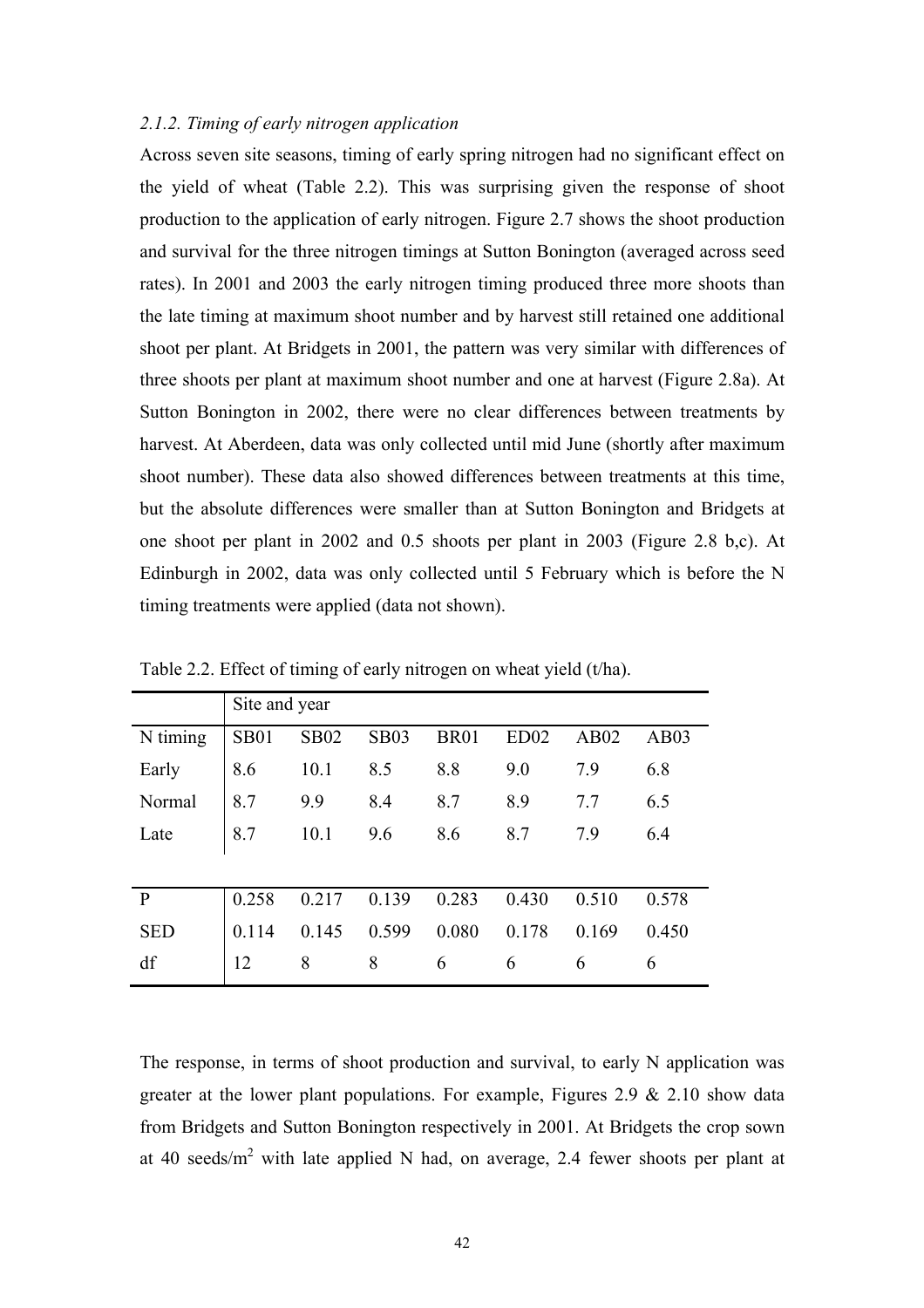harvest, than when nitrogen was applied earlier. At Sutton Bonington the difference was 1.6 shoots per plant. Although the trend was similar, in terms of shoot production, at 80 seeds/m<sup>2</sup> the differences were smaller, while at 320 seeds/m<sup>2</sup> timing of early nitrogen had no apparent effect at either site.

In general, there was no interaction between seed rate and timing of early nitrogen resulting in a single optimum plant population being calculated across the three nitrogen timings (Table 2.3). The one exception was at ADAS Bridgets in 2001 (Figure 2.11) (P=0.034). In this experiment, low plant populations performed better when early nitrogen was applied, while higher plant populations, notably the 320 seed rate, performed worse in relation to the other treatments.

Table 2.3. Optimum plant populations for the seven site seasons, across all N timings.

|          | Site and year |    |                     |     |             |     |      |  |
|----------|---------------|----|---------------------|-----|-------------|-----|------|--|
| N timing |               |    | SB01 SB02 SB03 BR01 |     | $ED02$ AB02 |     | AB03 |  |
| Single   | 63            | 95 |                     | 118 | 119         | 217 | 127  |  |
| curve    |               |    |                     |     |             |     |      |  |

N.B. For Bridgets the optimum populations for the different N timings were: early 84, normal 118, late 149

\$ the optimum plant population for Sutton Bonington in 2003 could not be calculated across all N treatments – for ResN1 normal N timing it was 215 plants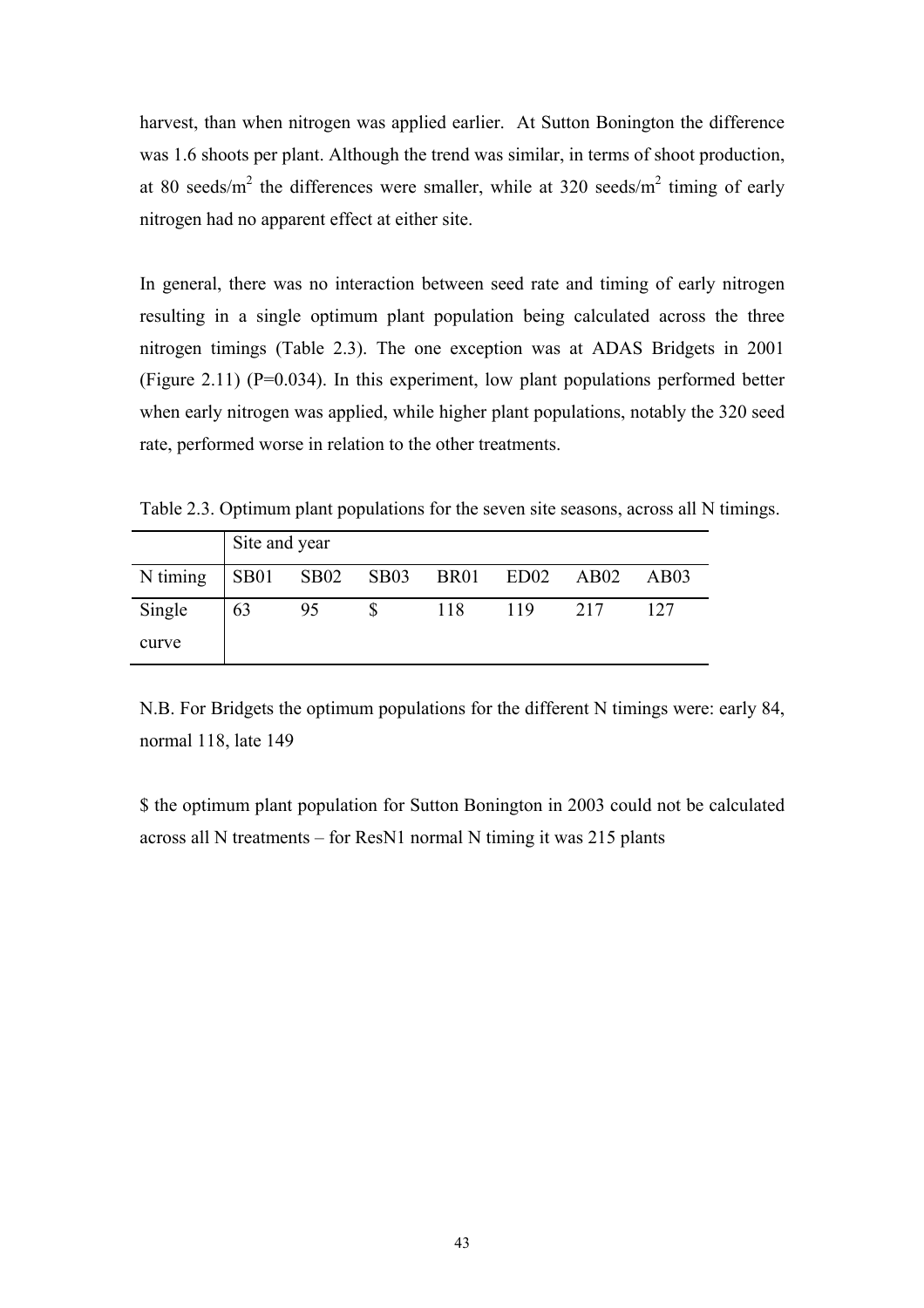

Figure 2.7. Shoot number per plant as affected by timing of early nitrogen at Sutton Bonington (a) 2001, (b) 2002, (c) 2003.  $\bullet$  early  $\Box$  normal  $\blacktriangle$  late.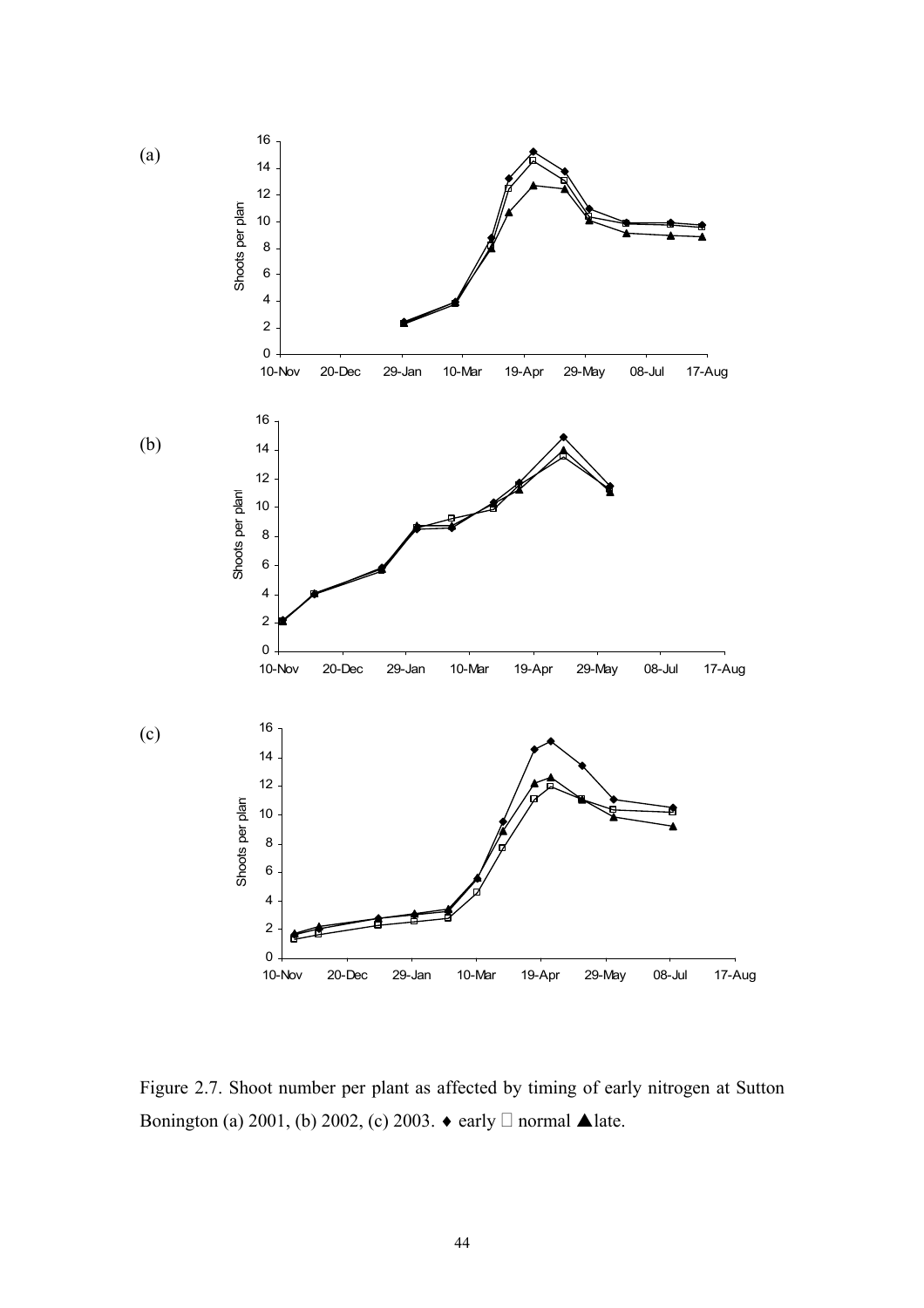

Figure 2.8. Shoot number per plant as affected by timing of early nitrogen at (a) Bridgets 2001, (b) Aberdeen 2002, (c) Aberdeen 2003.  $\bullet$  early  $\Box$  normal  $\blacktriangle$  late.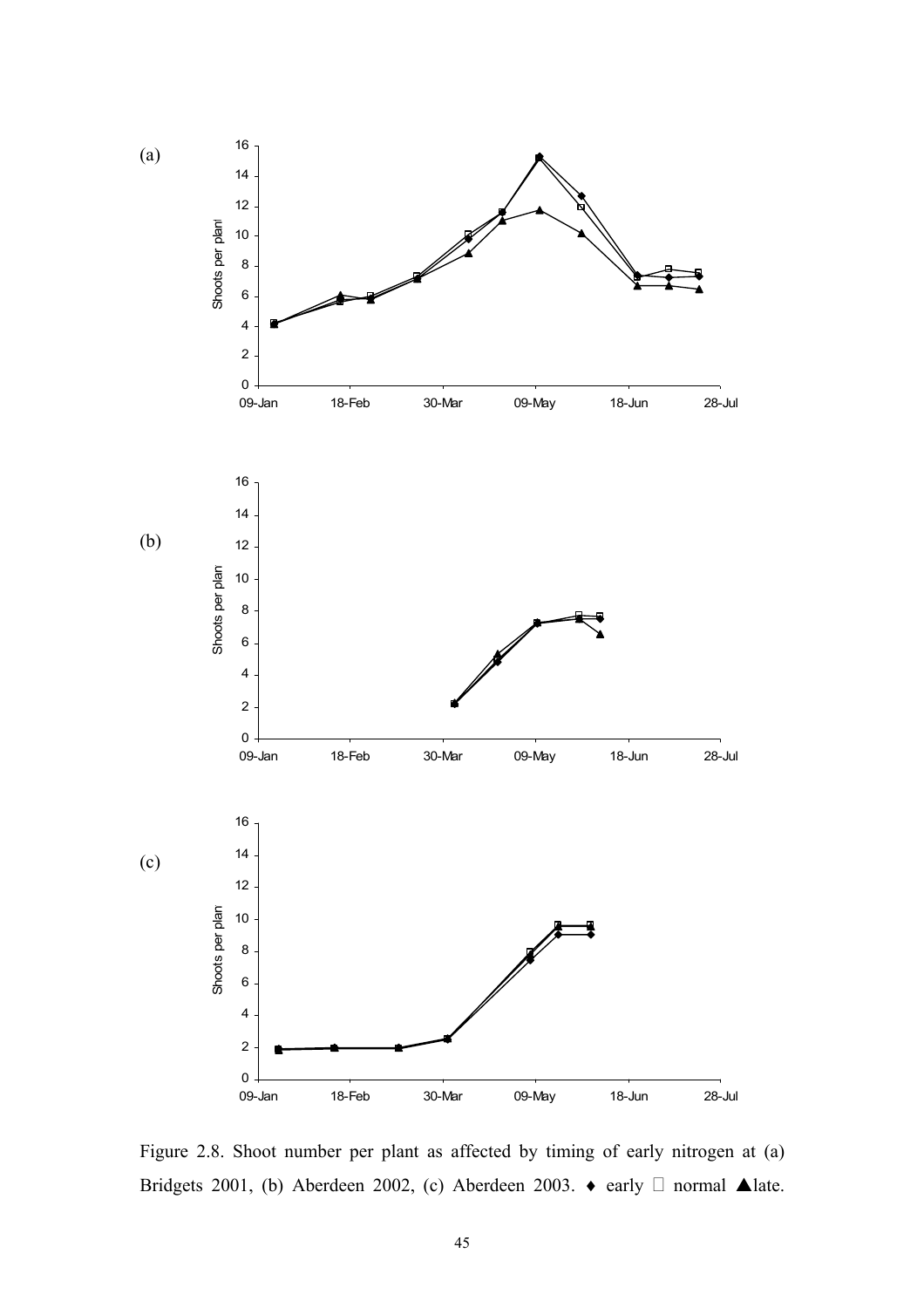

Figure 2.9. Response of wheat sown at different seed rates to timing of early nitrogen. ADAS Bridgets, 2001 (a) 40seeds/m2 (b) 80 seeds/m2 (c) 320 seeds/m2.

 $\bullet$  early  $\Box$  normal **Alate.**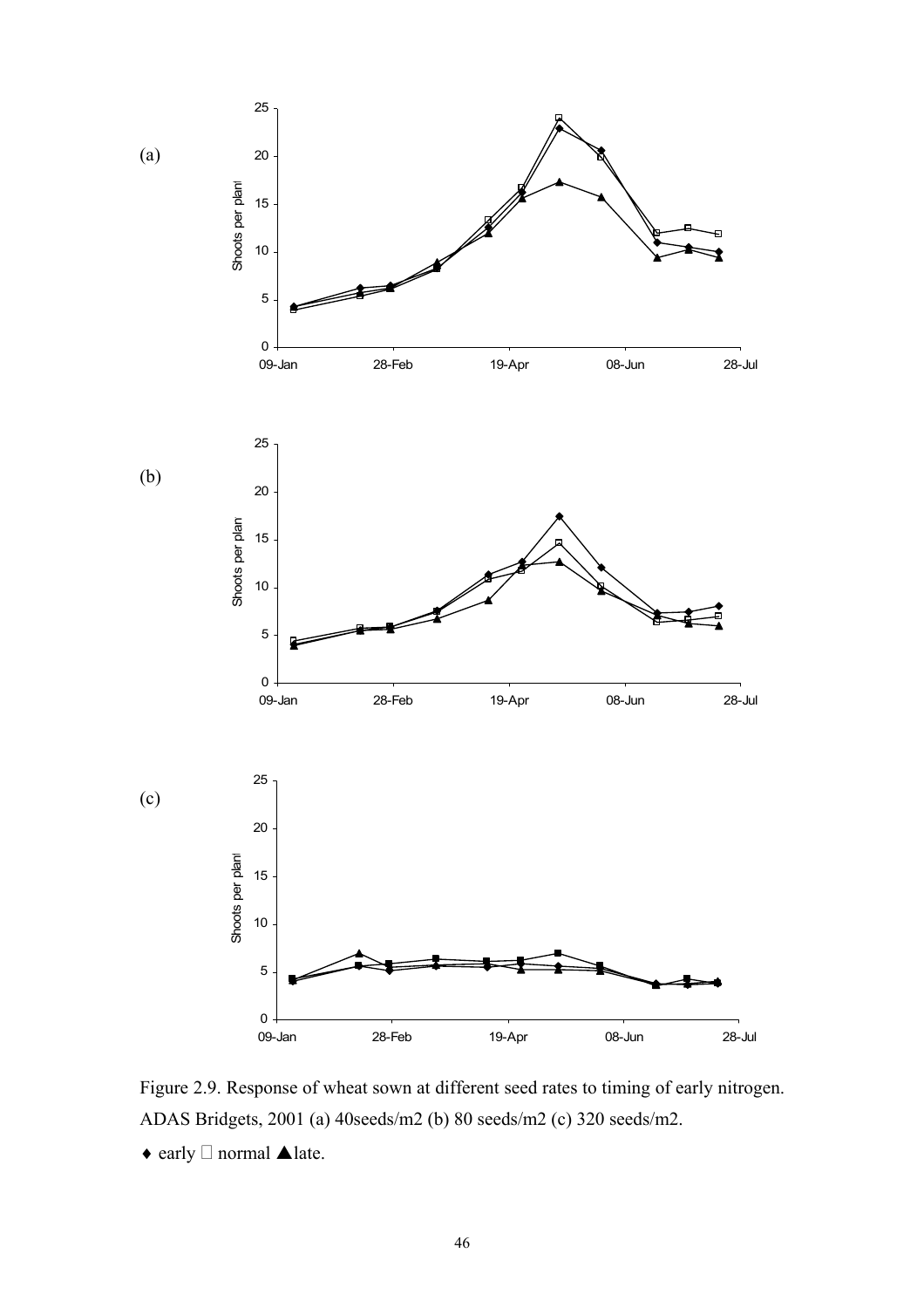

Figure 2.10. Response of wheat sown at different seed rates to timing of early nitrogen. Sutton Bonington, 2001 (a) 40seeds/m2 (b) 80 seeds/m2 (c) 320 seeds/m2.

 $\blacklozenge$  early  $\Box$  normal  $\blacktriangle$  late.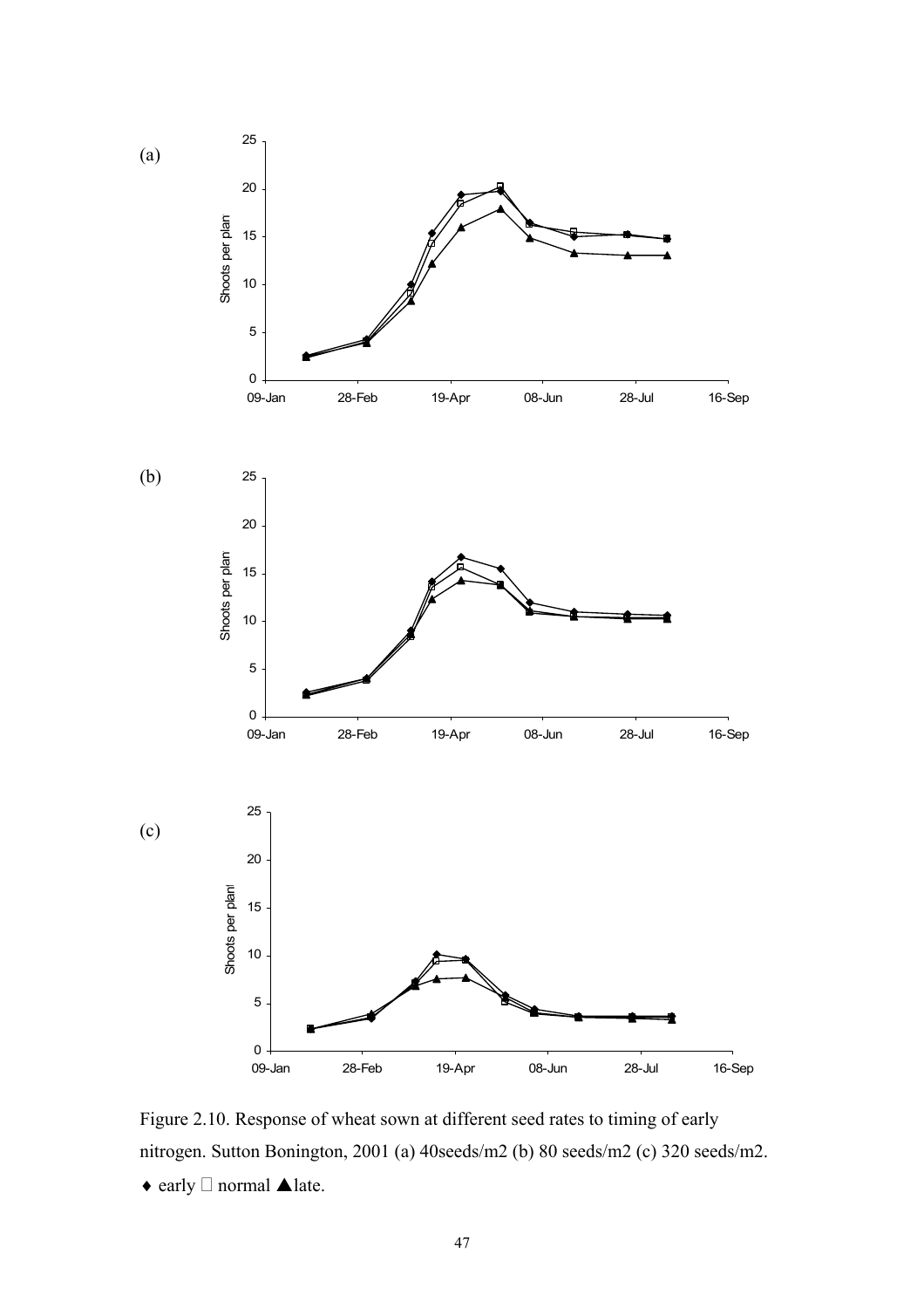

Figure 2.11. Interaction between seed rate and timing of early nitrogen:  $\bullet$  early  $\Box$ normal **▲** late. ADAS Bridgets 2001

## 2.2 Discussion

There was no consistent response to soil residual nitrogen across the three years of experiments. In 2001, the apparent increase in yield at the higher residual nitrogen level was due to differential lodging rather than nitrogen nutrition *per se*. In this year, high soil residual nitrogen was created by applying 80 kg N/ha as ammonium nitrate in the autumn. The spring nitrogen application was adjusted to 'balance' the amount of nitrogen available to all treatments, therefore the 'ResN0' plots received more spring nitrogen. It is hypothesised that this additional nitrogen in April led to more lodging prone crops. However, it is surprising that the additional 80kg/ha supplied in the autumn did not have a greater effect than the late spring application (Berry *et al*. 2000).

In 2002 there was no effect of soil mineral nitrogen on wheat yield, while in 2003 there was an interaction between seed rate and soil mineral nitrogen, with low seed rates performing better at ResN0 than ResN1. This is contrary to what might be expected; that low plant populations require more nitrogen to compensate by tillering. It should be noted that the difference between the two residual nitrogen treatments was only 17kg N/ha in February 2003, which taken in conjunction with the variable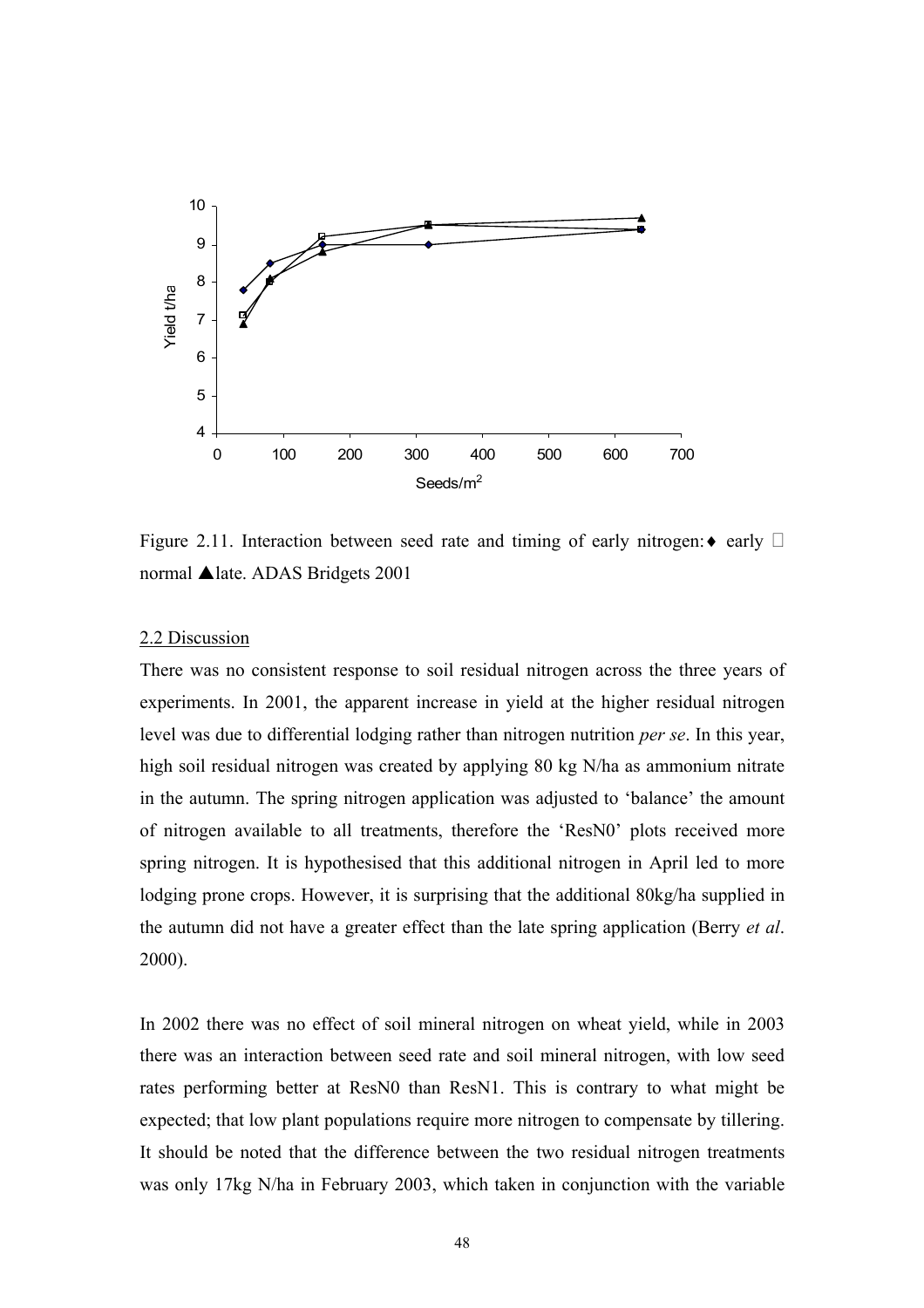and protracted emergence in autumn 2002 leads to the suspicion that this may be a spurious result.

Although crops responded to early N application by producing more shoots per plant, and in many cases by retaining more shoots until harvest, there was no effect of N timing on grain yield. Only at one site/season (Bridgets, 2001) was there an interaction between seed rate and early N timing, with lower seed rates benefiting more than high seed rates. This would imply that soil mineral N was limiting at Bridgets, and that tillering was promoted by the early N application. However, this is not supported by the soil mineral nitrogen results which show that Bridgets had greater SMN in February, both in the topsoil (0-30cm) and in the 0-90cm profile, than all three seasons at Sutton Bonington (Table 2.4). Another potential reason is that the plant populations were unusually low at Bridgets, therefore early tiller production was more important. In fact, plant populations for the  $40 \& 80$  seed rates were amongst the highest across all site seasons (Table 2.5). The timing of the nitrogen applications was also similar between Bridgets and Sutton Bonington (Table 2.6). Therefore, it is difficult to explain why an interaction between early N timing and seed rate should be observed only at Bridgets 2001.

|           | Site and year |             |             |             |  |  |  |
|-----------|---------------|-------------|-------------|-------------|--|--|--|
|           | <b>SB01</b>   | <b>SB02</b> | <b>SB03</b> | <b>BR01</b> |  |  |  |
| $0 - 30$  | 17.3          | 15.5        | 10.5        | 55.9        |  |  |  |
| $30 - 60$ | 15.6          | 21.2        | 9.7         | 16.3        |  |  |  |
| 60-90     | 12.1          | 16.3        | 9.4         | 6.9         |  |  |  |
|           |               |             |             |             |  |  |  |
| $0 - 90$  | 45.0          | 53.0        | 29.6        | 79.1        |  |  |  |

Table 2.4 Soil mineral nitrogen (kg/ha) measured in February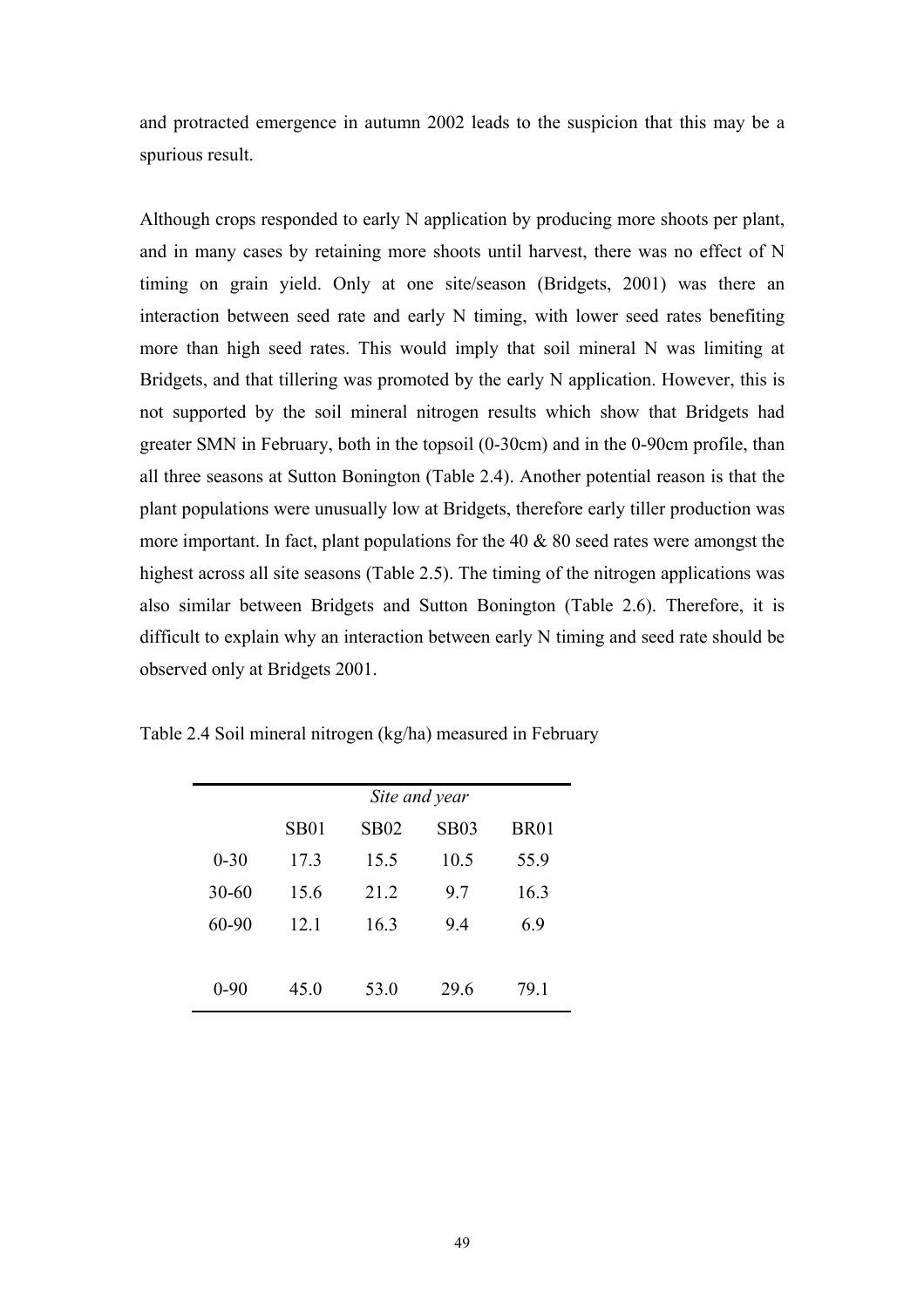|      |             | Site and year |             |             |                  |      |      |  |  |  |
|------|-------------|---------------|-------------|-------------|------------------|------|------|--|--|--|
| Seed | <b>SB01</b> | <b>SB02</b>   | <b>SB03</b> | <b>BR01</b> | ED <sub>02</sub> | AB02 | AB03 |  |  |  |
| rate |             |               |             |             |                  |      |      |  |  |  |
| 40   | 25          | 20            | 19          | 36          | 31               | 24   | 24   |  |  |  |
| 80   | 58          | 41            | 34          | 57          | 70               | 54   | 41   |  |  |  |
| 320  | 235         | 229           | 221         | 193         | 264              | 236  | 189  |  |  |  |
|      |             |               |             |             |                  |      |      |  |  |  |

Table 2.5 Spring plant populations (plants/ $m<sup>2</sup>$ )

Table 2.6 Time of early nitrogen application

|        | Site and year    |                   |                     |             |
|--------|------------------|-------------------|---------------------|-------------|
|        | SB <sub>01</sub> | <b>SB02</b>       | SB03                | <b>BR01</b> |
| Early  | 20 February      |                   | 4 March 19 February | 15 February |
| Normal | 6 March          | 18 March 19 March |                     | 8 March     |
| Late   | 2 April          | 9 April           | 9 April             | 29 March    |

## 2.3 Conclusion

Experiments conducted across seven site seasons do not generally support the hypothesis that crops with lower established plant populations require early spring nitrogen applications. Although these crops responded by producing and retaining more shoots there was no associated yield benefit (with the exception of Bridgets, 2001). However, previous work has shown that low seed rate plots are much less susceptible to lodging (Berry *et al*. 2000), and therefore the risk of applying early N, in terms of lodging is much less. Therefore, the first nitrogen application could be applied relatively early without the risk of lodging.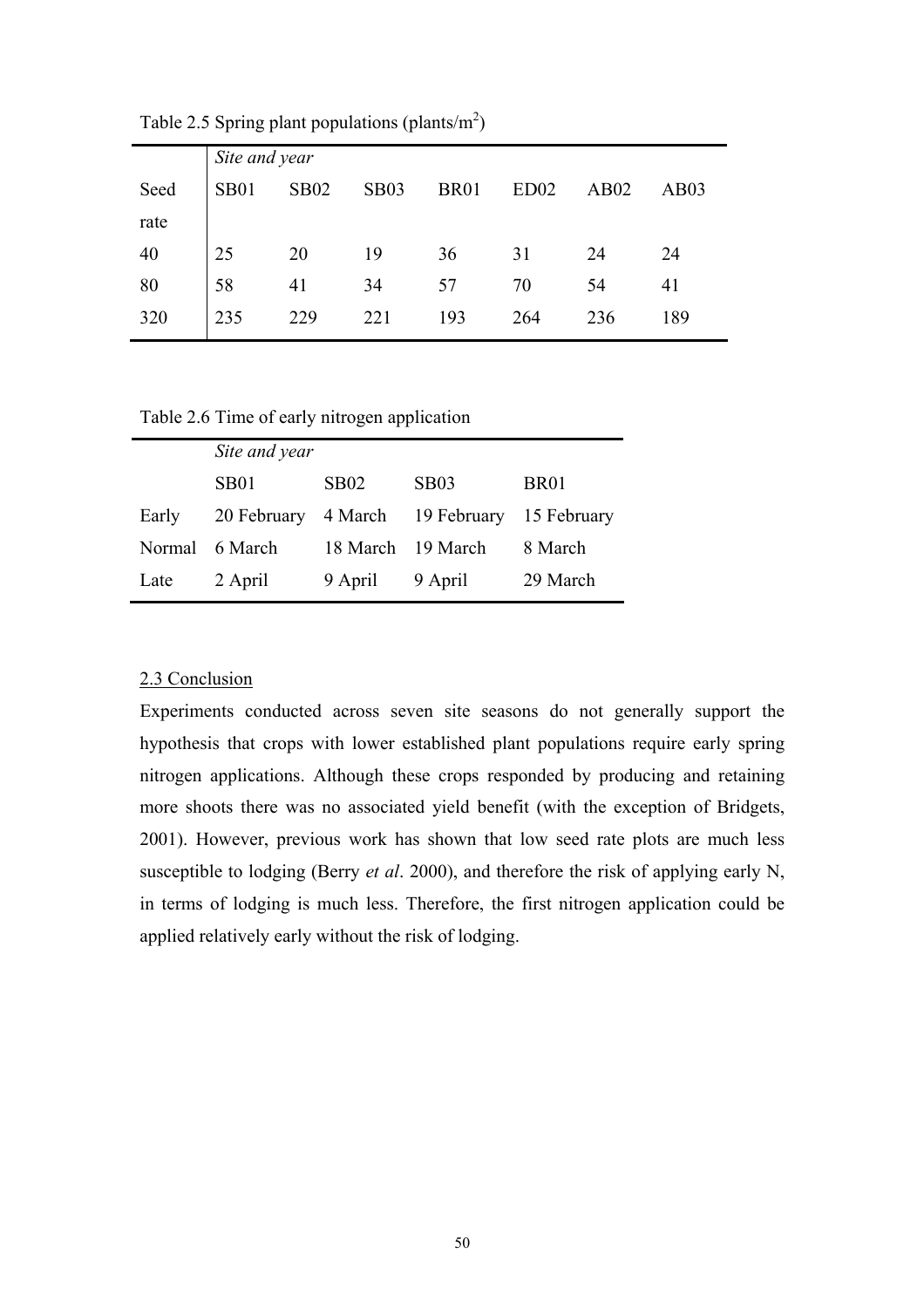### 3. **Plant population : pest interactions**

## 3.1 Results

## *3.1.1 Slug Control*

At Rosemaund in 2001 autumn establishment averaged 72%, with a range from 82% at the lowest seed rate (40 seeds/ $m^2$ ) down to 67% at the 640 seeds/ $m^2$  rate. There was no significant effect of slug control treatment on establishment but the untreated was consistently around 5% lower than the Secur treatment. (Table 3.1).

Established spring plant population mirrored almost exactly the autumn plant populations with little change in numbers indicating an absence of winter kill (Table 3.2).

Final ear number/m<sup>2</sup> was assessed immediately pre-harvest (Table 3.3). Ear numbers were slightly lower than the 600 per  $m<sup>2</sup>$  typically expected even at the highest seed rates, with the 640 seed rate only producing 560 ears/ $m<sup>2</sup>$  on average. There was no indication that the degree of slug control affected the crops compensatory ability through a leaf grazing effect as there was no effect of slug control or interaction with seed rate on final ear number, although there was a significant effect of seed rate.

| Table 3.1 Interaction between seed rate, and slug control (untreated, Standard Farm  |
|--------------------------------------------------------------------------------------|
| Practice (SFP), and Prophylactic - Secur seed treatment followed by slug pellets) on |
| Autumn plant population, Rosemaund, 2001.                                            |

|                        | Slug treatment       |            |              |       |  |  |  |
|------------------------|----------------------|------------|--------------|-------|--|--|--|
| seed rate              | <b>Untreated SFP</b> |            | Prophylactic | Mean  |  |  |  |
| 40 seeds/ $m^2$        | 28.1                 | 37.4       | 33.0         | 32.8  |  |  |  |
| 80 seeds/ $m^2$        | 60.7                 | 66.3       | 65.9         | 64.3  |  |  |  |
| 160 seeds/ $m^2$       | 125.9                | 126.7      | 137.8        | 130.1 |  |  |  |
| 320 seeds/ $m^2$       | 218.5                | 233.3      | 241.9        | 231.2 |  |  |  |
| 640 seeds/ $m^2$       | 419.6                | 432.6      | 434.4        | 428.9 |  |  |  |
| Mean                   | 170.6                | 179.3      | 182.6        | 177.5 |  |  |  |
|                        |                      | <b>LSD</b> |              |       |  |  |  |
| Slug Treat             | NS                   | <b>NS</b>  |              |       |  |  |  |
| Seed rate              | < 0.001              | 15.36      |              |       |  |  |  |
| Slug Treat * seed rate | <b>NS</b>            | <b>NS</b>  |              |       |  |  |  |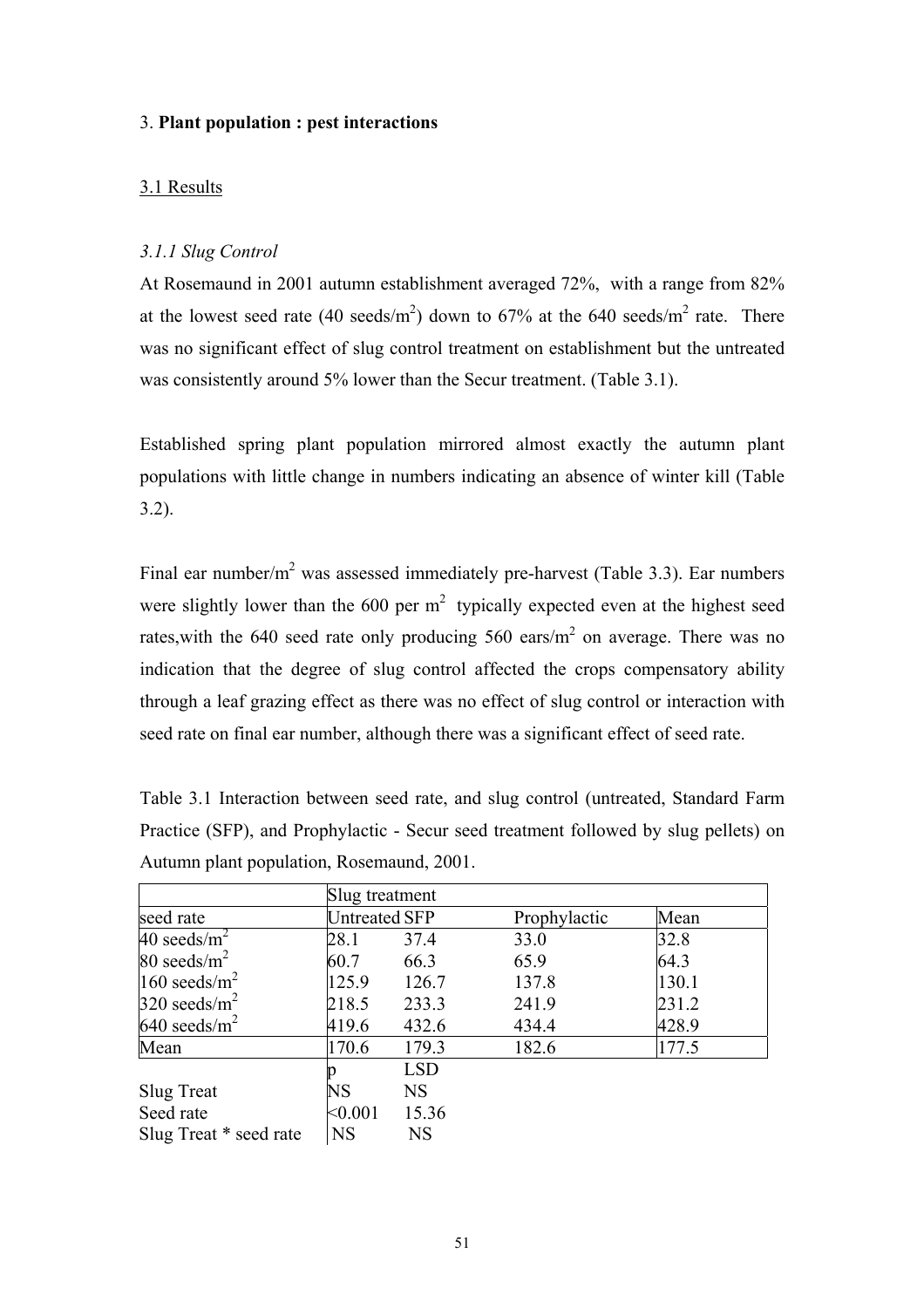|                        |                      | Slug treatment |              |       |  |  |  |  |
|------------------------|----------------------|----------------|--------------|-------|--|--|--|--|
| seed rate              | <b>Untreated SFP</b> |                | Prophylactic | Mean  |  |  |  |  |
| 40 seeds/ $m^2$        | 23                   | 26             | 31           | 26.7  |  |  |  |  |
| 80 seeds/ $m^2$        | 60                   | 53             | 64           | 59.0  |  |  |  |  |
| 160 seeds/ $m^2$       | 119                  | 134            | 122          | 125.0 |  |  |  |  |
| 320 seeds/ $m^2$       | 205                  | 233            | 249          | 229.0 |  |  |  |  |
| 640 seeds/ $m^2$       | 409                  | 404            | 451          | 421.3 |  |  |  |  |
| Mean                   | 163.2                | 170.0          | 183.4        | 172.2 |  |  |  |  |
|                        | n                    | <b>LSD</b>     |              |       |  |  |  |  |
| <b>Slug Treat</b>      | <b>NS</b>            | <b>NS</b>      |              |       |  |  |  |  |
| Seed rate              | < 0.001              | 37.04          |              |       |  |  |  |  |
| Slug Treat * seed rate | <b>NS</b>            | <b>NS</b>      |              |       |  |  |  |  |

Table 3.2 Interaction between seed rate, and slug control (untreated, Standard Farm Practice (SFP), and Secur seed treatment followed by SFP) on established Spring plant population Rosemaund, 2001.

Table 3.3 Interaction between seed rate, and slug control (untreated, Standard Farm Practice (SFP), and Secur seed treatment followed by SFP) on final ear number/ $m^2$ , Rosemaund, 2001,

|                        | Slug treatment       |            |              |        |  |  |
|------------------------|----------------------|------------|--------------|--------|--|--|
| seed rate              | <b>Untreated SFP</b> |            | Prophylactic | Mean   |  |  |
| 40 seeds/ $m^2$        | 335.47               | 328.07     | 322.07       | 328.54 |  |  |
| 80 seeds/ $m^2$        | 353.21               | 338.49     | 356.40       | 349.37 |  |  |
| 160 seeds/ $m^2$       | 359.49               | 360.09     | 372.23       | 363.94 |  |  |
| 320 seeds/ $m^2$       | 419.30               | 449.05     | 456.30       | 441.55 |  |  |
| 640 seeds/ $m^2$       | 598.47               | 535.27     | 548.19       | 560.65 |  |  |
| Mean                   | 413.19               | 402.19     | 411.04       | 408.81 |  |  |
|                        | p                    | <b>LSD</b> |              |        |  |  |
| <b>Slug Treat</b>      | <b>NS</b>            |            |              |        |  |  |
| Seed rate              | < 0.001              | 38.70      |              |        |  |  |
| Slug Treat * seed rate | <b>NS</b>            |            |              |        |  |  |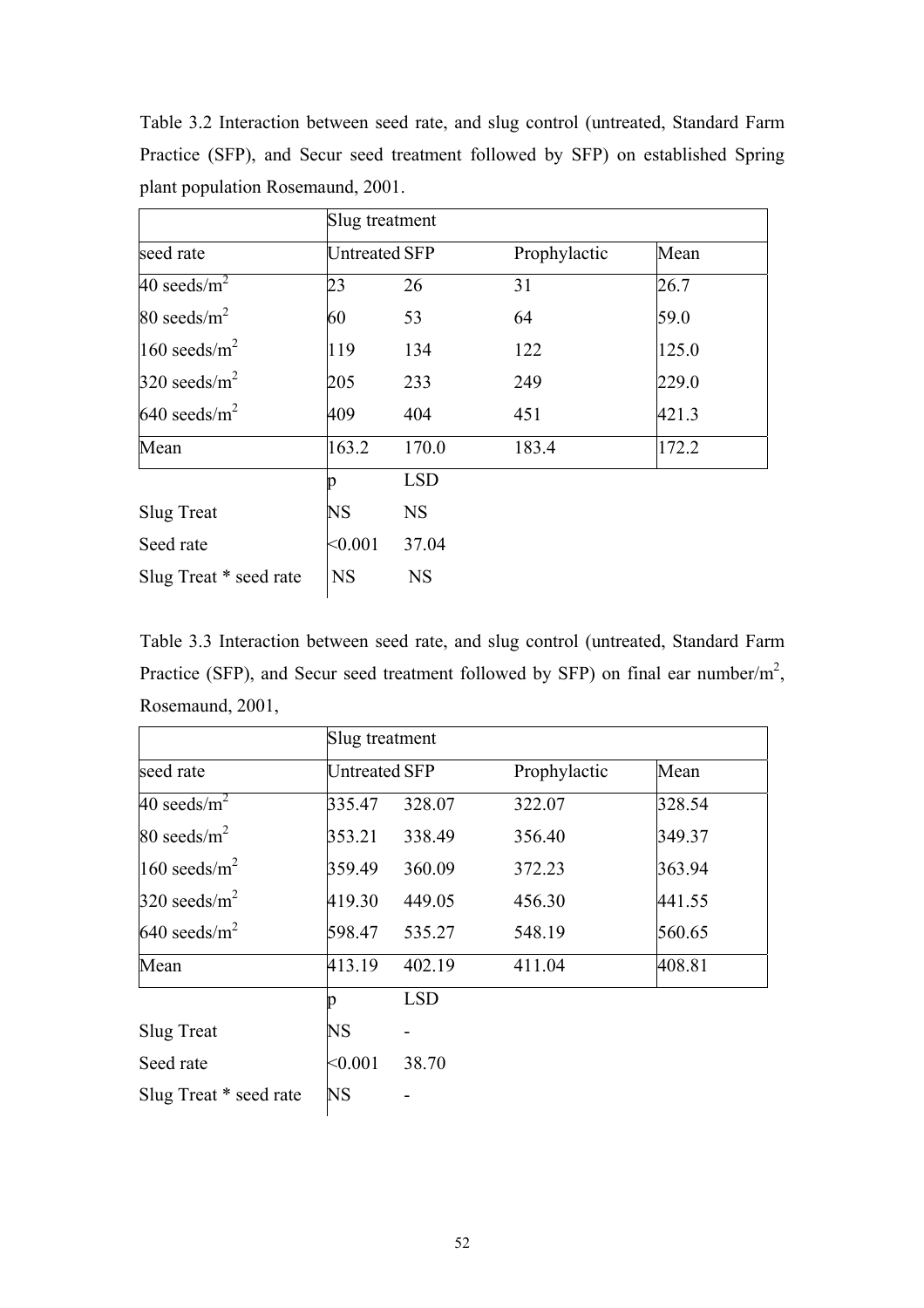Grain yield averaged 8.3 t/ha, however there was a significant effect of plant population with maximum yield of 9.04 t/ha being achieved on average from the 320 seeds/ $m^2$  seed rate. Between 320 and 640 seeds/ $m^2$  there was a slight but not statistically significant reduction of 0.25 t/ha, despite the absence of lodging. Below 320 seeds/m<sup>2</sup> yield also decreased, with the yield loss from sowing 40 seeds/m<sup>2</sup> being on average 1.7 t/ha (Table 3.4). There was a significant interaction between slug control and seed rate, which appeared to be due at least in part to a greater rate of yield loss at lower seed rates in the untreated than in either of the slug control treatments

The economic optimum, was estimated using an exponential-plus-linear fitted curve (Figure 3.1). A seed to grain price ratio of 3.75:1 was used and it was assumed that the curve would intersect at the origin, such that no seed equated to zero yield. This gave optimum seed rates of 142, 95 and 133 seeds/ $m<sup>2</sup>$  for the untreated, SFP and prophylactic slug treatments respectively. As all three slug control treatments had average spring establishment figures of close to 75% at 80 and 160 seeds/ $m^2$  these seed rates equate to 106, 71 and 100 plants/ $m^2$ .

Table 3.4 Interaction between seed rate, and slug control (untreated, Standard Farm Practice (SFP), and Secur seed treatment followed by SFP) on grain yield (t/ha  $@$ 85%) Rosemaund, 2001,

|                        | Slug treatment       |            |              |      |  |  |  |
|------------------------|----------------------|------------|--------------|------|--|--|--|
| seed rate              | <b>Untreated SFP</b> |            | Prophylactic | Mean |  |  |  |
| 40 seeds/ $m^2$        | 6.88                 | 7.74       | 7.42         | 7.35 |  |  |  |
| 80 seeds/ $m^2$        | 7.71                 | 7.92       | 7.98         | 7.87 |  |  |  |
| 160 seeds/ $m^2$       | 8.50                 | 8.42       | 8.75         | 8.56 |  |  |  |
| 320 seeds/ $m^2$       | 9.11                 | 9.02       | 8.99         | 9.04 |  |  |  |
| 640 seeds/ $m^2$       | 8.60                 | 8.57       | 9.21         | 8.79 |  |  |  |
| Mean                   | 8.16                 | 8.33       | 8.47         | 8.32 |  |  |  |
|                        |                      | <b>LSD</b> |              |      |  |  |  |
| Slug Treat             | <b>NS</b>            | <b>NS</b>  |              |      |  |  |  |
| Seed rate              | < 0.001              | 0.276      |              |      |  |  |  |
| Slug Treat * seed rate | 0.042                | 0.719      |              |      |  |  |  |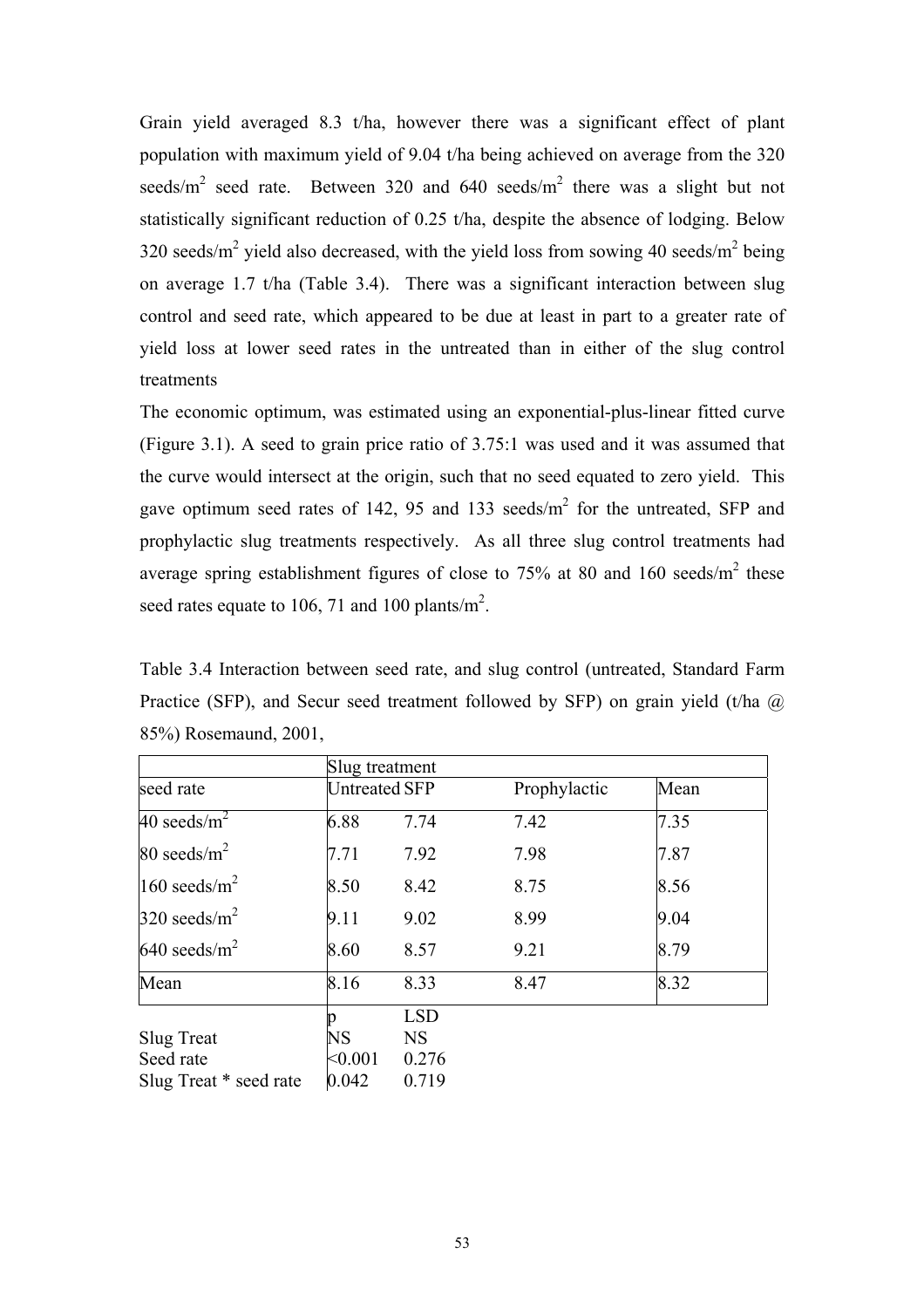

Figure 3.1 Effect of seed rate on yield fitted with exponential-plus-linear response curves, Rosemaund 2001.

As well as the effects on grain yield there were additional effects on grain quality in the form of grain size, which decreased significantly with increasing seed rate. There was an overall decline of 6.3g between 40 and 640 seeds/ $m<sup>2</sup>$ , the effect was not due solely to effects at very low seed rates however, as between 160 and 640 seeds/ $m<sup>2</sup>$ there was a decline of 4.2g (Table 3.5).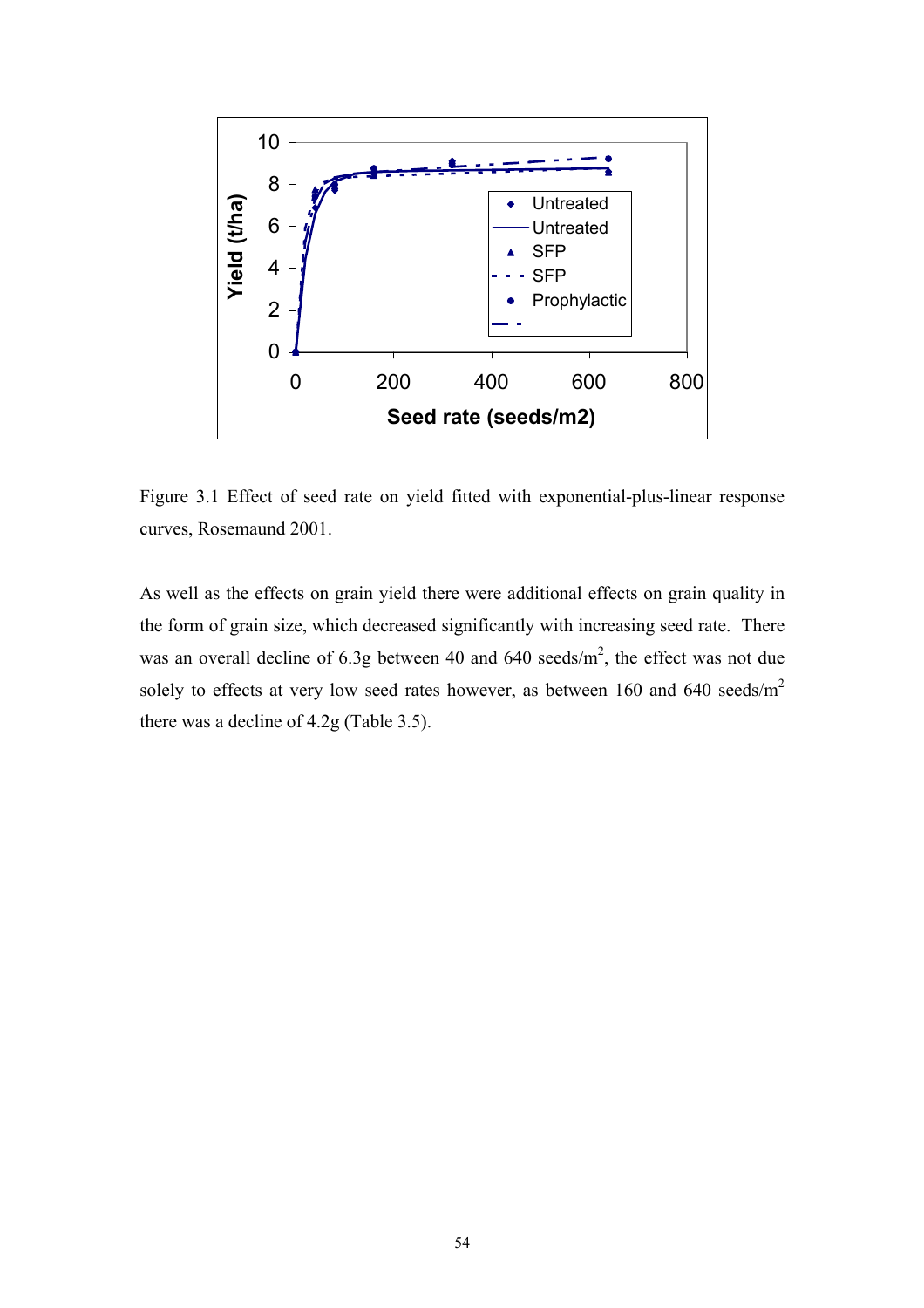|                        | Slug treatment       |            |              |      |  |  |  |
|------------------------|----------------------|------------|--------------|------|--|--|--|
| seed rate              | <b>Untreated SFP</b> |            | Prophylactic | Mean |  |  |  |
| 40 seeds/ $m^2$        | 54.4                 | 56.8       | 55.9         | 55.7 |  |  |  |
| 80 seeds/ $m^2$        | 54.6                 | 55.3       | 55.6         | 55.2 |  |  |  |
| 160 seeds/ $m^2$       | 53.5                 | 53.1       | 54.3         | 53.6 |  |  |  |
| 320 seeds/ $m^2$       | 52.1                 | 52.5       | 51.3         | 52.0 |  |  |  |
| 640 seeds/ $m^2$       | 48.7                 | 49.5       | 49.9         | 49.4 |  |  |  |
| Mean                   | 52.7                 | 53.4       | 53.4         | 53.2 |  |  |  |
|                        | n                    | <b>LSD</b> |              |      |  |  |  |
| Slug Treat             | <b>NS</b>            | <b>NS</b>  |              |      |  |  |  |
| Seed rate              | < 0.001              | 1.262      |              |      |  |  |  |
| Slug Treat * seed rate | <b>NS</b>            | <b>NS</b>  |              |      |  |  |  |

Table 3.5 Interaction between seed rate, and slug control (untreated, Standard Farm Practice (SFP), and Secur seed treatment followed by SFP) on Thousand grain weight (g @ 85%) Rosemaund, 2001.

At Edinburgh in 2001 the average establishment was lower than at Rosemaund at only 56% (Table 3.6). There was no real evidence of declining establishment with increasing seed rate as establishment varied considerably between successive seed rates. There was however a significant effect of slug control treatment on establishment, and a significant interaction between seed rate and slug treatment. The untreated plots achieved on average 65% of the established population of the prophylactic treatment with no consistent pattern with seed rate. This indicates that the numbers of seeds lost to slugs increased with seed rate, resulting in a significant seed rate and slug treatment interaction.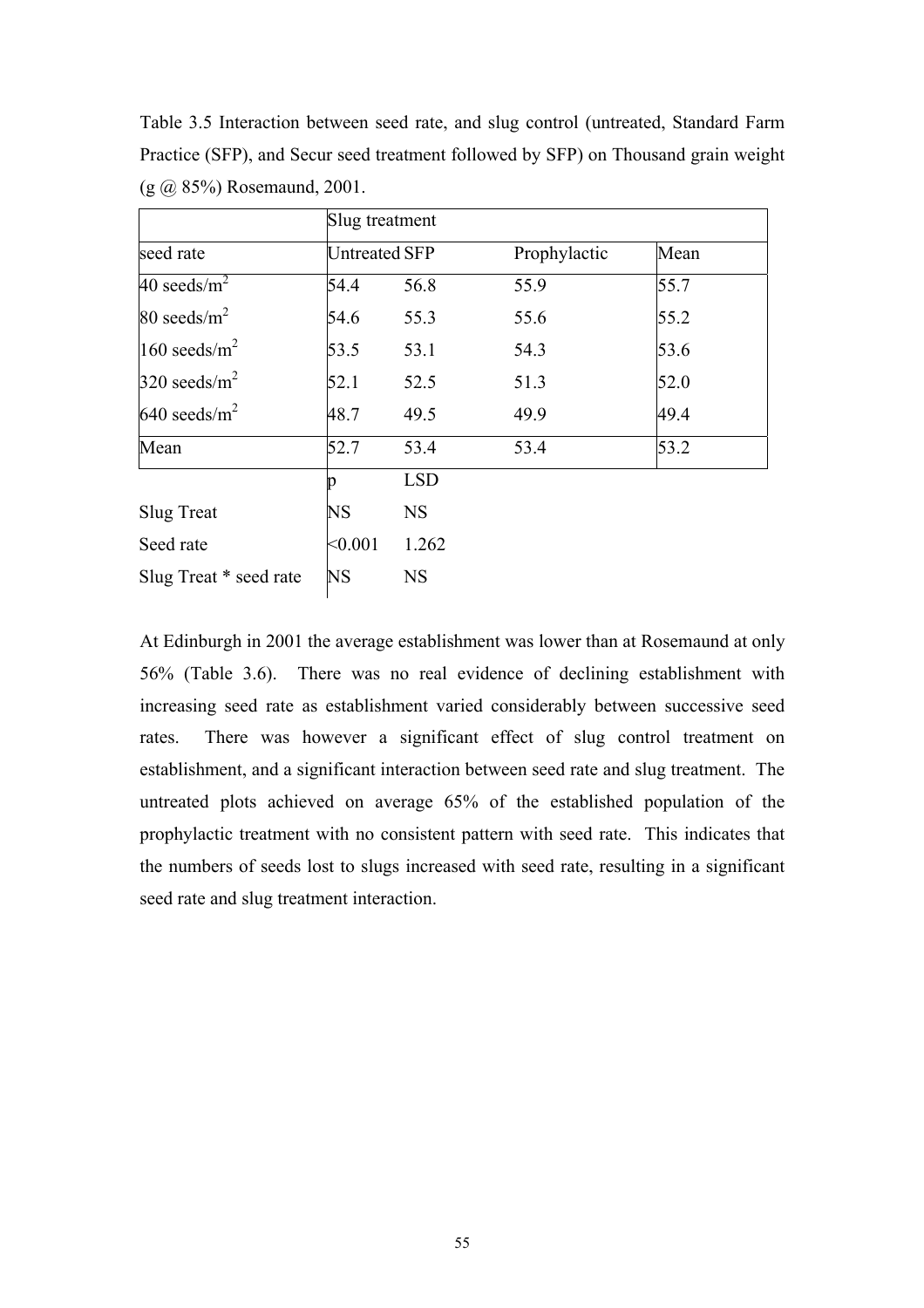|                        | Slug treatment       |            |              |       |
|------------------------|----------------------|------------|--------------|-------|
| seed rate              | <b>Untreated SFP</b> |            | Prophylactic | Mean  |
| 40 seeds/ $m^2$        | 15.9                 | 30.5       | 27.9         | 24.8  |
| 80 seeds/ $m^2$        | 28.3                 | 47.8       | 48.9         | 41.7  |
| 160 seeds/ $m^2$       | 53.7                 | 79.7       | 99.6         | 77.7  |
| 320 seeds/ $m^2$       | 151.1                | 192.0      | 216.7        | 186.6 |
| 640 seeds/ $m^2$       | 287.7                | 367.7      | 422.1        | 359.2 |
| Mean                   | 107.3                | 143.5      | 163.0        | 138.0 |
|                        | n                    | <b>LSD</b> |              |       |
| <b>Slug Treat</b>      | < 0.001              | 14.12      |              |       |
| Seed rate              | < 0.001              | 20.73      |              |       |
| Slug Treat * seed rate | 0.002                | 35.92      |              |       |

Table 3.6 Interaction between seed rate, and slug control (untreated, Standard Farm Practice (SFP), and Secur seed treatment followed by SFP) on established spring plant population Edinburgh, 2001.

Ear numbers were relatively low with only the  $640$  seeds/m<sup>2</sup> treatment achieving  $600$ ears/ $m<sup>2</sup>$  (Table 3.7). There was a significant effect of seed rate, with ear numbers dropping to 350 ears/ $m^2$  at the lowest seed rate. However, there was no significant effect of slug treatment or any interaction between seed rate and slug control treatment.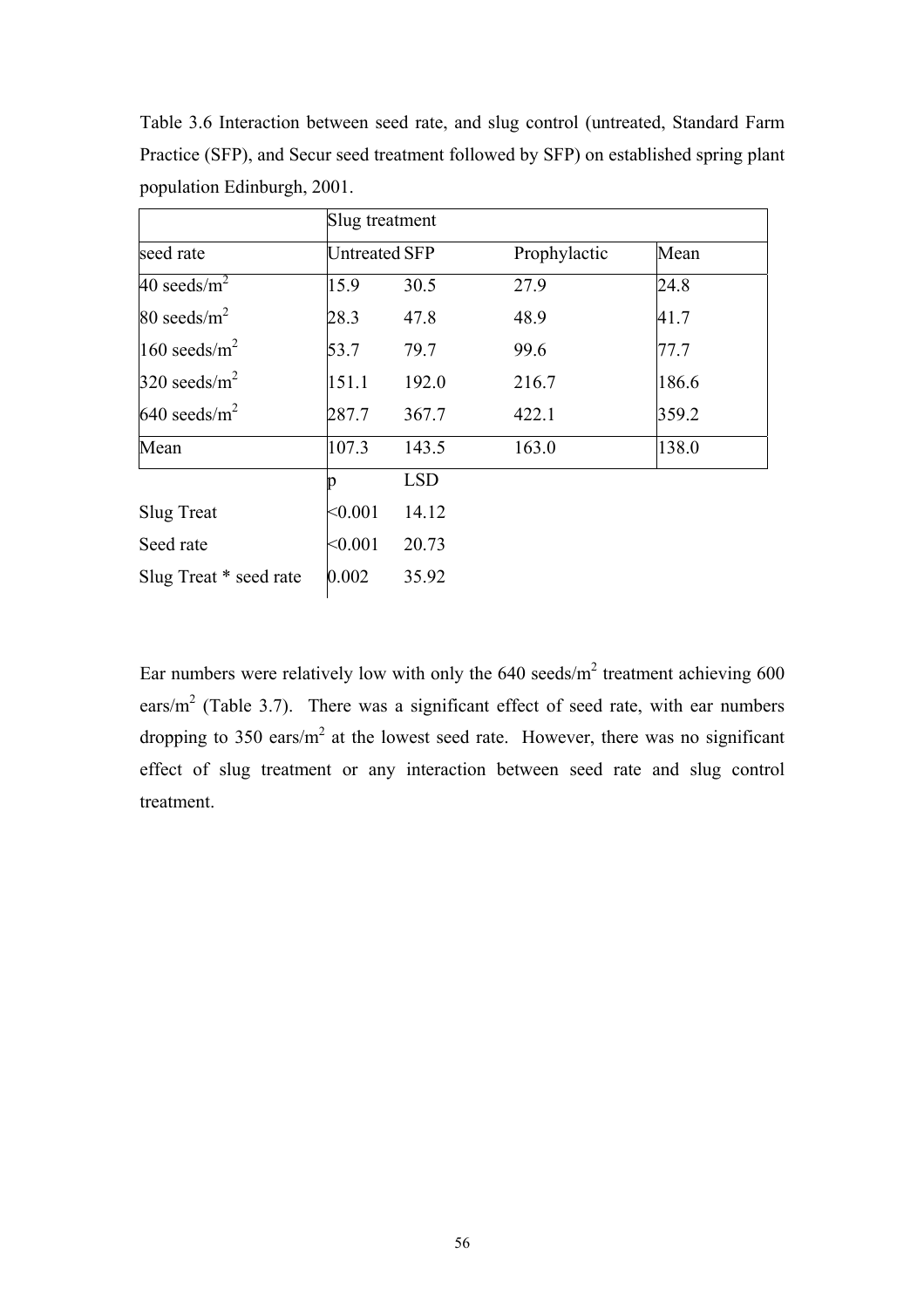|                        | Slug treatment       |            |              |      |
|------------------------|----------------------|------------|--------------|------|
| seed rate              | <b>Untreated SFP</b> |            | Prophylactic | Mean |
| 40 seeds/ $m^2$        | 311                  | 372        | 391          | 358  |
| 80 seeds/ $m^2$        | 285                  | 350        | 381          | 339  |
| 160 seeds/ $m^2$       | 453                  | 405        | 386          | 415  |
| 320 seeds/ $m^2$       | 465                  | 556        | 582          | 535  |
| 640 seeds/ $m^2$       | 541                  | 609        | 648          | 599  |
| Mean                   | 411                  | 458        | 478          | 449  |
|                        | n                    | <b>LSD</b> |              |      |
| <b>Slug Treat</b>      | <b>NS</b>            | <b>NS</b>  |              |      |
| Seed rate              | < 0.001              | 64.2       |              |      |
| Slug Treat * seed rate | NS                   | <b>NS</b>  |              |      |

Table 3.7 Interaction between seed rate, and slug control (untreated, Standard Farm Practice (SFP), and Secur seed treatment followed by SFP) on final ear number per  $m^2$  Edinburgh, 2001,

Grain yield increased significantly with increasing seed rate from 7.1 to 11.3 t/ha at 40 and 640 seeds/ $m^2$  respectively (Table 3.8). There was a yield reduction with reduced levels of slug control, with the untreated yielding 1 t/ha less than the prophylactic, although this effect was not quite significant at the 5% level. The was also a significant interaction between seed rate and slug treatment, yield of the 640 seeds/ $m^2$  rate being unaffected by slug treatment but the untreated yielding progressively less than the prophylactic culminating in a loss of 1.9 t/ha at 40 seeds/ $m^2$ .

Curve fitting to estimate the optimum population, showed that only in the prophylactic slug treatment did yield plateau sufficiently within the range of seed rates used, predicting an optimum of 188 seeds/ $m^2$  or 122 plants/ $m^2$ . In the other slug treatments the lower establishment resulted in increasing yield between 320 and 640 seeds/ $m^2$  which outweighed the increased seed cost.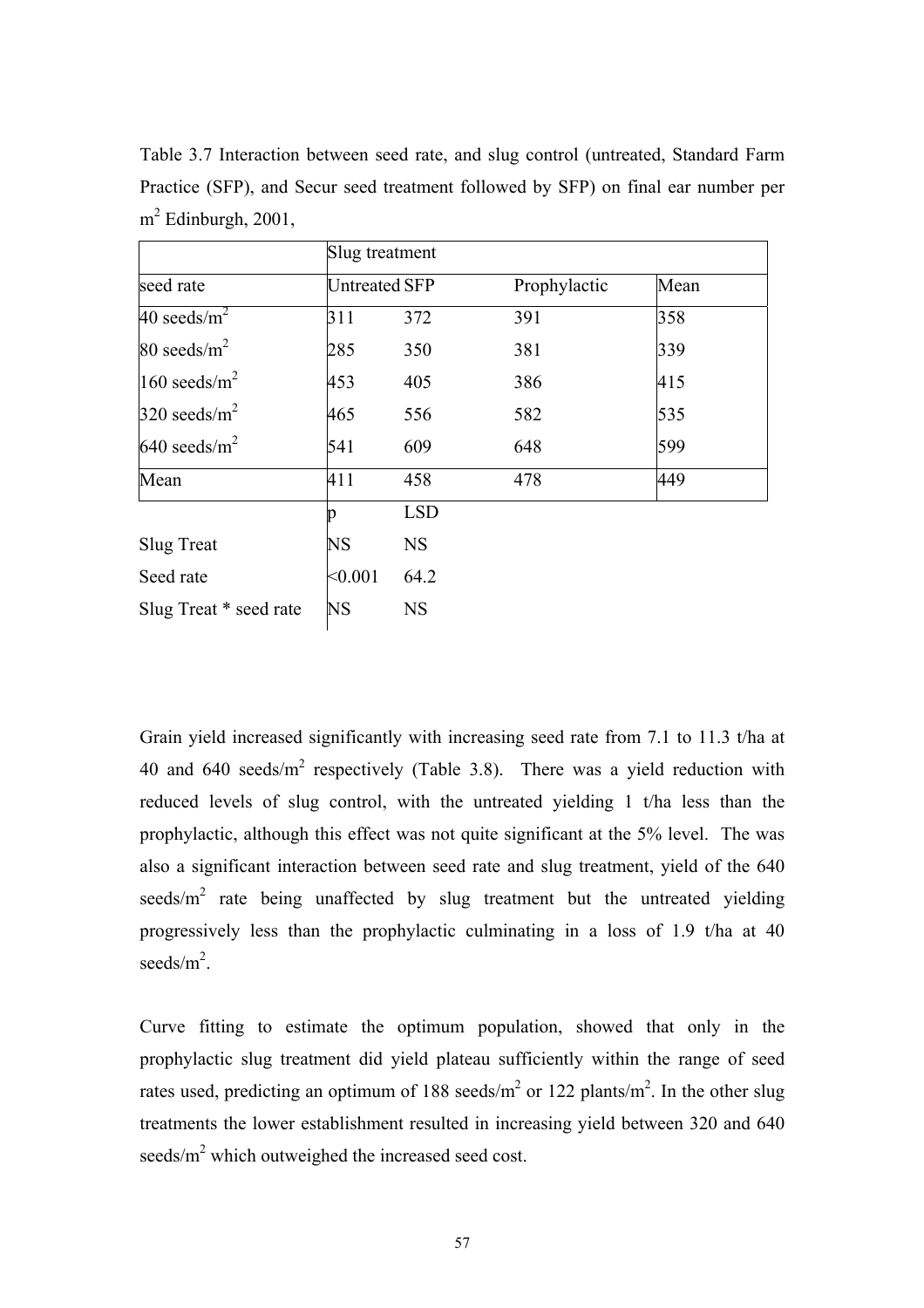Table 3.8 Interaction between seed rate, and slug control (untreated, Standard Farm Practice (SFP), and Secur seed treatment followed by SFP) on grain yield (t/ha @85%) Edinburgh, 2001,

|                        | Slug treatment       |            |              |      |
|------------------------|----------------------|------------|--------------|------|
| seed rate              | <b>Untreated SFP</b> |            | Prophylactic | Mean |
| 40 seeds/ $m^2$        | 6.0                  | 7.4        | 7.9          | 7.1  |
| 80 seeds/ $m^2$        | 7.8                  | 9.1        | 9.7          | 8.8  |
| 160 seeds/ $m^2$       | 9.7                  | 10.2       | 10.6         | 10.2 |
| 320 seeds/ $m^2$       | 10.7                 | 10.9       | 11.2         | 10.9 |
| 640 seeds/ $m^2$       | 11.2                 | 11.4       | 11.3         | 11.3 |
| Mean                   | 9.1                  | 9.8        | 10.1         | 9.7  |
|                        |                      | <b>LSD</b> |              |      |
| <b>Slug Treat</b>      | 0.058                | 0.849      |              |      |
| Seed rate              | < 0.001              | 0.412      |              |      |
| Slug Treat * seed rate | 0.010                | 0.953      |              |      |

Autumn establishment at Edinburgh in the 2003 harvest year was relatively good averaging 80%. At the earliest assessment in November 2002 there was an almost significant effect of slug control treatment on established plant number (Table 3.9), with marginally higher establishment from the prophylactic than the standard farm practice or untreated. Whilst there was still a trend in this direction at later assessments in February (Table 3.10) and March (Table 3.11) it was not significant. Plant numbers did decline significantly over winter and through to March, with establishment declining to 59% by February and then 42% by March, indicating significant over winter kill.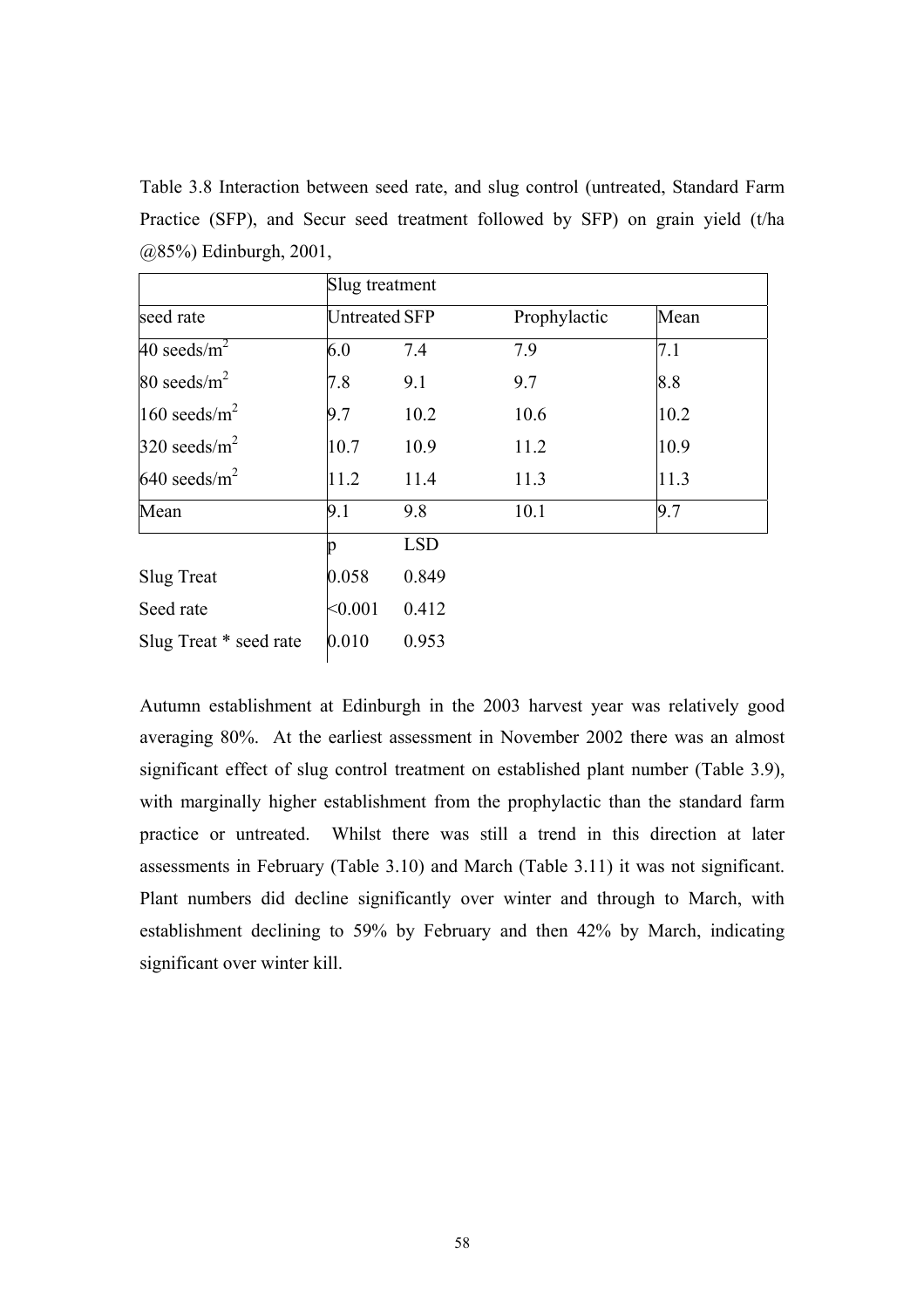|                        |               | Slug treatment |              |       |  |  |  |
|------------------------|---------------|----------------|--------------|-------|--|--|--|
| seed rate              | Untreated SFP |                | Prophylactic | Mean  |  |  |  |
| 40 seeds/ $m^2$        | 34.4          | 31.9           | 38.0         | 34.8  |  |  |  |
| 80 seeds/ $m^2$        | 70.3          | 67.4           | 79.0         | 72.2  |  |  |  |
| 160 seeds/ $m^2$       | 116.7         | 127.5          | 137.7        | 127.3 |  |  |  |
| 320 seeds/ $m^2$       | 269.6         | 262.7          | 283.7        | 271.9 |  |  |  |
| 640 seeds/ $m^2$       | 468.5         | 483.7          | 505.8        | 486.0 |  |  |  |
| Mean                   | 191.9         | 194.6          | 208.8        | 198.5 |  |  |  |
|                        | p             | <b>LSD</b>     |              |       |  |  |  |
| Slug Treat             | 0.051         | 13.62          |              |       |  |  |  |
| Seed rate              | < 0.001       | 13.08          |              |       |  |  |  |
| Slug Treat * seed rate | <b>NS</b>     |                |              |       |  |  |  |

Table 3.9 Interaction between seed rate, and slug control (untreated, Standard Farm Practice (SFP), and Secur seed treatment followed by SFP) on Autumn plant population Edinburgh, 19<sup>th</sup> November 2002.

Table 3.10 Interaction between seed rate, and slug control (untreated, Standard Farm Practice (SFP), and Secur seed treatment followed by SFP) on Spring plant population Edinburgh, 21<sup>st</sup> February 2003.

|                            | Slug treatment |            |              |       |  |  |
|----------------------------|----------------|------------|--------------|-------|--|--|
| seed rate                  | Untreated SFP  |            | Prophylactic | Mean  |  |  |
| 40 seeds/ $m^2$            | 28.7           | 30.4       | 28.7         | 29.3  |  |  |
| 80 seeds/ $m^2$            | 37.0           | 52.2       | 52.6         | 47.3  |  |  |
| $160$ seeds/m <sup>2</sup> | 102.6          | 104.4      | 121.7        | 109.6 |  |  |
| 320 seeds/ $m^2$           | 212.6          | 199.6      | 219.6        | 210.6 |  |  |
| 640 seeds/ $m^2$           | 331.7          | 333.0      | 348.7        | 337.8 |  |  |
| Mean                       | 142.5          | 143.9      | 154.3        | 146.9 |  |  |
|                            |                | <b>LSD</b> |              |       |  |  |
| <b>Slug Treat</b>          | <b>NS</b>      | -          |              |       |  |  |
| Seed rate                  | < 0.001        | 12.05      |              |       |  |  |
| Slug Treat * seed rate     | <b>NS</b>      |            |              |       |  |  |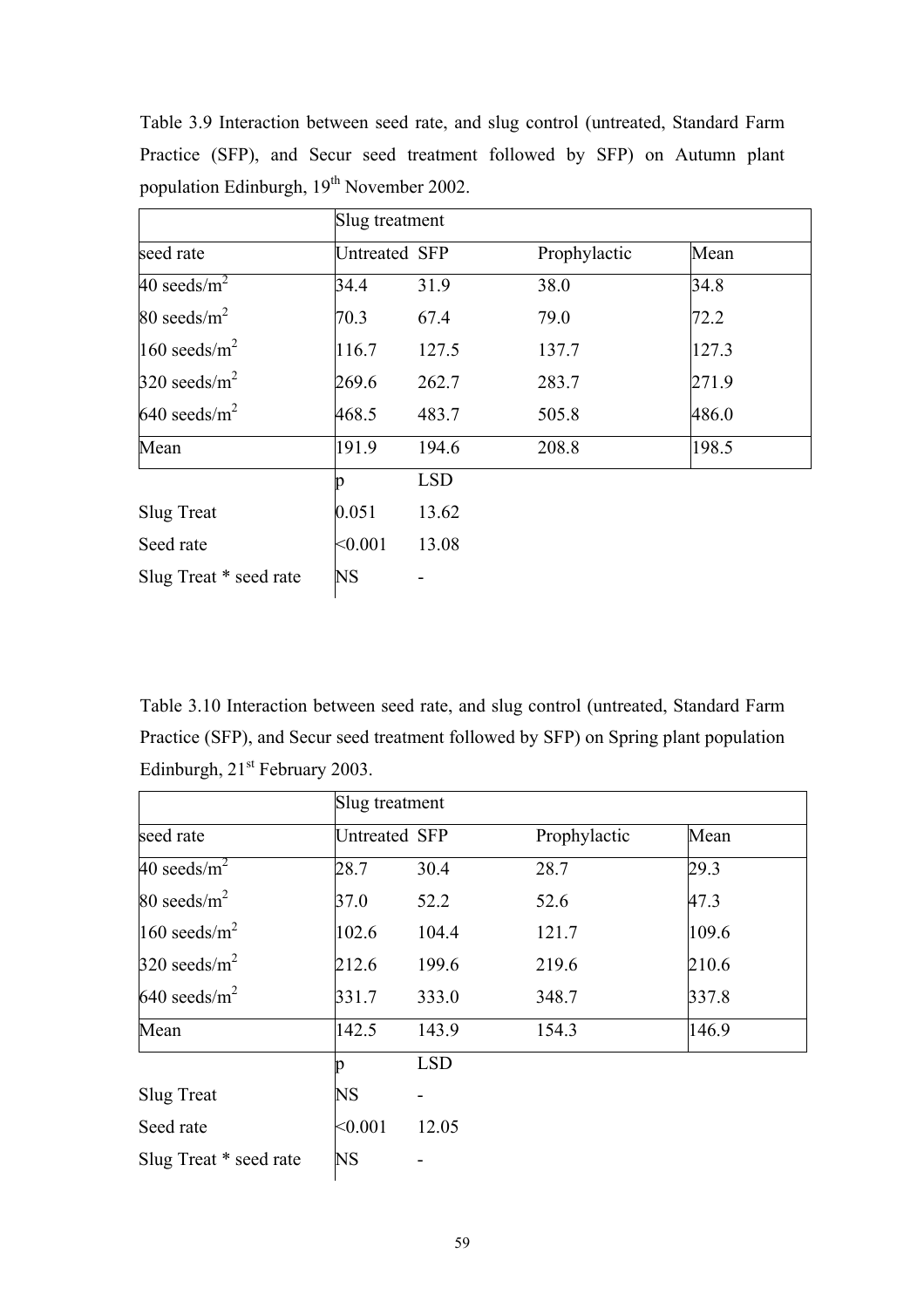Table 3.11 Interaction between seed rate, and slug control (untreated, Standard Farm Practice (SFP), and Secur seed treatment followed by SFP) on established Spring plant population Edinburgh,  $25<sup>th</sup>$  March 2003.

|                        |                      | Slug treatment |              |       |  |  |
|------------------------|----------------------|----------------|--------------|-------|--|--|
| seed rate              | <b>Untreated SFP</b> |                | Prophylactic | Mean  |  |  |
| 40 seeds/ $m^2$        | 20.0                 | 21.7           | 27.4         | 23.0  |  |  |
| 80 seeds/ $m^2$        | 34.8                 | 37.0           | 44.4         | 38.7  |  |  |
| 160 seeds/ $m^2$       | 81.3                 | 84.8           | 93.9         | 86.7  |  |  |
| 320 seeds/ $m^2$       | 157.4                | 149.6          | 160.4        | 155.8 |  |  |
| 640 seeds/ $m^2$       | 213.5                | 217.8          | 218.3        | 216.5 |  |  |
| Mean                   | 101.4                | 102.2          | 108.9        | 104.1 |  |  |
|                        | P                    | <b>LSD</b>     |              |       |  |  |
| <b>Slug Treat</b>      | NS                   |                |              |       |  |  |
| Seed rate              | < 0.001              | 9.49           |              |       |  |  |
| Slug Treat * seed rate | <b>NS</b>            |                |              |       |  |  |

Yields at Edinburgh in 2003 were low, averaging only 5.59 t/ha. There was a significant effect of slug control on yield with the prophylactic treatment yielding significantly less than either the untreated or the SFP. There was also a significant effect of seed rate with yield increasing to a maximum at  $160$  seeds/m<sup>2</sup> and then declining slowly at higher seed rates despite the absence of lodging (Table 3.12). There was also an interaction between seed rate and slug control treatment, but it is difficult to identify any consistent logical reason for the effect.

Curve fitting to estimate the optimum population indicated relatively low optima for this site, contrary to expectation the optimum was lower where no slug control was applied compared to the other treatments. Optima of 97, 127, 150, seeds/ $m^2$  were calculated for the untreated, SFP and prophylactic respectively. Using the establishment figures for 160 seeds/m<sup>2</sup> these equate to 88, 67 and 49 plants/m<sup>2</sup>. These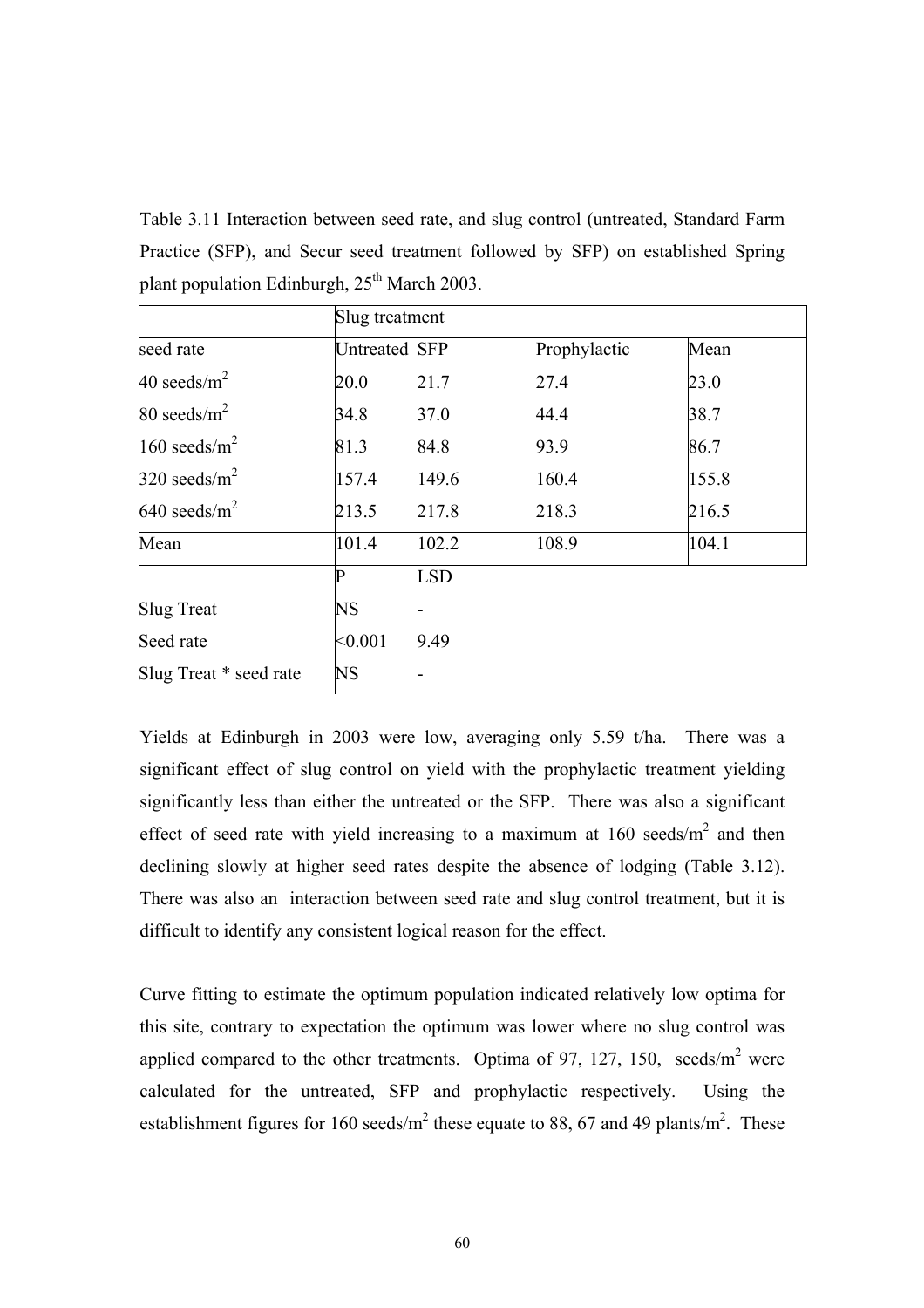very low optima are likely to have been brought about in part by the low yields reducing the value of the return for increasing seed rate.

Table 3.12 Interaction between seed rate, and slug control (untreated, Standard Farm Practice (SFP), and Secur seed treatment followed by SFP) on grain yield (t/ha @85%) Edinburgh, 2003,

|                        | Slug treatment       |            |              |      |  |
|------------------------|----------------------|------------|--------------|------|--|
| seed rate              | <b>Untreated SFP</b> |            | Prophylactic | Mean |  |
| 40 seeds/ $m^2$        | 4.49                 | 5.09       | 4.49         | 4.69 |  |
| 80 seeds/ $m^2$        | 5.56                 | 5.75       | 5.37         | 5.56 |  |
| 160 seeds/ $m^2$       | 6.63                 | 6.49       | 5.37         | 6.16 |  |
| 320 seeds/ $m^2$       | 6.12                 | 6.48       | 4.86         | 5.82 |  |
| 640 seeds/ $m^2$       | 6.10                 | 5.95       | 5.02         | 5.69 |  |
| Mean                   | 5.78                 | 5.95       | 5.02         | 5.59 |  |
|                        | p                    | <b>LSD</b> |              |      |  |
| <b>Slug Treat</b>      | 0.038                | 0.703      |              |      |  |
| Seed rate              | < 0.001              | 0.327      |              |      |  |
| Slug Treat * seed rate | 0.01                 | 0.803      |              |      |  |

As at Rosemaund in 2001 there were significant effects of seed rate on grain size. Thousand grain weight decreased significantly ( $p$ <0.001) from 38.6 g at 40 seeds/ $m<sup>2</sup>$ to 33.3g at 640 seeds (Table 3.13).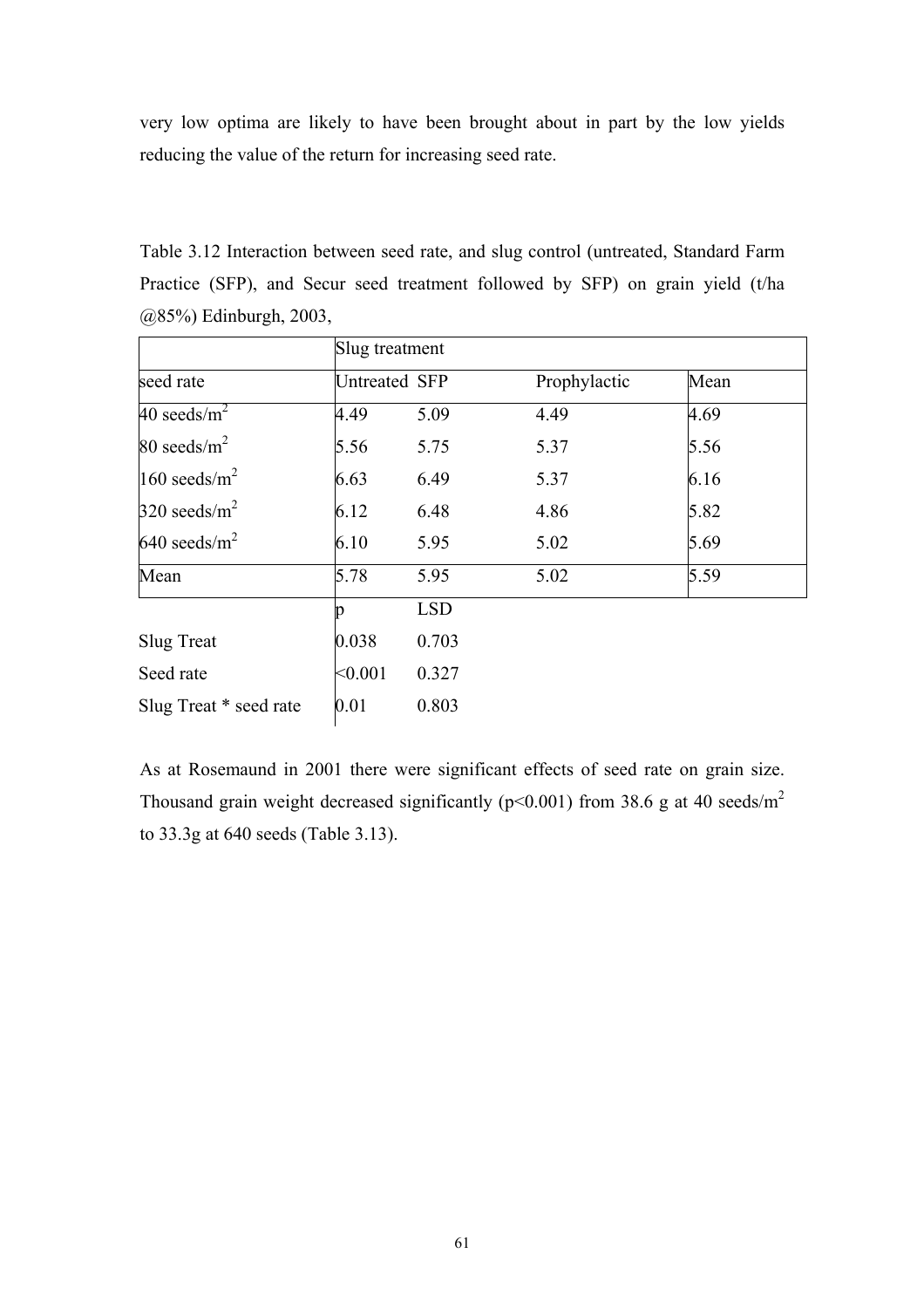|                        | Slug treatment |                          |              |      |  |  |
|------------------------|----------------|--------------------------|--------------|------|--|--|
| Seed rate              | Untreated SFP  |                          | Prophylactic | Mean |  |  |
| 40 seeds/ $m^2$        | 38.8           | 39.2                     | 38.0         | 38.6 |  |  |
| 80 seeds/ $m^2$        | 37.6           | 37.7                     | 37.3         | 37.5 |  |  |
| 160 seeds/ $m^2$       | 37.1           | 37.6                     | 35.8         | 36.8 |  |  |
| 320 seeds/ $m^2$       | 34.8           | 35.4                     | 33.9         | 34.7 |  |  |
| 640 seeds/ $m^2$       | 33.2           | 33.8                     | 32.9         | 33.3 |  |  |
| Mean                   | 36.3           | 36.7                     | 35.6         | 36.2 |  |  |
|                        | P              | <b>LSD</b>               |              |      |  |  |
| <b>Slug Treat</b>      | NS             | $\overline{\phantom{0}}$ |              |      |  |  |
| Seed rate              | < 0.001        | 0.813                    |              |      |  |  |
| Slug Treat * seed rate | <b>NS</b>      |                          |              |      |  |  |

Table 3.13 Interaction between seed rate, and slug control (untreated, Standard Farm Practice (SFP), and Secur seed treatment followed by SFP) on thousand grain weight, Edinburgh, 2003,

# *3.1.2 Gout Fly*

Although not a target of the experimental programme Gout fly infestations occurred at Rosemaund in 2002 and Mamhead in 2002 and 2003. Observations were made of the effect of seed rate on the severity of attack as well as the impact of gout fly infestation on crop shoot production.

At Rosemaund the percentage of plants infested decreased significantly with increasing seed rate, from 54.9% infestation where 40 seeds/ $m^2$  were planted, down to 32.2% at 320 seeds/ $m^2$  (Table 3.14). Using the established spring plant population, the number of infested plants per  $m^2$  could be calculated. This showed that the number of infested plants/ $m^2$  increased with increasing seed rate from 19 to 60.6 plants/m<sup>2</sup> between 40 and 320 seeds/m<sup>2</sup> respectively.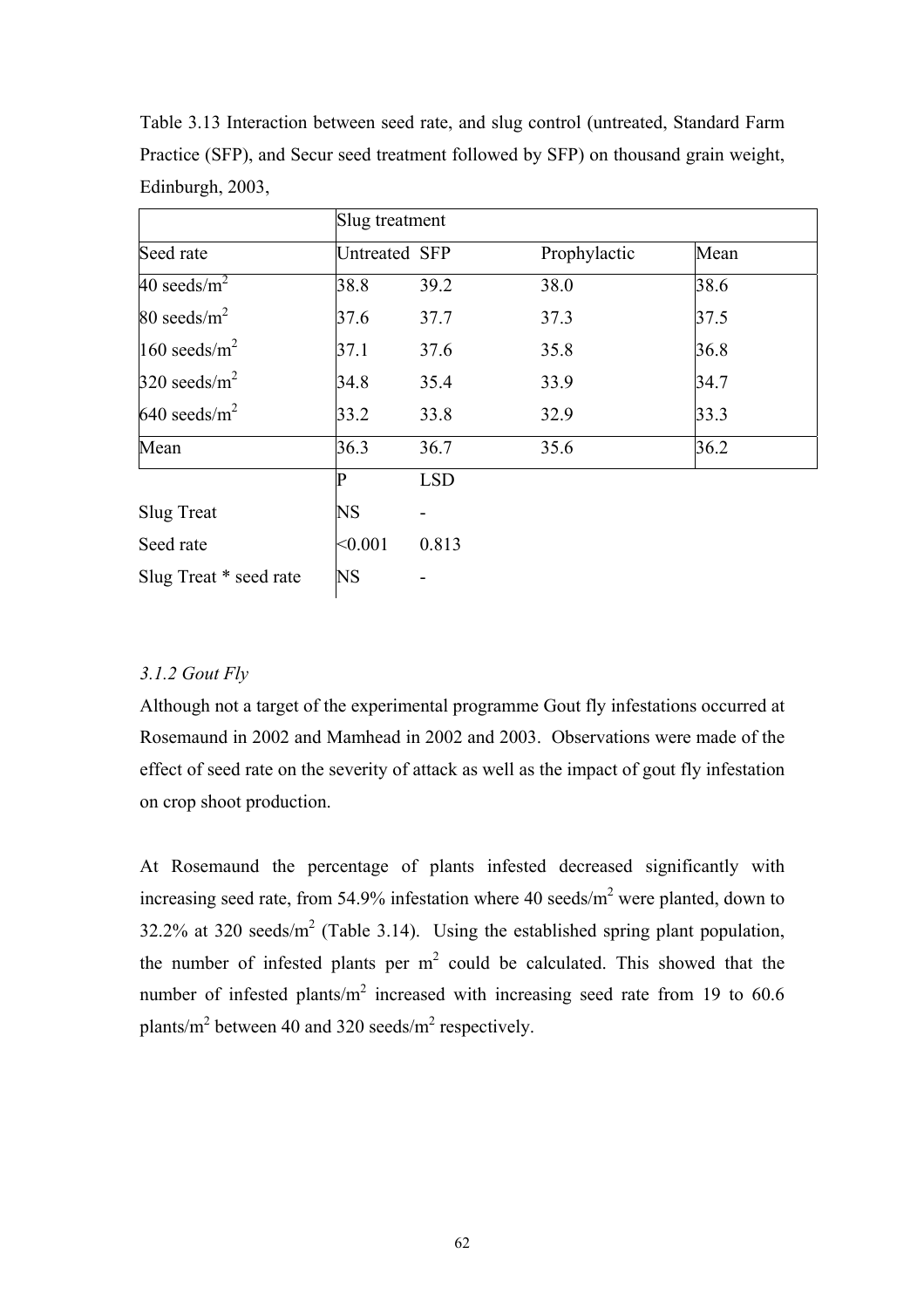Table 3.14. Established plant population/ $m<sup>2</sup>$  from the spring assessment, percentage plants infested with gout fly and calculated number of infested plants/ $m^2$ .

|                  | Established spring | % plants infested with Number of infested |               |
|------------------|--------------------|-------------------------------------------|---------------|
| Seed rate        | plant population   | gout fly                                  | plants/ $m^2$ |
| 40 seeds/ $m^2$  | 34.73              | 54.88                                     | 19.06         |
| 80 seeds/ $m^2$  | 69.96              | 39.10                                     | 27.35         |
| 320 seeds/ $m^2$ | 188.15             | 32.22                                     | 60.62         |
|                  |                    |                                           |               |
| P                | < 0.001            | 0.007                                     | < 0.001       |
| LSD              | 16.14              | 13.53                                     | 12.70         |



**Assessment date**

Figure 3.2 Impact of gout fly infestation on shoot production , Rosemaund 2002.

Gout fly infestation at Rosemaund in 2002 was largely limited to the main stem only. A reduction in shoot number per plant was first observed in the assessment made on 21st December 2001. At the time there were predictions that infestation may result in complete plant loss, however observations indicate that at the higher seed rate the loss was restricted to the infested shoot only and at the lowest seed rate the infested shoot was lost plus one additional uninfested shoot (Figure 3.2).

The severity of gout fly infestation at Mamhead in 2002 was much lower than at Rosemaund with an average of 5% plants infected (Table 3.15). As at Rosemaund there were a significantly higher proportion of plants infested at lower seed rates than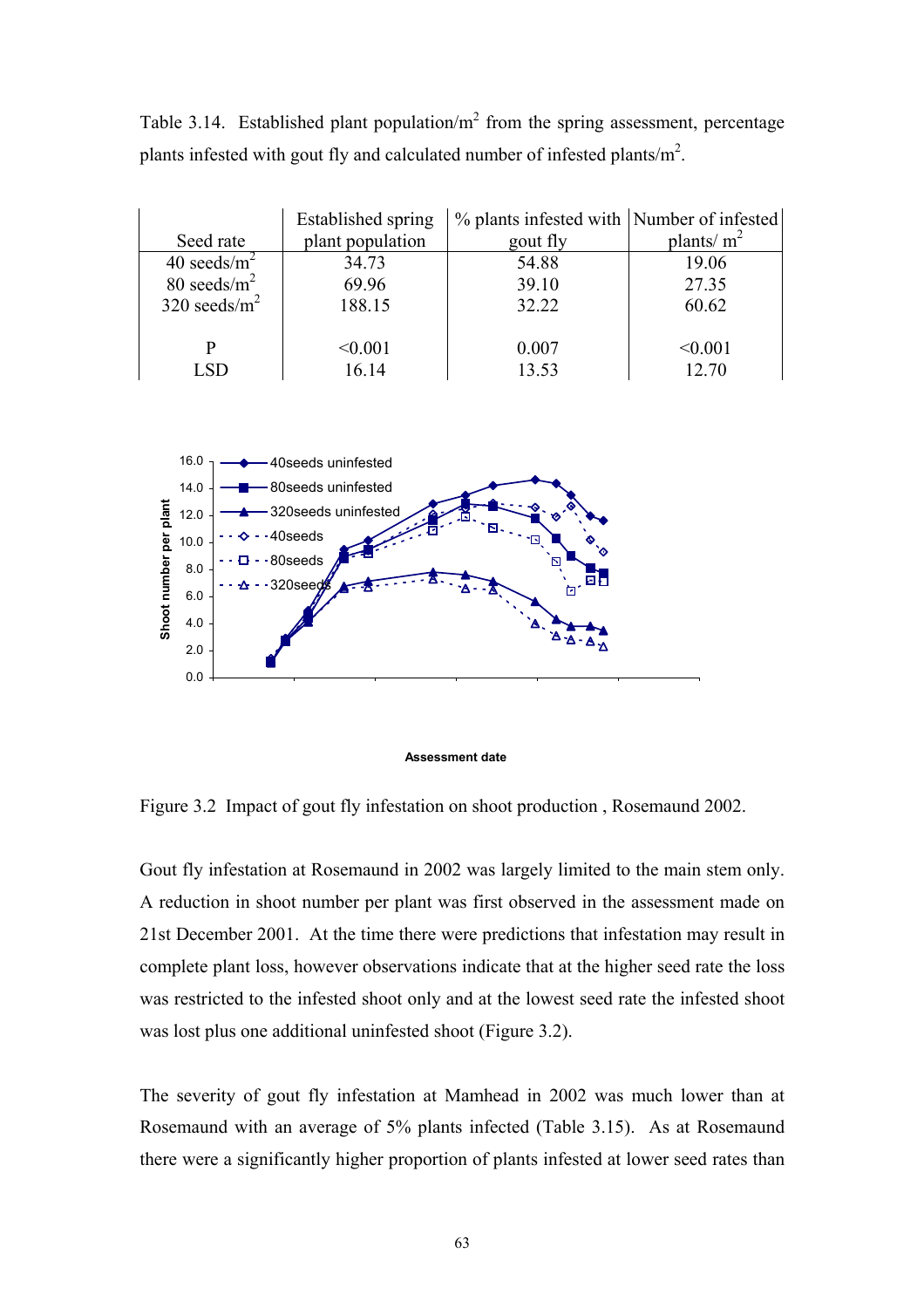at higher seed rates. Total established plant population increased with seed rate as expected, but in contrast to the Rosemaund results there was no significant difference in the number of infested plants/ $m<sup>2</sup>$  between seed rates.

Table 3.15 Percentage plants infested with Gout fly, total number of plants/ $m<sup>2</sup>$  and number of infested plants/ $m^2$  at Mamhead, assessed on 13<sup>th</sup> February 2002, at GS18/29.

|                      |            |                        |                        | Number<br>$\overline{\text{of}}$<br>infested |
|----------------------|------------|------------------------|------------------------|----------------------------------------------|
| <b>PGR</b> Treatment | Seed rate  | % plants infected      | Plant number/ $m^2$    | plants/m <sup>2</sup>                        |
| Untreated            | 40         | 17.6                   | 38.5                   | 6.8                                          |
|                      | 80         | 8.4                    | 63.3                   | 5.6                                          |
|                      | 160        | 3.7                    | 118.5                  | 4.3                                          |
|                      | 320        | 2.1                    | 208.9                  | 4.3                                          |
|                      | 640        | 1.2                    | 366.3                  | 4.3                                          |
| Tillering PGR        | 40         | $\overline{3.2}$       | 38.9                   | $\overline{1.2}$                             |
|                      | 80         | 12.4                   | 68.5                   | 8.6                                          |
|                      | 160        | 2.3                    | 101.9                  | 2.5                                          |
|                      | 320        | 1.4                    | 215.9                  | 3.1                                          |
|                      | 640        | 1.3                    | 348.9                  | 4.3                                          |
| Stem Extn. PGR       | 40         | 11.8                   | 36.7                   | $\overline{4.3}$                             |
|                      | 80         | 3.6                    | 94.8                   | 3.7                                          |
|                      | 160        | 3.9                    | 108.5                  | 3.7                                          |
|                      | 320        | 2.8                    | 201.1                  | 5.6                                          |
|                      | 640        | 1.8                    | 359.6                  | 6.2                                          |
| Mean                 |            | 5.2                    | 158.0                  | 4.6                                          |
|                      |            |                        |                        |                                              |
| PGR Treat            | p          | $\overline{\text{NS}}$ | $\overline{\text{NS}}$ | $\overline{\text{NS}}$                       |
|                      | <b>LSD</b> |                        | $\overline{a}$         | $\overline{a}$                               |
| Seed rate            | p          | < 0.001                | < 0.001                | NS                                           |
|                      | <b>LSD</b> | 3.22                   | 22.46                  | $\overline{a}$                               |
| PGR * seed rate      | p          | 0.001                  | $\overline{\text{NS}}$ | $_{\rm NS}$                                  |
|                      | <b>LSD</b> | 5.52                   | $\overline{a}$         |                                              |

The level of gout fly infestation in the 2003 season was much higher at Mamhead than in the previous season with an average of 47% infestation compared to 5% the previous year. There were significant effects of seed rate on the percentage of plant infested, total plant number and the number of plants infested but no effect of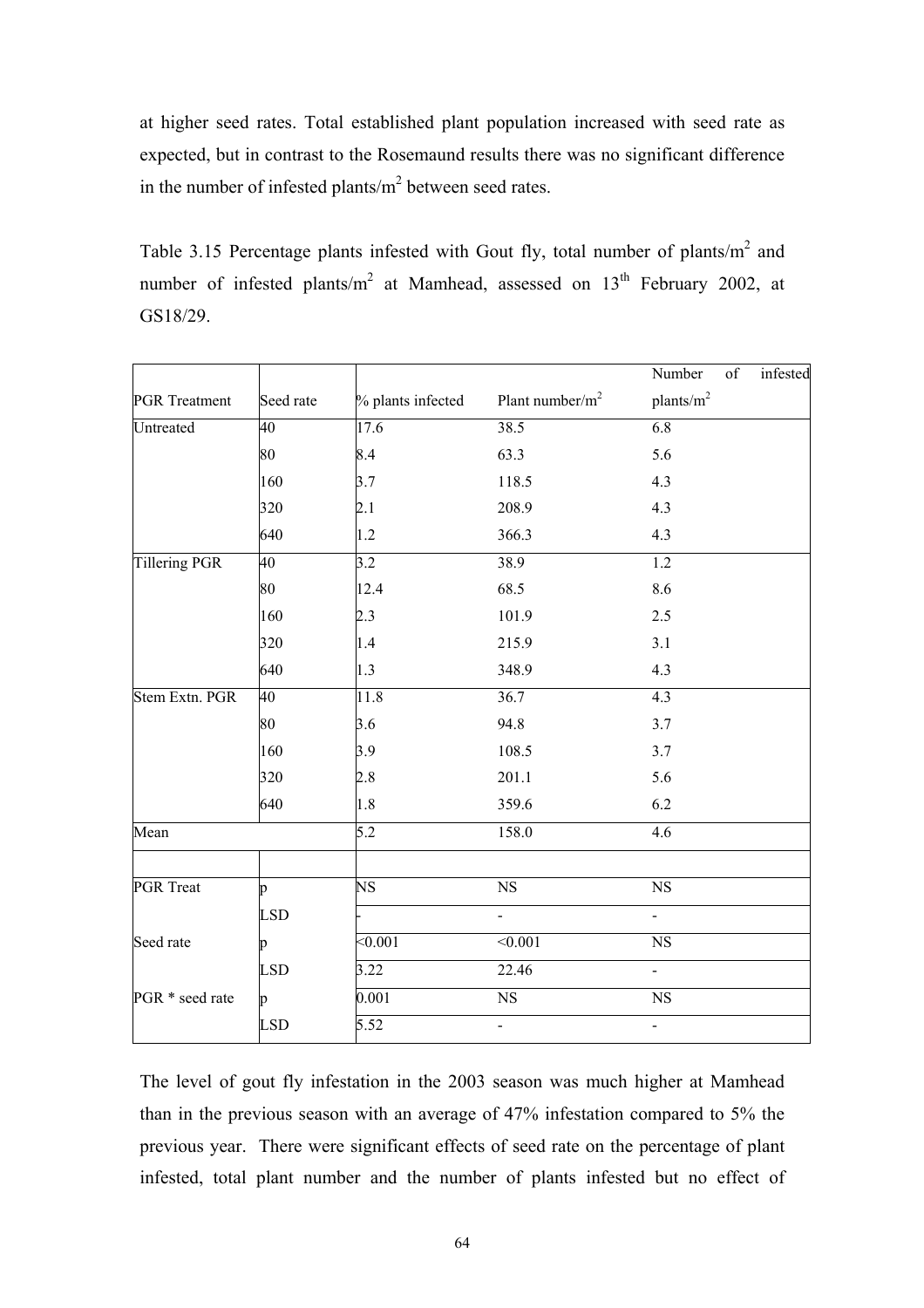rotational position (first vs. second wheat), or interaction between seed rate and rotational position (Table 3.16). Increasing seed rate reduced the severity of infection from a mean of 67% at 40 seeds/m<sup>2</sup> to 23.5% at 640 seeds/m<sup>2</sup>, but as at Rosemaund in 2002 increased the number of plants/ $m^2$  infested.

Table 3.16 Percentage plants infested with Gout fly, total number of plants per  $m<sup>2</sup>$  and number of infested plants per  $m^2$  at Mamhead, assessed on 21st February 2003, at GS18/29.

|                      |                 |                   |                           | Number of infested |
|----------------------|-----------------|-------------------|---------------------------|--------------------|
| Rotational position  | Seed rate       | % plants infected | Total plant number/ $m^2$ | plants/ $m^2$      |
| First wheat          | $\overline{40}$ | 59.5              | 30.4                      | 18.1               |
|                      | 80              | 52.0              | 62.6                      | 32.2               |
|                      | 160             | 43.6              | 105.9                     | 46.3               |
|                      | 320             | 37.3              | 204.4                     | 76.7               |
|                      | 640             | 19.8              | 355.9                     | 70.4               |
| Second wheat         | 40              | 61.6              | 32.2                      | $\overline{20.0}$  |
|                      | 80              | 59.7              | 56.7                      | 33.7               |
|                      | 160             | 50.8              | 101.5                     | 51.5               |
|                      | 320             | 37.8              | 183.3                     | 69.6               |
|                      | 640             | 24.7              | 321.8                     | 79.6               |
| Second wheat         | 40              | 79.8              | 36.7                      | 28.9               |
| plus                 | 80              | 62.2              | 53.0                      | 33.0               |
| Latitude seed        | 160             | 54.2              | 100.4                     | 54.1               |
| treatment            | 320             | 37.4              | 155.9                     | 57.4               |
|                      | 640             | 26.0              | 353.3                     | 90.0               |
| Mean                 |                 | 47.1              | 143.6                     | 50.8               |
|                      |                 |                   |                           |                    |
| Rotational Trt.      | $\mathbf{p}$    | <b>NS</b>         | $\overline{\text{NS}}$    | <b>NS</b>          |
|                      | <b>LSD</b>      | $\overline{a}$    |                           |                    |
| Seed rate            | $\, {\bf p}$    | < 0.001           | $\sqrt{0.001}$            | $\sqrt{0.001}$     |
|                      | <b>LSD</b>      | 3.22              | 18.75                     | 9.84               |
| Rotation * seed rate | $\, {\bf p}$    | NS                | $\overline{\text{NS}}$    | <b>NS</b>          |
|                      | <b>LSD</b>      | $\overline{a}$    |                           |                    |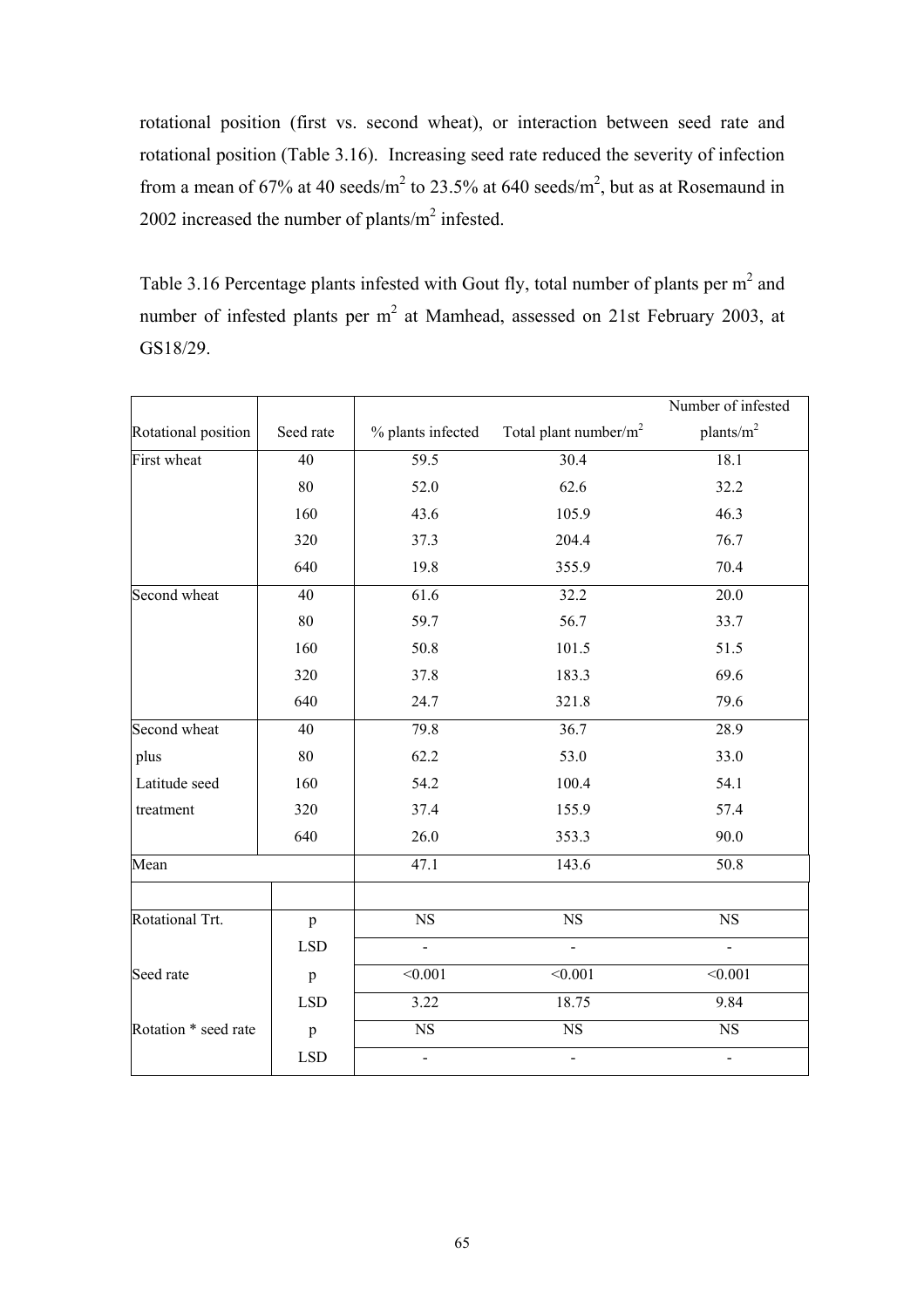#### 3.2 Discussion

Slug control experiments are notoriously difficult to conduct due to the difficulty of accurately predicting where conditions will be conducive to high levels of crop damage. Significantly more slug experiments were established than are reported here and not taken beyond the winter due to a lack of slug damage, despite locating experiments on heavy soils after oilseed rape in areas with a history of slug damage. Some interesting results were, however found, particularly in the first year.

It appears that the percentage of seeds lost to slugs remains fairly conservative across a range of seed rates. This was particularly noticeable at Edinburgh where the untreated had 65% of the establishment of the prophylactic treatment irrespective of seed rate. This implies that the proportion of seed accessible to slugs remained relatively constant across seed rates. As slugs can only access seed in soil cavities large enough for them to enter this should perhaps not be an unexpected result if seedbed formation remains constant. It also contradicts the widely held belief that a given slug population will eat a predetermined amount of seed and that as seed rate is reduced this will remain constant, resulting in an increased proportion of cropped area with no plants.

Whilst yield loss at very low seed rates was greater when no slug control was used the optimum number of plants or the number of plants needed to get on the shoulder of the response curve remained relatively stable. This implies that in these experiments any slug grazing of leaf material was not affecting the compensatory ability of the crop, although if there was a much higher slug population or more severe grazing loss of green area may be expected to have an effect.

The importance of slugs in terms of determining the seed rate to drill appears therefore to be largely a consideration of the likely percentage establishment of the site. Whilst there is no need to increase the target plant number, given a high risk of slug damage there is a need to increase the seed number drilled to achieve that population. It also seems prudent that given a risk of poor establishment it is wiser from both an economic and environmental point of view to increase seed rate rather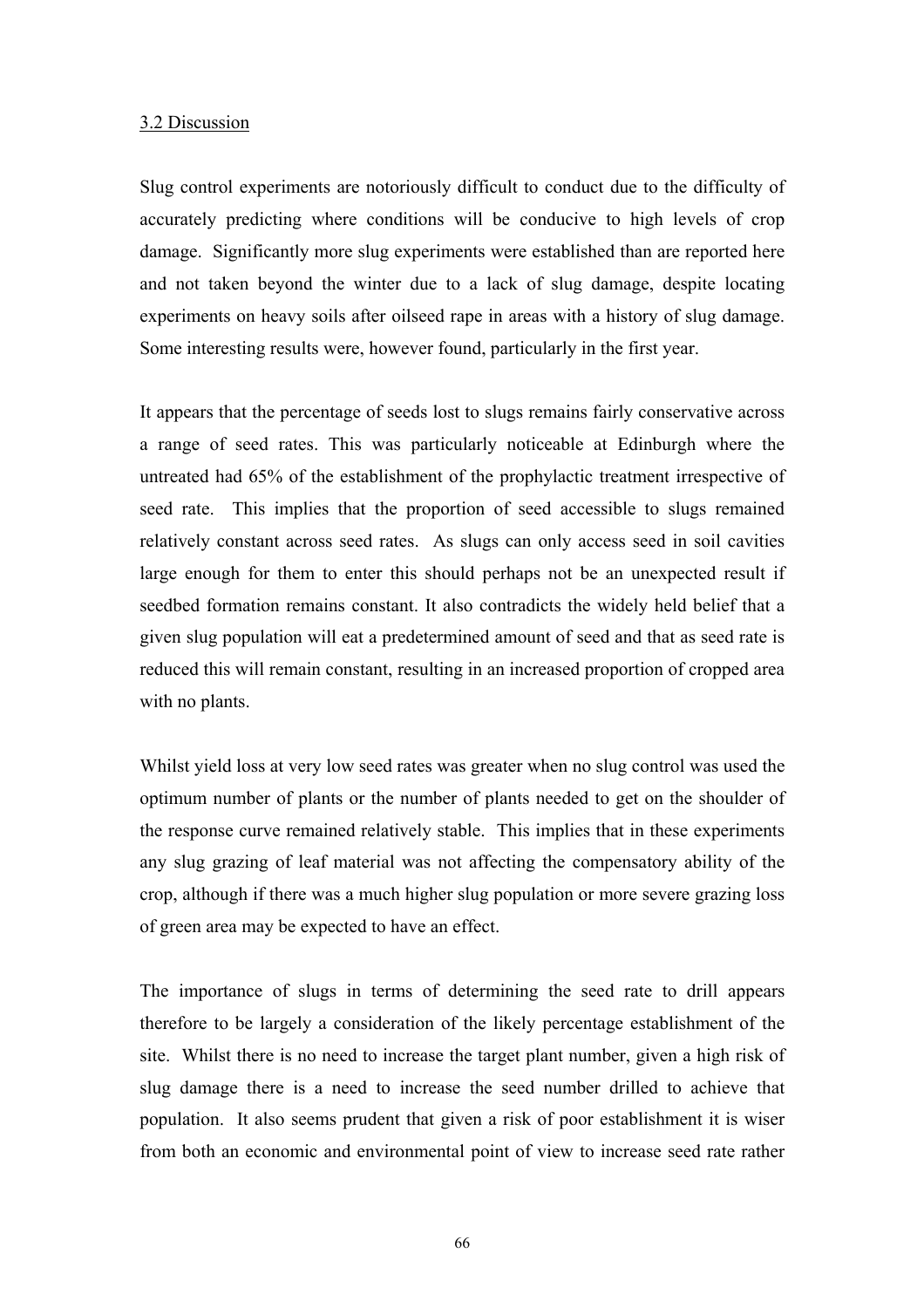than increase slug pellet use, although greater attention to detail in seed bed formation and consolidation may have a greater effect than either.

The interactions between gout fly and seed rate observed here arose through chance rather than experiments specifically designed to test for the impact of seed rate on the severity of pest attack. The results at Rosemaund clearly indicated that infestation of a shoot will result in the death of that shoot and at a maximum one additional shoot rather than complete plant death.

The percentage of plants infested clearly increased as plant population decreased at all three sites. With the exception of the Mamhead site in the 2002 harvest year, which had the lowest level of infestation of the three sites (5.2% infestation), the number of infested plants per unit area was significantly higher in high than low plant population crops. This implies that low plant populations are not increasing pest incidence per unit area, arguably the reverse is true with 3-4 times the number of infected plants/ $m<sup>2</sup>$ in high compared to low plant population plots. It is not however possible to say whether this effect would be seen in field scale grown crops. Low plant population crops have a much reduced excess tiller number than high plant population crops and therefore are likely to be more sensitive to shoot loss. The impact of plant population on yield loss due to gout fly infestation could not unfortunately be assessed in this experiment as no differential treatments affecting gout fly severity were included. The impact of crop structure on yield loss due to pest attack is however an area requiring further formal analysis to improve pest yield loss relationships and therefore threshold values.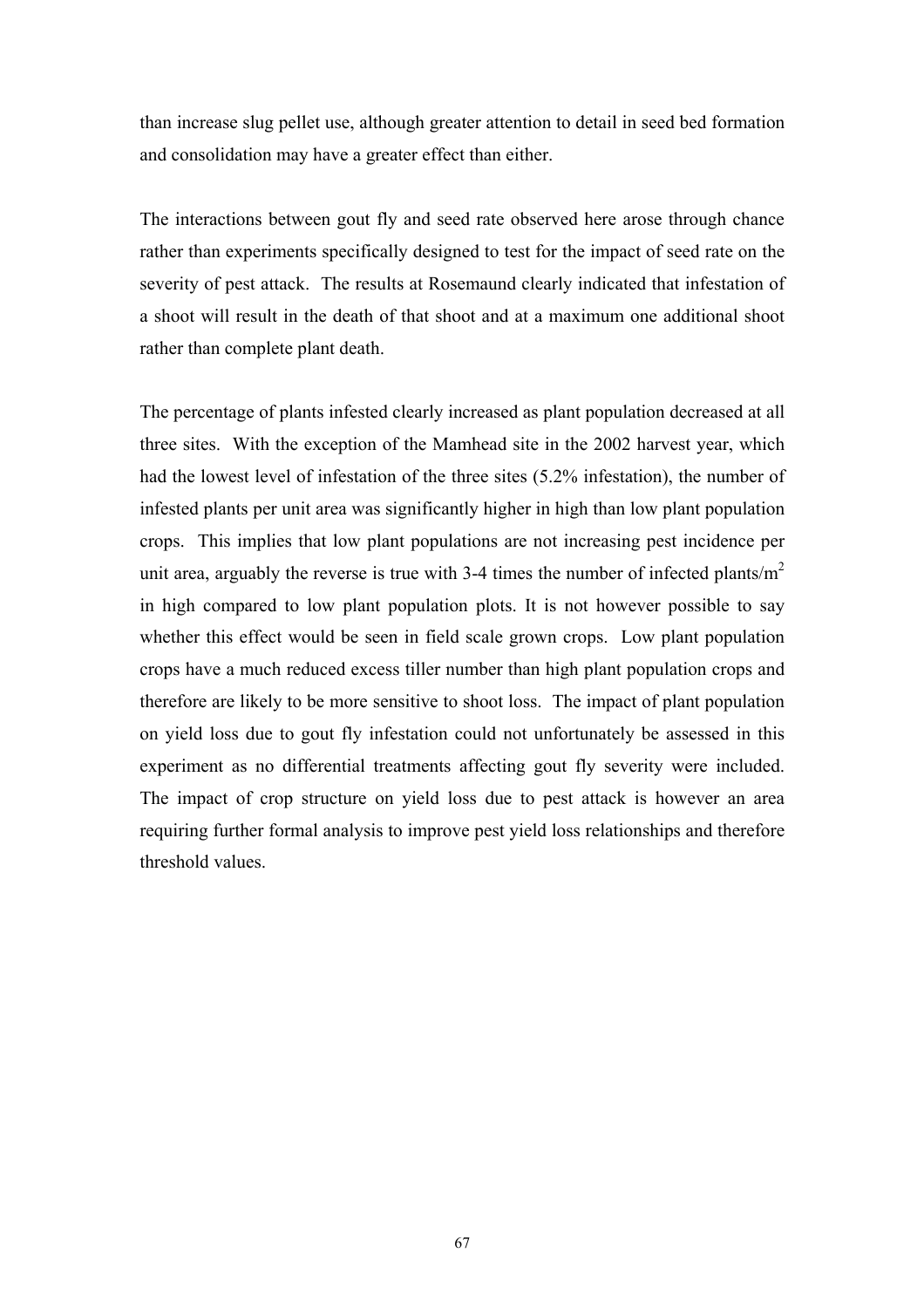### 4. **The effect of diseases on the optimum plant population**

### 4.1 Introduction

Several hypotheses exist about how diseases may affect the optimum plant population. Take-all reduces root function and has been shown to reduce nitrogen uptake (Spink *et al*., 1998). If the reduction in nitrogen uptake occurs early in the plant's lifecycle then tillering may be reduced. Tillering is the most important mechanism by which crops compensate for low plant populations, so it is possible that take-all may increase the optimum plant population. On the other hand, perceived wisdom within the farming industry frequently recommends that plant populations should be reduced for crops with a high risk to take-all infection (Anon. 1996). The effect of foliar disease on optimum plant population is also poorly understood. It may be hypothesised that greater disease will result in a higher optimum plant population, as low plant population crops have a smaller canopy than high plant population crops and are therefore more sensitive to losses of green area due to disease. This hypothesis has led to a common perception that the lower leaves of low plant populations have a greater requirement for disease control than the lower leaves of high plant population crops. However, another common perception is that low plant population crops are less prone to disease infection. If this is true then the requirement to apply fungicides to low plant population crops may be less than in high plant population crops. Experiments were designed to test the above hypotheses and perceptions. The effect of rotational position and take-all is considered first followed by foliar disease.

#### 4.2 Methods

Two experiments were performed to investigate the effect of different diseases on the economically optimum plant population. The main experiment investigated a 1st wheat, non-first wheat and a non-first wheat treated with Latitude ('silthiofam'), each grown at five seed rates  $(40, 80, 160, 320, 640 \text{ seeds/m}^2)$ . This experiment was repeated at three site seasons; ADAS High Mowthorpe in 2002 (HM2002), ADAS Mamhead in 2003 (MH2003) and ADAS Rosemaund in 2003 (RM2003). The experiment was designed to investigate the effects of take-all and other diseases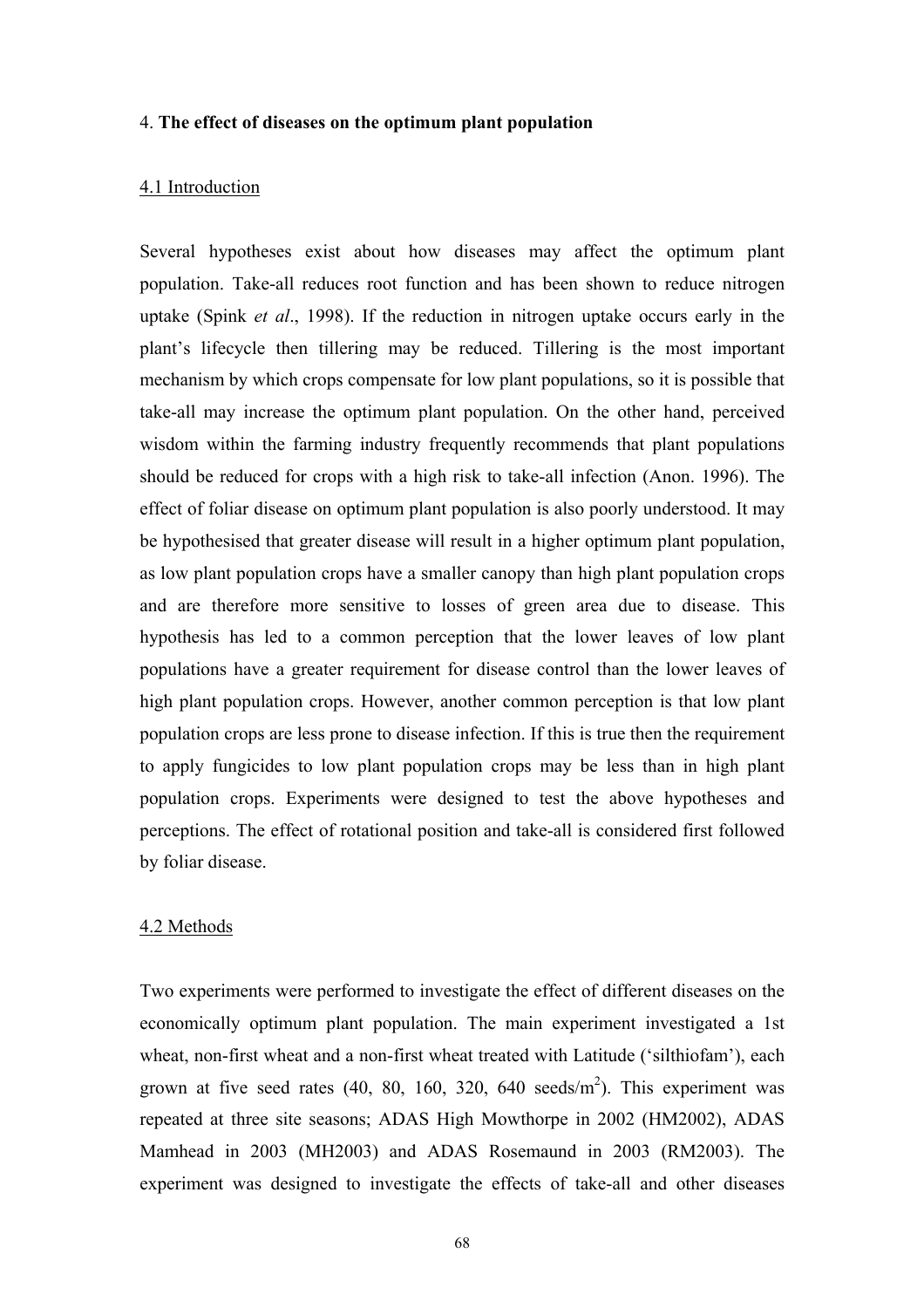common on non-first wheats such as stem base diseases. First and third wheats were compared at HM2002 and RM2003. First and second wheats were compared at MH2003. The second experiment investigated the effect of different fungicide programmes at each of the five seed rates this was done at High Mowthorpe in 2003. The fungicide treatments included; a single spray - Opus (0.75 l/ha) and Corbel (0.5 *l*/ha) at GS39 (T2), a two spray programme - the T2 treatment + Opus (0.5 *l*/ha) and Fortress  $(0.2 \text{ l/ha})$  at GS32  $(T1+T2)$  and a three spray programme - the T1+T2 treatments + Bravo 500 (1.5 l/ha) at GS30 (T0+T1+T2).

### 4.3 Results

### *4.3.1 Rotational position and Latitude seed treatment effects*

The mean autumn plant populations of each seed rate treatment are described in Table 4.1. There was no effect of rotational position on plant populations in any site. The plant populations were also measured in spring at HM2002 and RM2003 and were not significantly different from the autumn populations. Across the seed rate treatments, plant establishment ranged from 95% at HM02, 89% at RM2003 and 81% at MH2003 (Table 4.2). Establishment decreased with higher seed rates at RM2003 and MH2003 in agreement with the previous HGCA funded seed rate project (Spink *et al*., 2000).

| seeds/ $m^2$   | HM 2002 | MH 2003 | <b>RM 2003</b> |
|----------------|---------|---------|----------------|
| 40             | 40      | 38      | 50             |
| 80             | 75      | 71      | 89             |
| 160            | 147     | 127     | 141            |
| 320            | 303     | 238     | 210            |
| 640            | 610     | 444     | 356            |
|                |         |         |                |
| Mean           | 235     | 183     | 169            |
| P Value        | < 0.001 | < 0.001 | < 0.001        |
| s.e.d. (36 df) | 10.8    | 11.3    | 10.33          |
|                |         |         |                |

Table 4.1. Plant numbers/ $m^2$  in autumn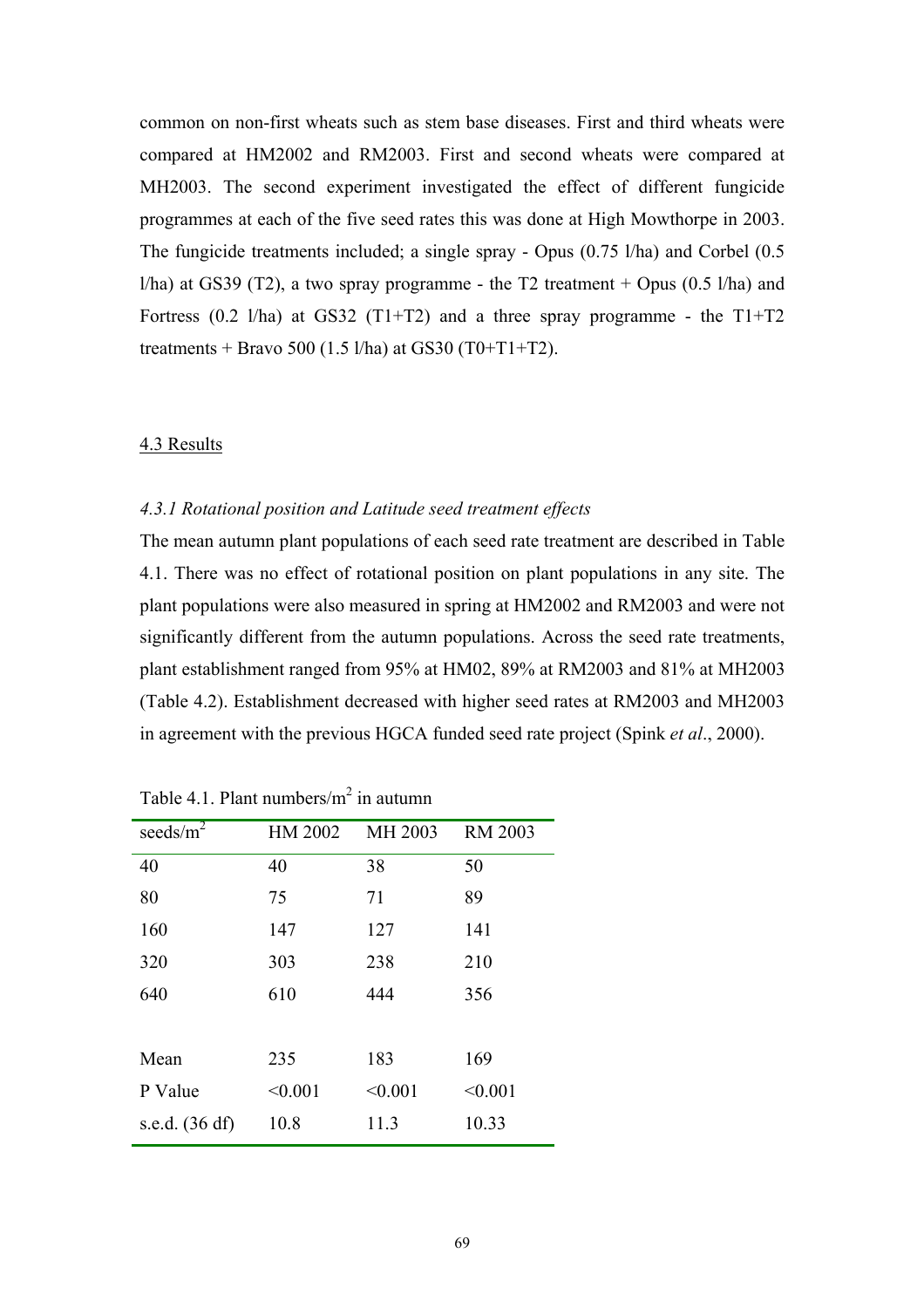| seeds/ $m^2$ | HM 2002 | MH 2003 | <b>RM 2003</b> |
|--------------|---------|---------|----------------|
| 40           | 100     | 95      | 125            |
| 80           | 94      | 89      | 111            |
| 160          | 92      | 79      | 88             |
| 320          | 95      | 74      | 66             |
| 640          | 95      | 69      | 56             |
|              |         |         |                |
| Mean         | 95      | 81      | 89             |

Table 4.2. Percentage of seeds that established plants in autumn.

Assessments carried out at MH2003 showed that the  $1<sup>st</sup>$  wheats had a mean take-all index of 12 compared with 36 for the  $2<sup>nd</sup>$  wheats with and without Latitude (P<0.001). Rotational position did not significantly affect the level of take-all at RM 2003. At both sites, the 320 seeds/ $m^2$  treatment had a greater take-all index than the 40 and 80 seeds/ $m^2$  treatments. At MH2003, the 320 seeds/ $m^2$  treatment had a take-all index of 38 compared with 24 for the other seed rates ( $P \le 0.01$ ). At RM2003, the 320 seeds/ $m^2$ treatment had a take-all index of 29 compared with 24 for the other seed rates  $(P<0.05)$ .

Monitoring of tagged plants between autumn and June showed that rotational position did not significantly affect the number of shoots at any of the sites, however, in late May at HM2002, the  $1<sup>st</sup>$  wheat treatment averaged 9.1 shoots per plant (across the 40, 80 and 320 seeds/m<sup>2</sup>) compared with 7.6 shoots per plant for the  $3<sup>rd</sup>$  wheat (P=0.083). Seed rate affected shoot number per plant at all sites, effects became detectable during December at MH2003, February at RM2002 and April at HM2002 (P<0.05).

Final ear number was significantly affected by seed rate (P<0.001; Table 4.3). Final ear number was not affected by rotational position at HM2002 or RM2003, however, at MH2003, the 1<sup>st</sup> wheat treatment averaged 476 ears/ $m^2$  compared with 393 and 403 ears/m<sup>2</sup> for the second wheat and  $2<sup>nd</sup>$  wheat with Latitude respectively (P<0.001).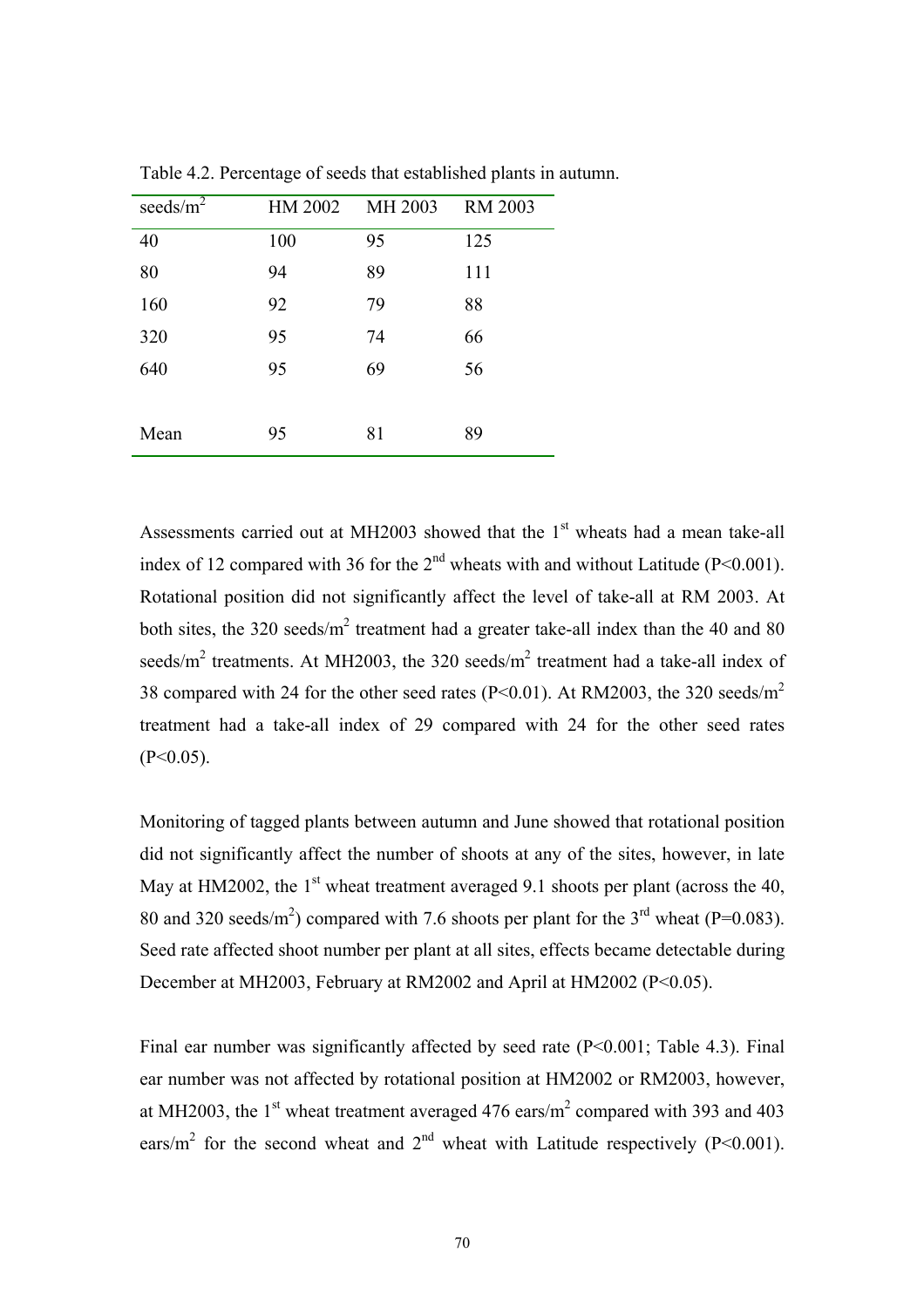There was no interaction between the seed rate and rotational position treatments at any site.

| seeds/ $\overline{m^2}$ | HM2002  | MM2003  | RM2003  |
|-------------------------|---------|---------|---------|
|                         |         |         |         |
| 40                      | 359     | 298     | 286     |
| 80                      | 379     | 356     | 284     |
| 160                     | 451     | 400     | 342     |
| 320                     | 537     | 471     | 416     |
| 640                     | 554     | 586     | 493     |
|                         |         |         |         |
| Mean                    | 478     | 424     | 364     |
|                         |         |         |         |
| Seed rate P-value       | < 0.001 | < 0.001 | < 0.001 |
| Seed rate s.e.d.        | 23.1    | 12.0    | 26.6    |
| Seed rate d.f.          | 36      | 36      | 24      |

Table 4.3. Effect of seed rate on ears/ $m<sup>2</sup>$  at harvest (averaged across rotational position)

Across all seed rates, the  $1<sup>st</sup>$  wheats yielded 2.5 t/ha more than the  $3<sup>rd</sup>$  wheats at HM2002 and 2.3 t/ha more than the  $2<sup>nd</sup>$  wheats at MH2003 (P<0.001; Tables 4.4 and 4.5; Figures 4.1 and 4.2). However the yield difference between the  $1<sup>st</sup>$  and  $2<sup>nd</sup>$  or  $3<sup>rd</sup>$ wheats was greater at the high seed rates (P<0.001). At the 320 and 640 seeds/ $m^2$ treatments the mean yield difference between the  $1<sup>st</sup>$  and  $2<sup>nd</sup>$  or  $3<sup>rd</sup>$  wheats was 2.9 t/ha at both  $HM2002$  and MH2003. At the 40, 80 and 160 seeds/ $m<sup>2</sup>$  treatments the mean yield difference between the  $1<sup>st</sup>$  and  $2<sup>nd</sup>$  or 3rd wheats was 1.4 and 1.9 t/ha at HM2002 and MH2003 respectively. This increase in yield loss for the  $2<sup>nd</sup>$  or  $3<sup>rd</sup>$  wheats grown at high seed rates was proportionately greater than the increase in absolute yield caused by increasing seed rate. The Latitude seed treatment increased the yield of the  $2<sup>nd</sup>$  or 3<sup>rd</sup> wheats grown at the highest seed rates (320 and 640 seeds/m<sup>2</sup>) by 1 t/ha at both sites. Latitude also increased the  $3<sup>rd</sup>$  wheat yields grown at low seed rates (40, 80) and 160 seeds/m<sup>2</sup>) by 0.5 t/ha at HM2002 but had a negligible effect at MH2003.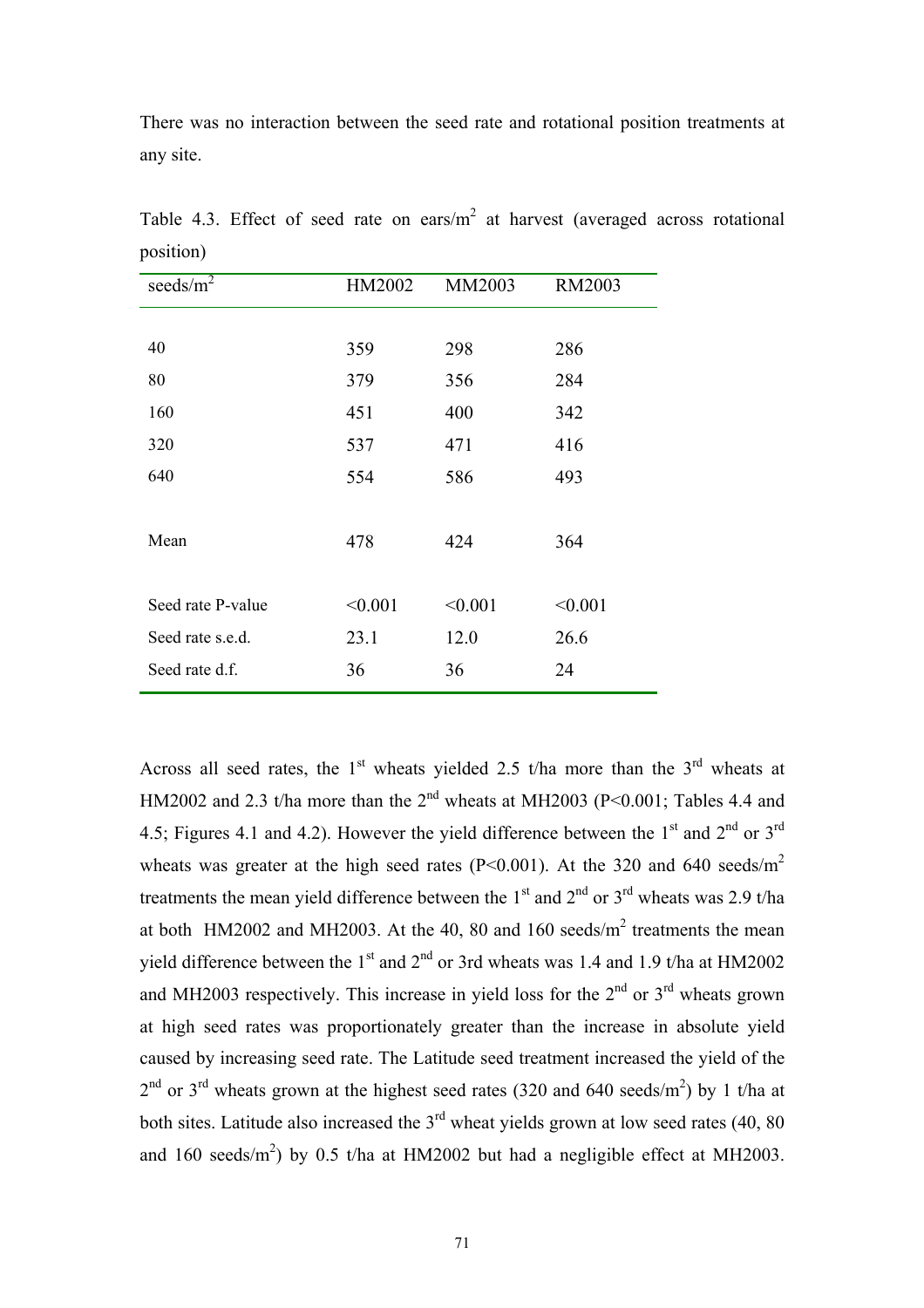These patterns of yield responses meant that  $2^{nd}$  or  $3^{rd}$  wheats without Latitude had a lower economically optimum seed rate than the  $1<sup>st</sup>$  wheats. At HM2002, the optimum seed rates were 196 seeds/ $m^2$  for 1<sup>st</sup> wheats and 151 for 3<sup>rd</sup> wheats without Latitude. At MH2003, the optimum seed rates were 142 seeds/ $m^2$  for 1<sup>st</sup> wheats and 106 seeds/ $m^2$  for  $2<sup>nd</sup>$  wheats without Latitude. Latitude treated non-first wheats had intermediate optima of 168 seeds/ $m^2$  at HM2002 and 119 seeds/ $m^2$  at MH2003, having taken account of the extra costs for treating the seed. At RM2003, there were no significant yield differences between the  $1<sup>st</sup>$  and  $3<sup>rd</sup>$  wheats or the  $3<sup>rd</sup>$  wheat treated with Latitude (Figure 4.3). The economically optimum seed rate for the combined data was 138 seeds/ $m^2$ .

The  $1<sup>st</sup>$  wheats had a significantly greater specific weight than the  $3<sup>rd</sup>$  wheats without Latitude at HM2002 (P<0.001) and the  $2<sup>nd</sup>$  wheats with or without Latitude at MH2003 (P<0.05). Specific weight was increased by higher seed rates at HM2002 (P<0.001), but was unaffected by seed rate at MH2003 and RM2003.

| seeds/ $m^2$               | $1st$ wheat | 3 <sup>rd</sup><br>wheat | $3^{\text{rd}}$<br>wheat $+$ Latitude |
|----------------------------|-------------|--------------------------|---------------------------------------|
| 40                         | 7.16        | 5.69                     | 6.33                                  |
| 80                         | 9.36        | 6.96                     | 7.43                                  |
| 160                        | 10.41       | 7.66                     | 8.17                                  |
| 320                        | 10.70       | 8.24                     | 8.59                                  |
| 640                        | 10.93       | 7.58                     | 9.20                                  |
|                            |             |                          |                                       |
| Mean                       | 9.71        | 7.23                     | 7.94                                  |
|                            |             |                          |                                       |
| <b>Rotation P Value</b>    | < 0.001     |                          |                                       |
| Rotation s.e.d. (6 df)     | 0.151       |                          |                                       |
| Seed rate P Value          | < 0.001     |                          |                                       |
| Seed rate s.e.d. (36 df)   | 0.160       |                          |                                       |
| <b>Interaction P Value</b> | < 0.001     |                          |                                       |
| Interaction s.e.d. (36 df) | 0.290       |                          |                                       |

Table 4.4. Grain yield at 15% moisture content (t/ha) at HM 2002.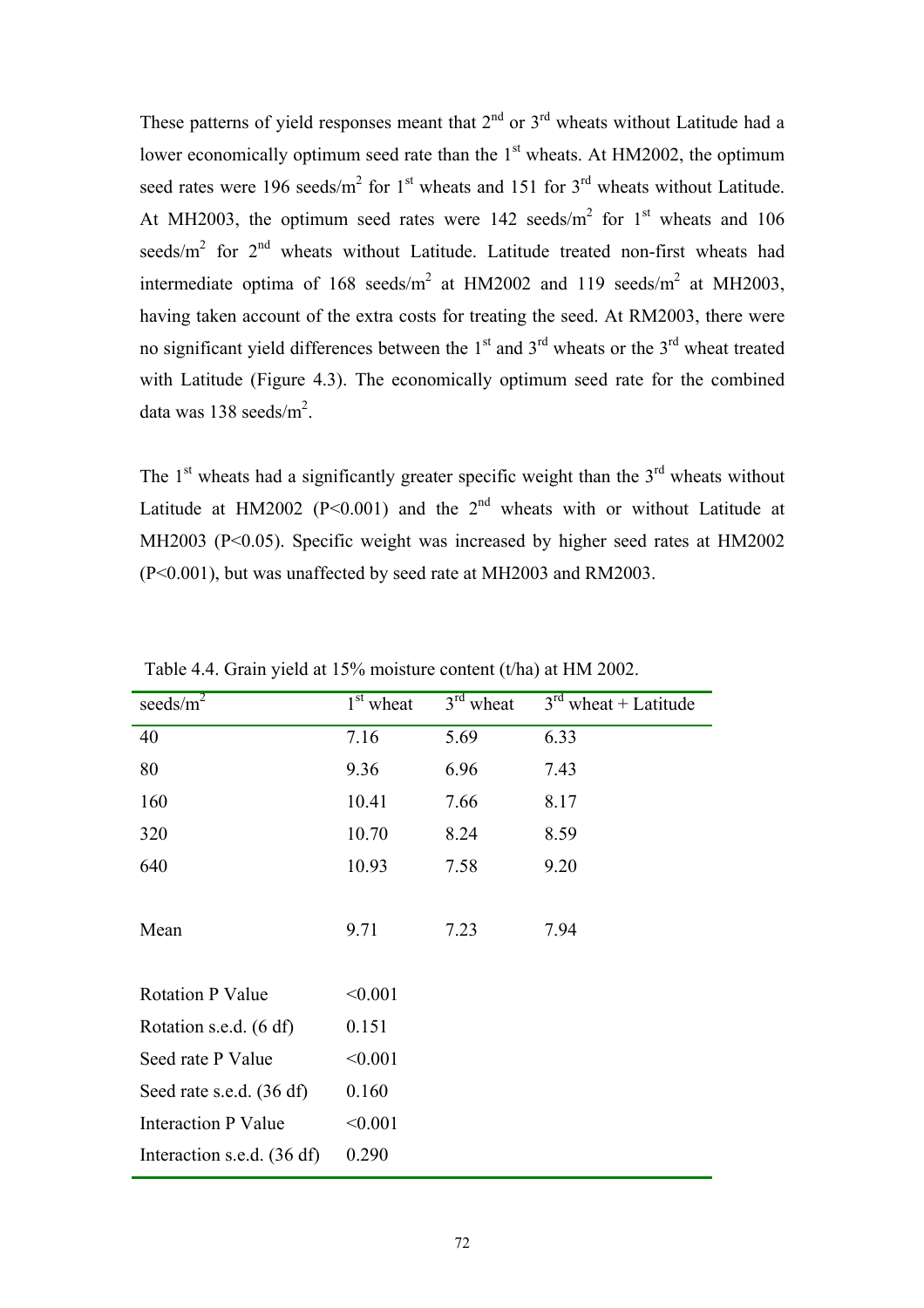| seeds/ $m^2$               | $1st$ wheat | $2nd$ wheat | $2nd$ wheat + Latitude |
|----------------------------|-------------|-------------|------------------------|
| 40                         | 5.35        | 4.09        | 3.87                   |
| 80                         | 6.38        | 4.24        | 4.05                   |
| 160                        | 7.14        | 4.70        | 4.97                   |
| 320                        | 7.11        | 4.52        | 5.21                   |
| 640                        | 7.35        | 4.20        | 5.51                   |
|                            |             |             |                        |
| Mean                       | 6.67        | 4.35        | 4.85                   |
|                            |             |             |                        |
| <b>Rotation P Value</b>    | < 0.001     |             |                        |
| Rotation s.e.d. (6 df)     | 0.269       |             |                        |
| Seed rate P Value          | < 0.001     |             |                        |
| Seed rate s.e.d. (36 df)   | 0.114       |             |                        |
| <b>Interaction P Value</b> | < 0.001     |             |                        |
| Interaction s.e.d. (36 df) | 0.321       |             |                        |

Table 4.5. Grain yield at 15% moisture content (t/ha) at MH 2003.



Figure 4.1. Grain yield for 1<sup>st</sup> wheat ( $\longrightarrow$ ), 3<sup>rd</sup> wheat ( $\longrightarrow$ ) and 3<sup>rd</sup> wheat + Latitude (--- $O$ ---) at HM2002. S.e.d. for comparing individual means = 0.290 (36 df).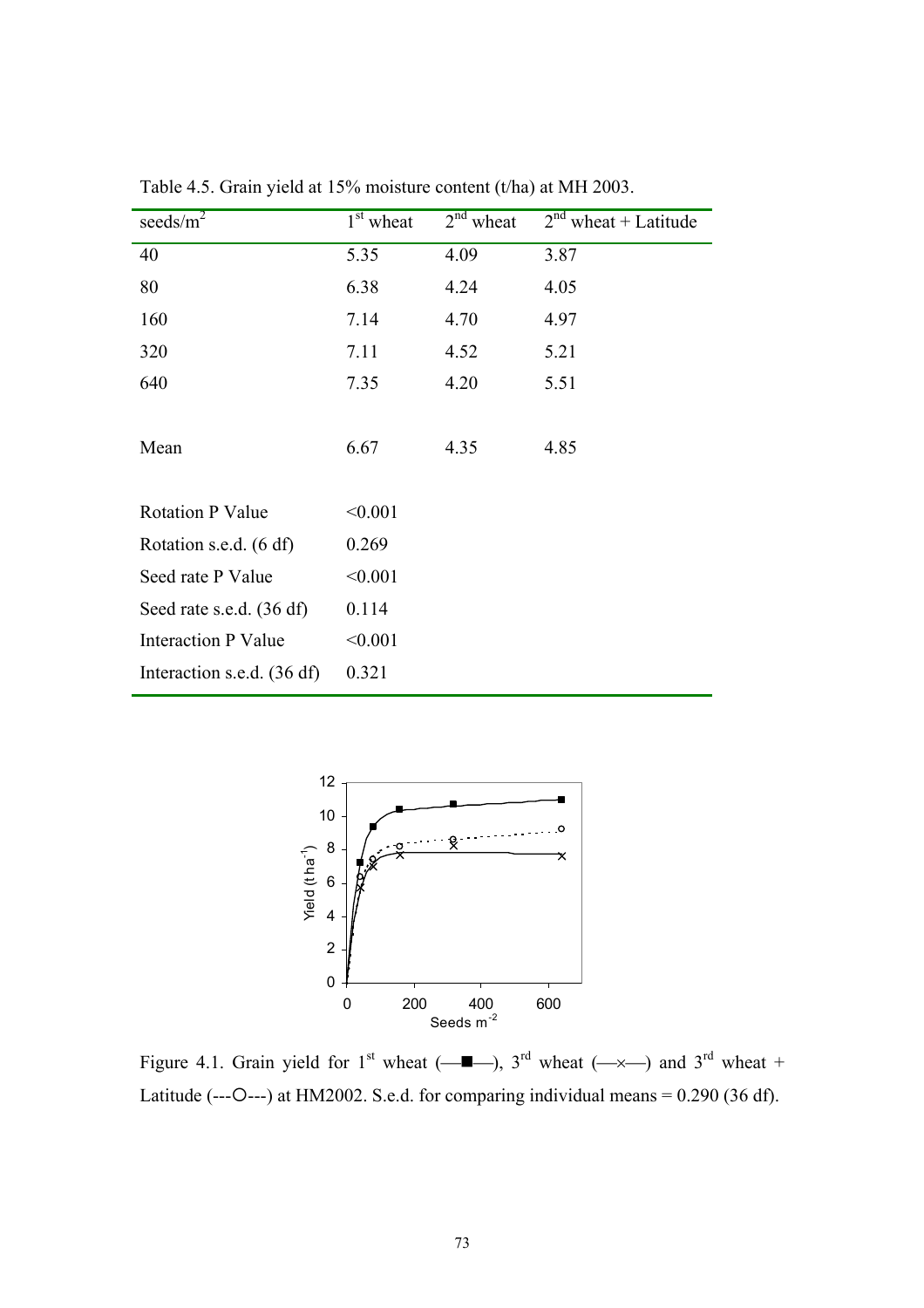

Figure 4.2. Grain yield for 1<sup>st</sup> wheat ( $\blacksquare$ ), 2<sup>nd</sup> wheat ( $\rightarrow$ ) and 2<sup>nd</sup> wheat + Latitude (--- $O$ ---) at MH2003. S.e.d. for comparing individual means = 0.321 (36 df).



Figure 4.3. Grain yield for average of all treatments at RM2003. S.e.d. for comparing individual means  $= 0.121$  (36 df).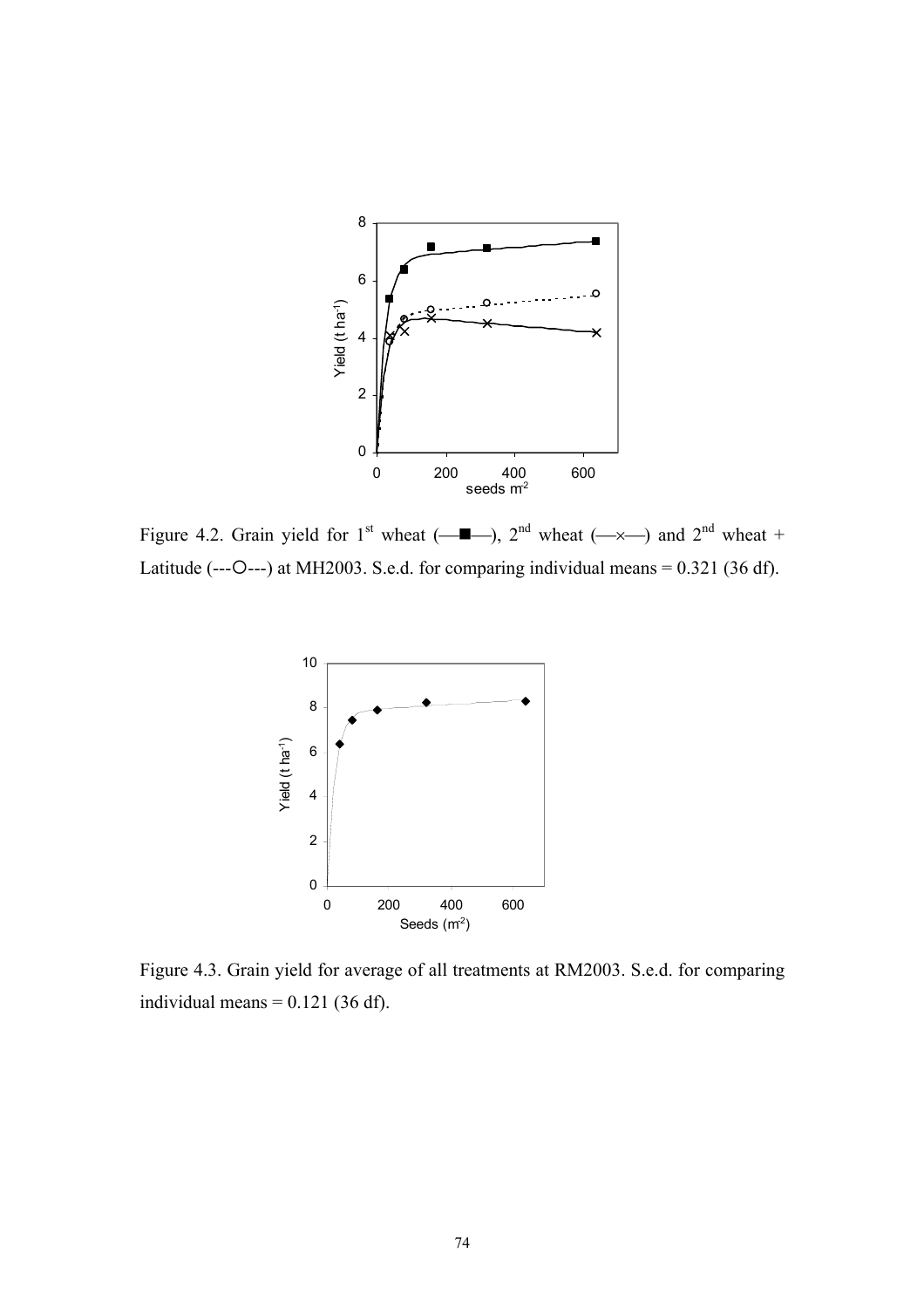#### *4.3.2 Foliar disease control*

Plant establishment in autumn varied from 100% for the 40 and 80 seeds/m<sup>2</sup> treatments to 90% for the 160, 320 and 640 seeds/ $m<sup>2</sup>$  treatments. The first fungicide treatment was applied at GS30 and was not therefore expected to affect establishment.

The proportion of leaf that was green, infected with disease or dead was determined at GS77 for leaf 1 (flag leaf), leaf 2 and leaf 3. Small to moderate amounts of *Septoria tritici* were observed on all leaves. Levels of other diseases were negligible. These low levels of disease were consistent with the dry spring. There was no evidence that seed rate affected the level of septoria. This is in agreement with Jones *et al*. (2001) who observed no difference in the level of septoria infection between crops grown at 100 and 350 seeds/ $m^2$ . The low seed rate treatments resulted in leaves with a greater proportion of green tissue (P<0.001). Whaley *et al.* (2000) showed that low seed rates delayed the dates of anthesis and full senescence, but did not affect the duration of green area between anthesis and senescence. Therefore, the extra greenness observed on the low seed rates in this experiment may be due to delayed development and therefore not indicative of extended green canopy duration during grain filling.

The fungicide treatments did not affect the proportion of leaves 1 and 2 that were diseased, dead or green. The T0+T1+T2 fungicide treatment resulted in about 50% more green tissue on leaf 3 compared with the T2 fungicide treatment (P<0.05; Table 4.6). This effect was consistent across all of the seed rates.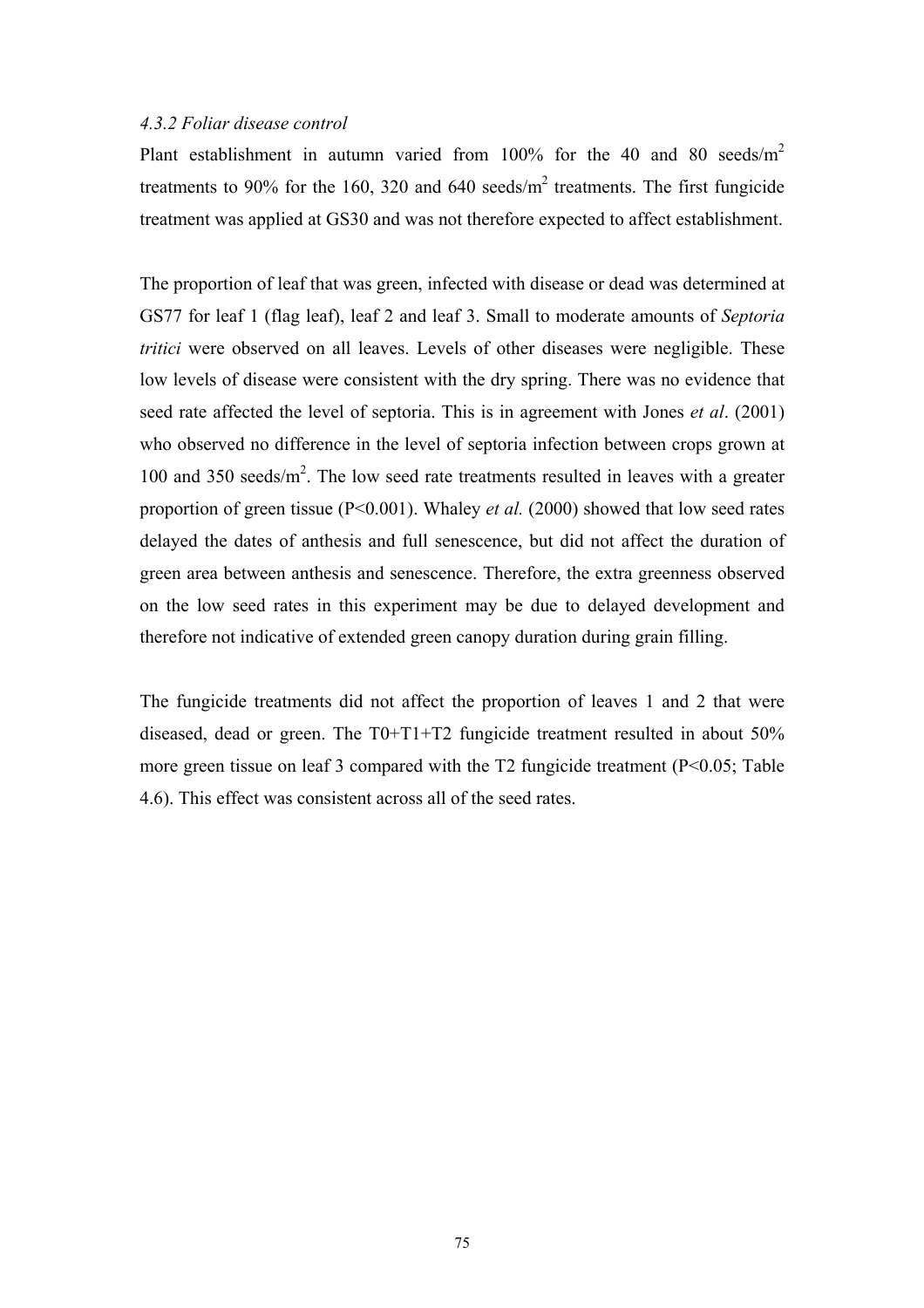| seeds/ $m^2$               | Fungicide at | Fungicide at Fungicide at Mean |                 |                 |
|----------------------------|--------------|--------------------------------|-----------------|-----------------|
|                            | $T0+T1+T2$   | $T1+T2$                        | T <sub>2</sub>  |                 |
| 40                         | 6.01(36.8)   | 5.34 $(29.0)$                  | 5.42(29.5)      | 5.59 (31.8)     |
| 80                         | 4.61(21.8)   | 5.30 $(28.2)$                  | $3.48$ $(12.2)$ | 4.46 (20.7)     |
| 160                        | 3.29(11.8)   | 1.92(5.0)                      | 2.18(5.3)       | 2.46(7.4)       |
| 320                        | 2.47(6.5)    | 3.08(9.9)                      | 2.09(5.0)       | 2.55(7.1)       |
| 640                        | 1.46 $(3.3)$ | 0.47(0.7)                      | $0.24$ $(0.2)$  | 0.72(1.4)       |
| Mean                       | 3.57(16.1)   | 3.22(14.6)                     | $2.68$ (10.4)   | $3.16$ $(13.7)$ |
|                            |              |                                |                 |                 |
| Seed rate                  | < 0.001      |                                |                 |                 |
| Seed rate s.e.d. (28 df)   | 0.427        |                                |                 |                 |
| Fungicide P Value          | 0.039        |                                |                 |                 |
| Fungicide s.e.d. (28 df)   | 0.331        |                                |                 |                 |
| <b>Interaction P Value</b> | <b>NS</b>    |                                |                 |                 |
| Interaction s.e.d. (28 df) | 0.740        |                                |                 |                 |

Table 4.6. Square root transformation for the percentage of leaf 3 that was green at GS77. Back transformed data in parenthesis.

Yield was significantly reduced by reducing seed rates according to the typical exponential-plus-linear response  $(P<0.001$ ; Table 4.7). The T0+T1+T2 fungicide treatment increased yields compared with the T2 fungicide treatment at the 640, 320 and 160 seeds/ $m^2$  (P<0.01; Table 4.7). There was no significant difference between the T0+T1+T2 and T2 fungicide treatments at the 40 and 80 seeds/ $m^2$ . A similar pattern of results was observed for the comparison between the T1+T2 and T2 fungicide treatments. The economically optimum seed rates for the T1+T2 and T0+T1+T2 fungicide treatments were similar at 166 and 157 seeds/ $m^2$  respectively (Figure 4.4). The optimum seed rate for the T2 fungicide was considerably smaller at 119 seeds/m<sup>2</sup> (Figure 4.4). After accounting for establishment, the optimum plant populations are 141, 149 and 107 plants/ $m^2$  for the T0+T1+T2, T1+T2 and T2 fungicide treatments respectively.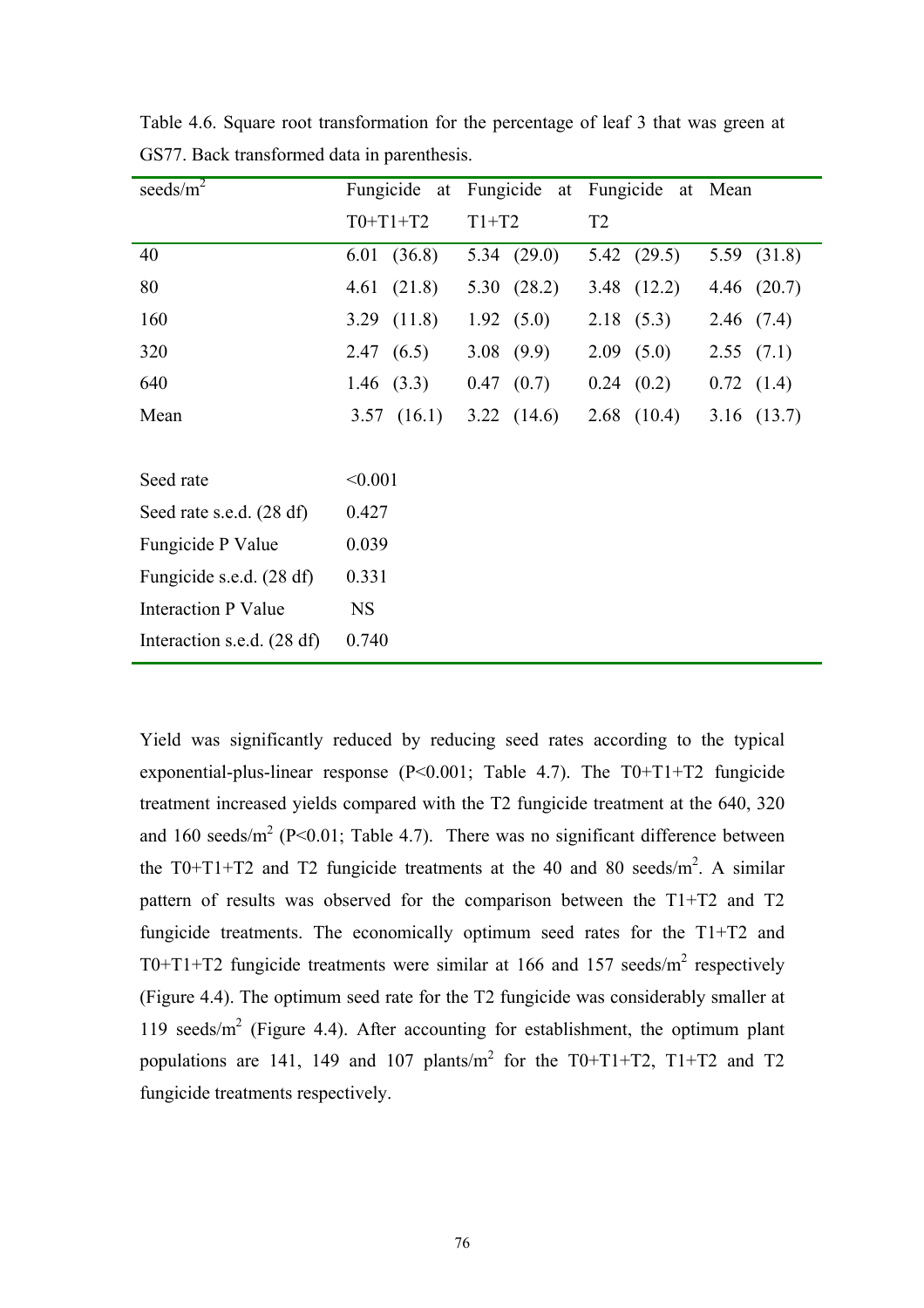Increasing the seed rate from 40 to 640 seeds/ $m<sup>2</sup>$  caused a steady increase in specific weight from 74.6 kg/hl to 76.6 kg/hl (P<0.001). Omitting the T1 and T0 fungicides reduced specific weight from 75.8 to 75.2 kg/hl (P<0.01). The fungicide treatments did not affect the thousand grain weight.

| seeds/ $m^2$               | Fungicide<br>at | Fungicide at | Fungicide at T2 |
|----------------------------|-----------------|--------------|-----------------|
|                            | $T0+T1+T2$      | $T1+T2$      |                 |
| 40                         | 8.67            | 8.62         | 8.98            |
| 80                         | 9.72            | 9.79         | 9.59            |
| 160                        | 10.27           | 10.21        | 9.89            |
| 320                        | 10.74           | 10.69        | 10.32           |
| 640                        | 10.98           | 10.95        | 10.47           |
| Mean                       | 10.08           | 10.05        | 9.85            |
| Seed rate P Value          | < 0.001         |              |                 |
| Seed rate s.e.d. (42 df)   | 0.082           |              |                 |
| Fungicide P Value          | 0.002           |              |                 |
| Fungicide s.e.d. (42 df)   | 0.064           |              |                 |
| <b>Interaction P Value</b> | 0.003           |              |                 |
| Interaction s.e.d. (42 df) | 0.142           |              |                 |

Table 4.7. Effect of seed rate and fungicide treatment on grain yield at 15% moisture content (t/ha)



Figure 4.4. Grain yield for wheat grown with fungicide treatments at T0+T1+T2  $(-0-)$ , fungicides at T1+T2  $(-\Delta-)$  and fungicide at T2  $(-\times-)$  and 2<sup>nd</sup> wheat + Latitude (------) at HM2002. S.e.d. for comparing individual means  $= 0.142$  (24 df).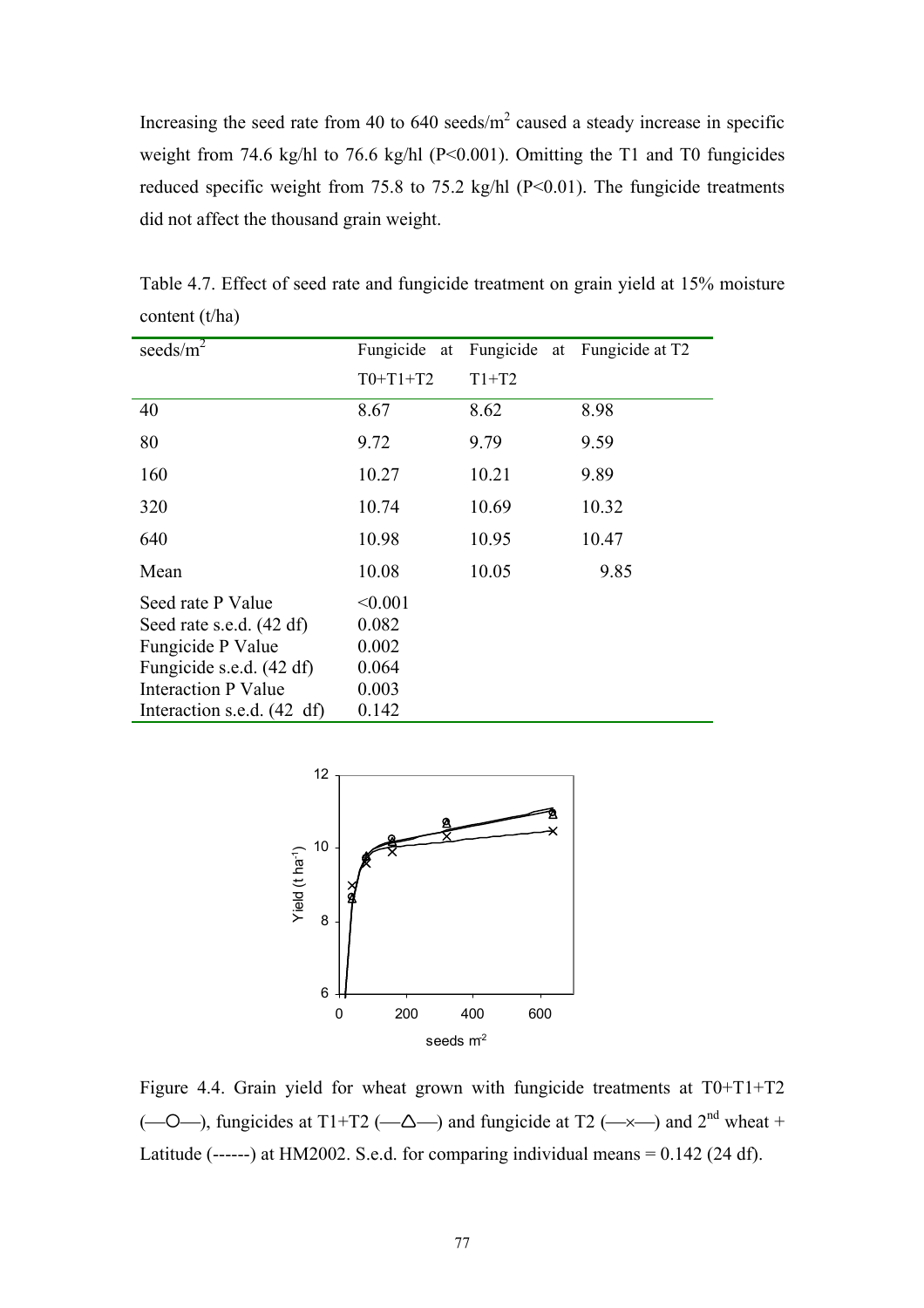### 4.4 Discussion

## *4.4.1 Rotational position and Latitude seed treatment effects*

This study showed the optimum seed rate of 3<sup>rd</sup> wheats was *lower* than for 1<sup>st</sup> wheats. After accounting for establishment the optimum plant populations at HM2002, were 180 plants/ $m^2$  for 1<sup>st</sup> wheats and 139 for 3<sup>rd</sup> wheats. At MH2003, the optima were 112 plants/m<sup>2</sup> for 1<sup>st</sup> wheats and 84 plants/m<sup>2</sup> for 2<sup>nd</sup> wheats. Latitude treated non-first wheats had intermediate optima of 155 and 94 plants/ $m^2$  for HM2002 and MH2003 respectively. At Rosemaund, where no difference in rotational position was detected, the optimum plant population was 121 plants/ $m^2$ . Surprisingly at Rosemaund there were no take-all differences between rotational positions, it is though that the oat strain of take-all (*Gaeumanomyces graminis* var. Avenae) may have predominated.

At HM2002 and MH2003, the different optimum seed rates were calculated because the yield depression caused by the  $3<sup>rd</sup>$  wheat was greater at high seed rates than at low seed rates. This effect appeared to have been caused by greater take-all infection of the high seed rate crops. These observations are supported by another study (Knight, 2002) in which the percentage take-all incidence at GS31 was  $34\%$  at 400 seeds/m<sup>2</sup> compared with 28% at 200 seeds/ $m^2$  (P<0.01). It seems likely that the greater density of seminal roots in high seed rate crops will increase the degree of primary infection. In addition, high seed rate plants may be less tolerant to root loss because they possess fewer roots per plant. It was hypothesised that low seed rate crops may actually suffer greater take-all losses due to restricted tillering by the take-all. However, very little evidence was found for reduced tillering in the non-first wheats. This observation was supported by Pillinger (2002) and Spink *et al*. (1998).

The profitability of  $3<sup>rd</sup>$  wheats may be maximised by either reducing the seed rate compared to those used for  $1<sup>st</sup>$  wheats by 36-45 seeds/m<sup>2</sup> if the seed is not treated with Latitude or reducing the seed rates by  $23{\text -}28$  seeds/m<sup>2</sup> when the seed is treated with Latitude. The best strategy depends whether the extra yield with the seed treatment outweighs the costs of the treatment and extra seed rate. In this study using Latitude at the optimum seed rate would result in 0.23-0.59 t/ha more than using the optimum seed rate for non-treated seed. Given that the cost per hectare of Latitude use has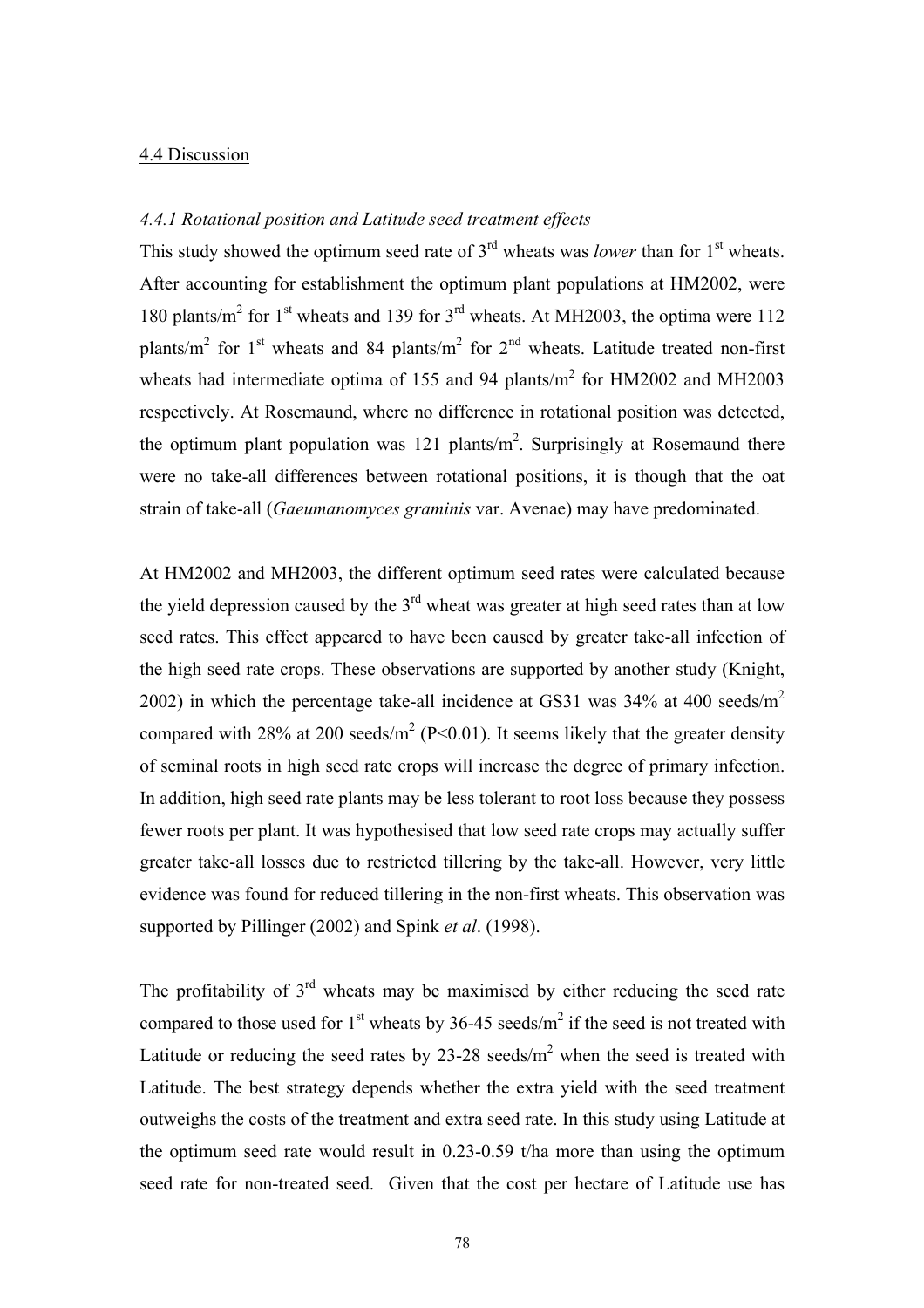been significantly reduced at these seed rates its use would prove to be the best strategy in these experiments.

Previous studies have not detected an interaction between rotational position or seed treatment and seed rate for grain yield. For example, Knight (2000) found that the yield response of September sown  $2<sup>nd</sup>$  wheats to the seed treatments 'Beret Gold' (fludioxonil), 'Beret Gold' plus 'Latitude' and 'Baytan flowable' (fuberidazole + triadimmenol) was consistent for crops grown at 200, 300 and 400 seeds/ $m^2$ . On average, Beret Gold plus Latitude treated crops yielded 0.3 to 0.8 t/ha more than the Beret Gold treated crops, and Baytan flowable yielded 0.2 to 0.6 t/ha more than the Beret Gold treated crops. The absence of any interaction between seed rate and seed treatment may have been caused by the narrow range of seed rates that were investigated in this study. Another study observed a similar yield reduction of 0.3 t/ha for crops grown as  $2<sup>nd</sup>$  wheats compared with  $1<sup>st</sup>$  wheats which was unaffected whether being grown at 80 or 325 seeds/m<sup>2</sup> (Spink *et al.*, 2000b). However, it should be noted that take-all levels in this experiment were low, with only a 5% difference in the take-all index between the  $1<sup>st</sup>$  and  $2<sup>nd</sup>$  wheats during June in both years.

Part of the yield losses caused by the non-first wheat treatments appear to be through reduced assimilate production during grain filling. At HM2002 and MH2003, the thousand grain weight of the non-first wheats was about  $15\%$  smaller than the  $1<sup>st</sup>$ wheats  $(P<0.01)$ . However, the reduction in grain size is insufficient to account for the reductions in grain yield of 25-35%. Growth analysis at MH2003 showed that the  $2<sup>nd</sup>$  wheats had almost 10% fewer grains per ear (P<0.05), 15% fewer ears (P<0.001) and  $20\%$  lower straw weight (P<0.01). This indicates that take-all was restricting growth before flowering at this site, which caused a reduction in the number of ears and grains.

## *4.4.2 Foliar disease control*

These findings indicate that low seed rate crops do not require additional fungicides to protect their lower leaves compared to higher seed rate crops. This finding is supported by Jones *et al.* (2001) who observed similar yield responses to fungicides on crops grown at 100 and 350 seeds/ $m^2$ . Additionally, this result does not support the hypothesis that low seed rate crops rely more on their lower leaves for photosynthesis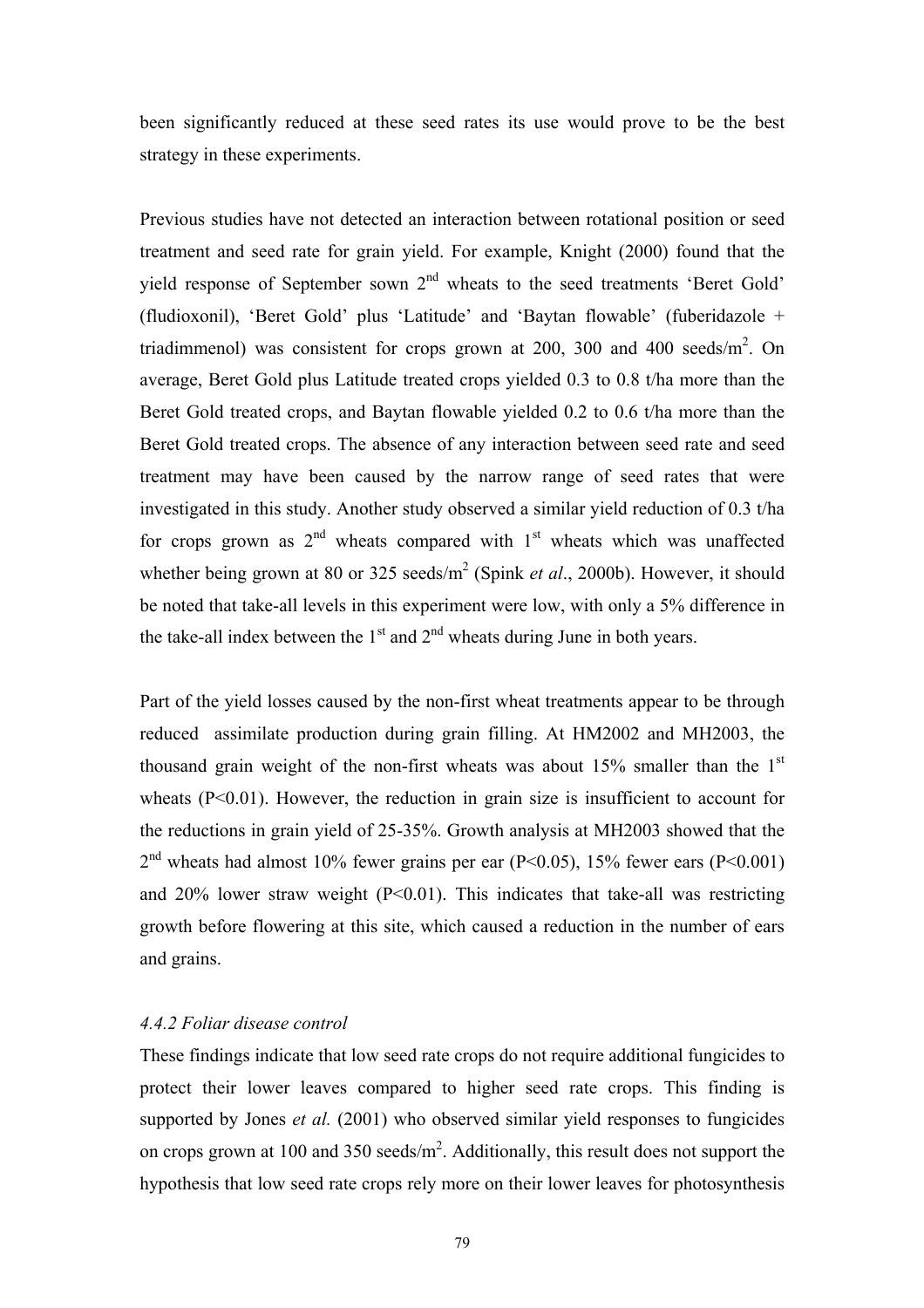and therefore require extra protection against pathogens. This may be due to the greater radiation use efficiency of low seed rate crops, which can be 10-20% greater in crops grown at 160 seeds/m<sup>2</sup> compared with crops grown at 640 seeds/m<sup>2</sup> (Whaley *et al*., 2000). A greater RUE may compensate for less light interception by the smaller canopy. At seed rates below the economic optimum (40 and 80 seeds/ $m<sup>2</sup>$ ), the size of the sink that must be filled is likely to be less than in high seed rate crops. The significantly greater thousand grain weight of low seed rate crops in this experiment (P<0.05) is evidence that the supply of assimilates during grain filling was less limiting in low seed rate crops than high seed rate crops. Therefore, crops at very low seed rates may be able to tolerate some loss of green area because they have a smaller requirement for photo-assimilate to fill their smaller number of grains. The results may support the hypothesis that low seed rates require less protection from fungicides because they are less susceptible to disease (*Septoria tritici*). However, this hypothesis would require much wider testing before it could be applied with confidence.

In conclusion, the results from this experiment indicate that crops sown at seed rates of between 160 and 640 seeds/ $m^2$  should be managed with similar fungicide regimes. There is evidence that crops sown at less than  $160$  seeds/ $m<sup>2</sup>$  actually have a *smaller* requirement for their lower leaves to be protected and that in low disease risk situations the GS32 fungicide may not be economical. the use of a pre-stem extension (T0) fungicide did not result in a yield increase at any seed rate.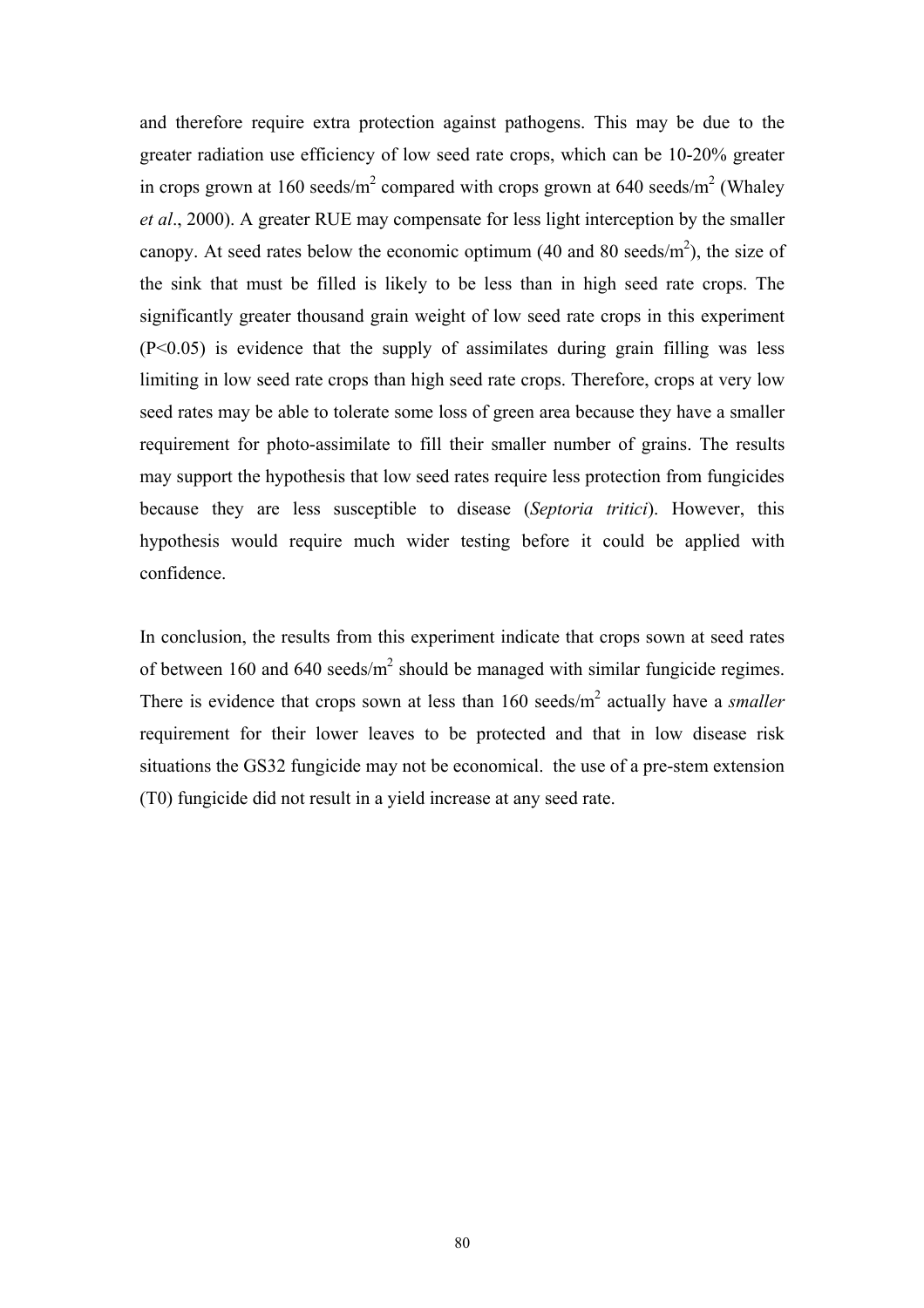#### 5. **Plant growth regulator and lodging interactions with plant population**

### 5.1 Introduction

Plant growth regulators (PGRs) are synthetic compounds, which are primarily used to reduce the shoot length of plants. This is mainly achieved by reducing cell elongation, but also by decreasing the rate of cell division. Plant growth regulators can be classified into two main groups: inhibitors of gibberellic acid biosynthesis (e.g. chlormequat chloride and trinexapac-ethyl (Moddus)) and ethylene releasing compounds (e.g. Cerone and Terpal). PGRs are applied to 89% of winter wheat in the UK and chlormequat containing PGRs account for almost 80% of these applications (Garthwaite *et al*., 2002). There are two issues concerning the use of chlormequat in relation to different seed rates. Firstly, its requirement for lodging control and secondly its effect on tillering and yield in the absence of lodging.

# *5.1.1 Effects on lodging risk*

Chlormequat has been shown to reduce lodging in almost all of the vast number of published experiments that have studied its effect and in which lodging occurred (reviewed by Berry *et al*., 2004). The reduction in the percentage area lodged can be anything up to 70% (Herbert, 1982). However, it must also be noted that PGRs do not eliminate lodging in highly susceptible crops. Chlormequat has been shown to reduce plant height by anything up to 24% (Berry *et al*., 2004). This variation is probably caused by interactions between the cultivar together with the stage of plant development and the environmental conditions when the chemical is applied. For example, it has been shown that semi-dwarf cultivars undergo proportionately less shortening in response to chormequat (Evans *et al*., 1995). In addition to shortening crops, PGRs are frequently claimed to reduce lodging risk by altering other parts of the plant. These claims usually centre around traits that are, or could be, associated with strengthening the stem base and the anchorage system. However, only two published studies have measured these parameters directly with and without PGRs (Crook and Ennos, 1995; Berry *et al*., 2000). These showed that a mixture of chlormequat and choline chloride applied to winter wheat at the beginning of its stem extension did not affect the strength of the either the stem base or the anchorage system.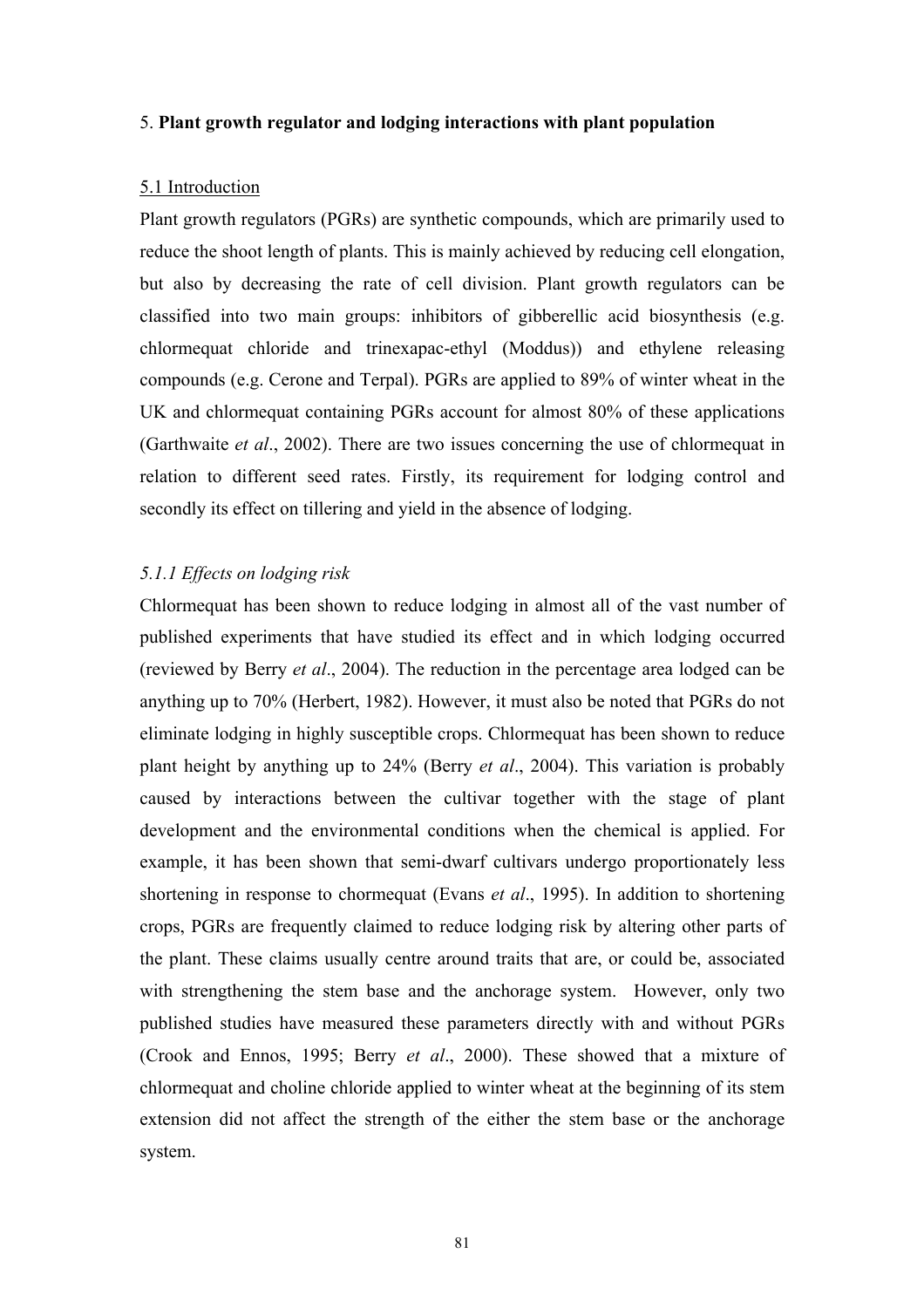A large number of field experiments have demonstrated that lower seed rates reduce lodging (e.g. Spink *et al.*, 2000). Establishing 200 plants/m<sup>2</sup> compared with 400 plants/ $m^2$  reduced lodging risk by increasing the strength of the anchorage system by more than 50% and the strength of the stem base by 15% (Berry *et al*., 2000). The increase in anchorage strength more than compensated for the increased shoot number (and hence leverage force) on these plants. The greater anchorage strength has been attributed to several morphological changes including more roots per plant (Easson *et al*., 1993), stronger and thicker roots (Easson *et al*., 1995) and a wider and deeper root plate (Berry *et al*., 2000). Sparsely populated plants have many tillers (Whaley *et al*., 2000) each of which develop up to four crown roots from each of their subterranean nodes. Therefore, it should be no surprise that establishing fewer plants results in plants with more crown roots. Thicker and stronger roots may be caused by the absence of a strong shade avoidance response by the plant, which stimulates a greater proportion of assimilate to be partitioned to the roots. Similarly the explanation for stronger stems is thought to be due to greater partitioning of resources to strength properties rather than towards greater shoot extension. Contrary to common perception, reducing the plant population density from 400 plants/ $m^2$  to 200/ $m^2$  did not affect the leverage of the shoot (Berry *et al*., 2000). Reductions in plant height were shown to be small and were countered by a larger ear area.

The relative effects of chlormequat and seed rate on lodging risk have been compared by Berry *et al*. (2003). This showed that a split application of chlomequat applied to the non-dwarf cv. Mercia at GS30/31 reduced stem lodging risk by the same amount as reducing establishment by about 150 plants/ $m^2$  (between 400 and 200 plants/ $m^2$ ), and reduced root lodging risk by the same amount as reducing establishment by about 75 plants/ $m^2$ . It should be noted that chormequat may reduce the lodging risk of semidwarf varieties by a smaller amount and that reducing establishment below 200 plants/ $m^2$  is likely to reduce lodging risk by proportionately greater amounts.

## *5.1.2 Effects on tillering and yield in the absence of lodging*

There is a commonly held perception in the farming industry that plant growth regulators (PGRs) improve tillering and shoot number. This effect is believed to be quite strong in barley and also present in wheat. If true, then we may hypothesise that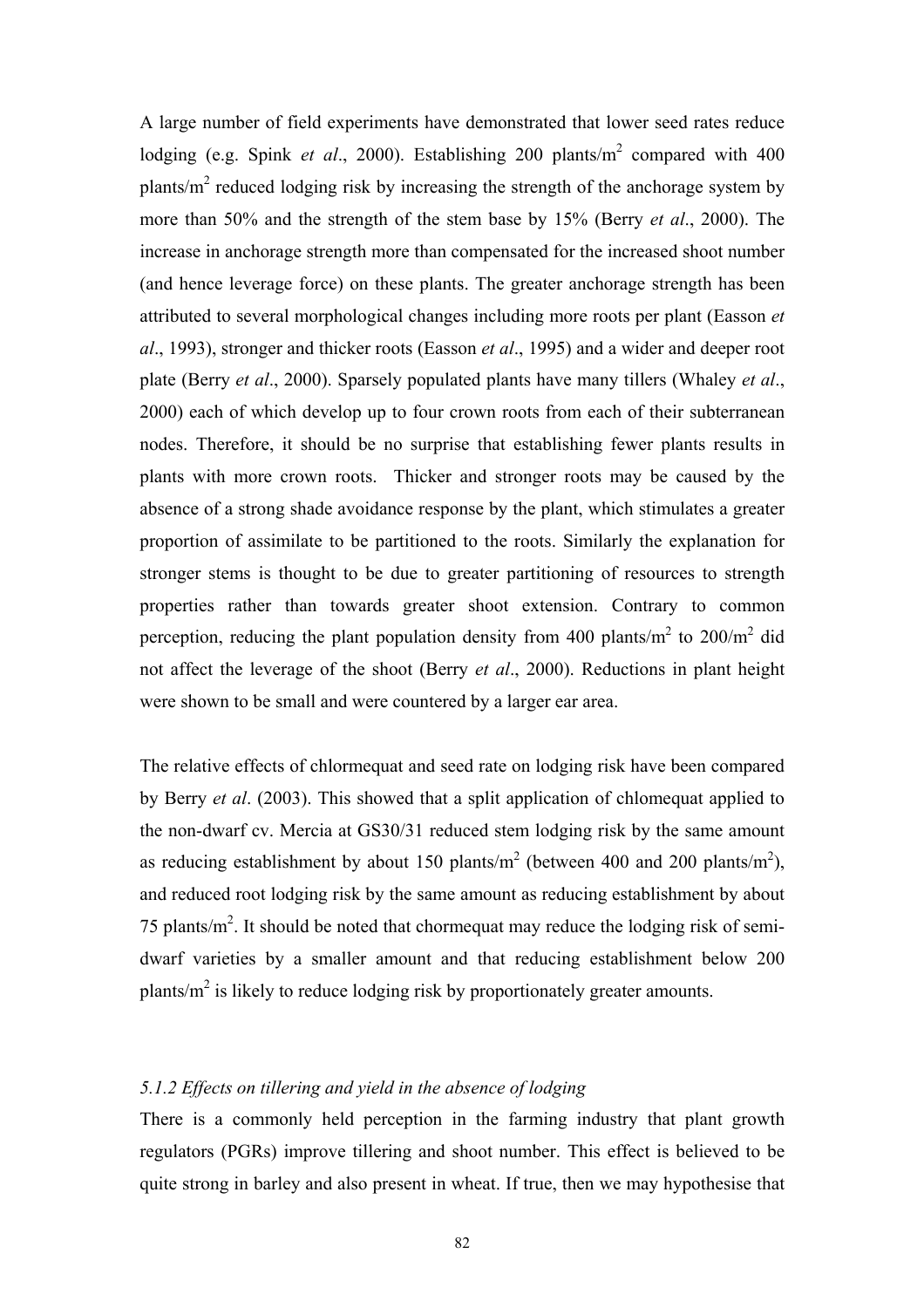PGRs will be a useful tool for encouraging tillering in crops with a plant population that would otherwise be below the economic optimum. Expressed another way, PGR treated crops may have a lower optimum seed rate.

The effects of chlormequat on yield and final ear number in the absence of lodging that are reported in the scientific literature are inconsistent. A review of lodging (Berry *et al*., 2004) identified eight studies of the effects of chlormequat on winter wheat yield in the absence of lodging. Seven of these found that chlormequat had no effect on yield and one observed an increase in yield. Kettlewell *et al*. (1983) observed an increase in ear number after applications at GS13 in one out of three experiments. Increases in ear number have also been observed after applications during tillering (Humphries *et al*., 1965; Ibrahim and El-Hattab, 1973), the onset of stem elongation (Harris, 1978) or when the first node was detectable (Dilz, 1971). Several other studies have observed no effect on ear number after applications between GS21 and GS31 (Bragg *et al*., 1984; Matthews and Caldicott, 1981; Berry *et al*., 1998; Lowe and Carter, 1972). Low and high plant populations are not reported as responding differently to chlormequat (Lowe and Carter, 1972; Kettlewell *et al*., 1983), but varieties have been reported to influence the effect of chlormequat on ear number (Kettlewell *et al*., 1983).

Increases in ear number have been shown to be due to chlormequat increasing the survival of shoots rather than by increasing tiller production (Kettlewell *et al*., 1983; Humphries *et al*., 1965). Other studies that recorded an increase in ear number have not investigated whether tiller production or survival was affected. A review by Green (1986) concluded that chlormequat may increase tiller survival by two mechanisms; either through the reduction of apical dominance or through delayed ear emergence (Lowe and Carter, 1972). It was hypothesised that reduced apical dominance would make shoots more uniform and this would increase the likelihood of survival. This has been observed in barley (Matthews *et al*., 1982). Delayed ear emergence is likely to increase the duration of the tiller survival phase since chlormequat has not been shown to affect the duration of tillering (Bragg *et al*., 1984). This may increase the supply of assimilate to the tillers, and therefore increase their survival, by delaying the onset of competition for resources from the ear.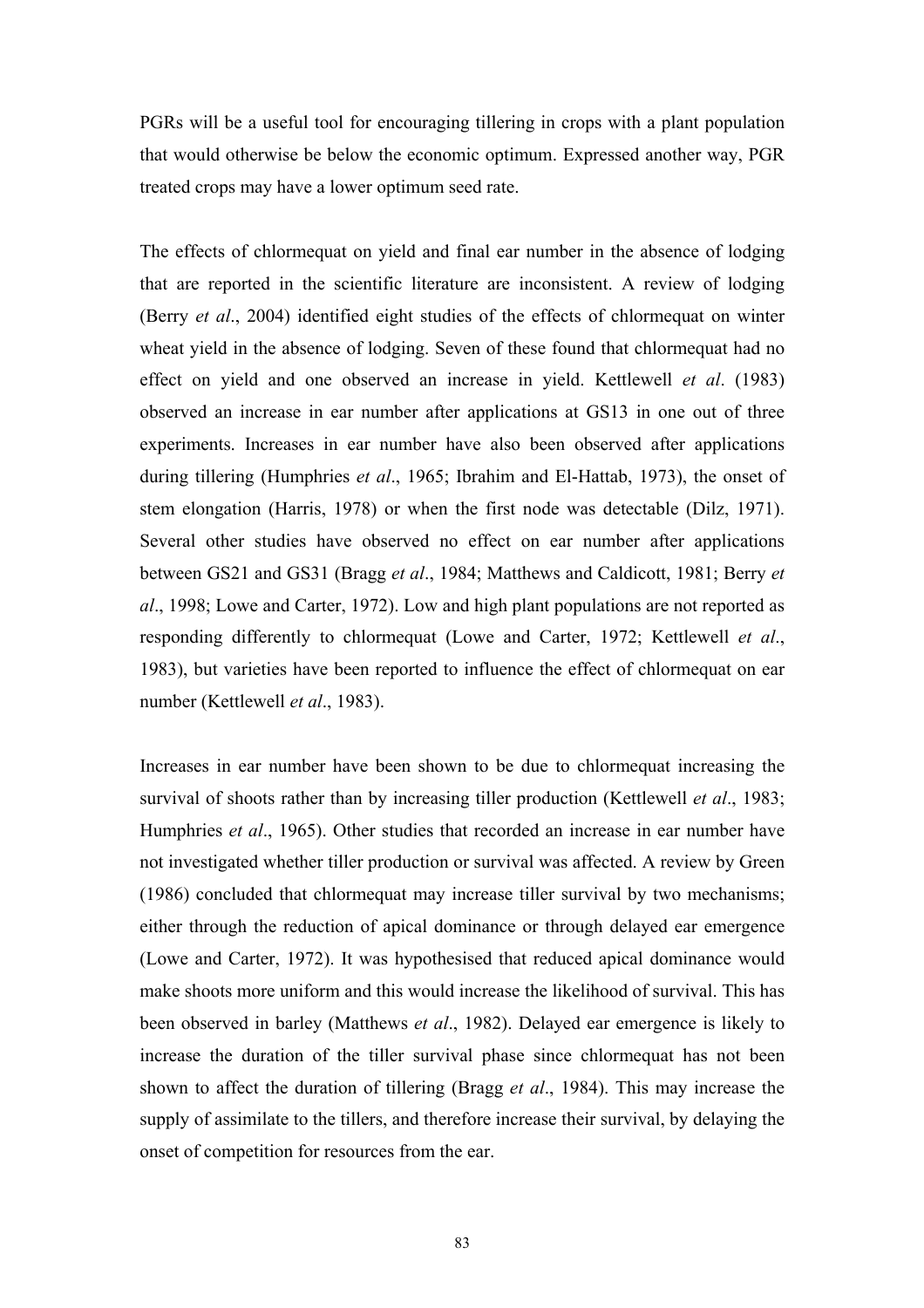#### 5.2 Methods

Three split plot experiments and one two-way factorial experiment was set up for seed rate and plant growth regulator (PGR) treatments. The PGR treatment formed the main plot in the split plot experiment. Seed rate treatments included 40, 80, 160, 320, 640 seeds/ $m^2$ . The PGR treatments included nil, New 5C Cycocel (2.5 l/ha) during tillering and New 5C Cycocel (2.5 l/ha) at the beginning of stem extension. Each experiment was carried out at four site seasons; Aberdeen in 2000-01 (AB2001), ADAS High Mowthorpe 2000-01 (HM2001), ADAS Mamhead 2001-02 (MH2002) and ADAS Rosemaund 2001-02 (RM2002).

#### 5.3 Results

The number of plants were recorded in October at MH2001 and RM2002, in February at HM2001 and in March at AB2001. Seed rate had a statistically significant effect on the number of plants established at all sites (P<0.001; Table 5.1). The PGR treatments had similar rates of establishment at all sites. Establishment varied from 53% at AB2001 to 89% at MH2002 (Tables 6.2). Greater establishment was observed at the lower seed rates at all sites.

| seeds/ $m^2$      | AB 2001 | HM 2001 | MH 2002 | <b>RM 2002</b> |
|-------------------|---------|---------|---------|----------------|
| 40                | 35      | 32      | 42      | 36             |
| 80                | 63      | 69      | 76      | 60             |
| 160               | 97      | 129     | 146     | 131            |
| 320               | 179     | 230     | 294     | 246            |
| 640               | 279     | 442     | 543     | 451            |
|                   |         |         |         |                |
| Mean              | 131     | 180     | 220     | 187            |
|                   |         |         |         |                |
| Seed rate P-value | < 0.001 | < 0.001 | < 0.001 | < 0.001        |
| Seed rate s.e.d.  | 9.4     | 8.9     | 11.8    | 15.0           |
| d.f.              | 36      | 42      | 36      | 36             |
|                   |         |         |         |                |

Table 5.1. Plant numbers/ $m^2$  in autumn and spring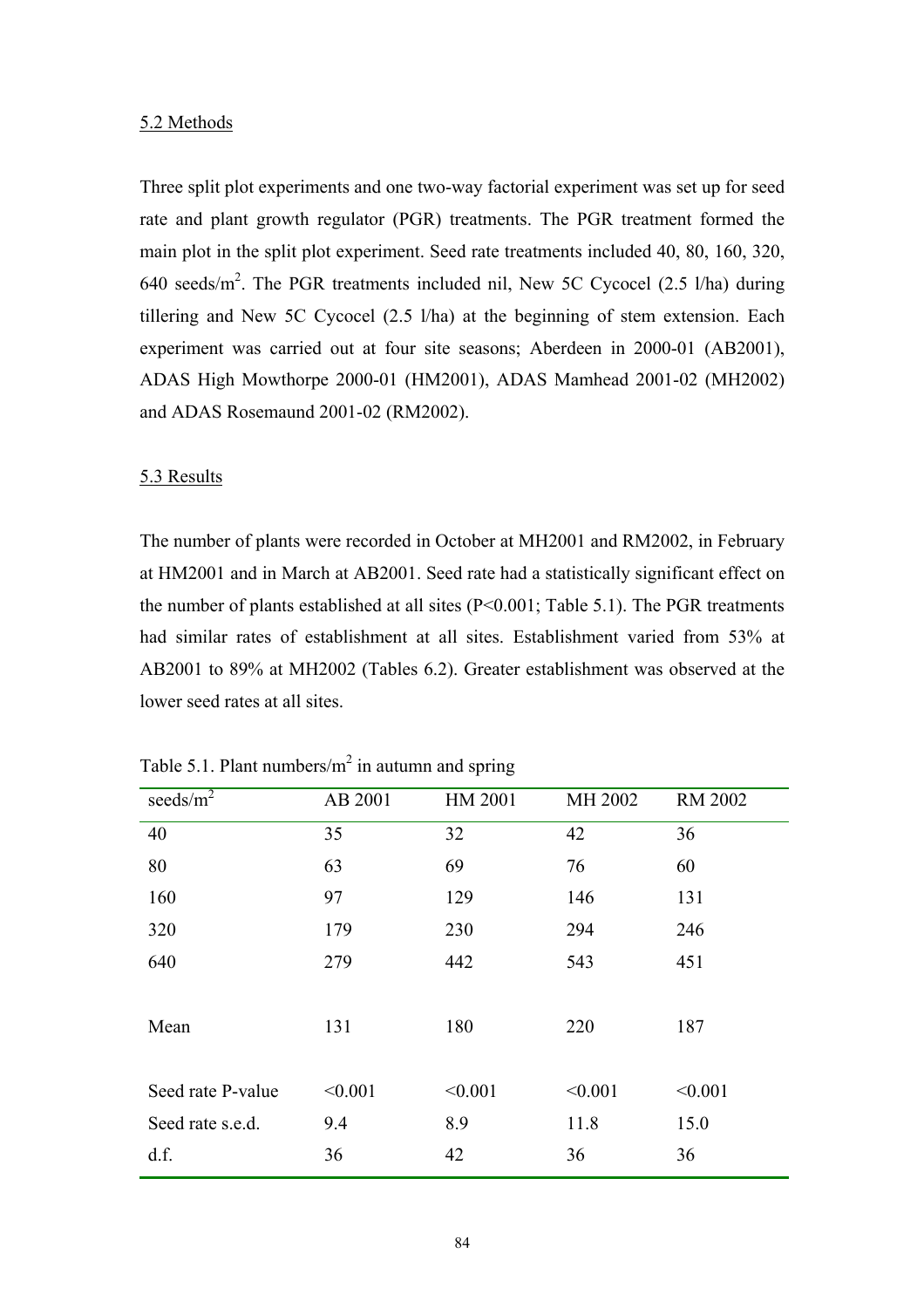| seeds/ $m^2$ | AB 2001 | HM 2001 | MH 2002 | <b>RM 2002</b> |
|--------------|---------|---------|---------|----------------|
|              |         |         |         |                |
| 40           | 88      | 80      | 105     | 90             |
| 80           | 79      | 86      | 95      | 75             |
| 160          | 61      | 81      | 91      | 82             |
| 320          | 56      | 72      | 92      | 77             |
| 640          | 44      | 69      | 85      | 70             |
|              |         |         |         |                |
| Mean         | 53      | 73      | 89      | 75             |

Table 5.2. Percentage of seeds that established plants in autumn and spring

Regular monitoring of the growth stage and the number of leaves on the main stem revealed that high seed rates had fewer leaves on the main stem (P<0.05), in agreement with Whaley *et al.* (2000). The PGR treatments did not affect either growth stage or the number of leaves on the main stem.

Predictably, lower seed rates increased the number of shoots per plant (as measured on the tagged plants). This effect became statistically significant in November at MH2002 and RM2002, and after February at AB2002 and HM2002. The quadrat assessments of ear number at harvest supported these observations (Table 5.3). In general, the PGR treatments did not affect the number of shoots per plant between the time of application and harvest. The only exception to this was at HM2001, where the PGR treatment applied after the onset of stem extension increased the number of shoots per plant (averaged across the 40, 80 and 320 seeds/ $m^2$  treatments) from 8.2 to 9.7 (P<0.05). This effect was first observed on tagged plants in early June and persisted until pre-harvest. However, this effect was not detected using a quadrat assessment of the number of ears at harvest. The PGR treatments did not cause a significant main effect on the ear number as determined by quadrat analysis at harvest in any of the experiments. A significant interaction was observed between the seed rate and PGR treatments at AB2001 (P<0.05) and HM2001 (P<0.01). However, no consistent differences could be detected, with the PGR treatments causing significant increases and decreases in ear number at both high and low seed rates.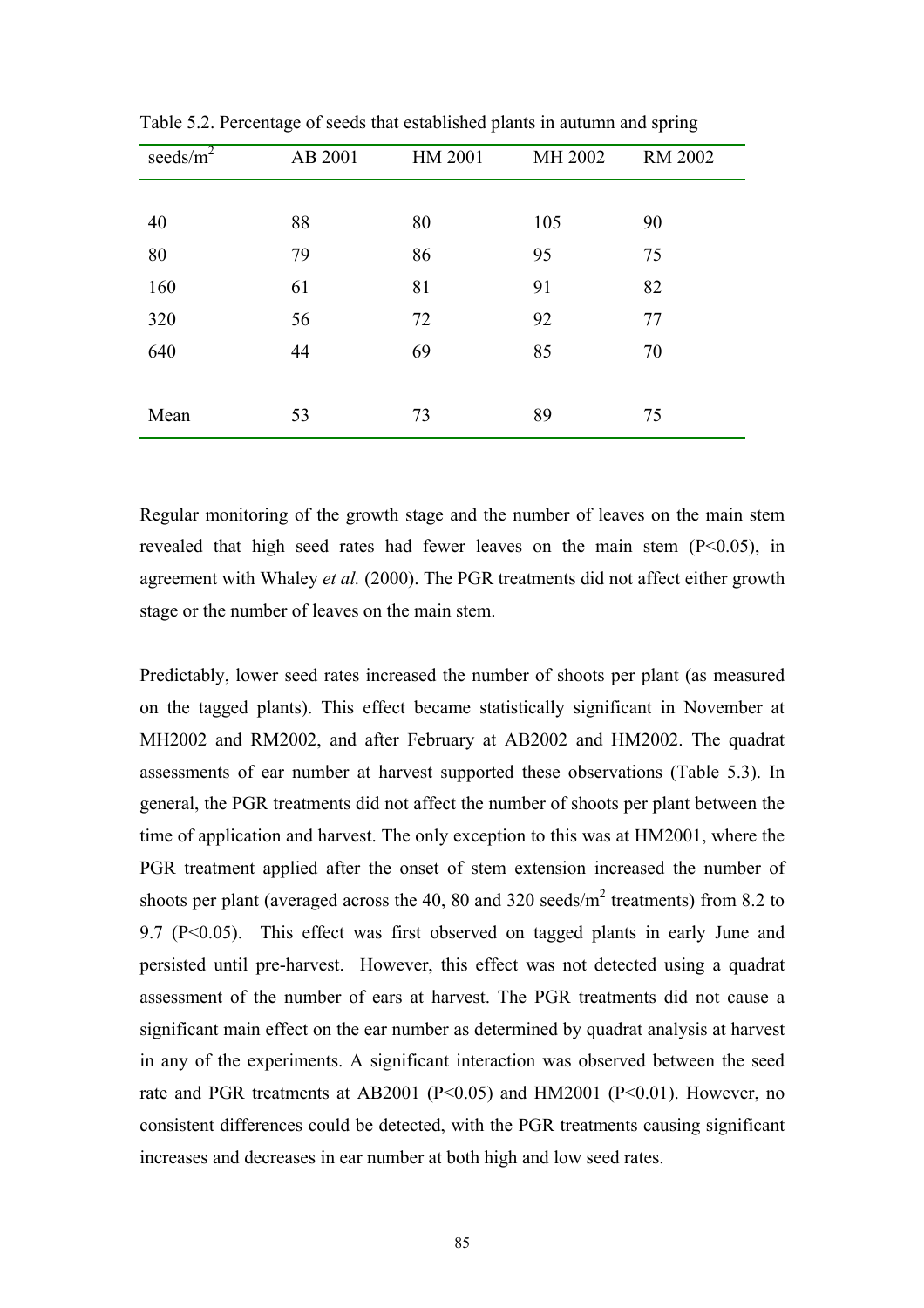| seeds/ $m^2$      | AB 2001 | HM 2001 | MH 2002 | <b>RM 2002</b> |
|-------------------|---------|---------|---------|----------------|
|                   |         |         |         |                |
| 40                | 243     | 329     | 283     | 410            |
| 80                | 257     | 395     | 372     | 422            |
| 160               | 345     | 445     | 423     | 506            |
| 320               | 366     | 552     | 470     | 533            |
| 640               | 446     | 659     | 544     | 578            |
| Mean              | 331     | 476     | 419     | 490            |
|                   |         |         |         |                |
| Seed rate P-value | < 0.001 | < 0.001 | < 0.001 | < 0.001        |
| Seed rate s.e.d.  | 20.7    | 28.8    | 19.3    | 31.7           |
| Seed rate d.f.    | 36      | 42      | 36      | 36             |

Table 5.3. Effect of seed rate on ears/ $m<sup>2</sup>$  at harvest

No significant lodging or disease was observed within any of the experiments. Grain yield was significantly affected by seed rate at all sites (P<0.001; Table 5.4). The PGR treatments did not significantly affect yield in any of the experiments, although an effect at the 10% level was detected at AB2001 (Table 5.5). In this experiment, the PGR treatment applied at GS30/31 increased yield by 0.8 t/ha compared with the nil treatment and by 0.5 t/ha compared with the PGR treatment applied during tillering. There were no clear effects on the yield components to explain how this yield effect had been caused. No interactions were observed between the seed rate and PGR treatment for grain yield. Consequently the PGR treatment had a trivial effect on the economically optimum seed rates. Across all PGR treatments the optimum seed rates were 153 seeds/m<sup>2</sup> at AB2001, 203 seeds/m<sup>2</sup> at HM2001, 91 seeds/m<sup>2</sup> at MH2002 and 110 seeds/m<sup>2</sup> at RM2002 (Figure 5.1). After establishment is taken into account (Table 5.2), these optimum seed rates approximate to 93 plants/ $m<sup>2</sup>$  at AB2001, 164 plants/m<sup>2</sup> at HM2001, 86 plants/m<sup>2</sup> at MH2002 and 83 plants/m<sup>2</sup> at RM2002.

Specific weight was increased by high seed rate at  $HM2001$ , reduced by 640 seeds/m<sup>2</sup> compared with other treatments at MH2002 (P<0.001) and not affected by seed rate at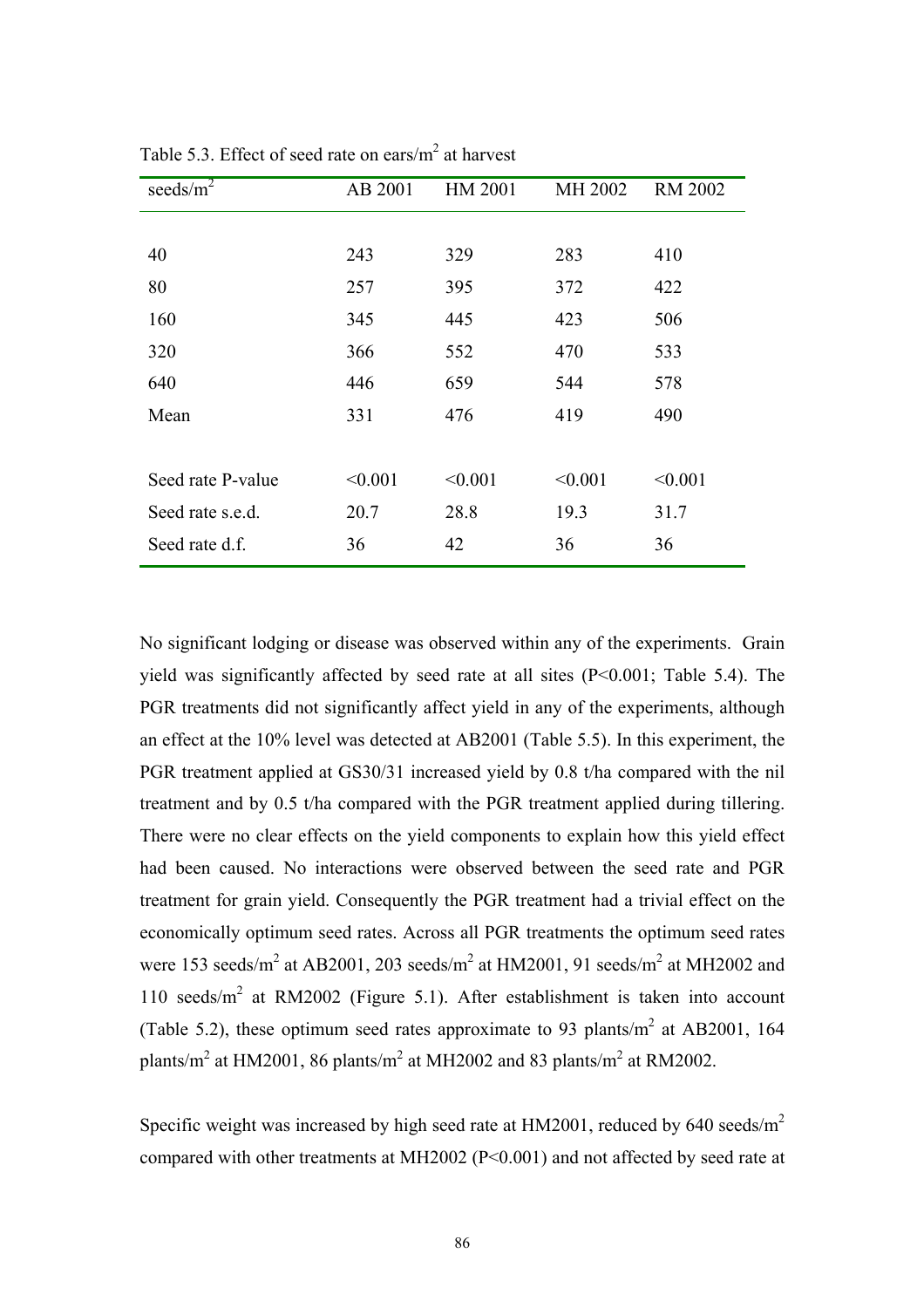AB2001 or RM2002. The PGR treatments had no effect on specific weight. Thousand grain weight was increased by low seed rate treatments at MH2002 and RM2002, with no effect at HM2001. At AB2001, the 40 seeds/ $m^2$  treatment had a lower thousand grain weight than the other treatments (P<0.001). The PGR treatments did not affect grain weight in any of the experiments.

| seeds/ $m^2$      | AB 2001 | HM 2001 | MH 2002 | <b>RM 2002</b> |
|-------------------|---------|---------|---------|----------------|
|                   |         |         |         |                |
| 40                | 5.43    | 8.86    | 8.11    | 8.94           |
| 80                | 6.98    | 10.72   | 8.70    | 9.70           |
| 160               | 7.60    | 11.91   | 8.95    | 10.19          |
| 320               | 7.76    | 12.44   | 8.85    | 10.53          |
| 640               | 7.28    | 12.64   | 8.07    | 10.02          |
|                   |         |         |         |                |
| Mean              | 7.01    | 11.31   | 8.54    | 9.88           |
|                   |         |         |         |                |
| Seed rate P-value | < 0.001 | < 0.001 | < 0.001 | < 0.001        |
| Seed rate s.e.d.  | 0.239   | 0.133   | 0.179   | 0.175          |
| Seed rate d.f.    | 36      | 42      | 36      | 36             |
|                   |         |         |         |                |

Table 5.4. Effect of seed rate on grain yield (t/ha) at 85% dry matter

Table 5.5. Effect of PGR treatment on grain yield (t/ha) at 85% dry matter

|                    | AB 2001 | HM 2001   | MH 2002   | <b>RM 2002</b> |
|--------------------|---------|-----------|-----------|----------------|
|                    |         |           |           |                |
| Nil PGR            | 6.67    | 11.27     | 8.38      | 9.88           |
| 5C at tillering    | 6.91    | 11.35     | 8.81      | 10.02          |
| 5C at GS30/31      | 7.45    | 11.32     | 8.42      | 9.75           |
|                    |         |           |           |                |
| Mean               | 7.01    | 11.31     | 8.54      | 9.88           |
|                    |         |           |           |                |
| <b>PGR P-value</b> | 0.088   | <b>NS</b> | <b>NS</b> | <b>NS</b>      |
| PGR s.e.d.         | 0.293   | 0.103     | 0.234     | 0.214          |
| PGR d.f.           | 6       | 42        | 6         | 6              |
|                    |         |           |           |                |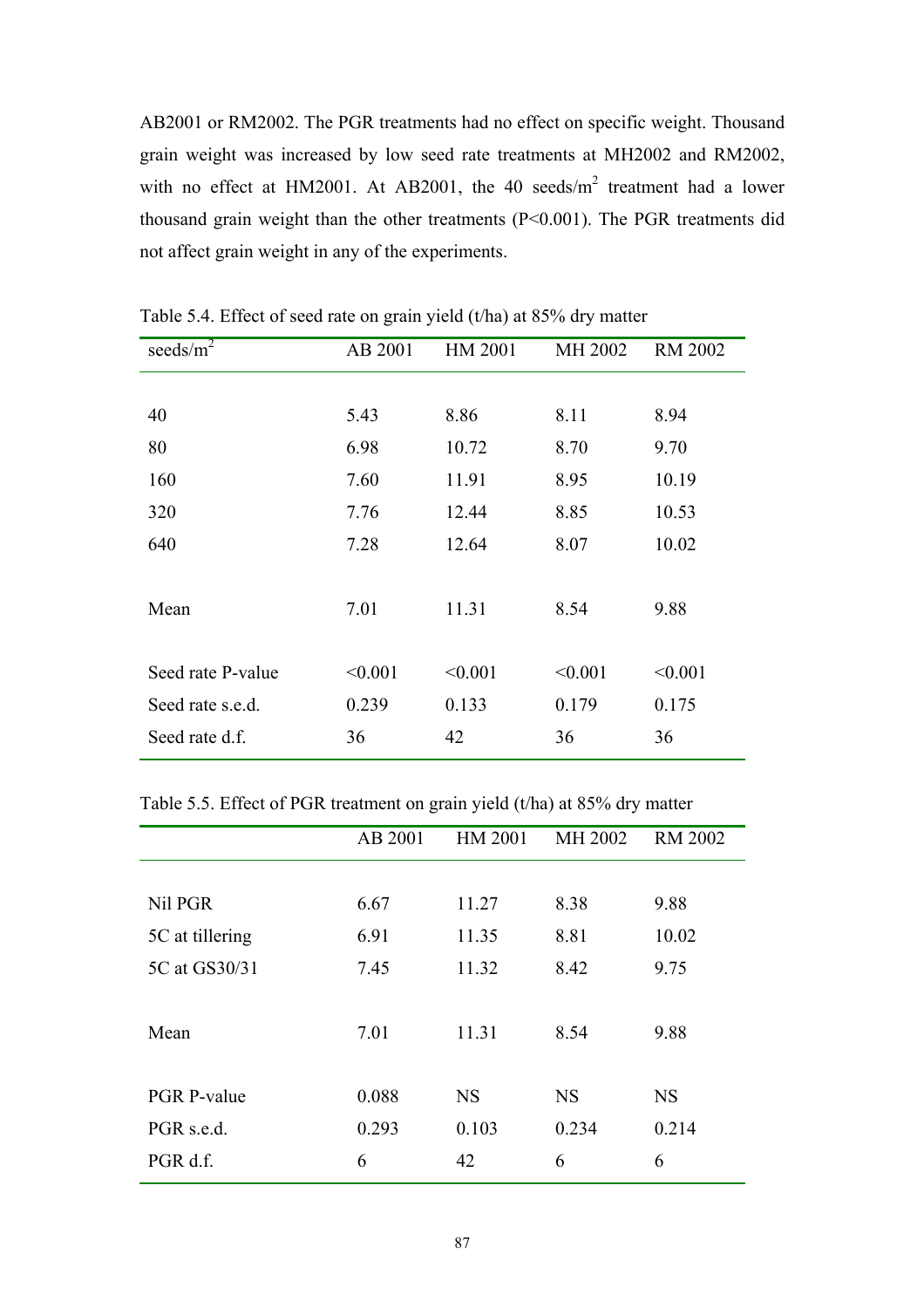

Figure 5.1. Effect of seed rate on yield for HM2001 ( $\circ$ ), RM2002 ( $\Box$ ), MH2002 ( $\times$ ) and AB2001  $(\blacksquare)$ .

## 5.4 Discussion

Chlormequat applied before and after the onset of stem extension did not alter the grain yield of crops grown at seed rates ranging from 40 to 640 seeds/ $m<sup>2</sup>$  in the absence of lodging. This result was consistent at each of the four experimental sites in Devon, Herefordshire, North Yorkshire and Scotland. These findings are in agreement with the majority of previous studies on winter wheat that have been reviewed by Berry *et al*. (2004). These results meant that similar optimum seed rates were calculated for crops grown with and without chlormequat at all sites.

The central hypothesis was that chlormequat may increase yield in crops with suboptimal plant populations by increasing shoot number. This hypothesis has been disproven since none of the experiments were able to detect an effect of chlormequat on the number of ears measured just prior to harvest. These observations were also supported at three sites by monitoring tagged plants throughout the season. At one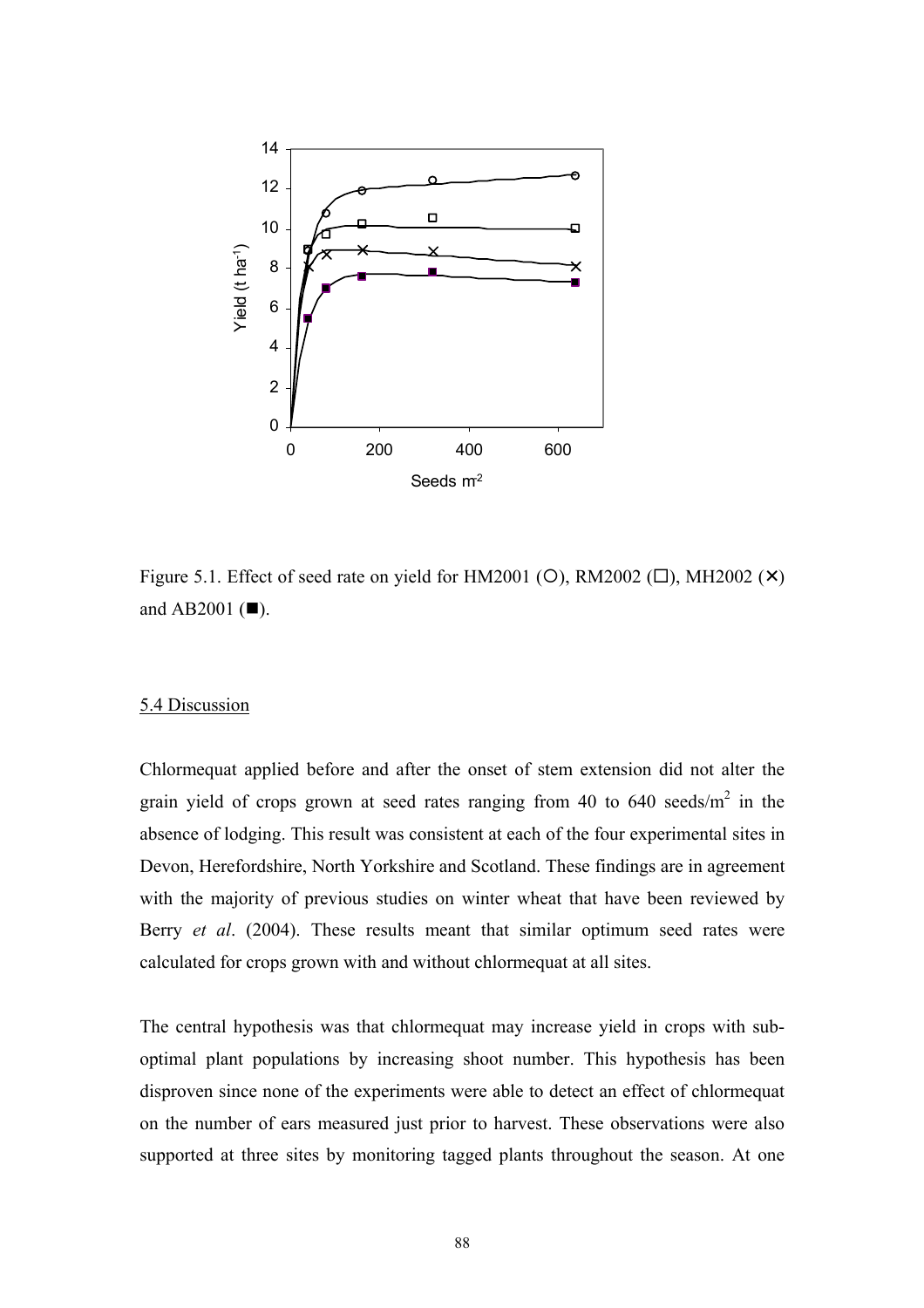site, chlormequat applied after stem extension resulted in more shoots between June and harvest. However, this effect could not be detected at harvest. These results are supported by previous studies which include crops grown at different plant densities (Lowe and Carter, 1972; Kettlewell *et al*., 1983).

Several reasons can be postulated to explain why the industry's perception that chormequat increases shoot number in 'thin' crops has not been supported by this study. It is possible that the industry perceptions are based on observations in barley, for which chormequat has previously been observed to increase ear number (Matthews *et al*., 1982; Matthews and Thompson, 1983). The previous studies that have reported more shoots in winter wheat in response to chlormequat are over 20 years old. It is possible that new semi-dwarf varieties are less responsive to chlormequat. This is certainly the case for height reduction (Berry *et al*., 2004).

The main conclusion to draw from this work is that chlormequat should be targeted at crops that establish a large number of plants to help reduce their high lodging risk. Chlormequat should not be targeted at crops that have established a sub-optimal number of plants with the objective of increasing tiller number.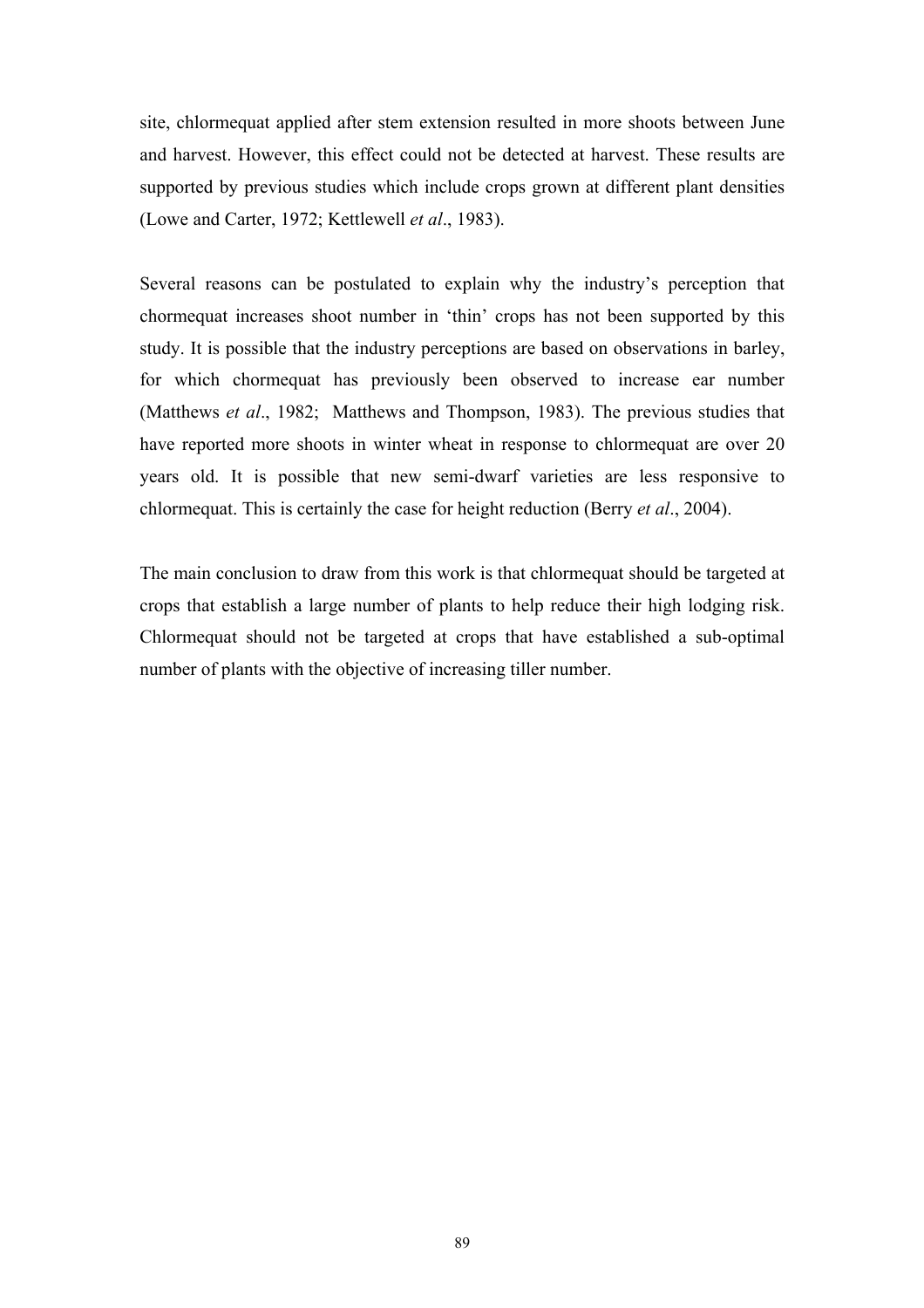## **6. Bayesian estimation of optimum seed rates**

# 6.1 Introduction

This project (number 2860) considers the evidence on optimum seed rates from HGCA-funded trial series for winter wheat, using data from Phase I (Project 1814, 1997-1999) and Phase II (Project 2249, 2001-2003).

We first identify and investigate several issues relating to the analysis of the data and the resulting recommendations on seed rate, as follows.

- 1. Should the advice given to growers emphasise seed rate or plant population?
- 2. Should the data be analysed separately for each combination of environment and variety, as is traditional, or by using models which include effects for environments and varieties?
- 3. Should a Bayesian analysis be used, potentially allowing prior knowledge of the crop to be incorporated?
- 4. Several covariates, such as latitude and sowing date, may be incorporated into the analysis, and we may use a new covariate, designed for this purpose by Spink *et al* (2000), the *thermal time to full vernalisation*. It may also be useful to include emergence as a covariate, so that the grower can apply knowledge of previous emergence and of the condition of his fields at the time of sowing. Which, if any, of these covariates is it worthwhile to include?
- 5. Do the results of the analyses depend substantially on the form of the function relating yield to seed rate (or to plant population)? If so, is a particular function to be preferred?
- 6. Some managerial decisions, such as slug treatment, are made before or at the same time as the choice of seed rate: how should recommended rates depend on these decisions? Other treatments are chosen later in the growing season: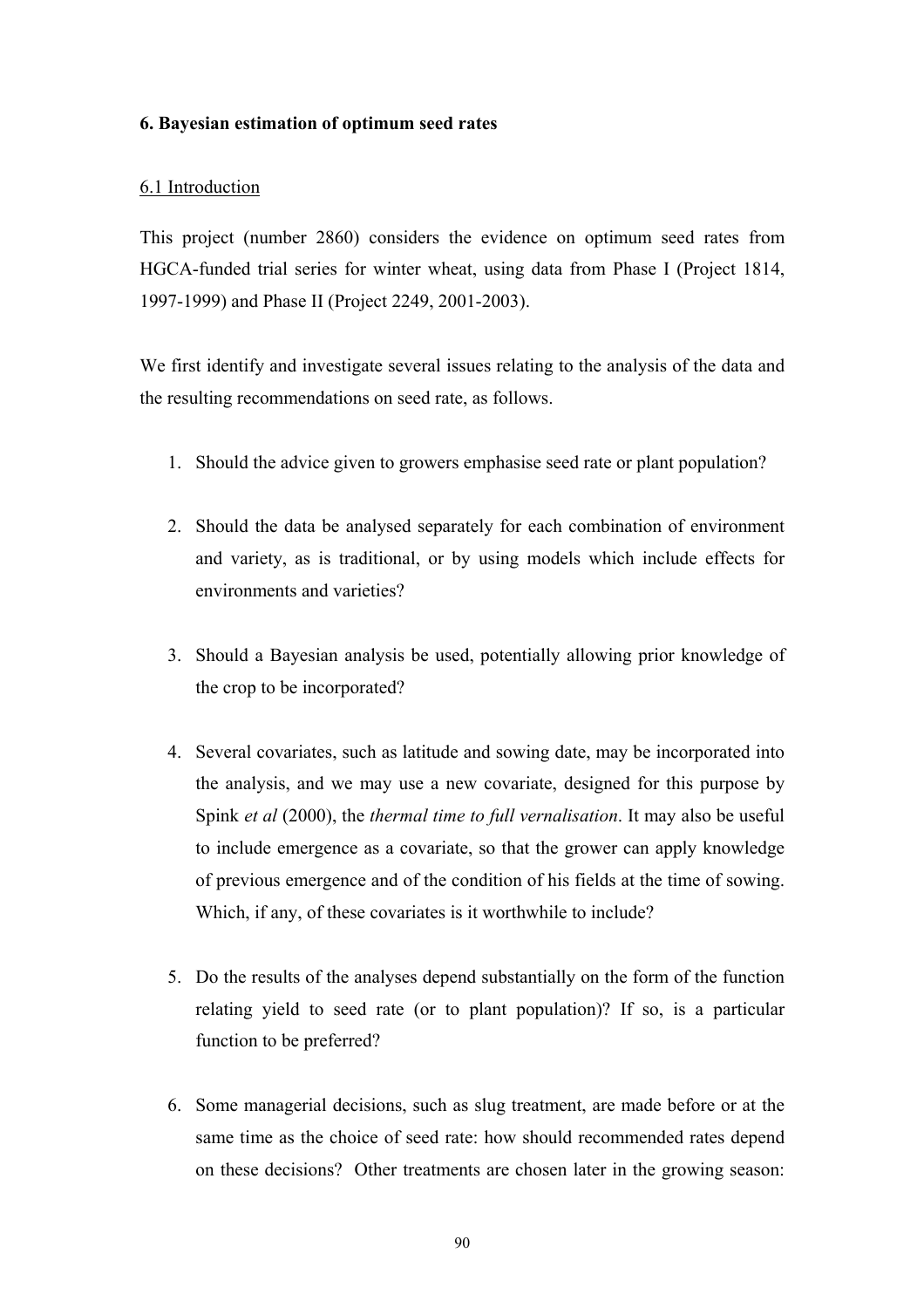how might they affect the expected profit margin if seed rate is near the optimum for a standard set of treatments?

7. Are the costs of seed and of the treatments applied appropriate? Should savings in labour and fuel from reducing seed rates be included?

We then present Bayesian analyses of the combined data which relate crop yields to seed rate, covariates and treatments for five varieties and 38 environments using the exponential-plus-linear and inverse-quadratic dose-response functions. We also model the dependence of crop yield on autumn plant population for the environments for which these populations are available.

### 6.2 The Data Available

The data relate to two phases of work, as follows.

*Phase I* based at Rosemaund and Sutton Bonington in harvest years 1997-99 used seed rates 20, 40, 80, 160, 320 and 640 seeds per  $m<sup>2</sup>$  and sowing dates from September to November: see Spink *et al*. (2000) for further details.

*Phase II* based at seven sites between the south coast of England and Aberdeen in 2001-03 used rates 40, 80, 160, 320 and 640. In addition to a wide range of latitudes, it included treatments related to rotational position, slug control, nitrogen timing and the use of PGR and fungicide, but herbicide use was not varied.

As a result of the different emphases in the two phases, the combined data are rather unbalanced: for example there are data for 24 of the potential 42 year by site combinations. There were three sowing dates within a season for each of three of these, and these dates are treated as defining separate environments. Similarly, another two of these year by site combinations had two levels of residual nitrogen (denoted by  $RN$ ,  $RN^{+}$ ) which we also treat as separate, giving 38 environments in all. We regard these as unrelated environments, rather than including year and site effects and their interactions. For these environments, we also consider the following five covariates (in addition to seed rate),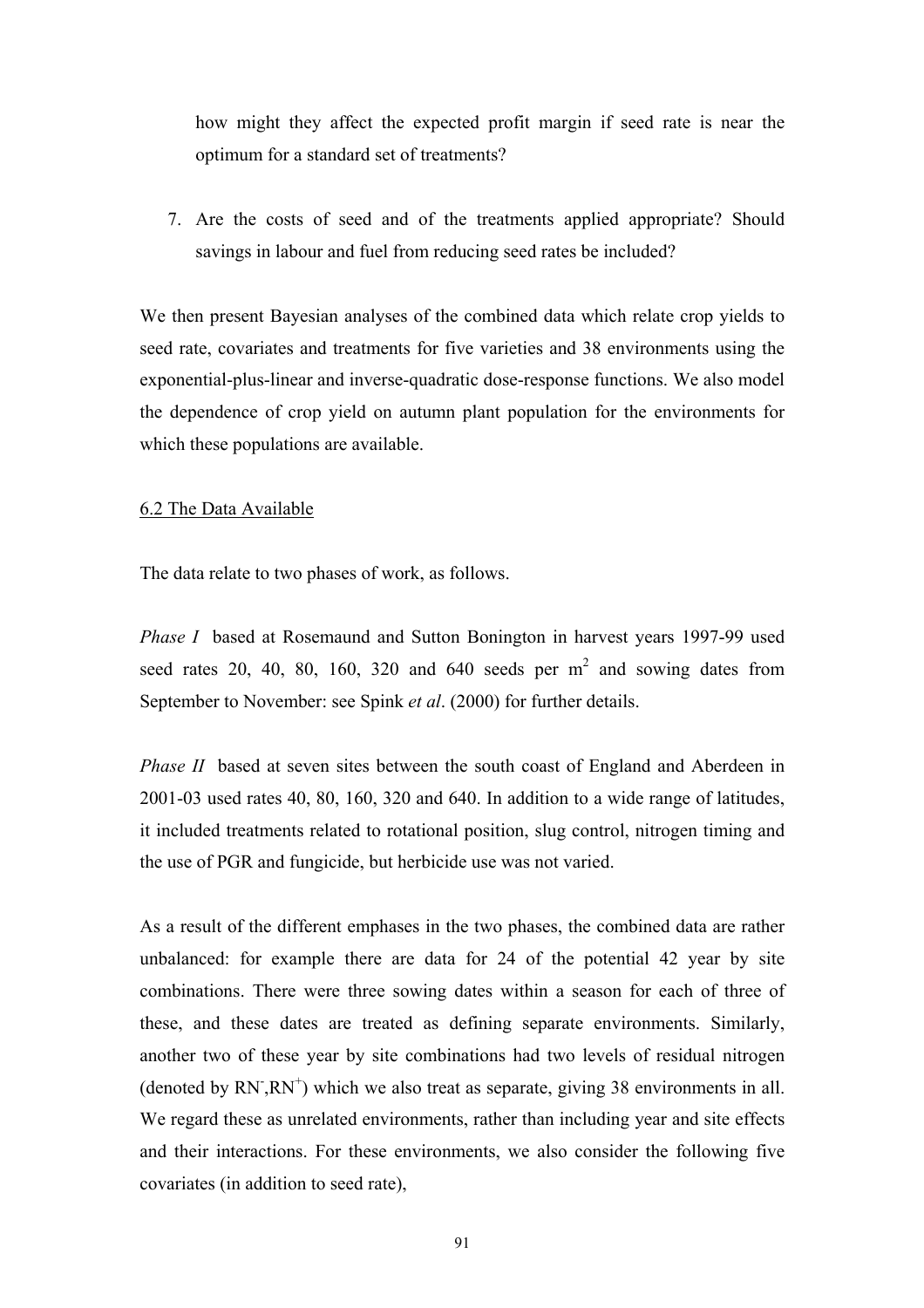- latitude, in degrees
- sowing date, in days from 1 January
- plant populations in autumn (recorded for 32 environments) and spring (15 environments)
- thermal time to full vernalisation (abbreviated as TTver).

Values of TTver at Rosemaund for four sowing dates (15 and 30 Sep, 15 and 30 Oct) from 1983 were also made available to provide information on the long-term variation in this covariate.

Data on the following varieties of winter wheat were analysed in Phase I: Cadenza, Claire, Haven, Soissons, Spark. Only Claire was sown in Phase II. A further 21 varieties were omitted from analyses because at most eight yields were available for each.

We have analysed means over blocks for each variety rather than individual plot yields. Where plot yields were missing, variety means were calculated using the ANOVA Procedure in GenStat for Windows (6th edition). There were 627 means in all, 427 of them relating to the standard combination of treatments. We refer to these means as 'yields' in what follows. There were 307 yields for Claire and 80 each for the other four varieties. Table 6.1 gives information on the seven sites (ordered from north to south).

The treatments included in our analysis are listed in Table 6.2 with the numbers of environments in which each was varied. The investigation of rotational position contrasted first and third wheat at High Mowthorpe and Rosemaund, but first and second at Mamhead: our analysis ignores the distinction between second and third wheats. Fungicide treatments were ignored because they were varied in only one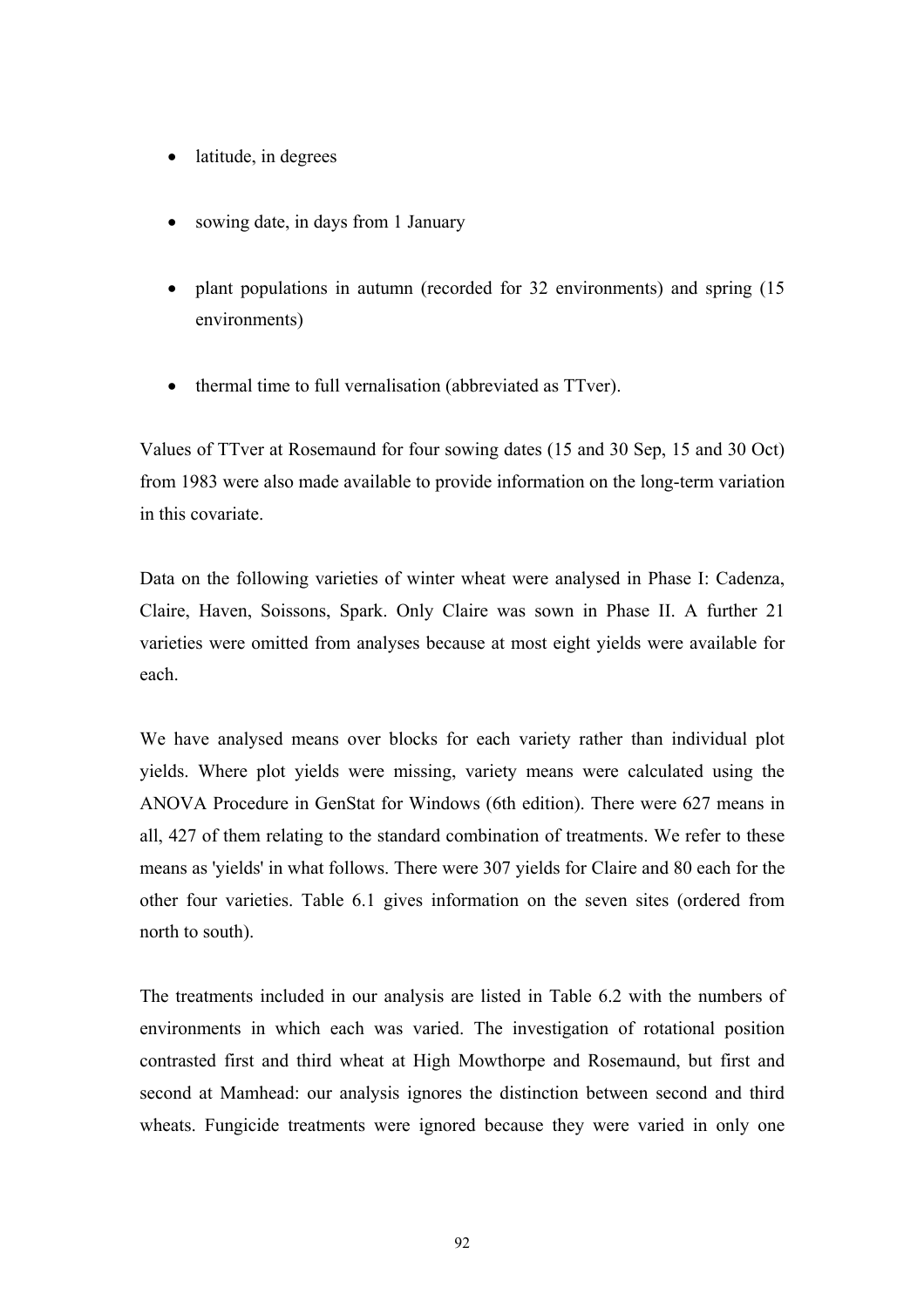environment. Table 6.2 also shows the costs assumed for the treatments relative to the standard level.

| Site                    | Latitude  | Harvest years | dates<br>Sowing | Treatments varied      | <b>Numbers</b> |
|-------------------------|-----------|---------------|-----------------|------------------------|----------------|
|                         | (degrees) |               | (from 1 Jan)    |                        | of yields      |
| Aberdeen                | 57.34     | $01-03$       | 266-280         | N timing, PGR          | 45             |
| Edinburgh               | 55.87     | $01-03$       | 280-290         | Slug treatments,       | 45             |
|                         |           |               |                 | N timing               |                |
| <b>High Mowthorpe</b>   | 54.11     | $01-03$       | 270-319         | Rotation, PGR          | 35             |
| <b>Sutton Bonington</b> | 52.83     | 97-99, 01-03  | 263-293         | N timing, Residual N   | 162            |
| Rosemaund               | 52.13     | 97-99, 01-03  | 266-350         | Sowing date, Rotation, | 295            |
|                         |           |               |                 | Slug treatments, PGR   |                |
| <b>Bridgets</b>         | 51.10     | 01            | 279             | N timing               | 15             |
| Mamhead                 | 50.62     | $02 - 03$     | 276-282         | Rotation, PGR          | 30             |

Table 6.1. Trial sites with latitudes, harvest years, sowing dates, treatments varied and total numbers of yields at each site

Table 6.2. Treatment factors included in the analyses: the standard level is underlined, and any differences in cost for others are given in brackets (per ha or per tonne of seed).

| Treatment            | <b>Environments</b> | Level 1                 | Level 2       | Level 3                                 |
|----------------------|---------------------|-------------------------|---------------|-----------------------------------------|
|                      | with differing      |                         |               |                                         |
|                      | treatments          |                         |               |                                         |
| Rotation             | 3                   | First                   | Second/third  | Second/third + Latitude $(f150/t)$      |
| Slug treatment       | 3                   | None $(-\pounds13/ha)$  | Post drilling | Post drilling + Sibutol Secur $(f80/t)$ |
| Nitrogen timing      | 9                   | Early                   | Normal        | Late                                    |
| <b>PGR</b> treatment | 4                   | None $(-\pounds9.5/ha)$ | At tillering  | At stem extension                       |

We have assumed the value of grain to be £80 per tonne, the cost of seed to be £300 per tonne and the average mass of a seed to be 45 mg. It would be straightforward to change any of these figures or to allow them to depend on the variety.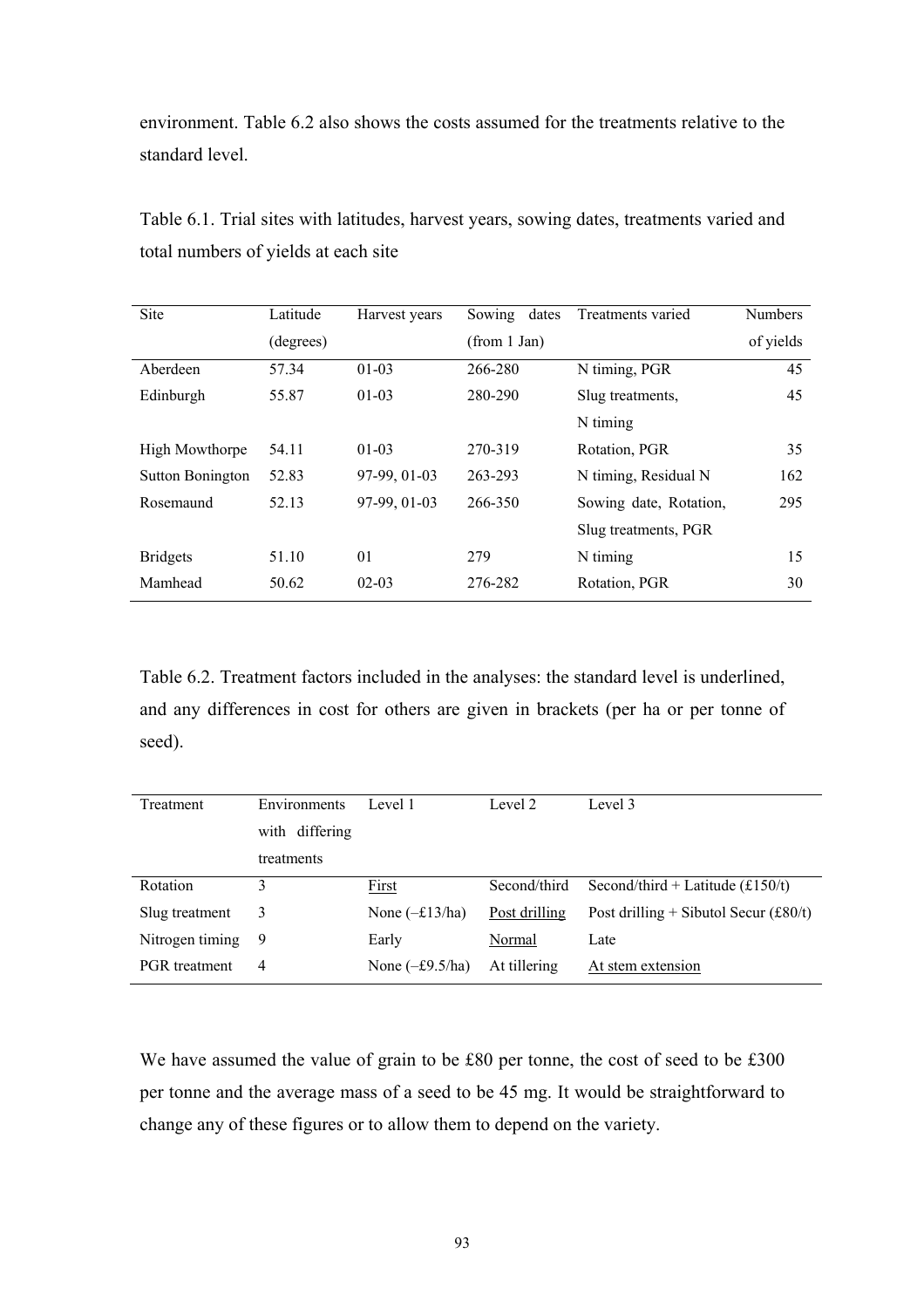#### 6.3 Issues Arising in the Analysis of the Data

#### *6.3.1 Recommended seed rates or plant populations?*

Guidance to farmers often emphasises optimum plant populations rather than optimum seed rates. For example, HGCA's Topic Sheet 36 gives optimum populations for different sowing dates, and recommends that corresponding seed rates 'should normally be 25% to 50% higher than optimum plant populations'. This allows the grower to make some adjustment for local soil conditions.

Our investigation of the plant population data has shown that autumn emergence rates (i.e. measured plant populations divided by corresponding seed rates averaged over plots and varieties) were sometimes well over 100%, and as high as 151% (but also as low as 2%). Figure 6.1 shows these emergence rates for autumn and spring. If seed rates can be assumed correct, only sampling variation should lead to emergence rates exceeding 100%. Thus these graphs provide evidence of substantial upward bias in recording plant populations, especially at low seed rates. This bias can be expected to result from a failure to adjust the sampling scheme to low plant densities, for example by using larger quadrats. It would be difficult to accept that this bias is consistent over sites and years, and that farmers given advice in the form of recommended plant populations would be able to correct for the bias.



Figure 6.1. Mean emergence over varieties for autumn (left) and spring (right): each line links the sequence of seed rates for one environment

Apart from inaccuracies in the plant population data and their absence for several environments, we see the following difficulties with modelling the dependence of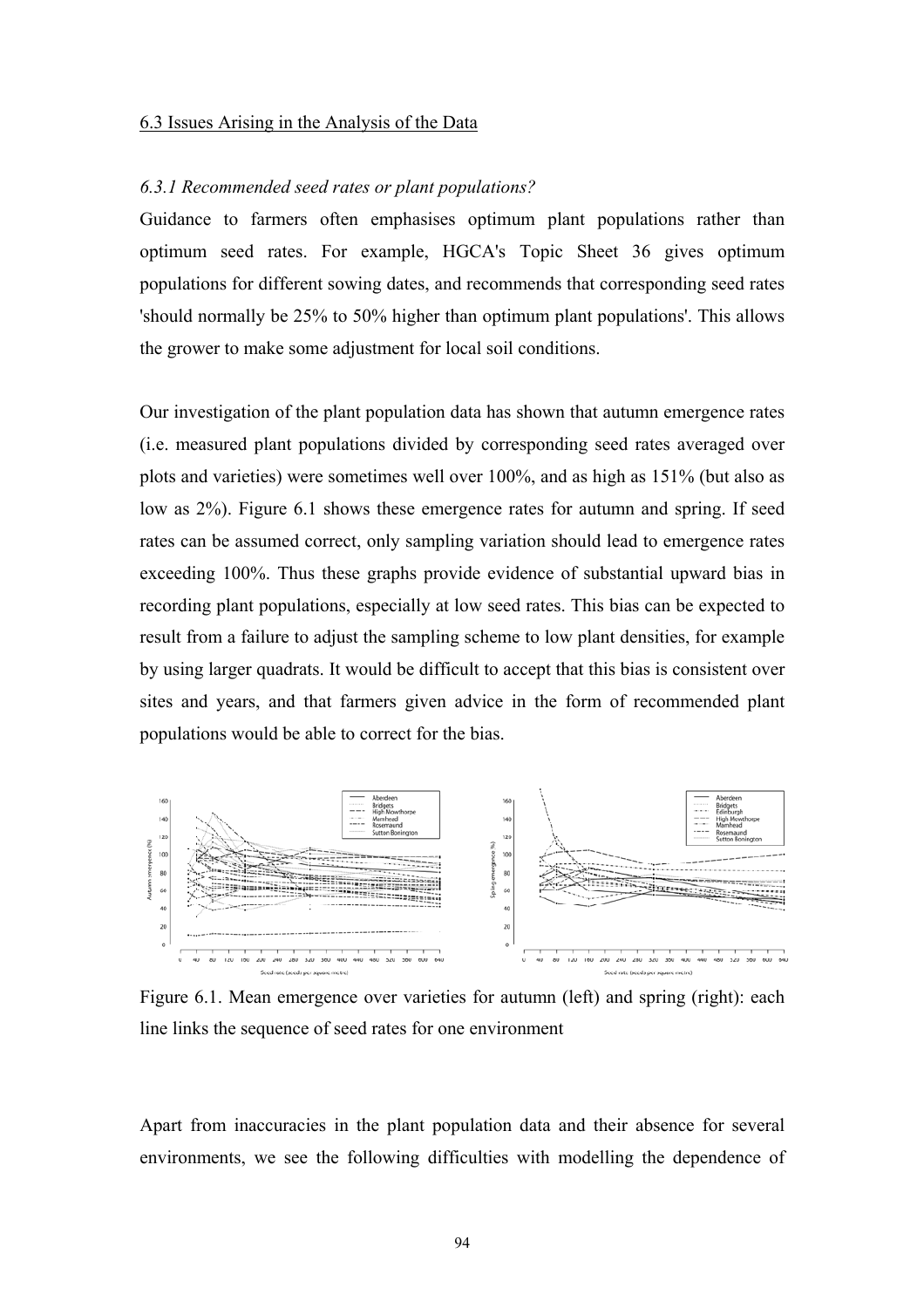yield on plant population, and hence in making recommendations about target populations rather than seed rates.

- 1. Although the agronomist may consider plant population an essential concept in modelling plant growth, the grower has to decide on what seed rate to use (combined with other choices about managing the crop). Some growers may feel entitled to advice on the appropriate rate for their sites, even if this advice is interpreted by reference to plant population.
- 2. For any seed rate, it ought to be straightforward to calculate the cost of seed and of drilling. The same is not true of a specified plant population without some formula relating population to seed rate. If the formula is assumed to be exact then plant population is regarded as equivalent to seed rate: if not, there is no 'optimum plant population'.
- 3. Emergence seems to vary substantially with seed rate even in the same environment, as illustrated by Figure 6.1.

Although we have identified difficulties with recommending plant populations rather than seed rates, it may be possible to assist the levy payer who wishes to modify a recommended seed rate by using his knowledge of previous emergence on his fields and of their condition at the time of planting. This might be achieved by defining an index measuring the grower's assessment of likely emergence, and including it as a further covariate in the model.

### *6.3.2 Separate or combined analyses?*

The conventional method for combining information from seed-rate (or fertilizer) experiments over several environments is to fit a parametric dose-yield function such as the exponential-plus-linear function for each environment, compare the estimates for the various environments and combine them in an informal way, rather than using a statistical model which includes effects for environments. If several varieties are being compared then 'environments' in the last sentence may be replaced by 'variety by environment combinations'. Fisher (1935) and Yates and Cochran (1938)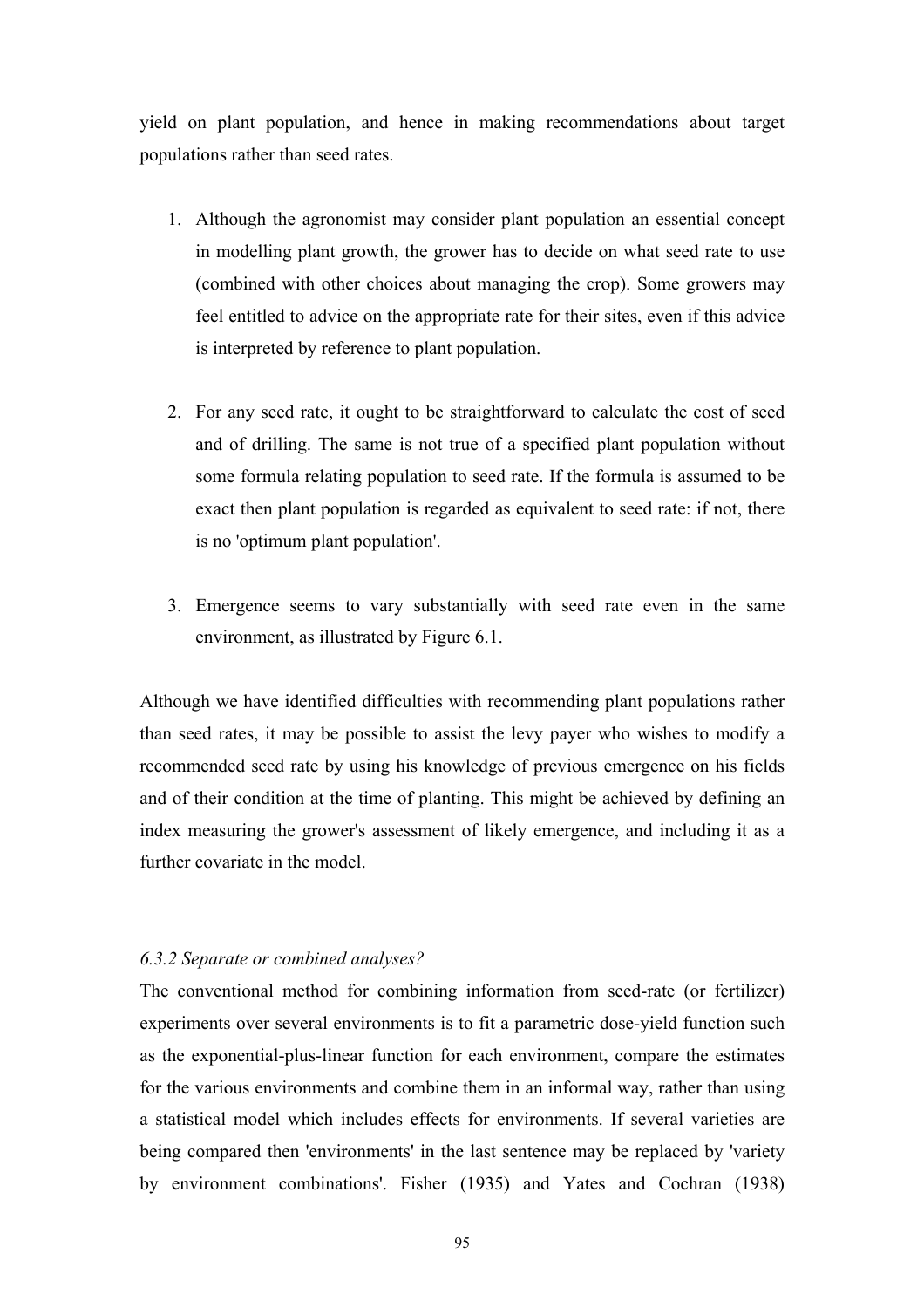recognized the need to combine information on variety yields over several environments: methods and models for this purpose are reviewed by Patterson (1997). We argue below that there are also advantages in a combined analysis of seed-rate data over varieties and environments. Combining a large number of non-linear regression analyses with common parameters has been too complex to attempt until recently, but software now exists which makes it feasible, at least for a Bayesian model.

We see the following benefits in modelling seed-rate data from several environments (and possibly from several varieties) within a single model which includes random effects for the environments.

- 1. Individual analyses are usually based on rather small data sets, and are thus likely to lead to unsatisfactory estimates. With an exponential-plus-linear model, for example, it is easy to obtain estimates which imply that the expected yield increases indefinitely with seed rate, possibly leading to an infinite 'optimum' rate.
- 2. One might wish to relate the estimates of these optima to sowing date and to the characteristics of the site, but this is hampered by their sensitivity to changes in the model fitted and the seed price assumed.
- 3. Individual analyses address the question 'What would the best seed rate have been in this environment?', whereas the grower has to choose the rate for a site elsewhere on a future occasion. For this task one needs to make some assumption about how the target site is related to the trial sites. At the simplest, this relationship would be that trial and target environments are taken at random from the same population, so that we are led to model environment differences using a random-effects model. This model may be generalized to incorporate covariate information.
- 4. If the analysis for each environment includes factors such as the treatments listed in Table 6.2 and non-significant factors are omitted from the fitted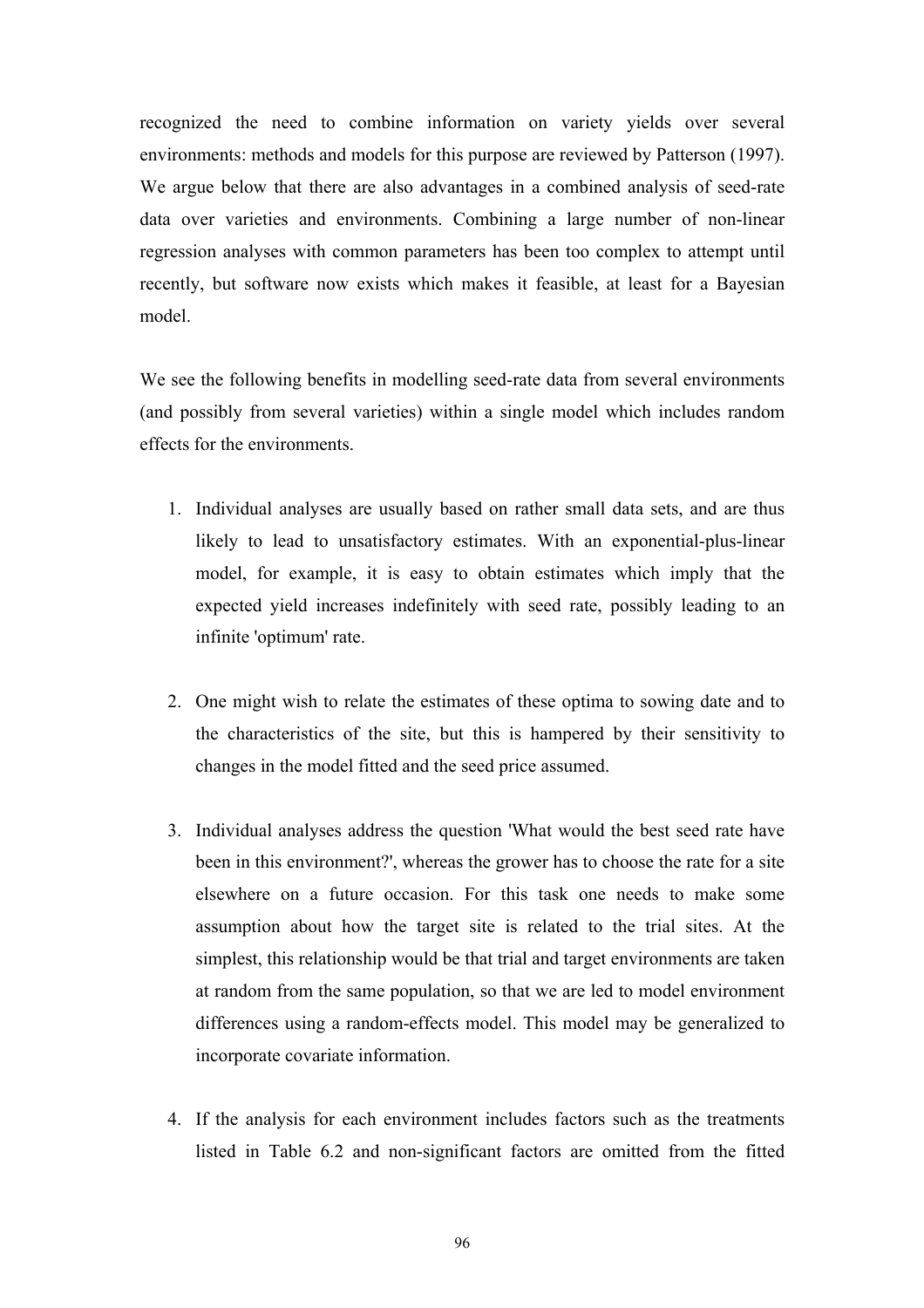models, there is the extra difficulty of combining information over different models.

Because we believe an inclusive analysis to be more relevant to choosing future seed rates, we have not attempted individual analyses. However, the combined analysis can provide optimum rates for individual trial sites, and some are shown for one variety, Claire, in Section 6.5.1.

### *6.3.3 Conventional or Bayesian analysis?*

The Bayesian approach to statistical inference and decision making is being applied increasingly in science and technology, aided by advances in computing techniques. An accessible introduction to Bayesian statistics for biologists (in the context of conservation biology) is given by Marin *et al*. (2003), and a standard work on the Bayesian approach is Gelman *et al*. (2003).

An essential part of the Bayesian framework is that the unknown parameters in a statistical model are assumed to be random variables which have to be assigned a probability distribution, the *prior* distribution, reflecting our knowledge before the data are considered. This may be a difficult task, particularly for models with many parameters, but in the present context it gives us the opportunity to incorporate knowledge of the crop. Such knowledge includes assessments of likely yields in relation to seed rate and of variation between environments and between varieties. It may be based on experience of many more seasons, locations and varieties than are represented in the data. In particular, it can automatically exclude parameter values corresponding to unreasonable models, such as exponential-plus-linear models without finite maxima. Information on costs and the value of the crop are combined into a utility function.

The prior distribution is combined with the data to form a *posterior* distribution for the parameters: the optimum choice of seed rate (and possibly of variety and treatment) in the Bayesian framework is that which maximizes the expected utility over this distribution, known as the *posterior expected utility*.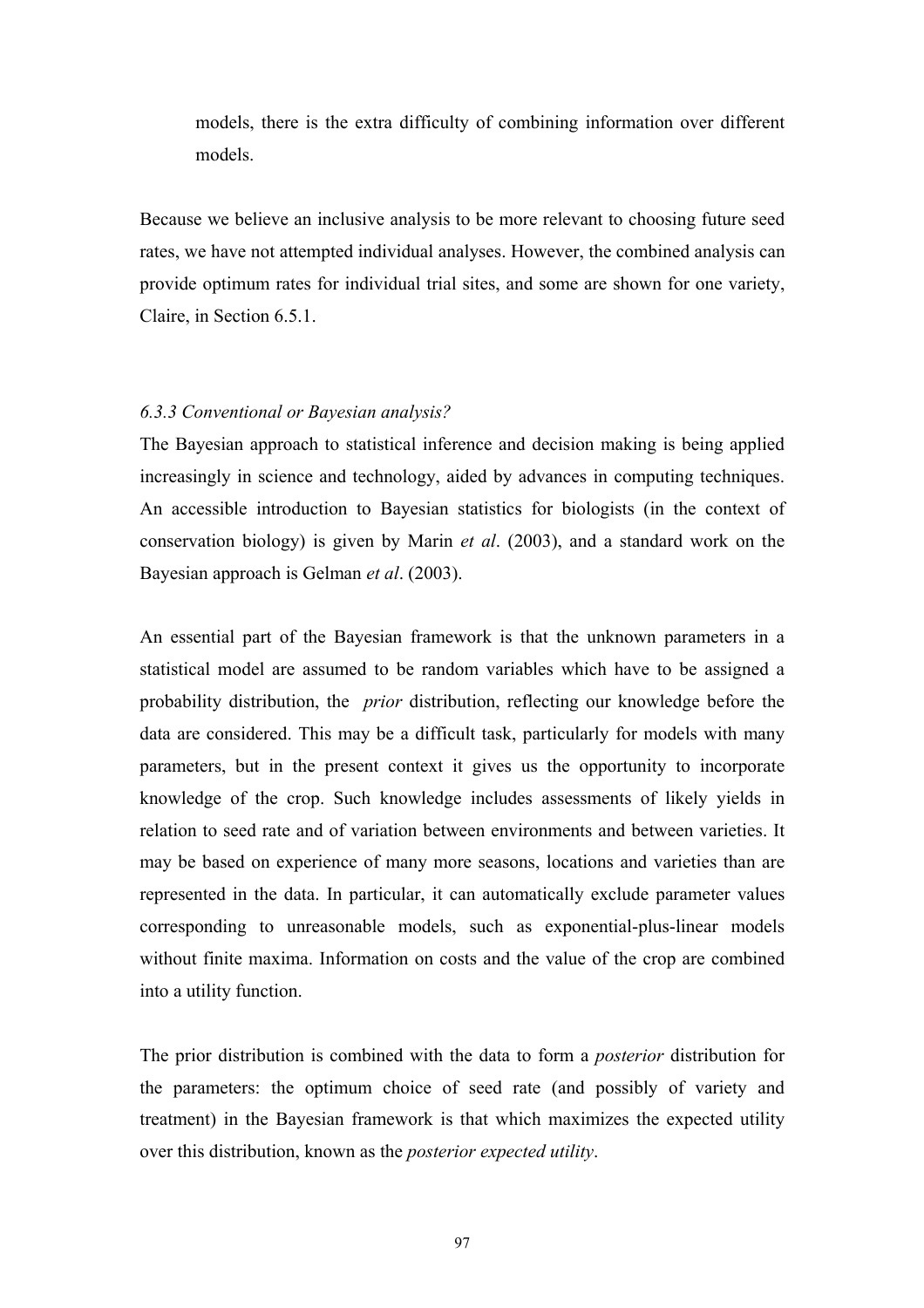Calculation of the posterior distribution and the posterior expected utility for complex models may require specialized programs and many hours of computation. We have been able to implement these calculations using the WinBUGS program (Spiegelhalter *et al*., 2003), which is freely available from http://www.mrcbsu.cam.ac.uk/bugs.

It is possible to imagine a conventional statistical analysis of a model for the combined data in which variance components, treatment effects and regression coefficients are estimated by maximum likelihood, but it would require the use of dubious large-sample approximations for inference.

### *6.3.4 Inclusion of environment-specific covariates*

Latitude and sowing date are expected to have substantial effects on the the optimum seed rate, and other characteristics of the environment such as soil type may be influential. Including such covariates in the analysis offers the possibility of seed-rate recommendations which are specific to each target site and vary with date, at the cost of providing the covariate data and calculating the optimum rate for each site. The number of such covariates might be restricted to one or two in order to make communicating the results feasible.

We distinguish two types of covariate according to whether their values are or are not available at the time of sowing: the first type includes latitude, sowing date and soil type, while the second includes measures of accumulated temperature over the growing season or of average emergence for the environment. It is arguable that sowing date is itself uncertain, since a grower may purchase seed with the intention of sowing it on particular dates but be unable to do so: we ignore this complication here. If a covariate of the second type is included in a model then

• Its value would need to be estimated for any target environment, possibly by interpolation from data provided by nearby weather stations.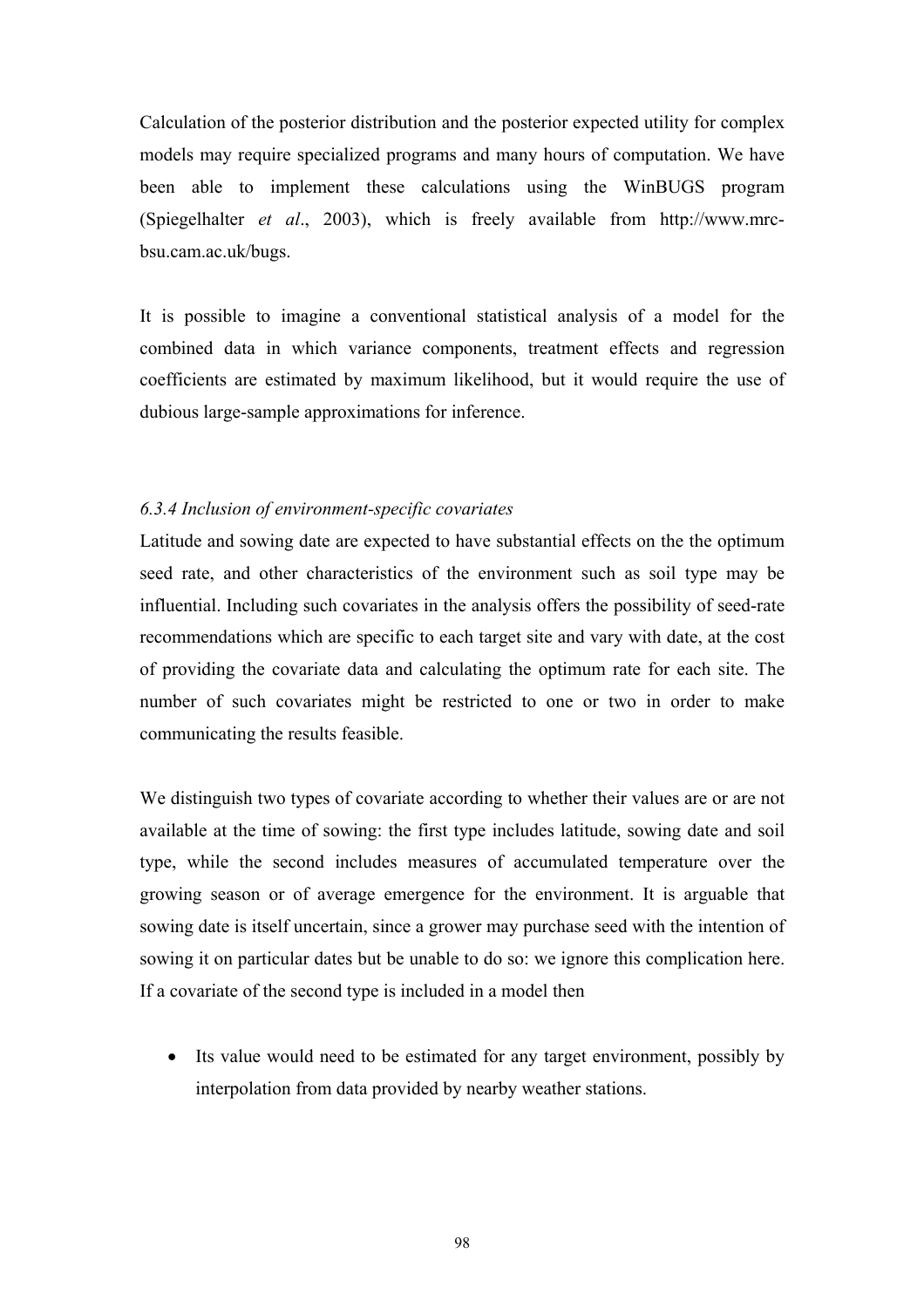• Any predictions from the model would have to make allowance for the uncertainty in its value for the target site in the coming season.

It is difficult to make proper allowance for the effect of uncertainty in the value of the covariate on predictions of future yield. In principle, it could be made by repeating the predictions at covariate values sampled from its distribution for the site. If the covariate is known to be roughly normally distributed over seasons for each site (and effects such as climate change are negligible) then its future distribution can be estimated using a mean and standard deviation. It may be more satisfactory to replace the covariate in the model by one of the first type, such as its long-term mean value for the site (or the site and combinations of other covariates); this mean can be expected to have less explanatory power than the value for the current season.

Thermal time to full vernalisation (Spink *et al*. 2002) is a covariate of the second type, and combines information on sowing date, latitude, altitude and weather during the growing season. It is highest at early sowing dates and also tends to be higher at lower latitudes. Plotting mean yields over varieties at each seed rate against TTver shows that the yields tend to increase with TTver at low seed rates, reflecting the ability of crops grown at low rates to achieve similar yields to those grown at high ones if sowing is sufficiently early. At rates of 160 and 320 seeds per  $m^2$ , there is little dependence on TTver, and at 640 yields tend to decrease with TTver.

In Section 6.5.2 we compare models which include TTver with models incorporating two covariates of the first type, latitude and sowing date. We also use an average measure of emergence for each environment as a covariate, in order to investigate whether it might be useful to include an index measuring the grower's assessment of likely emergence.

### *6.3.5 Inclusion of non-standard treatments*

Some managerial factors, such as rotational position and treatments for seed against take-all and slugs, are decided before or at the same time as the choice of seed rate: we consider whether and how recommended rates should depend on these factors. Other treatments, including nitrogen timing and plant growth regulator (PGR) use, are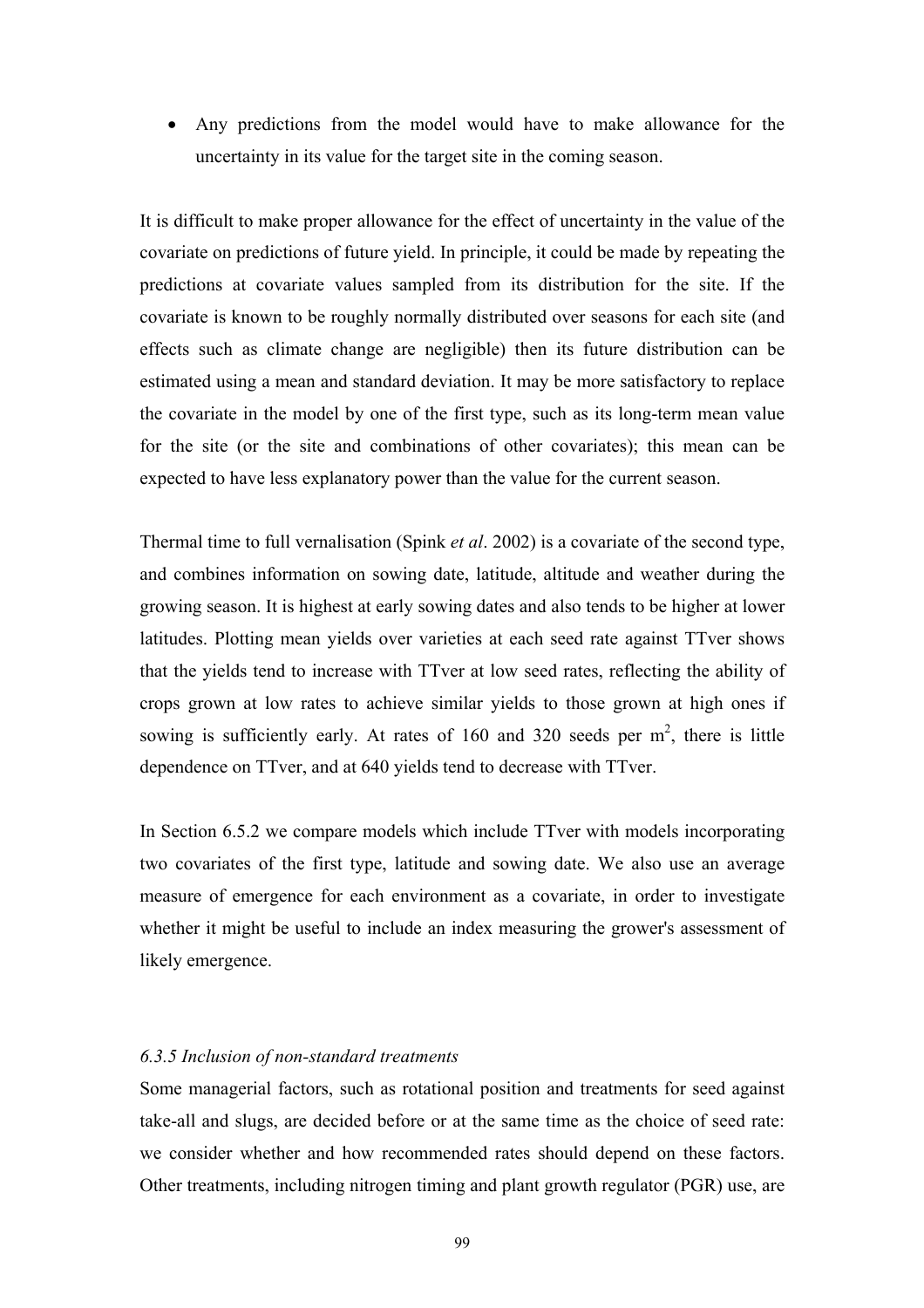chosen later in the growing season after examining the crop. To assess the value of the latter treatments we should consider not only their cost and the resulting change in yield but also whether the criteria for applying them were satisfied in each environment. In the absence of this knowledge, we are unable to assess the benefit of varying these treatments only in appropriate conditions. Instead we examine how they affect the expected profit margin if they are used regardless of the criteria, assuming that seed rate is near the optimum for a standard set of treatments.

### *6.3.6 Dose-response functions*

Several dose-response functions might be considered for relating crop yield to seed rate. We consider the following functions, assuming their intercepts at zero seed rate to be zero.

- 1. The exponential-plus-linear function, which may be expressed as  $\beta(\rho^x-1) - \kappa x$  ( $x > 0$ ), where *x* denotes the seed rate and β, ρ and κ are unknown parameters. This seems to be the function employed most in studies of seed rate and of nitrogen fertilizer, and is used in Spink *et al*. (2000). However, at extremely high rates it either goes negative or carries on increasing, both of which are unrealistic.
- 2. The inverse-quadratic function (Nelder, 1966). This is the ratio of a linear function and a quadratic, and might be expressed as  $x/(\beta_0 + \beta_1 x + \beta_2 x^2)(x > 0)$ . It can be easily constrained to remain positive at all rates, have a maximum at a finite rate and tend towards zero at very high rates.

In order to facilitate the choice of prior distributions for model parameters, we follow Theobald and Talbot (2002) in expressing these two dose-response functions in terms of parameters intended to have clear interpretations. Two of these parameters are the maximum expected yield and the corresponding seed rate. Because of the importance of different varieties' susceptibility to lodging, we choose as a third parameter a measure of how rapidly expected yield declines beyond the maximum. Thus we consider the following parameters.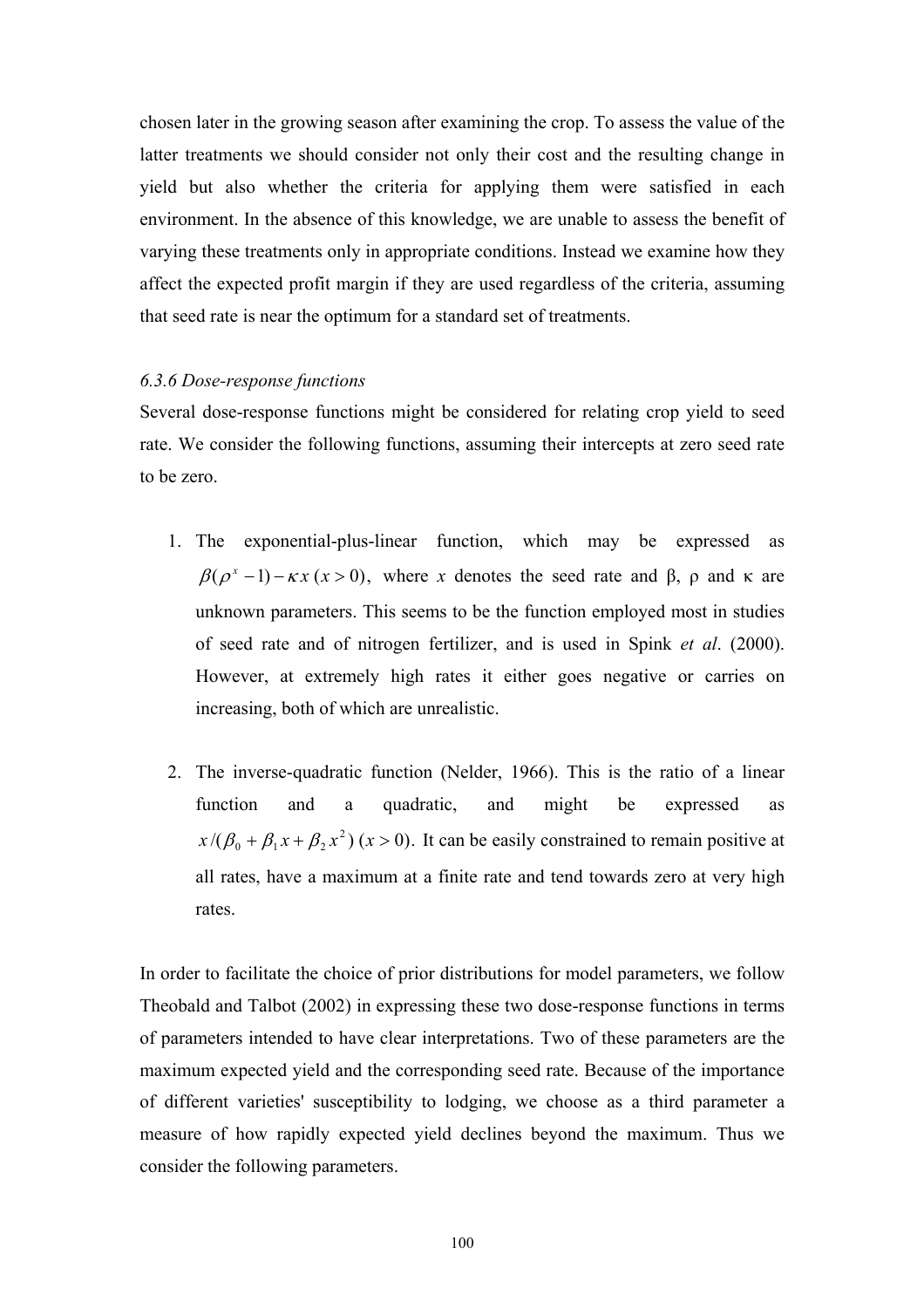- $\gamma$  is the maximum expected yield
- δ is the seed rate giving maximum expected yield
- λ is the ratio of the expected yield at 2δ to that at δ

By definition,  $\lambda$  is restricted to the interval (0,1), so it is convenient to define an equivalent parameter η equal to the logit of  $\lambda$ , that is  $\ln{\{\lambda}/(1-\lambda)}$ : then the range of  $η$  is unrestricted and  $λ$  is expressed as  $exp(η) / {1 + exp(η)}$ . Also, we might expect a prior distribution for  $\delta$  to be positively skewed, and this is modelled by taking ln  $\delta$ (which is unrestricted) to be Normally distributed. The two dose-response functions chosen may be redefined in terms of γ, δ and η. For example, the inverse-quadratic function may be expressed as

$$
E(y \mid x, \gamma, \delta, \eta) = \frac{\gamma \delta x}{\delta x + 2e^{-\eta}(x - \delta)^2} \quad (x > 0),
$$
\n(6.1)

where  $E$  denotes expected value and  $y$  denotes the yield. It is more difficult to express the exponential-plus-linear function in terms of  $\gamma$ ,  $\delta$  and  $\eta$ , and this requires a slight approximation. We also replace negative values of this function by zero in modelling and prediction.

#### 6.4 The Modelling Procedure

The Bayesian method used here is adapted and extended from Theobald and Talbot (2002): it encompasses the trial data (including covariates and treatments), prior information, future yields and costs. It may be summarised as follows.

- 1. Choose a dose-response function.
- 2. Express this function in terms of parameters which can be easily interpreted and can be treated as statistically independent *a priori*.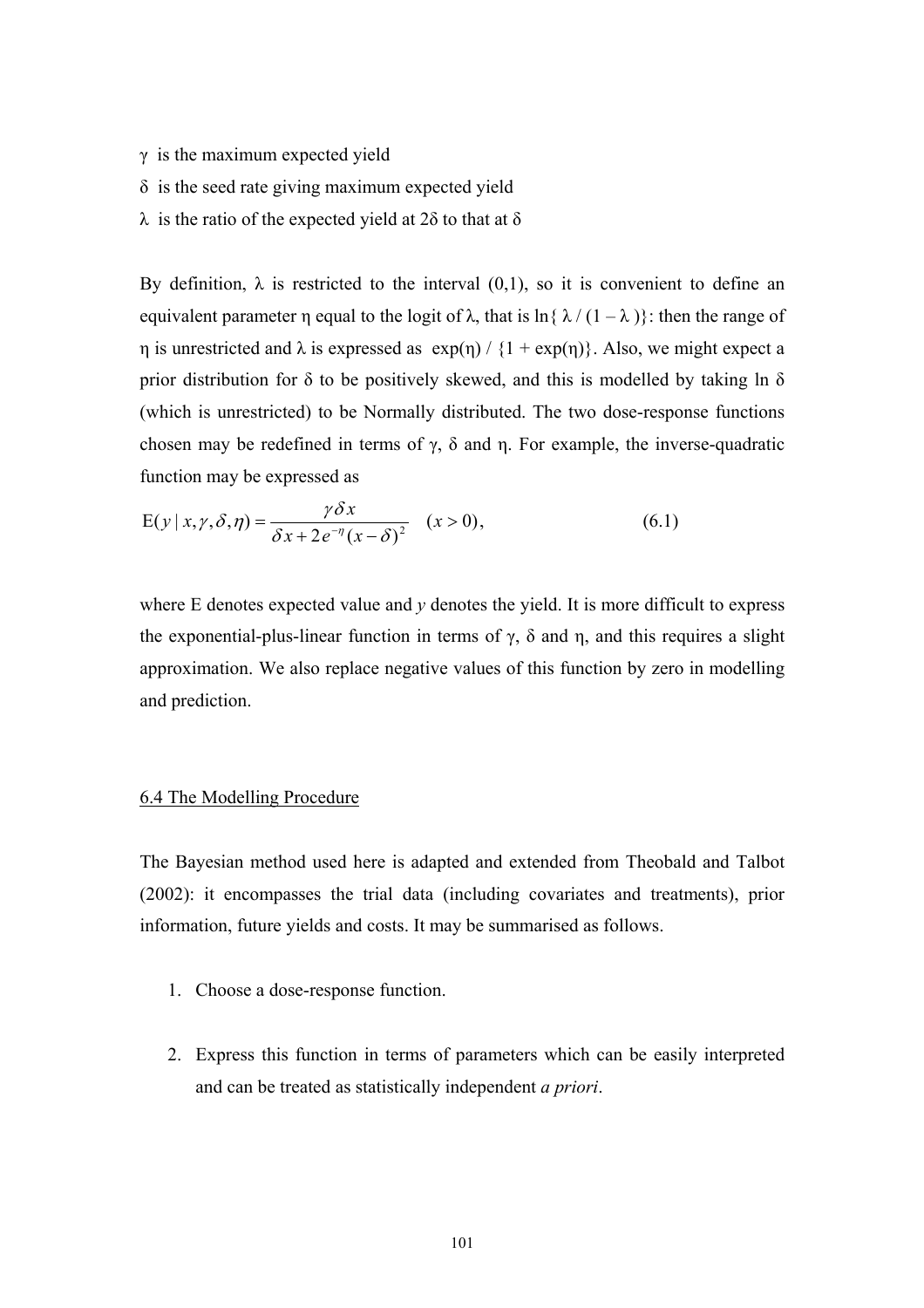- 3. Using these parameters, model the variation in yield between environments, possibly also incorporating treatment effects, one or more covariates and the differences between varieties.
- 4. Choose a prior distribution for all the model parameters to reflect knowledge of the crop varieties, the degree of variation between environments and the likely effects of treatments and covariates.
- 5. Define the utility of sowing seed at any given rate in the target environment. The choice of utility made here is the value of the crop (per ha) minus the costs of the seed and of non-standard treatments, although a non-linear function of yield might be used to reflect the grower's aversion to risk. Other costs, such as those of sowing seed and recording covariates, may also be included.
- 6. Combine the prior distribution with the information in the data to find the posterior distribution of the model parameters and the posterior expected utility for any variety at different values of *x*. The posterior expected utility is found for different values of the covariates (where relevant) and for any nonstandard treatments. Make allowance for any uncertainty in the values of the covariates by sampling from their estimated distribution.
- 7. Identify an optimum rate for those combinations of variety, treatment and covariate values which are of interest: this may exclude treatments applied after sowing, as explained in Section 6.3.5. Possibly assess the economic benefits to be expected from using non-standard treatments.
- 8. Repeat the calculations to assess the robustness of the optimum rates to changes in the prior distribution, in costs and in the dose-response function.

Note that point estimation of parameters does not form part of this procedure.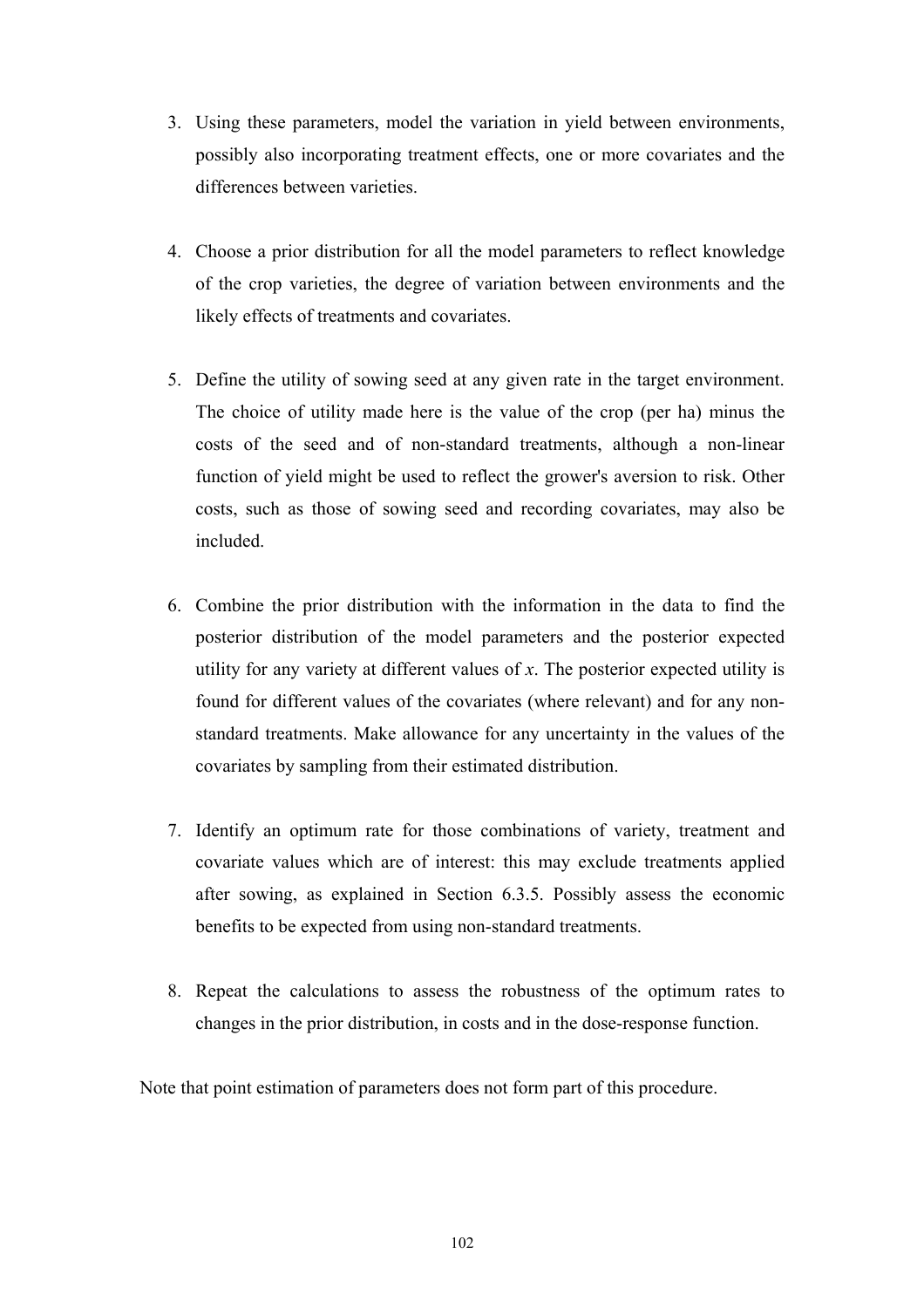### *6.4.1 Including environment, variety, covariate and treatment effects*

Theobald and Talbot (2002) model variation between environments and varieties by allowing the parameters  $\gamma$ ,  $\delta$  and  $\lambda$  to vary according to the combinations of these factors, leading to a random-effects model: the random environment effects for the trial and target environments are treated as arising from a common distribution.

This model may be extended to include dependence on environment-specific covariates such as latitude or TTver and on treatments. Thus for the maximum-yield parameter γ*ijk* corresponding to the combination of variety *i*, environment *j* and level *k* of a treatment, we might assume an additive model

$$
\gamma_{ijk} = \gamma_{vi} + \gamma_{ej} + \beta_{\gamma}(x_j - \overline{x}) + \tau_{jk},
$$
\n(6.2)

where  $\gamma_{vi}$  and  $\gamma_{ei}$  denote variety and environment effects respectively,  $x_i$  is the value of a covariate for that environment,  $\bar{x}$  is the mean of the  $x_i$ ,  $\beta_{\alpha}$  is the corresponding regression coefficient and  $\tau_{ik}$  is the effect of the treatment level relative to the standard level. The effects of any further covariates and treatments are also taken to be additive on this scale. We take  $\gamma_{vi}$  and  $\gamma_{ei}$  to be Normal and statistically independent, and define the prior distribution of the  $\gamma_{ijk}$  in terms of the variance components  $\sigma_{\gamma}^2$  and  $\sigma_{\gamma}^2$  for the  $\gamma_{\gamma}$  and  $\gamma_{e_j}$  and distributions for the regression coefficients and treatment effects. We also take the  $\gamma_{ei}$  to have expectation zero, and assume a common expectation  $\mu_r$  for the variety effect  $\gamma_{vi}$ . Thus we use the same prior distribution for all varieties, although the expectations of the  $\gamma_{vi}$  could be made to depend on the variety, for example if some are known to be prone to lodging.

Note that the model in (6.2) is hierarchical in the sense that the distribution for the  $\gamma_{ijk}$  is defined in terms of higher-level parameters such as the  $\gamma_{vi}$ , whose distributions are themselves defined by parameters  $\mu_{\gamma}$  and  $\sigma_{\gamma}^2$ .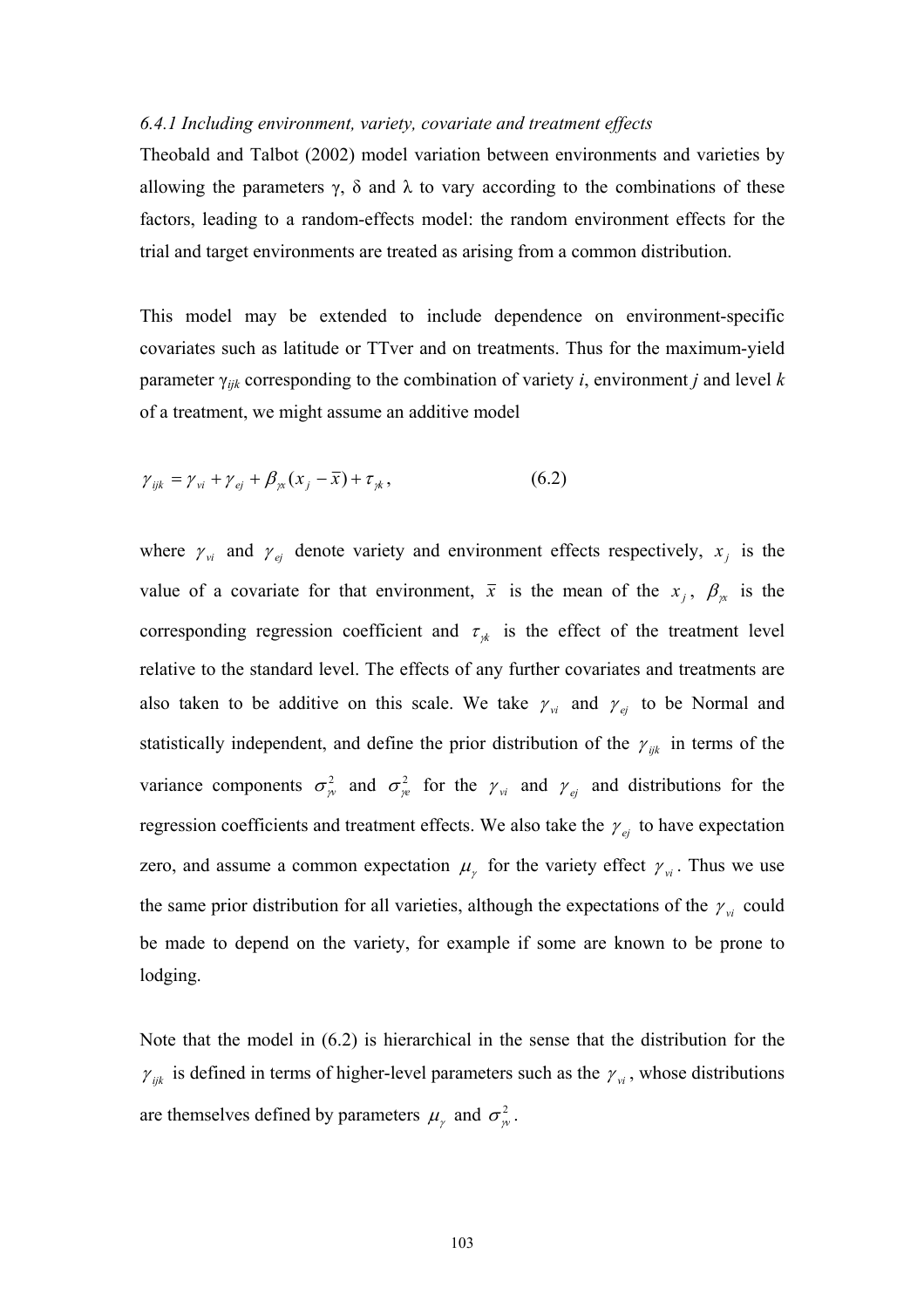Applying a decomposition similar to equation (6.2) to the parameters  $\delta_{ijk}$  and  $\lambda_{ijk}$ would be problematic, because they are restricted to positive values and the interval (0,1) respectively: instead we assume an additive model like (6.2) for  $\ln \delta_{ijk}$  and  $\eta_{ijk}$ . In addition, the parameter  $\sigma_{\nu}^2$  represents the residual variance of the yield, assumed to be the same for all environments, varieties and treatments.

Because of the non-linearity of the dose-response functions, the additive assumptions in (6.2) and the corresponding equations for  $\ln \delta_{ijk}$  and  $\eta_{ijk}$  do not imply that variety, environment, covariate and treatment effects are additive on the scale of yield, but they restrict the type of interaction which can be represented: for example, a treatment having substantial and opposite effects on different varieties would not be modelled well. It would be possible to include interaction between factors in these equations or allow the regression coefficients to depend on variety.

The prior distribution for each variance component may be specified using a prior estimate and corresponding degrees of freedom: higher degrees of freedom imply greater confidence in the estimate. The remaining parameters are given Normal distributions specified using their prior means and standard deviations. The model parameters are assumed statistically independent *a priori*. To try to ensure that this assumption is reasonable, the parameters  $\gamma$ , δ and λ (or η) used in Section 6.3.6 are intended to measure distinct aspects of the dose-response functions.

To see how the covariates and non-standard treatments influence the dependence of yield on seed rate, we may consider Bayesian confidence intervals for the corresponding coefficients or treatment effects in the fitted models. Note, though, that this does not make allowance for the uncertainty about future values of covariates of the second type described in Section 6.3.4.

### *6.4.2 The prior distributions*

The distributions used for the variety effects, treatment effects and regression coefficients are set out in Table 6.3, and have been chosen after discussion with Mike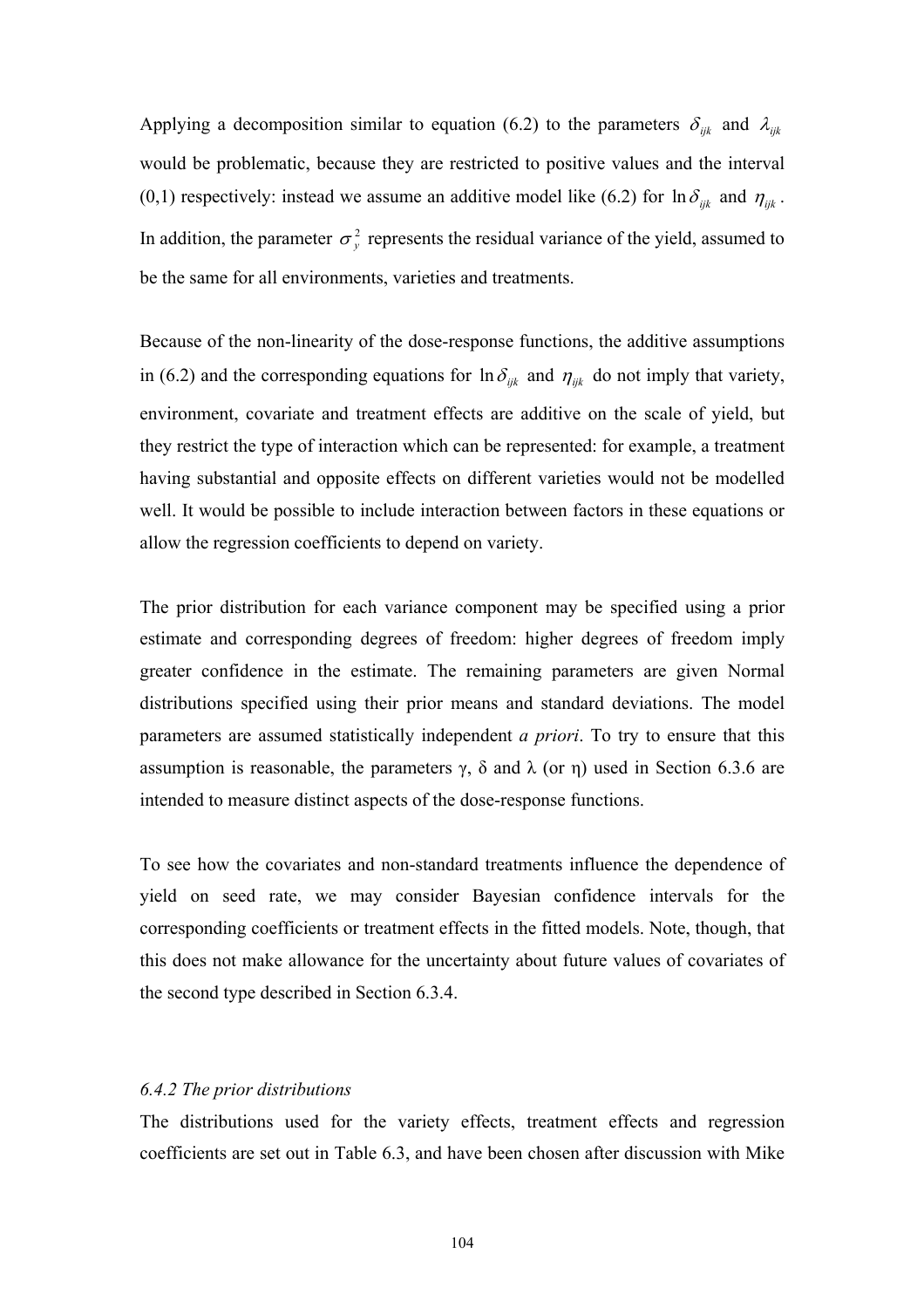Talbot of BioSS. For example, in the 'Variety effects' row of Table 6.3, the value of 10.0 is the prior expected value of the maximum yield for all varieties; the value of 5.3 is approximately ln(200), implying that maximum yield is expected to occur at a rate of about 200 seeds per m<sup>2</sup>; also 1.4 is approximately  $ln(0.8/0.2)$ , suggesting that if the seed rate which gives maximum expected yield is doubled we can expect a yield around 80% of the maximum. The corresponding standard deviations express our uncertainty about the prior expected values.

Effects for the non-standard treatment levels are expressed as differences from the standard levels, and we have taken the sceptical view that the expected results of varying the treatments are around zero. For each non-standard level we have assumed that the effect on the maximum expected yield  $\gamma$  has prior standard deviation 0.5 t/ha, and the effect on  $\ln \delta$  has prior standard deviation 0.05 (so that the change in maximizing seed rate is of the order of 5%).

The values given in Table 6.3 for the regression coefficients of  $\gamma$ , ln $\delta$  and  $\eta$  on latitude and sowing date assume that the dependence is linear but that the effects are again around zero. We suppose that differences of 5 degrees in latitude and 50 days in sowing date might produce effects of about 1 t/ha on maximum expected yield, a doubling or halving of the seed rate giving maximum expected yield and a 1 unit change in the logit of the ratio of the expected yields. For average emergence, we assume that the effects of a change of 10% might be of a similar order to those above. Similarly, we might not expect variation due to TTver of much more than 5 t/ha, ln 4 and 2 respectively from their means over the observed 500-unit range for this variable.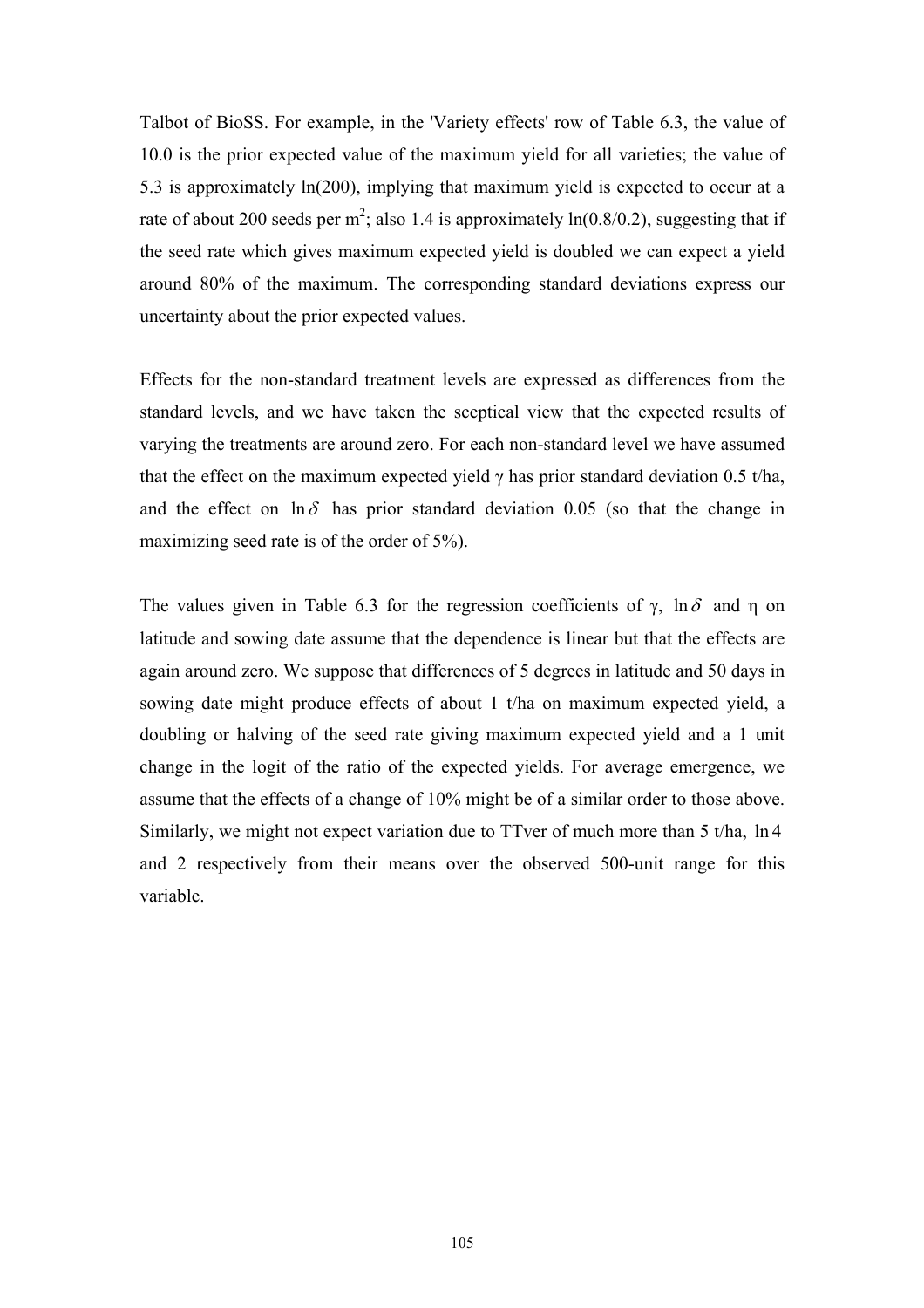|                             | Maximum expected<br>yield $(\gamma)$ |           | for<br>of<br>rate<br>Log<br>maximum ( $\ln \delta$ ) |           | of<br>of<br>Logit<br>ratio<br>expected yields $(\eta)$ |           |
|-----------------------------|--------------------------------------|-----------|------------------------------------------------------|-----------|--------------------------------------------------------|-----------|
|                             | Expectation                          | <b>SD</b> | Expectation                                          | <b>SD</b> | Expectation                                            | <b>SD</b> |
| Variety effects             | 10.0                                 | 1.5       | 5.3                                                  | 0.5       | 1.4                                                    | 0.5       |
| Non-standard treatments     | 0.0                                  | 0.5       | 0.0                                                  | 0.05      | 0.0                                                    | 0.05      |
| Coefficient for latitude    | 0.0                                  | 0.2       | 0.0                                                  | 0.14      | 0.0                                                    | 0.2       |
| Coefficient for sowing date | 0.0                                  | 0.02      | 0.0                                                  | 0.014     | 0.0                                                    | 0.02      |
| Coefficient for TTver       | 0.0                                  | 0.01      | 0.0                                                  | 0.003     | 0.0                                                    | 0.004     |
| Coefficient for emergence   | 0.0                                  | 10        | 0.0                                                  | 7         | 0.0                                                    | 10        |

Table 6.3. Values defining the prior distributions of Normal parameters

The prior distributions of the variance parameters in the model are given in Table 6.4. Note that the introduction of a covariate changes the interpretation of the variance components  $\sigma_{\gamma e}^2$ ,  $\sigma_{\ln \delta, e}^2$  and  $\sigma_{\eta e}^2$ : they now measure that part of the variation between environments in the γs,  $\ln \delta s$  and  $\eta s$  which is *not* accounted for by the covariate, so we might use lower estimates than before. We retain these values for the sake of simplicity.

Table 6.4. Values defining the prior distributions of variance parameters

| Parameter          | $\boldsymbol{\omega}_{w}$ | $\sigma_{w}$ | $\sigma_{\ln\delta,e}$ | $\sigma_{\ln\delta,\nu}^2$ | $\sigma_{ne}$ | $\boldsymbol{o}_m$ |      |
|--------------------|---------------------------|--------------|------------------------|----------------------------|---------------|--------------------|------|
| Estimate           | 30                        | 0.10         | 0.10                   | 0.08                       | 0.25          | 0.15               | 0.10 |
| Degrees of freedom |                           |              |                        |                            |               |                    | 50   |

One way to examine whether the prior distribution is reasonable is to look at the expected utility under the prior distribution: this is shown in Figure 6.2 for the two dose-response functions. The corresponding 'optimum' seed rates are 165 and 188.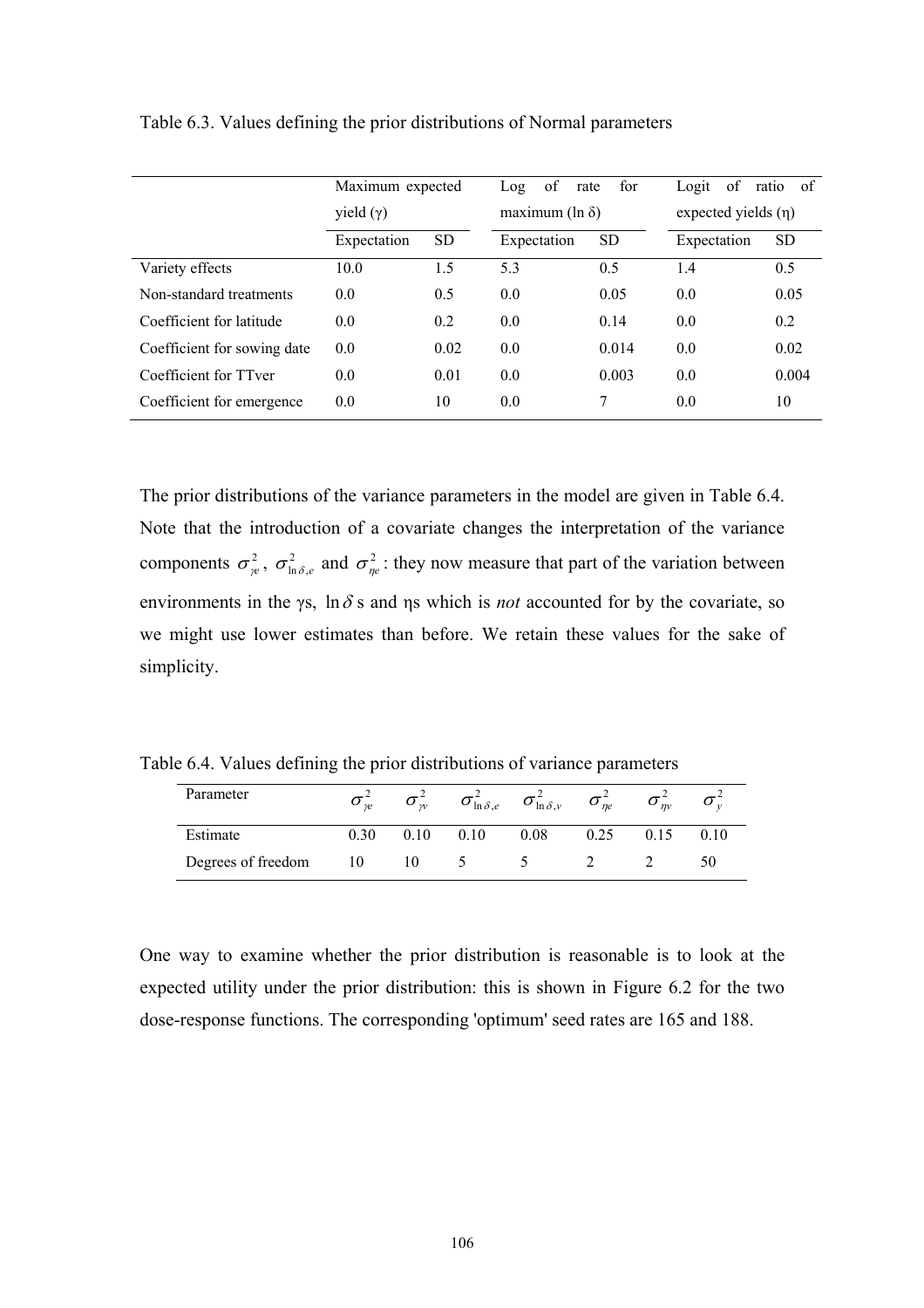

Figure 6.2. Prior expected crop values with and without seed cost: (a) exponentialplus-linear dose-response function, (b) inverse-quadratic function.

### *6.4.3 What do we mean by an optimum seed rate?*

Point 3 of Section 6.3.2 explains that rather than estimate an optimum seed rate for each trial environment, or for each combination of trial environment and variety, we consider the seed rate which might be applied in an environment chosen at random from a population of environments in a future year. We suppose that the environments used in the trials are similarly sampled from this population. The latter assumption is unrealistic to the extent that the seven trial sites were not intended to be representative of levy payers' fields, and were in fact chosen to minimise variation in establishment. If covariates are included in the model then the optimum depends on their values, and we consider the target environment as sampled from a population with the same values. The utility function is meant to represent the value of the crop minus the variable costs associated with different seed rates and non-standard treatments, and the posterior expected utility is its mean over the posterior distribution. This distribution is intended to represent the variation to be expected from season to season. Thus the optimum rate is the rate expected to give the highest return in the coming season, given the treatments already chosen, the covariate values for the site and our knowledge of variation over environments.

### 6.5 Results of the Analyses

Here we examine the dependence of yield on varieties, covariates and treatments using the modelling procedure of Section 6.4. Because of the complexity of the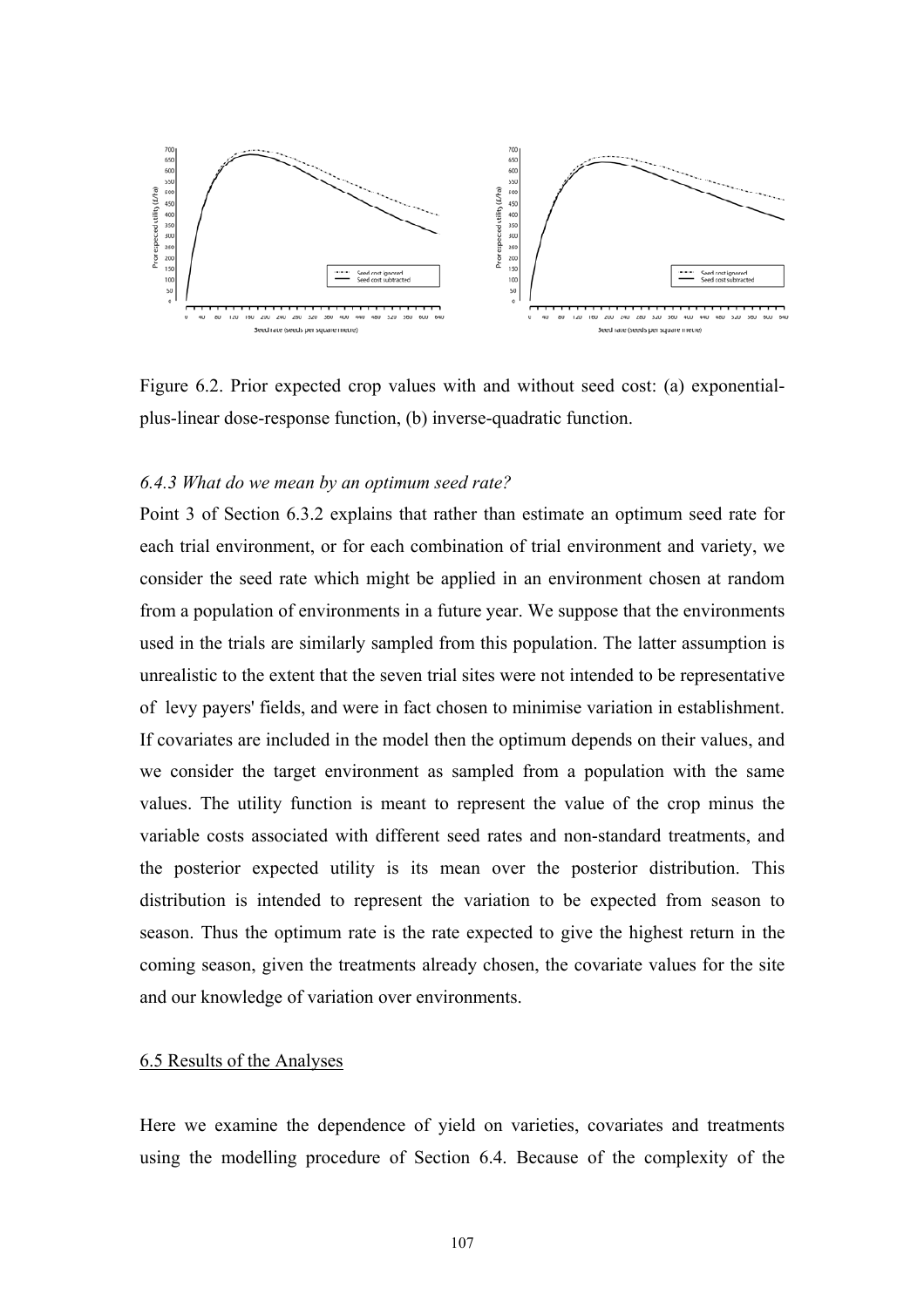models, we begin by presenting comparisons between varieties only for the standard combination of treatments, and ignoring covariates. When examining the effects of covariates and non-standard treatments, we have included data on all five varieties in the analysis, but we present results only for Claire, since it was the most widely grown in the trials.

### *6.5.1 Analyses with standard treatments and no covariates*

Table 6.5 shows the optimum seed rates for the five varieties listed in Section 6.2. A seed cost of £200/t is included in addition to £300/t in order to illustrate the sensitivity of the optima to seed costs. The differences in the optimum rates shown for the five varieties are a consequence of including separate variety effects in our models. They prompt the question of whether these differences matter. We seek the answer in the expected utilities for different varieties rather than in statistical significance. If we consider applying to each variety rates close to the median value in each column of optima, say 200, 230, 280 and 320, then the reduction in expected utility for Claire, Haven and Soisson is no more than £2/ha. For Spark it is negligible under the exponential-plus-linear model, but up to £7/ha under the inverse-quadratic. For Cadenza, which is more subject to lodging, the reduction is between £9/ha and £18/ha.

Table 6.6 gives the optimum rates for one variety, Claire, for the 21 environments in which it was grown in 2001-03. The yields for non-standard treatments were omitted in calculating both tables. Note that optimum rates estimated from separate analyses of the data for these environments would be more variable: the assumption of random effects for environments tends to reduce variability in the estimates.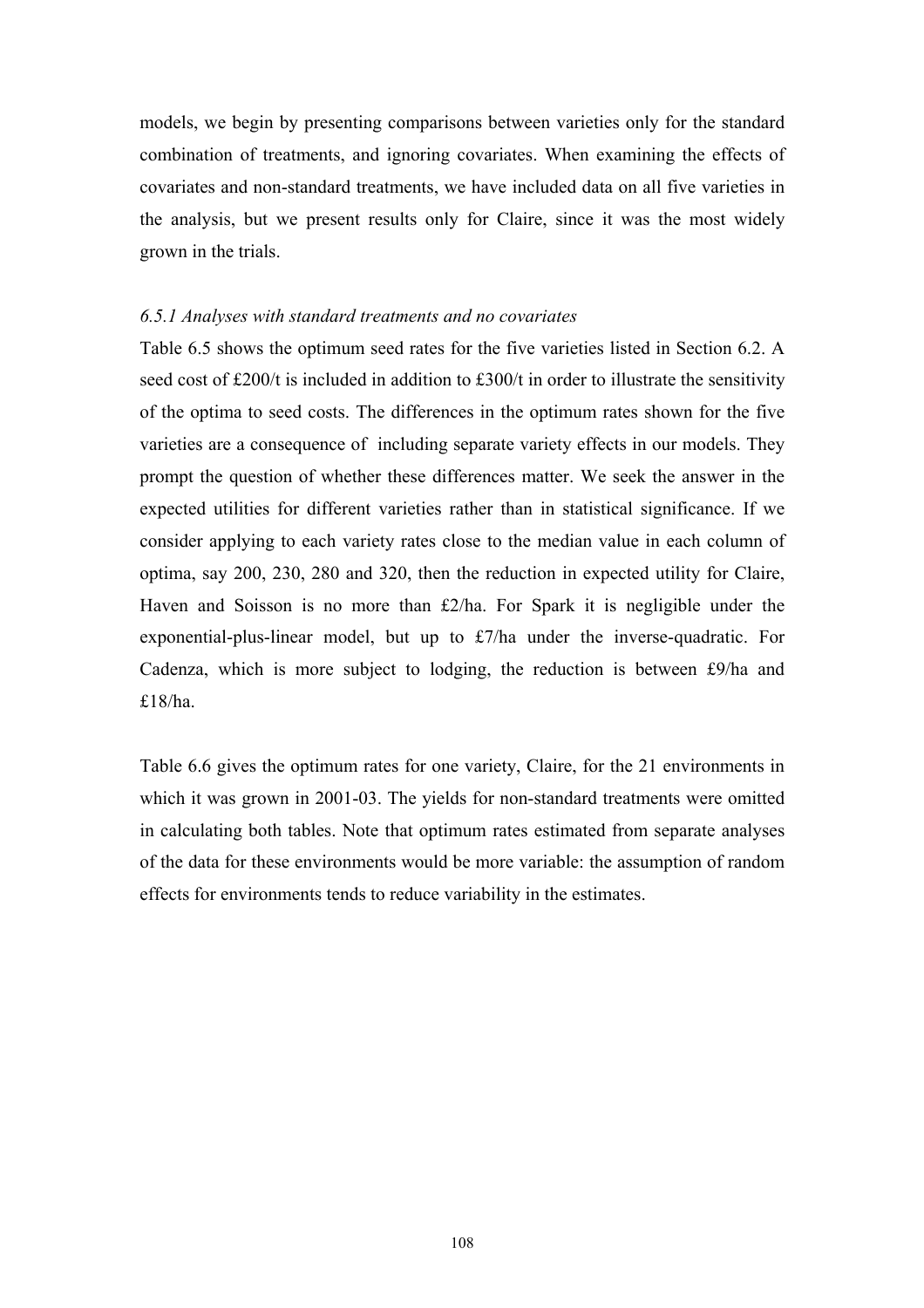Table 6.5. Optimum seed rates (No/m<sup>2</sup>) and posterior expected utilities *(f/ha)* for five varieties assuming two seed costs and exponential-plus-linear and inverse-quadratic dose-response functions

| Variety      | Exponential-plus-linear |           | Inverse-quadratic |           |  |
|--------------|-------------------------|-----------|-------------------|-----------|--|
|              | Seed cost               | Seed cost | Seed cost         | Seed cost |  |
|              | £300/t                  | £200/t    | £300/t            | £200/t    |  |
| Cadenza      | 146, 738                | 150, 745  | 204, 755          | 215, 765  |  |
| Claire       | 204, 736                | 228, 746  | 284, 731          | 324, 744  |  |
| Haven        | 197,788                 | 241, 798  | 323, 776          | 364, 792  |  |
| Soissons     | 205, 675                | 230, 684  | 256, 675          | 276, 687  |  |
| <b>Spark</b> | 231, 693                | 247, 704  | 390, 689          | 462, 708  |  |

Table 6.6. Optimum seed rates  $(No/m<sup>2</sup>)$  for Claire in the 21 environments in which it was grown in 2001-03 assuming exponential-plus-linear and inverse-quadratic doseresponse functions

| Site                                | Year     |          |          |
|-------------------------------------|----------|----------|----------|
|                                     | 2001     | 2002     | 2003     |
| Aberdeen                            | 153, 226 | 303, 409 | 250, 351 |
| Edinburgh                           | 198, 308 | 144, 227 | 143, 199 |
| <b>High Mowthorpe</b>               | 185, 300 | 195, 295 | 140, 226 |
| Sutton Bonington (RN <sup>-</sup> ) | 96, 136  | 143, 225 | 248, 346 |
| Sutton Bonington $(RN^+)$           | 120, 186 | 149, 236 | 387, 465 |
| Rosemaund                           | 115, 184 | 123, 197 | 157, 238 |
| <b>Bridgets</b>                     | 164, 254 |          |          |
| Mamhead                             |          | 107, 155 | 163, 240 |

Figure 6.3 shows the posterior expected utilities against seed rate for the two doseresponse functions and the same five varieties. The optimum seed rates are consistently lower (by about 30%) for the exponential-plus-linear function than for the inverse-quadratic. This can be attributed to the difference in shape of the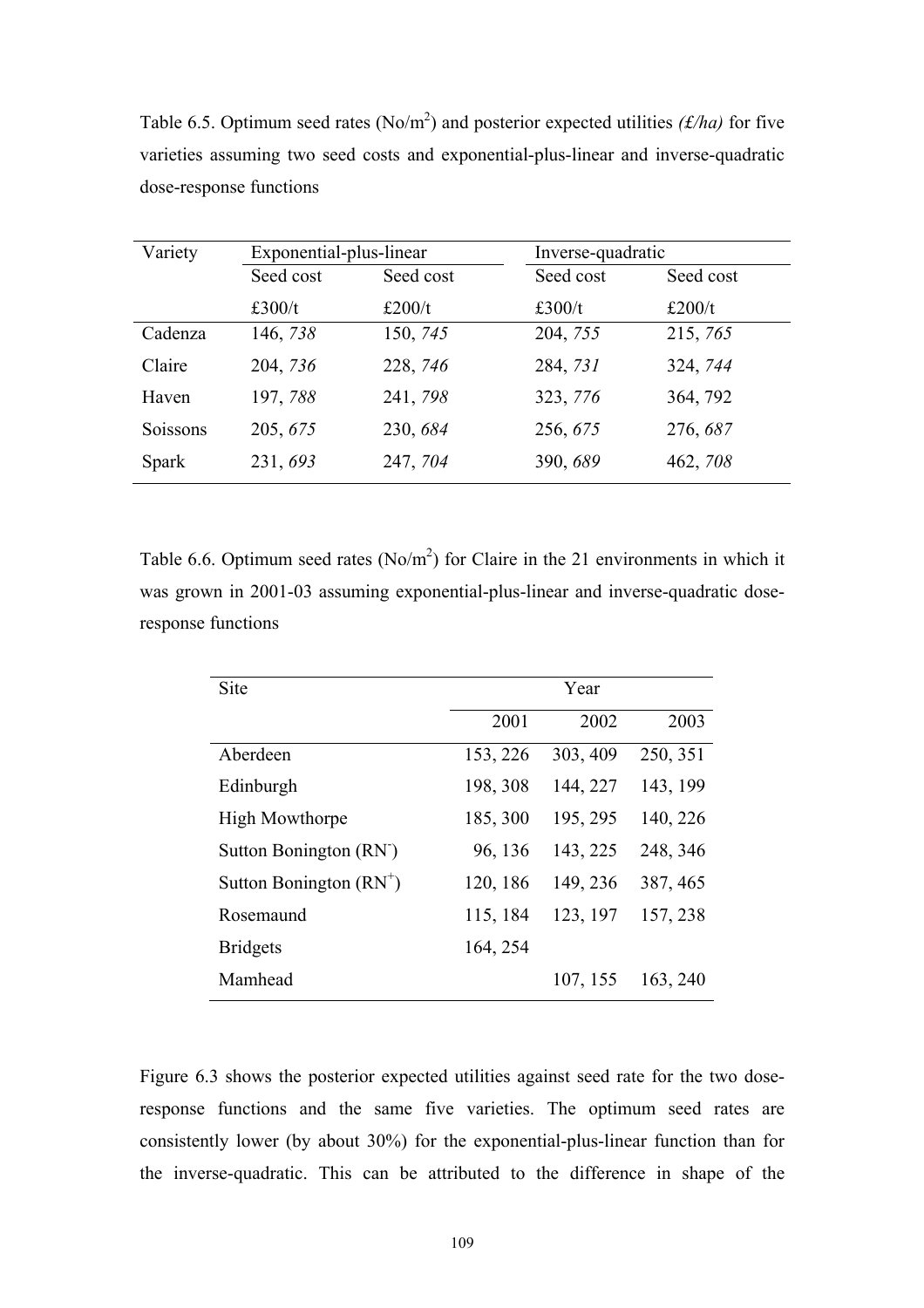corresponding posterior expected utility functions: it is clear from Figure 6.3 that the exponential-plus-linear function has a sharper elbow than the inverse-quadratic when they are fitted to the same data. There is little evidence that one function fits better than the other: the estimates of the residual standard deviation parameter are 0.564 and 0.572 t/ha for the exponential-plus-linear and inverse-quadratic functions respectively.



Figure 6.3. Posterior expected utilities for five varieties assuming exponential-pluslinear (left) and inverse-quadratic (right) dose-response functions: the ordering of the varieties in the legends is according to their posterior expected utilities at 640 seeds per  $m^2$ .

### *6.5.2 Analyses including covariates*

We first consider a model with latitude and sowing date as covariates. Denoting their values in environment *j* by  $l_j$  and  $s_j$  respectively and their means by  $\overline{l}$  and  $\overline{s}$ , the maximum-yield parameter  $\gamma_{ij}$  for the combination of variety *i* and environment *j* is expressed as

$$
\gamma_{ij} = \gamma_{vi} + \gamma_{ej} + \beta_{jl} (l_j - \bar{l}) + \beta_{js} (s_j - \bar{s}), \qquad (6.3)
$$

where  $\gamma_{vi}$  and  $\gamma_{ei}$  are as defined in (6.2): similar equations are assumed for  $\ln \delta_{ijk}$ and  $\eta_{ijk}$ . Under both dose-response models, the only coefficient with a Bayesian 95% confidence interval excluding zero is that for the dependence of the seed rate giving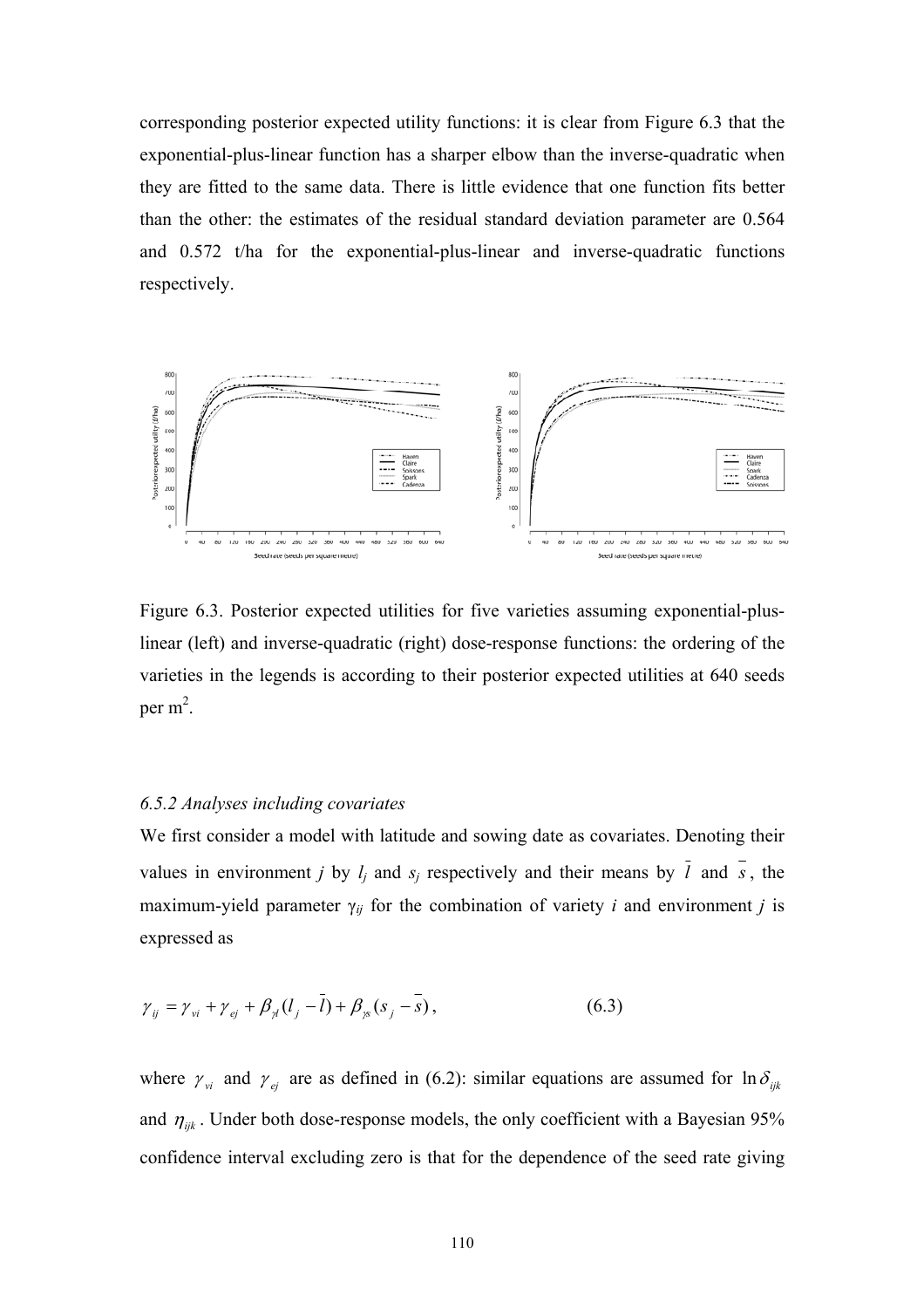maximum expected yield on sowing date, which is significantly positive. Higher latitudes also tend to give higher rates for maximum expected yield, but this effect is not quite 'significant'. The estimated sizes of these effects are such that one extra day and one degree of latitude give respective increases in the maximizing rate of about 1.4% and 10% under the exponential-plus-linear model and 1.7% and 12% under the inverse-quadratic.

We illustrate predictions from the model by calculating the optimum seed rates and corresponding posterior expected utilities for Claire at two latitudes, those of Rosemaund (52.13) and Edinburgh (55.87), on four sowing dates, 15 and 30 September, 15 and 30 October: these are given in Table 6.7. Note that these predictions involve some extrapolation relative to the sowing dates shown in Table 6.1. As expected, the optima depend substantially on sowing date. The reduction in expected utility from later sowing is quite small, especially at the lower latitude.

Table 6.7. Optimum seed rates  $(No/m^2)$  and posterior expected utilities *(£/ha)* for Claire at two latitudes on four sowing dates assuming exponential-plus-linear and inverse-quadratic dose-response functions with latitude and sowing date as covariates

| Latitude (degrees) | Sowing date  | Exponential   | Inverse-  |
|--------------------|--------------|---------------|-----------|
|                    | (from 1 Jan) | - plus-linear | quadratic |
| 52.13 (Rosemaund)  | 258 (15 Sep) | 138, 749      | 186, 745  |
|                    | 273 (30 Sep) | 162, 749      | 230, 746  |
|                    | 288 (15 Oct) | 190, 747      | 280, 745  |
|                    | 303 (30 Oct) | 226, 744      | 339, 741  |
| 55.87 (Edinburgh)  | 258 (15 Sep) | 177, 723      | 251, 717  |
|                    | 273 (30 Sep) | 208, 721      | 307, 715  |
|                    | 288 (15 Oct) | 243, 718      | 368, 710  |
|                    | 303 (30 Oct) | 288, 713      | 443, 702  |
|                    |              |               |           |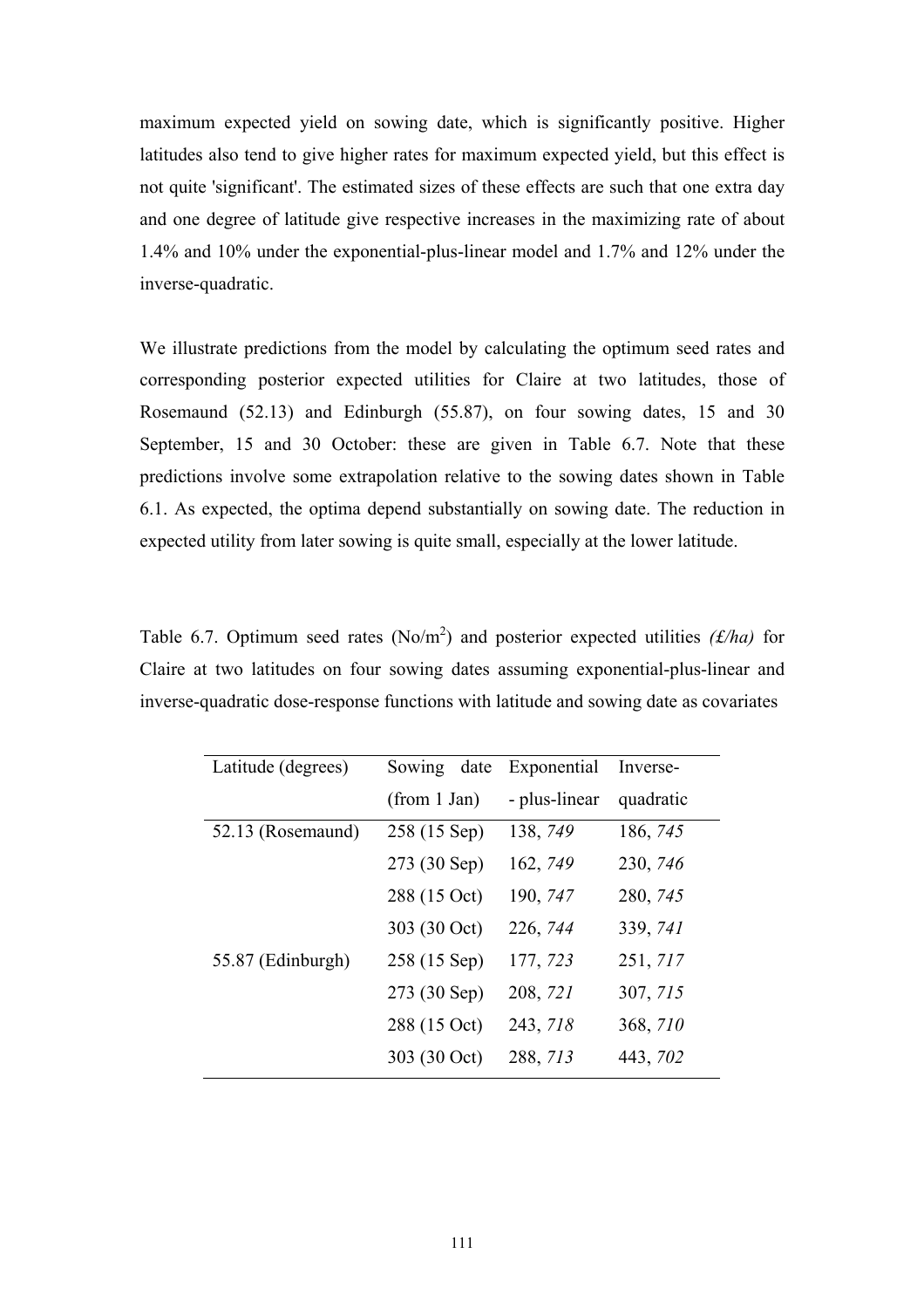We next use TTver on its own as a covariate in place of latitude and sowing date, making allowance for the uncertainty in its value for the target site in the coming season by using means and standard deviations calculated for Rosemaund on the same sowing dates as above in the years 1983-99 (see Section 6.3.4). These are given in Table 6.8 along with the optimum seed rates and corresponding posterior expected utilities for Claire. Comparing the first four rows of Table 6.7 with Table 6.8 suggests that the use of TTver rather than latitude and sowing date leads to reduced posterior expected utilities (and higher optimum seed rates), so that latitude and sowing date together appear more useful for choosing a seed rate. This comparison may be unfair to TTver, though, because of the difficulties of comparing covariates of the two types identified in Section 6.3.4.

Table 6.8. Means and standard deviations of TTver for Rosemaund on four dates with optimum seed rates (No/m<sup>2</sup>) and posterior expected utilities  $(f/ha)$  for Claire at these dates assuming exponential-plus-linear and inverse-quadratic dose-response functions with TTver as covariate

| Sowing<br>date | Mean  | SD of TTver | Exponential Inverse- |           |
|----------------|-------|-------------|----------------------|-----------|
| (from 1 Jan)   | TTver |             | - plus-linear        | quadratic |
| 258 (15 Sep)   | 645   | 72          | 162, 733             | 224, 745  |
| 273 (30 Sep)   | 501   | 70          | 195, 737             | 284, 731  |
| 288 (15 Oct)   | 408   | 57          | 221, 738             | 330, 729  |
| 303 (30 Oct)   | 332   | 47          | 245, 739             | 368, 727  |

We have also used as a covariate the mean emergence for each environment over varieties and over the seed rates 160 and 320: spring emergence is used for Aberdeen and Edinburgh and autumn emergence elsewhere. The coefficients for the dependence on emergence of the maximum expected yield and of the logit of the expected yield at 2δ relative to that at δ are significantly positive for both dose-response functions: the dependence on the maximizing seed rate is significantly negative for the exponentialplus-linear function. Table 6.9 gives the optimum seed rates and corresponding posterior expected utilities for Claire at four values of mean emergence: allowance for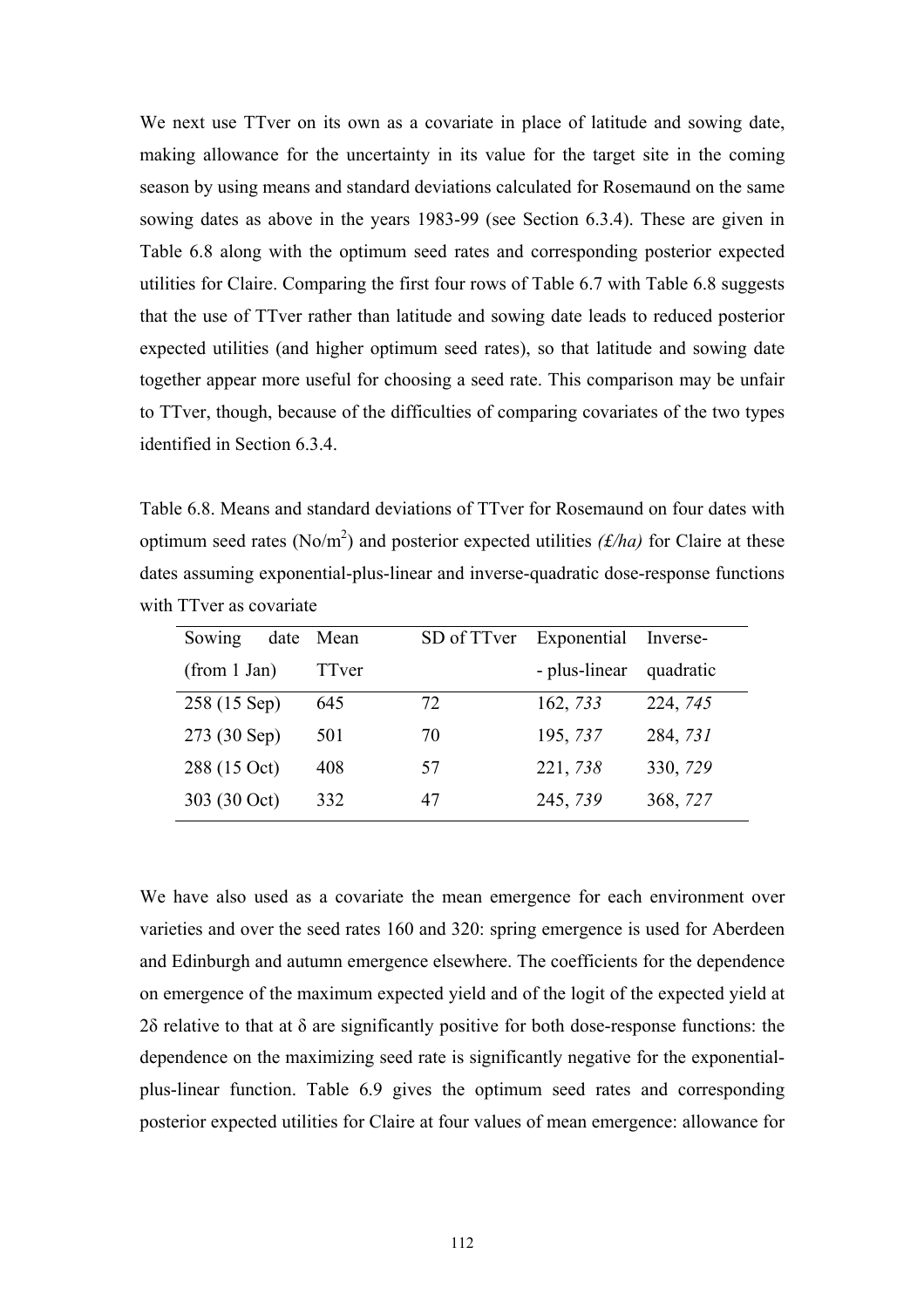uncertainty in future values is made by using the variance component for years from fitting a linear model for emergence with random effects for years and sites.

In contrast to TTver, we have no independent estimate of variability for emergence, and any dependence of the standard deviation on the mean is ignored. Also, using recorded emergence as a covariate provides only weak evidence that growers' estimates of emergence could be used in the same way.

Note that if the emergences were equal to the the mean values listed in Table 6.9 then the plant populations under each dose-response function would be very similar, within ranges 132 to 138 for the exponential-plus-linear and 188 to 199 for the inversequadratic.

Table 6.9. Optimum seed rates (No/m2) and posterior expected utilities *(£/ha)* for Claire at four values for the mean emergence over rates 160 and 320 assuming exponential-plus-linear and inverse-quadratic dose-response functions with mean emergence as covariate

| Mean emergence | Exponential Inverse-    |          |
|----------------|-------------------------|----------|
|                | - plus-linear quadratic |          |
| 0.6            | 230, 709                | 314, 704 |
| 0.7            | 197, 735                | 281, 730 |
| 0.8            | 169, 759                | 249, 755 |
| 0.9            | 147, 782                | 216, 780 |

It would be possible to include emergence or TTver in addition to latitude and sowing date as covariates: we have not done so because of the difficulty in allowing for uncertainty in future emergence and TTver.

### *6.5.3 Analyses including non-standard treatments*

We then included in our analyses the data relating to the non-standard treatments defined in Table 6.2, but ignoring covariates. The only set of treatments whose effect is 'significant' in the sense that the Bayesian 95% confidence intervals for the nonstandard effects exclude zero is rotational position. The intervals for the reduction in maximum expected yield (t/ha) from second/third wheat (without the Latitude seed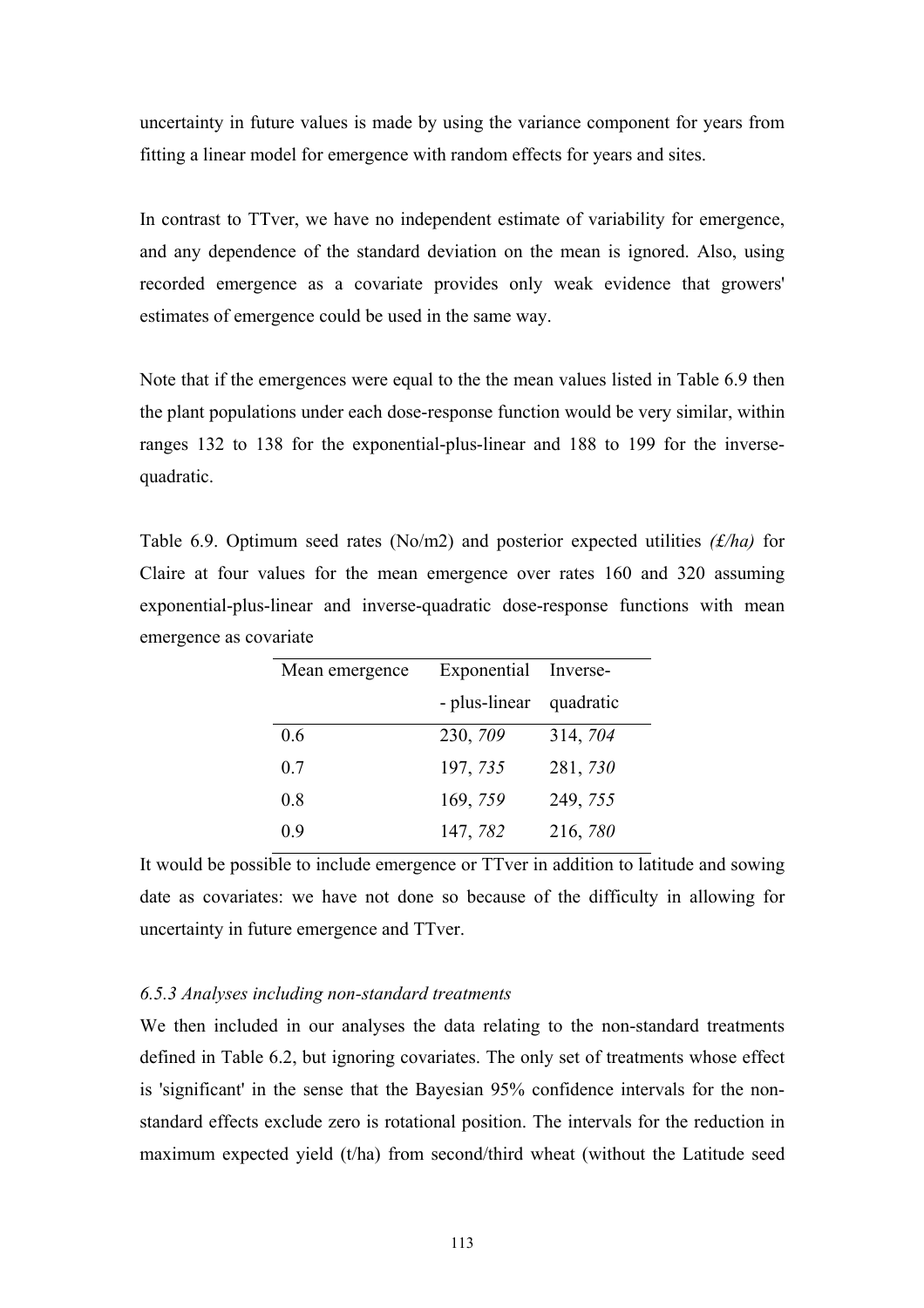treatment) rather than first wheat are  $(0.70, 1.47)$  and  $(0.71, 1.50)$  for the exponentialplus-linear and inverse-quadratic dose-response functions. With second/third wheat plus Latitude the corresponding intervals are similar, (0.79,1.56) and (0.80,1.59).

Figure 6.4 shows, for the exponential-plus-linear dose-response function, the posterior expected utilities calculated for Claire under the standard combination of treatments and under each of the non-standard ones, assuming that only one treatment is varied at a time. [The corresponding plot for the inverse-quadratic function shows the same general difference in shape as in Figure 6.3, but leads to similar conclusions.] The reductions in expected utility with seed rate beyond the optima are steeper for 'Sibutol Secur slug treatment' and 'Second/third wheat + Latitude' than for other treatments because their cost increases in proportion to seed rate. The use of Latitude appears not to correct the large loss in expected utility from second/third rather than first wheat, and both variations from the standard slug treatment appear to reduce expected utility slightly.



Figure 6.4. Posterior expected utilities under various treatments assuming exponential-plus-linear dose-response functions: the ordering of the treatments in the legend is according to their posterior expected utilities at 640 seeds per  $m^2$ .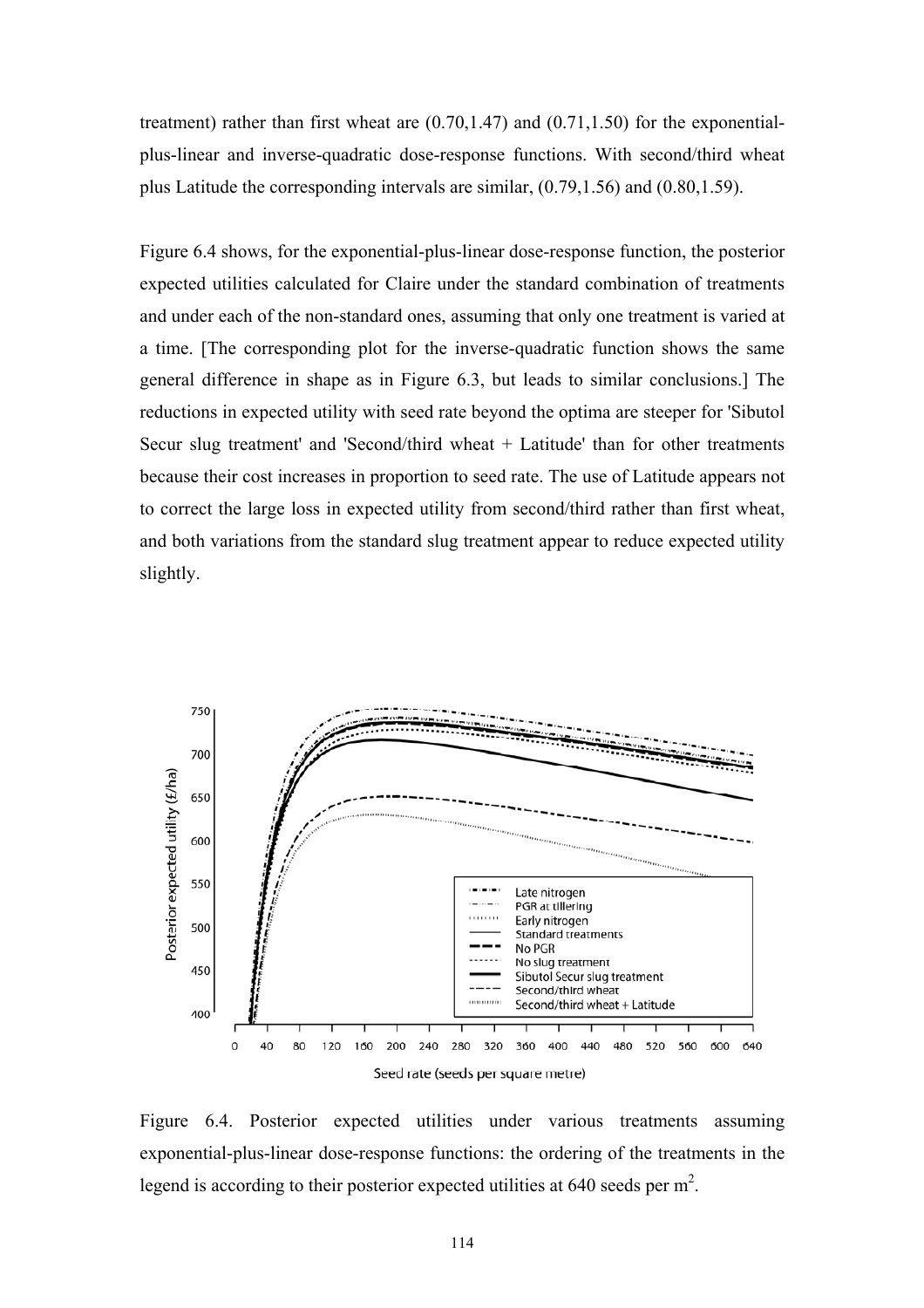Table 6.10 shows the optimum seed rates and corresponding expected utilities for Claire under those treatments which are fixed at the time of sowing. Of the remaining treatments, late nitrogen appears to raise expected utility by about £15/ha, and PGR at tillering rather than at stem extension seems to increase it by about £5/ha. Comparison of the results for the standard treatment in Table 6.10 with those for Claire in Table 6.5 shows that the inclusion of the data for non-standard treatment levels has little effect on the optimum rates. The effects of the variations in treatment and the maximum expected utilities are similar for the two dose-response functions, but the optimum rates are again consistently lower for the exponential-plus-linear function. The estimates of the residual standard deviation parameter are 0.560 and 0.552 t/ha for the exponential-plus-linear and inverse-quadratic functions respectively: thus the fit of the latter function appears slightly better when the data for the non-standard levels are included.

Table 6.10. Optimum seed rates  $(No/m^2)$  and posterior expected utilities *(£/ha)* for Claire with standard and non-standard treatments assuming exponential-plus-linear and inverse-quadratic dose-response functions

| Treatment                                    | Exponential-plus-linear | Inverse-quadratic |
|----------------------------------------------|-------------------------|-------------------|
| Standard                                     | 201, 735                | 271, 732          |
| Rotational position: second/third            | 192, 649                | 258, 646          |
| Rotational position: second/third + Latitude | 173, 629                | 224, 622          |
| Slug treatment: none                         | 208, 726                | 280, 723          |
| Slug treatment: + Sibutol Secur              | 182, 714                | 240, 709          |

It is also possible to fit a model including latitude and sowing date in addition to the treatments. Combinations of latitude, sowing date and treatment are rather cumbersome to illustrate on paper, but could in principle be included in an interactive system.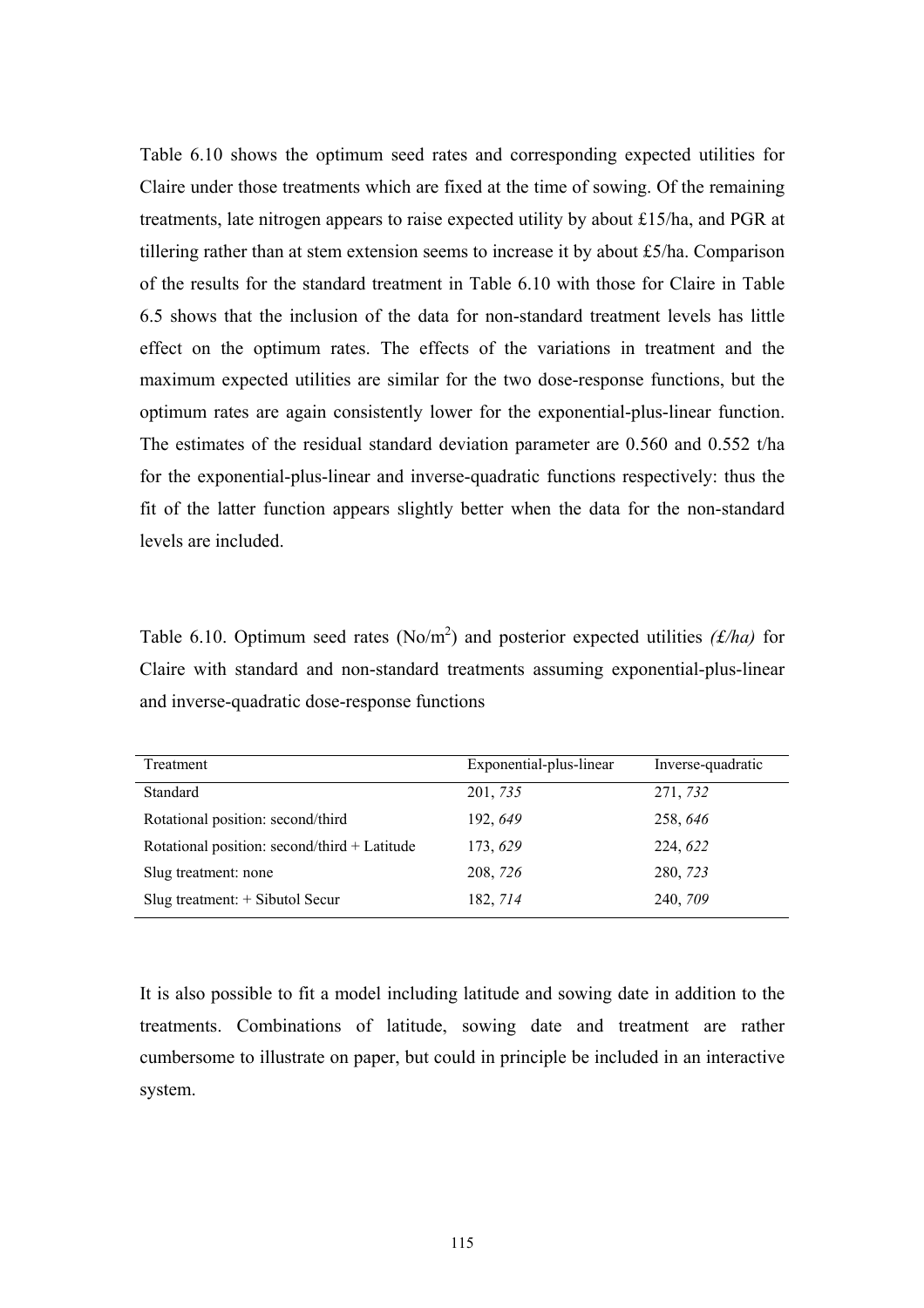### *6.5.4 Dependence of yield on plant population*

An argument for modelling the dependence of grain yield on plant population rather than on seed rate is that it should lead to more precise predictions of yield. We therefore fitted the inverse-quadratic model (but not the exponential-plus-linear) to seed rate and to autumn plant populations for all the environments for which these populations were available and the standard treatments were applied. The prior distribution defined in Table 6.3 was altered so that the maximum yield was expected to occur at an autumn population of about 150 rather than at a seed rate of 200 per  $m^2$ . With plant population and seed rate as the explanatory variables, the estimates of the residual standard deviation parameter are 0.518 and 0.582 t/ha respectively. Thus using plant population gives a slightly better fit to the data. This comparison takes no account, though, of the additional uncertainty in finding the seed rate corresponding to a recommended plant population.

### 6.6 Discussion

Given the task of combining the information from seed-rate experiments with a large number of combinations of environment and variety, we have developed a method that allows for differences between environments, between varieties and between treatment levels, and allows some expert knowledge of the crop to be incorporated. The results of our analyses appear reasonable in the sense that they depend on covariates, treatments and changes in seed cost in sensible ways. They show more sensitivity to a change in the assumed dose-response function than might be expected, with the exponential-plus-linear dose-response function giving consistently lower optima than the inverse-quadratic.

Historically advice has often been given on the basis of target plant populations rather than optimum seed rates. While plant populations may be essential to understanding the process of crop growth, we have chosen to emphasise seed rates because the agronomist's task is different from that of the grower: the latter's direct concern is how much seed to sow (Gooding et al., 2002). He may, though, wish to interpret guidance on seed rates in the light of his knowledge of previous emergence on his fields and of soil conditions for the current season.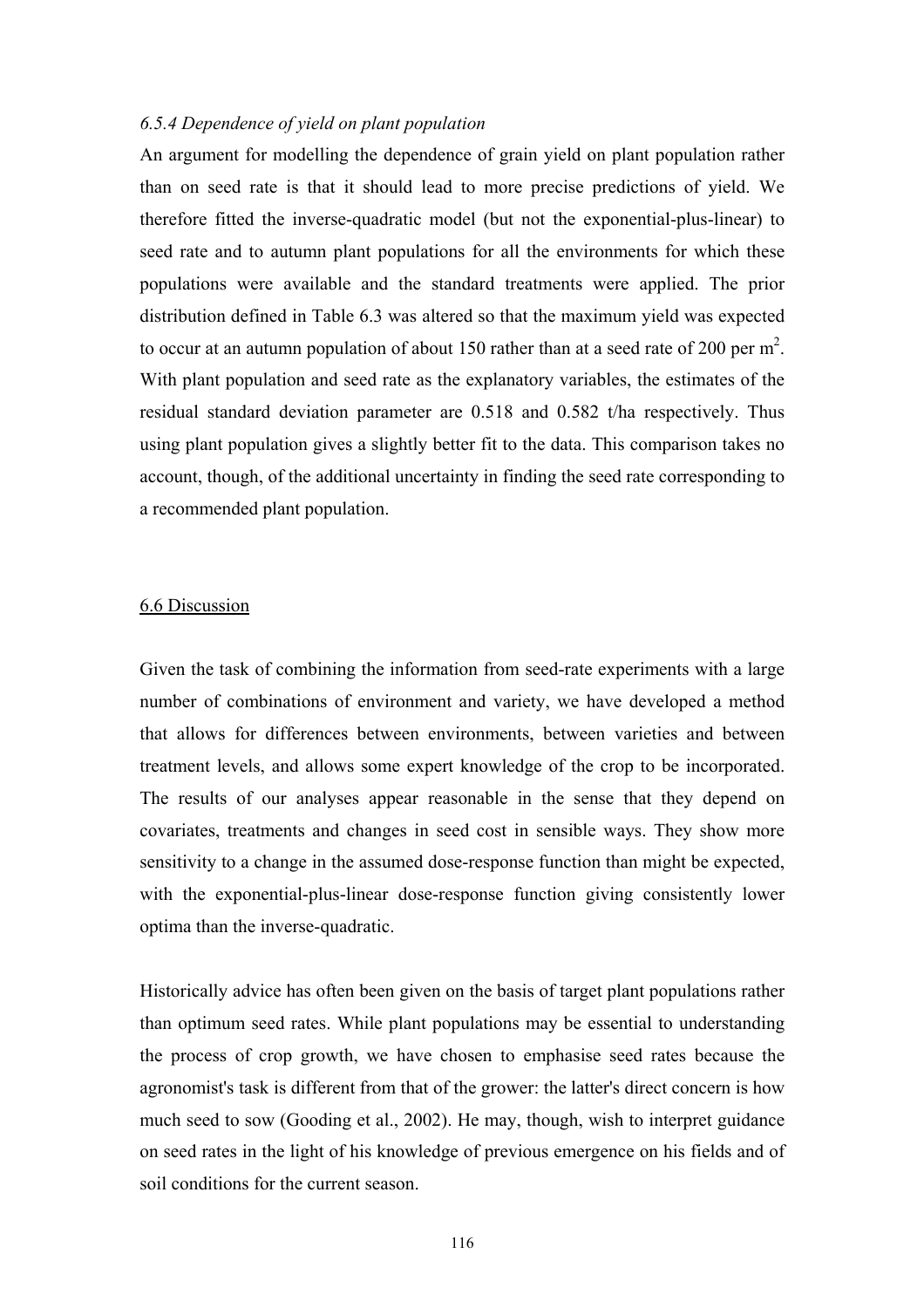Other difficulties arise with the concept of plant populations here: for example, no particular seed cost can be associated with a given population, and the population varies over the season, particularly if winter kill is a possibility. For this project, we have found that the data available on emergence rates show upward bias and are highly variable within and between environments. Consideration needs to be given to improving the measurement of plant populations, especially at low seed rates.

The information from a set of seed-rate trials is usually combined by fitting a separate dose-response model for each environment, combining them in an informal way and making some upward adjustment as insurance against adverse growing conditions. Our Bayesian formulation attempts to model the variation between environments in the response of yield to changes in seed rate. The posterior expected utility for any seed rate then represents an average over the possible future environments, and therefore automatically includes some insurance. The success of the method in achieving this depends on how representative conditions in the trials are of those which might be experienced in future, and also on the appropriateness of the doseresponse model and the prior distribution.

It may seem disappointing that the choice between the exponential-plus-linear and inverse-quadratic dose-response functions has a large effect on the calculation of optimum seed rates, and that neither of these functions appears to fit better than the other. We can use the posterior expected utility to examine the consequences of basing optimum rates on one model when the other is in fact appropriate. Under the standard set of treatments, the optimum rate from the exponential-plus-linear model is (from Table 6.10) 201 seeds per  $m^2$ : the expected utility of this choice under the inverse-quadratic is £727/ha, only slightly lower than the maximum under this model of £732/ha. Indeed the posterior expected utility under the inverse-quadratic is within *£*5/ha of the maximum for rates in the interval (199, 363): the corresponding interval for the exponential-plus-linear is (147, 280). The overlap between these intervals shows that the expected utility curves are fairly flat near their maxima as a consequence of being derived from averages over many dose-response functions with different maxima: hence the difference between the two optima in terms of expected margin is less alarming than it first appears.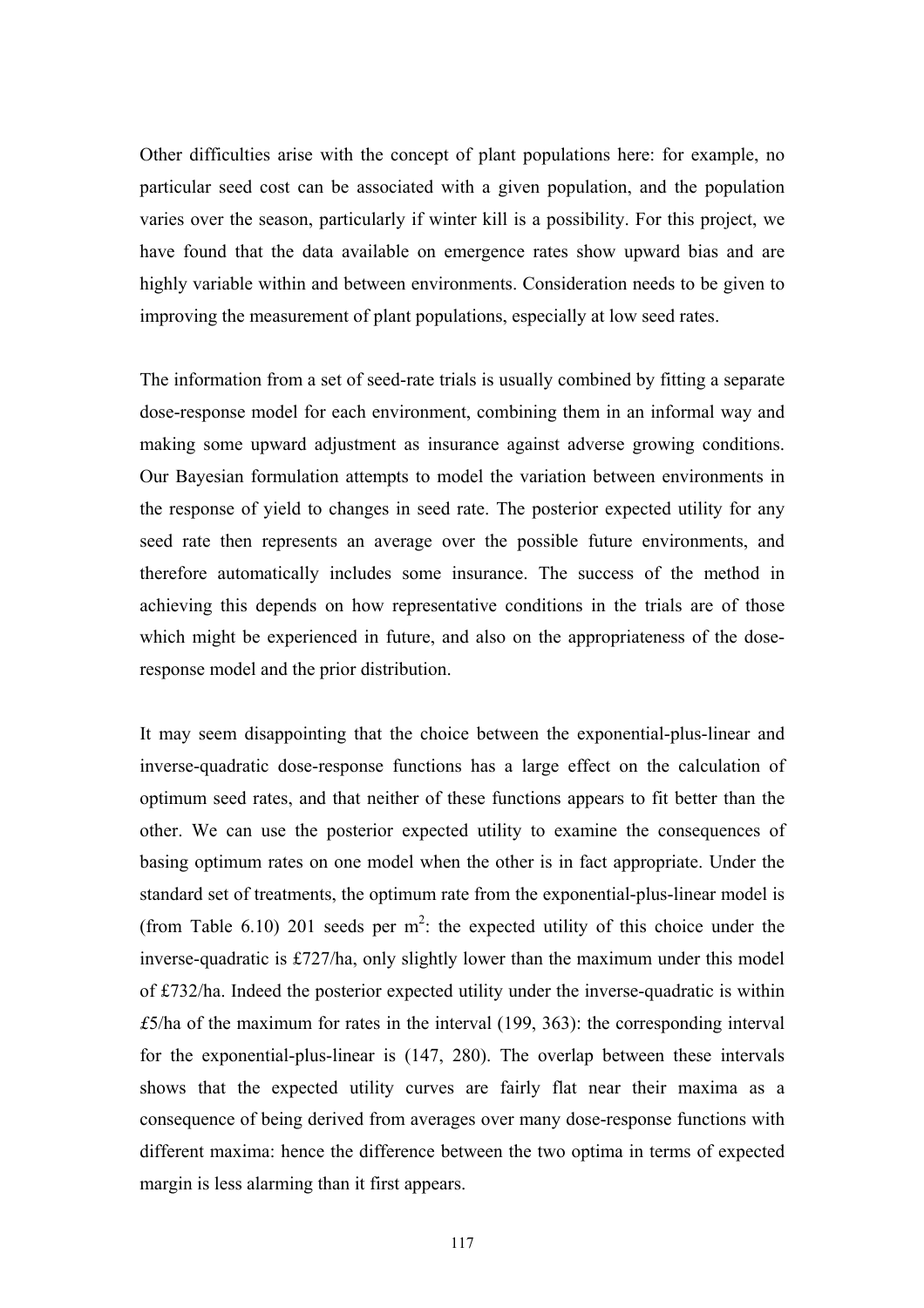It seems to be essential that any guidance on seed rate should make reference to latitude and sowing date. The results presented in Table 6.7 show that the optima from models including these two covariates do depend substantially on their values. Communicating the results of data analyses would become difficult if other covariates, such as applied nitrogen or soil type, were included: the inclusion of variety differences or of other responses, such as quality characteristics, would add to the burden. It would be better to make advice available via an interactive system similar to HGCA's RL *Plus* (http://www.hgca.com/varieties/rl-plus/index.html).

Although plotting mean yields over varieties against TTver indicates that it has some value for explaining variation in yield, comparison of Tables 6.6 and 6.7 suggests that it is less useful than latitude and sowing date for *predicting* yield. Some doubt remains about how to allow for the uncertainty in its value for the coming season: using an estimated normal distribution is only one possible method. Extra uncertainty would be introduced if its value were interpolated from weather stations.

Mean emergence over seed rates of 160 and 320 at each environment was also used as a covariate, and appears to have some value for prediction even when corrected for uncertainty in its future value. This suggests that it may be worth investigating the use of an index measuring the grower's assessment of likely emergence in the coming season, and include it as a further covariate in the model.

By contrast with the results on latitude and sowing date, Table 6.10 suggests that little adjustment to seed rates needs to be made for the non-standard treatment levels, except perhaps where the cost of the treatment increases with seed rate.

Similarly, Table 6.5 provides little evidence that rates should depend on the variety sown, except perhaps for varieties such as Cadenza which are more subject to lodging.

Table 6.5 also gives some idea of the effect of changes in seed cost: other costs which vary with seed rate, such as that of drilling, could be included in the estimation of optimum rates.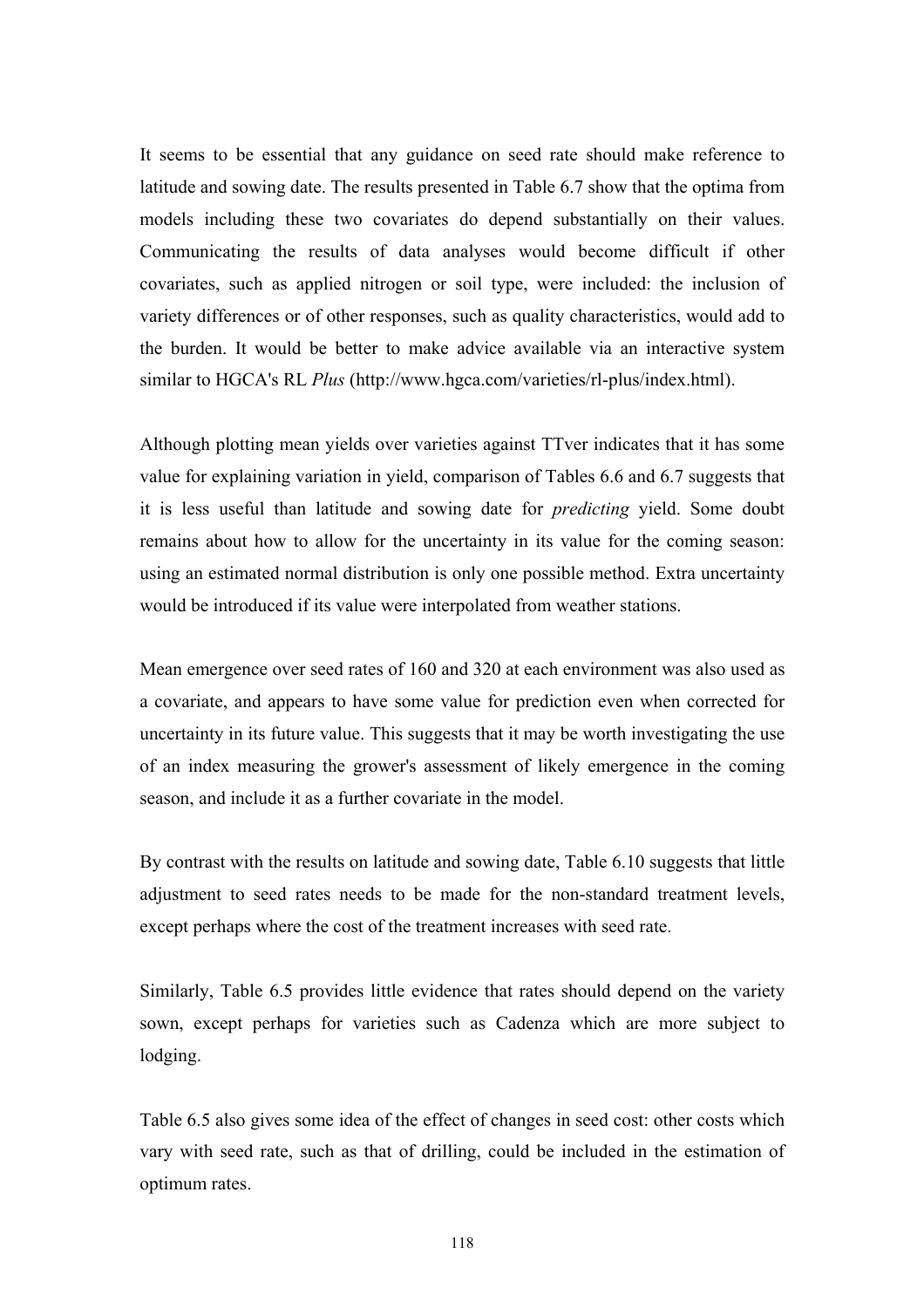Our choice of utility function, the value of the crop (per ha) minus the costs of the seed and of non-standard treatments, may be criticized for failing to reflect the grower's aversion to risk: he may be more concerned with avoiding bankruptcy than with maximizing profit. However, using alternative functions appears to require modelling of all the other costs of production, and of the grower's utility of money.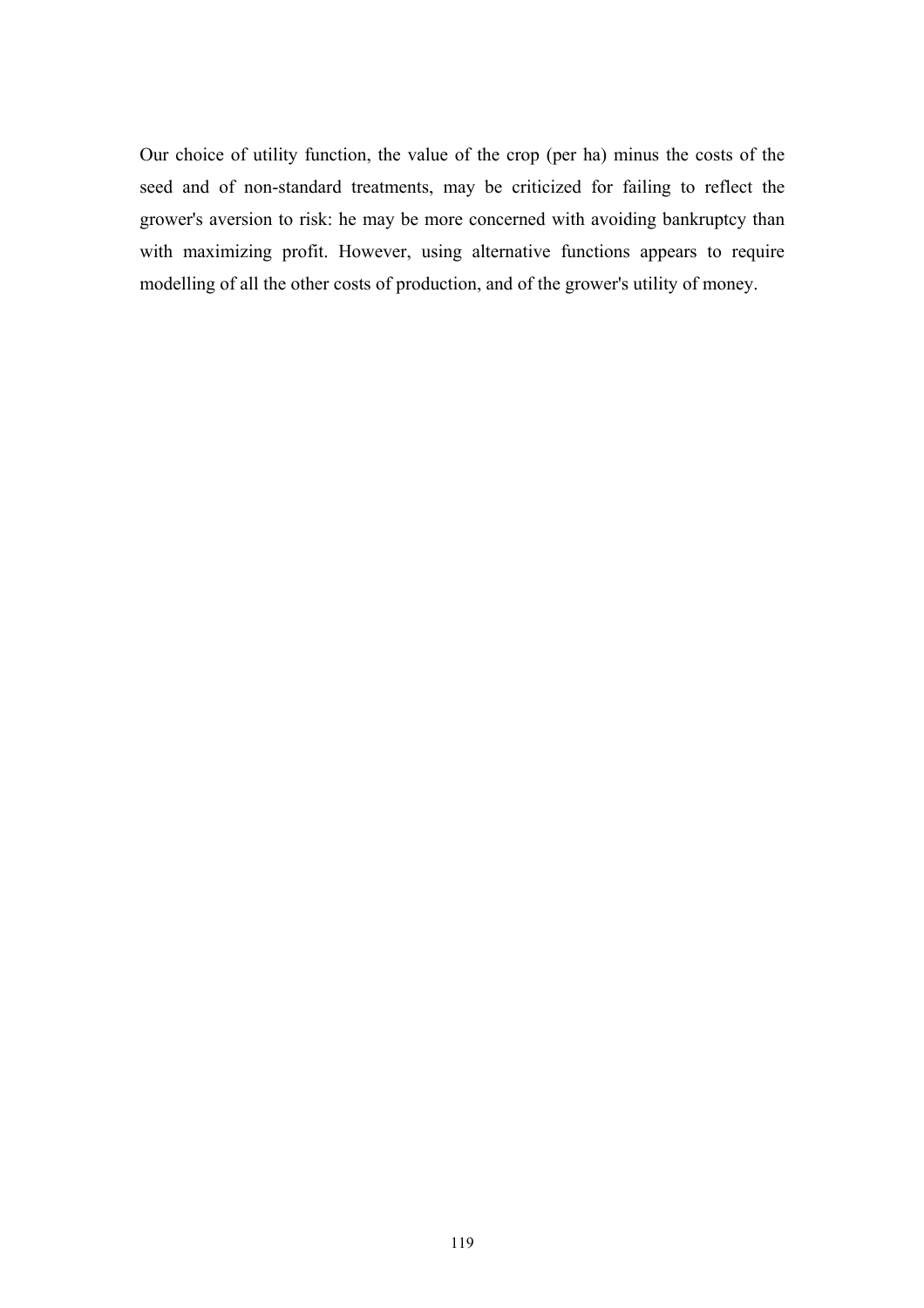### **Acknowledgments**

Thanks are due to the Home-Grown Cereals Authority for funding this project. Also to ADAS, SAC and University of Nottingham technical staff at the sites for carrying out the field work, and particularly to David Lockley at Mamhead, Laurence Morrice at Aberdeen and Steve Hoad at Edinburgh for managing their sites.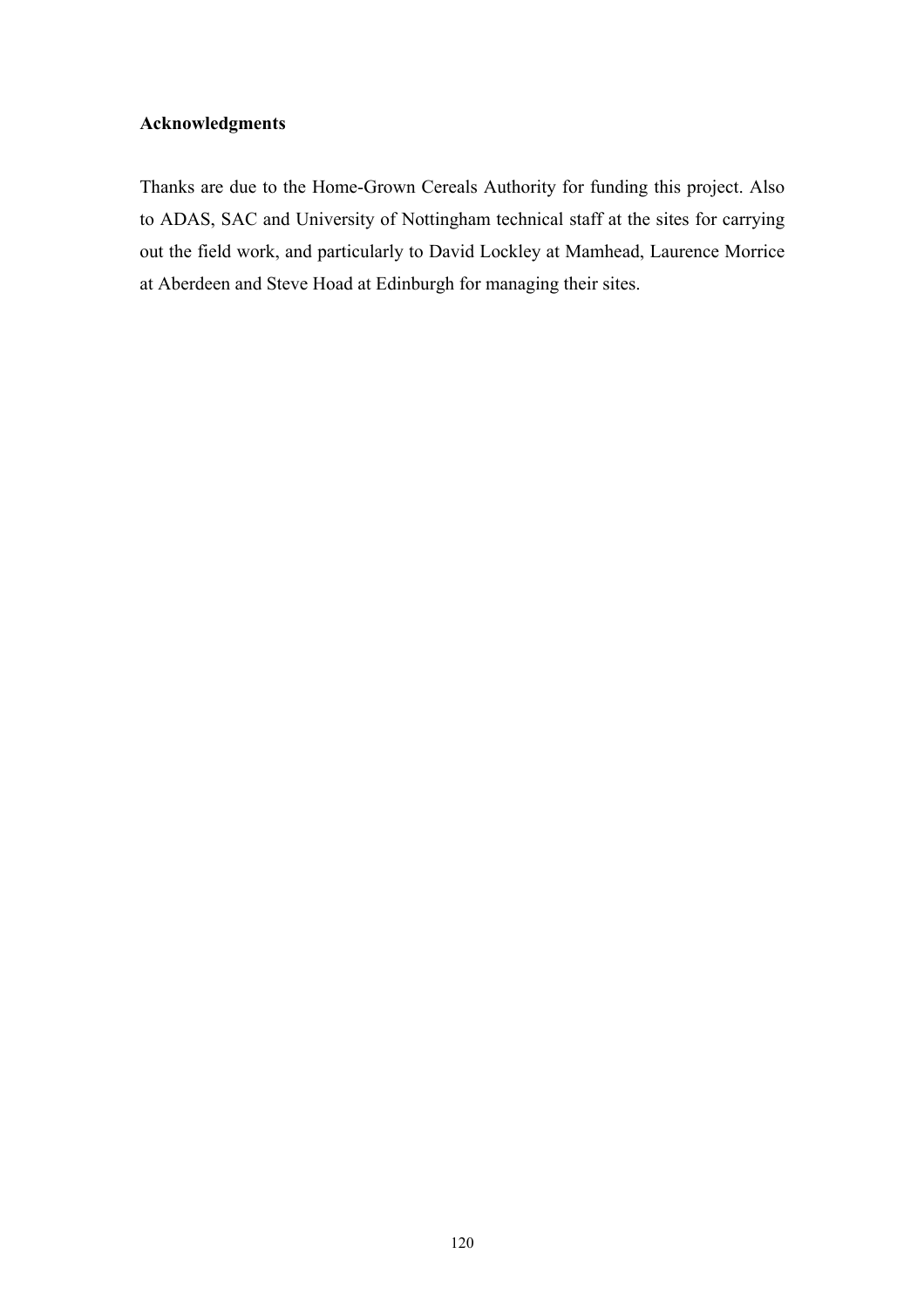### **References**

Anon. (1996). A guide to take-all. Issue No 1. *Monsanto Crop Protection*, Lane End Road, High Wycombe, Buckinghamshire.

Berry, P. M., Spink, J. H., Griffin, J. M., Sylvester-Bradley, R., Baker, C. J., Scott, R. K., and Clare, R. W. (1998). Research to understand, predict and control factors affecting lodging in wheat. *HGCA Research P*ro*ject*. 169. Home-Grown Cereals Authority, London.

Berry, P. M., Griffin, J. M., Sylvester-Bradley, R., Scott, R. K., Spink, J. H., Baker, C. J., and Clare, R.W. (2000). Controlling plant form through husbandry to minimise lodging in wheat*. Field Crops Research*. 67, 59-81.

Berry, P.M., Spink, J.H., Gay, A.P., and Craigon, J. (2003). A comparison of root and stem lodging risks among winter wheat cultivars. *Journal of Agricultural Science*. 141, 191-202.

Berry, P.M., Sterling, M., Spink, J.H., Baker, C.J., Sylvester-Bradley, R., Mooney, S., Tams, A., Ennos, A.R. (2004). Understanding and reducing lodging in cereals. *Advances in Agronomy*. 84, 215-269.

Blake, J.J., Spink, J.H., and Dyer, C. (2003). Factors affecting cereal establishment and it's prediction. *HGCA Research Review*. 51.

Crook, M. J., and Ennos, A. R. (1995). The effect of nitrogen and growth regulators on stem and root characteristics associated with lodging in two cultivars of winter wheat. *Journal of Experimental Botany*. 46, 931-938.

Dilz, K. (1971). Effect of chlormequat on the growth of cereals. 2. 1965-1966 trigals. Effects of time of chlormequat application, level of nitrogen, and split application of nitrogen on resistance to lodging and on yield of winter wheat*. Netherlands Nitrogen Technical Bulletin*. 10, 40.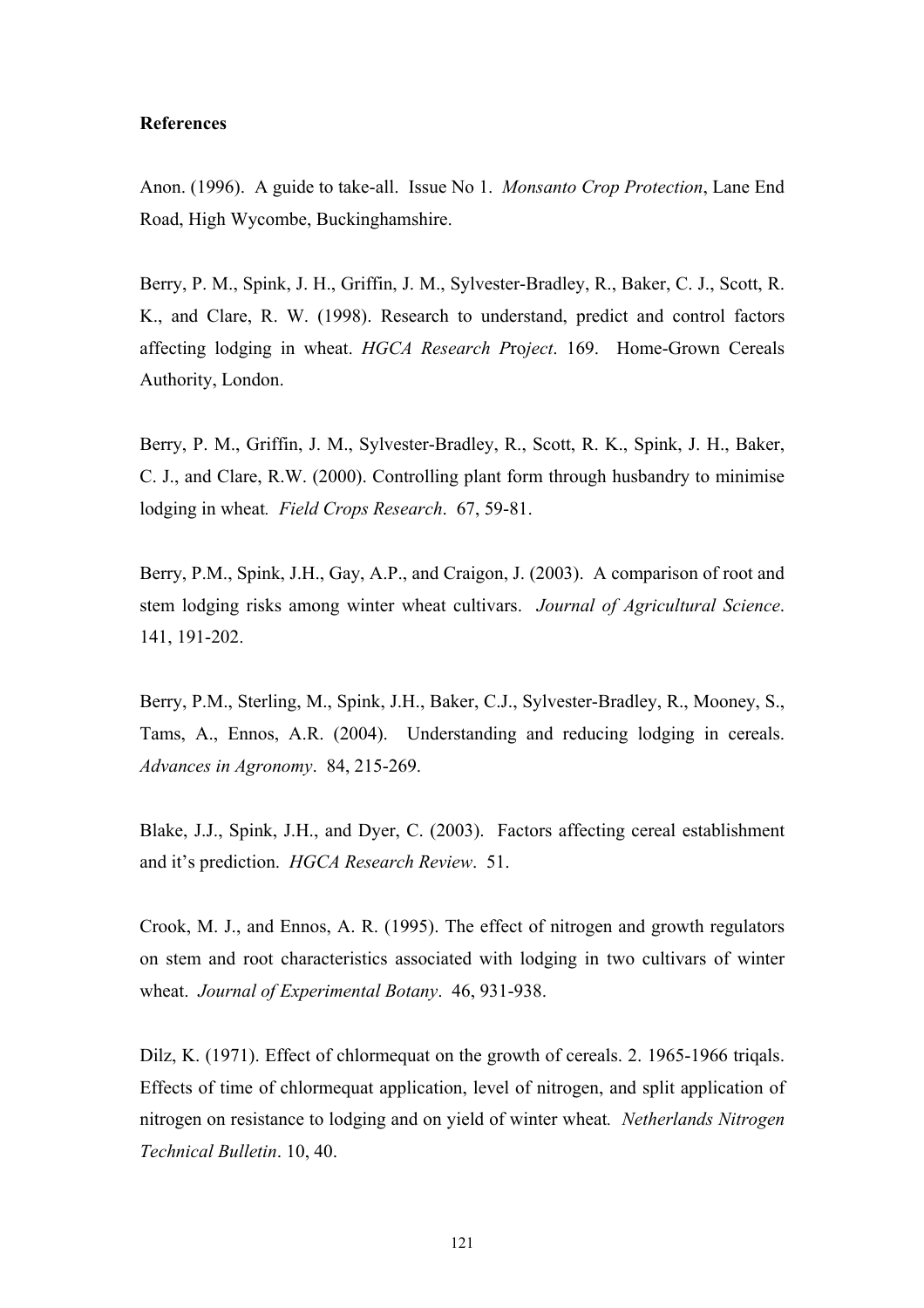Easson, D. L., White, E. M., and Pickles, S. J. (1993). The effects of weather, seed rate and cultivar on lodging and yield in winter wheat*. Journal of Agricultural Science*. 121, 145-156.

Easson, D. L., Pickles, S. J., and White, E. M. (1995). A study of the tensile strength required to pull wheat roots from soil. *Annals of Applied Biology*. 127, 363-373.

Evans, L. T., Blundell, C., and King, R.W. (1995). Developmental responses by tall and dwarf isogenic lines of spring wheat to applied gibberellins. *Australian Journal of Plant Physiology*. 22, 363-371.

Fisher, R. A. (1935). *The Design of Experiments*, Edinburgh: Oliver and Boyd.

Garthwaite, D. G., Thomas, M. R., Dawson, A., and Stoddart, H. (2002). Pesticide Usage Survey. *DEFRA Report*.187. Department for the Environment Food and Rural Affairs, London.

Gelman, A., Carlin, J. B., Stern, H. S., and Rubin, D. B. (2003). *Bayesian Data Analysis* (2nd ed), London: Chapman & Hall.

Gooding, M. J., Pinyosinwat, A., and Ellis, R. H. 2002*.* Responses of wheat grain yield and quality to seed rate. *Journal of Agricultural Science*. 138, 317-331.

Green, C. F. (1986). Modifications to the growth and development of cereals using chlorocholine chloride in the absence of lodging: A synopsis. *Field Crops Research*. 14, 117-133.

Harris, P.B. (1973*).* Methods of controlling mildew in spring wheat and the effects of chlormequat and different rates of nitrogen*. Experimental Husbandry*. 34, 71-82.

Herbert, C. D. (1982). Growth regulation in cereals- chance or design? *Chemical Manipulation of Crop Growth and Development.* (J. S. McLaren, ed.), pp. 315-327. Butterworth Scientific, London.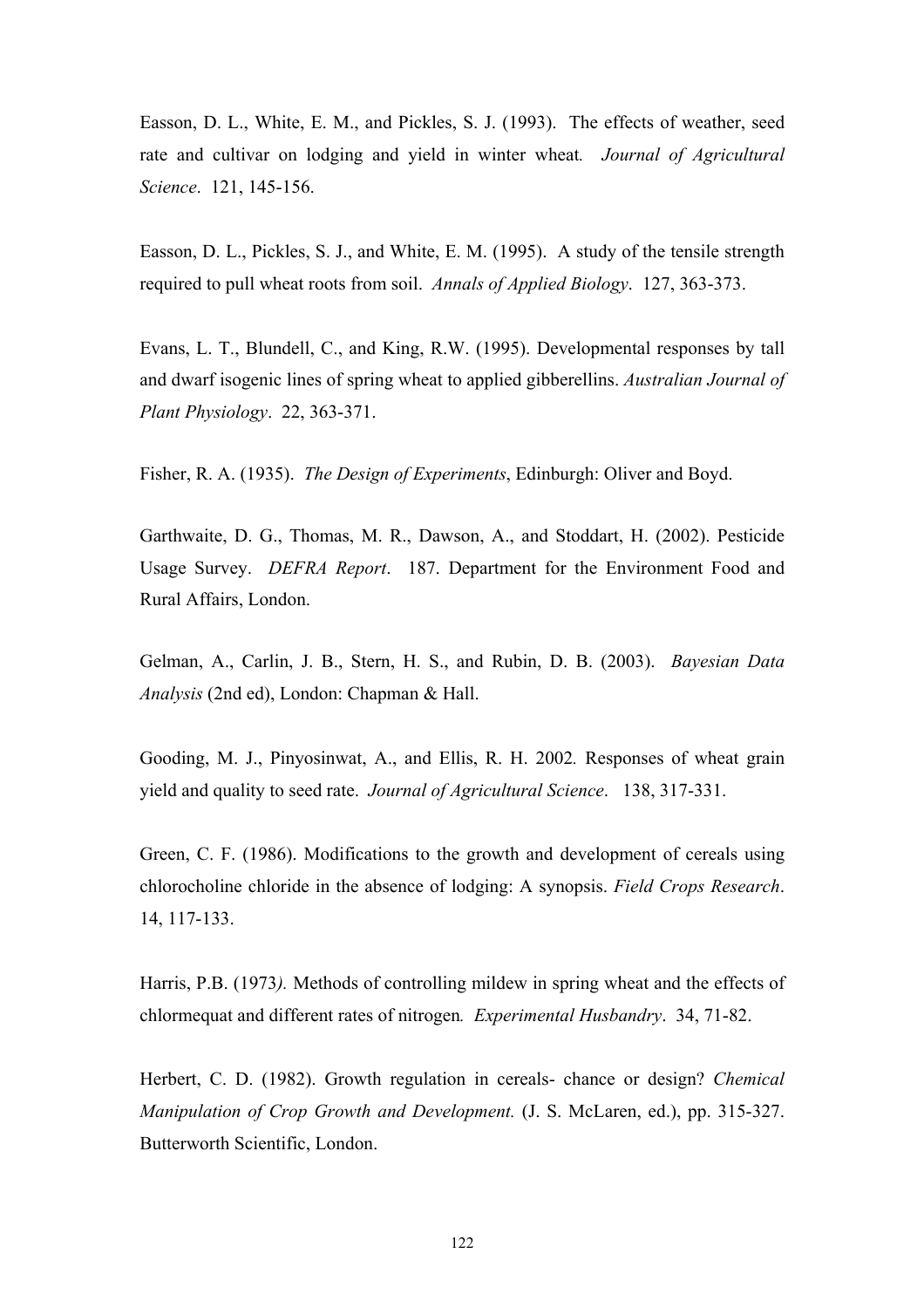Humphries, E. C., Welbank, P. J., and Wittes, K. J. (1965). Effects of CCC (chlorocholine chloride) on growth and yield of spring wheat in the field. *Annals of Applied Biology*. 56, 351-356.

Ibrahim, A.F., and El-Hattab, A.H. (1973). Responses of wheat to chlorocholinemequat (CCC) in Egypt. *Egyptian Journal of Botany*. 16, 206.

Jones, D.R., Sylvester-Bradley, R., and Shearman, V. (2001). Understaning effects of new wheat fungicides on disease development, crop growth and yield. *HGCA Research Project*. 261*.* Home-Grown Cereals Authority, London.

Kettlewell, P. S., Whitley, E. A., Meredith, W. S., and Sylvester-Bradley, R. (1983). Effects of early application of chlormequat on tillering and yield of winter wheat. *Journal of Agricultural Science*. 100, 735-738.

Knight, S.M. (2002). Managing early-drilled second wheats to minimise take-all impact. *HGCA Research Project*. 255. Home-Grown Cereals Authority, London.

Lowe, L. B., and Carter, O. G. (1972). Response of four wheat cultivars to applications of (2-chloroethyl) trimethyl ammonium chloride (CCC). *Australian Journal of Experimental Agrriculture and Animal Husbandry*. 12, 75-80.

Marin, J. M., Montes Diez, R., and Rios Insua, D. (2003). Bayesian methods in plant conservation biology. *Biological Conservation*. 113, 379-387.

Matthews, S., and Thompson, W. J. (1983). New roles for growth regulators in cereal production. *The Yield of Cereals*. (D. W. Wright, ed.), pp. 25-31. Royal Agricultural Society of England, London.

Matthews, S., Koranteng, G. O., and Thompson, W. J. (1982). Tillering and ear production: opportunities for chemical regulation. *Monograph, British Plant Growth Regulator Group*. 7, 88-96.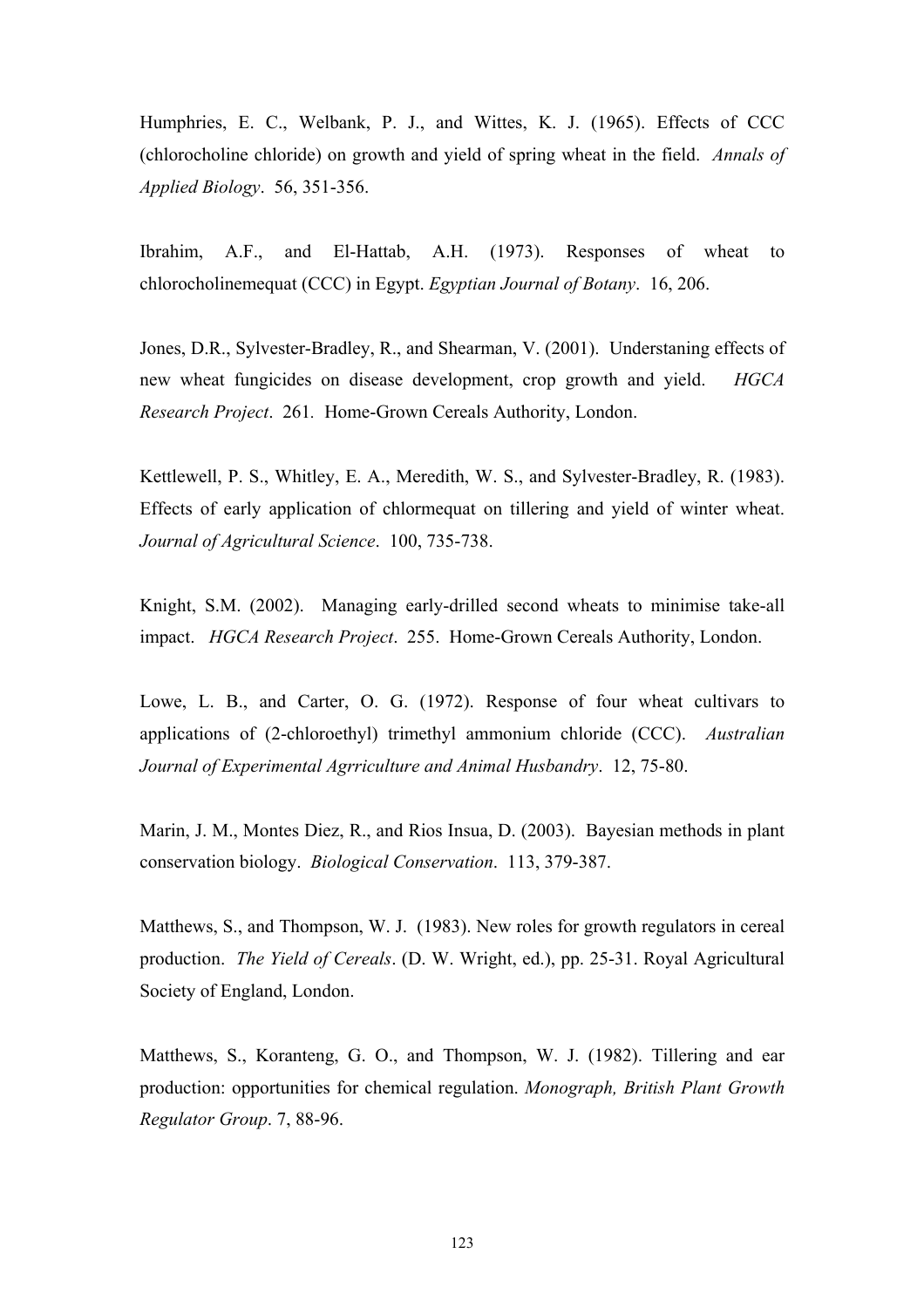Nelder, J. A. (1966). Inverse polynomials, a useful group of multi-factor response functions. *Biometrics*. 22, 128-141.

Patterson, H. D. 1997. Analysis of Series of Variety Trials, in *Statistical Methods for Plant Variety Evaluation*, eds. R.A. Kempton, and P.N. Fox, London: Chapman & Hall, pp. 139-161.

Pillinger, C. (2002*).* Effect of take-all (Gaeumannomyces graminis var. tritici) on below ground resource capture and above ground growth of winter wheat. *Ph.D. Thesis.* The University of Nottingham, UK, 230pp.

Spiegelhalter, D. J., Thomas, A., Best, N. G., and Lunn, D. 2003. *WinBUGS User Manual*. Version 1.4. MRC Biostatistics Unit, Cambridge.

Spink, J.H., Wade, A.P., Paveley, N.D., Griffin, M.J., Foulkes, M.J. and Scott, R.K. (1998). The effect of a novel seed treatment, MON 65500, on take-all severity and crop growth in winter wheat. In: *Proceedings of the 1998 Brighton Crop Protection Conference – Pests & Diseases*. pp 913-920.

Spink, J. H., Semere, T., Sparkes, D. L., Whaley, J. M., Foulkes, M. J., Clare, R. W., and Scott, R. K. (2000). Effect of sowing date on the optimum plant density of winter wheat. *Annals of Applied Biology*. 137, 179-188.

Spink, J. H., Whaley, J. M., Semere, T., Wade, A. P., Sparkes, D. L., and Foulkes, M. J. (2000). Prediction of optimum plant population in winter wheat. *HGCA Research Project*. 234. Home Grown Cereals Authority, London.

Spink, J. H., Foulkes, M. J., Gay, A., Bryson, R., Berry, P. M., Sylvester-Bradley, R., Semere, T., Clare, R. W., Scott, R. K., Kettlewell, P. S., and Russell, G. (2000a). Reducing winter wheat production costs through crop intelligence information on variety and sowing date, rotational position, and canopy management in relation to drought and disease control. *HGCA Research Project Report*. 235. Home Grown Cereals Authority, London.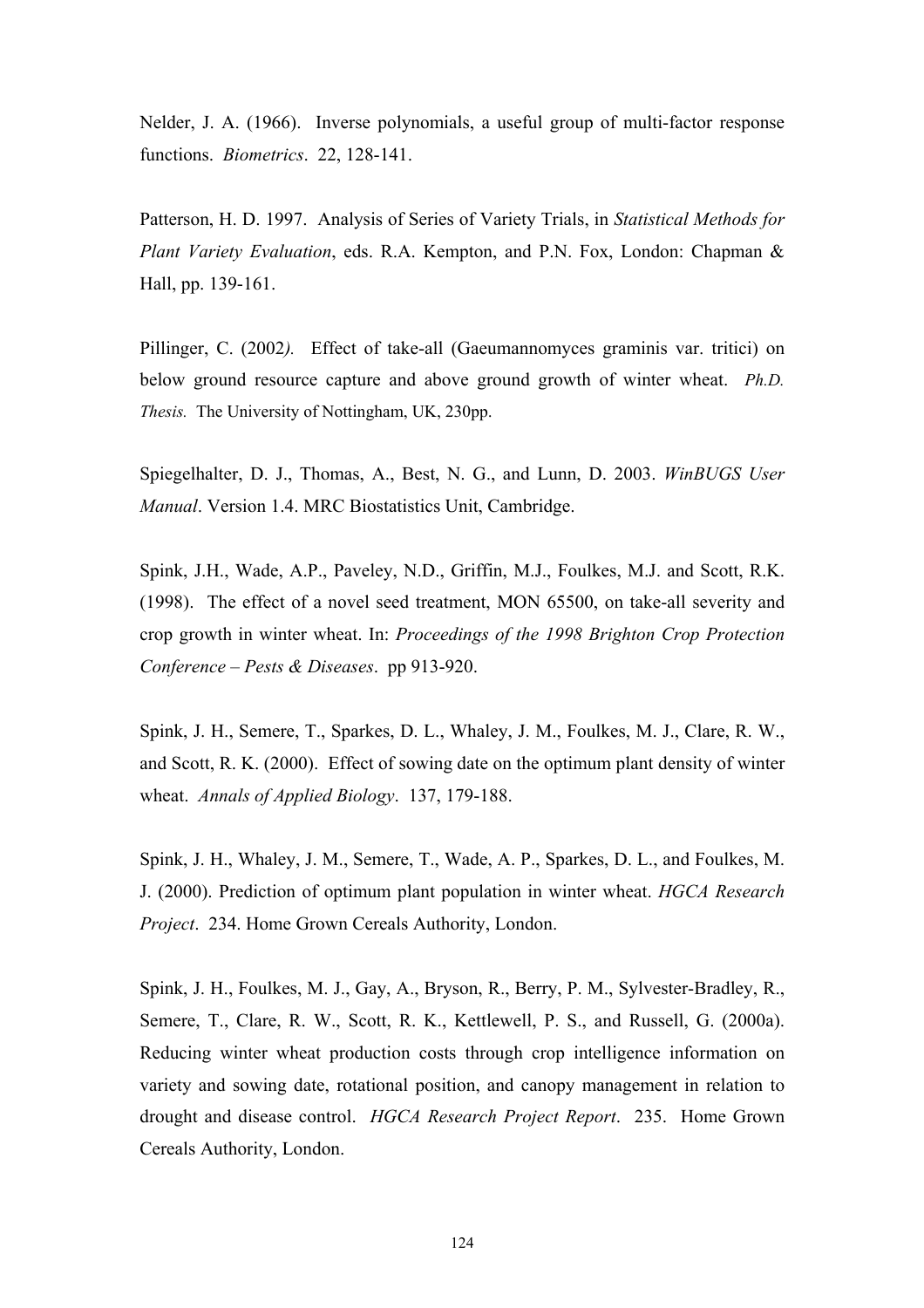Theobald, C. M., and Talbot, M. 2002. The Bayesian choice of crop variety and fertilizer dose. *Applied Statistics*. 51, 23-36.

Yates, F., and Cochran, W. G. (1938). The analysis of groups of experiments*. Journal of Agricultural Science*. 28, 556-580.

Wade, A. and Froment, M.A. (2003). Barley quality and grain size homogeneity for Malting. Volume 1: Agronomic effects on varieties. *HGCA Research Project* Report. 320. Home Grown Cereals Authority, London.

Whaley, J. H., Sparkes, D. L., Foulkes, M. J., Spink, J. H., Semere, T., and Scott, R. K. (2000*).* The physiological response of winter wheat to reductions in plant density. *Annals of Applied Biology*. 137, 165-177.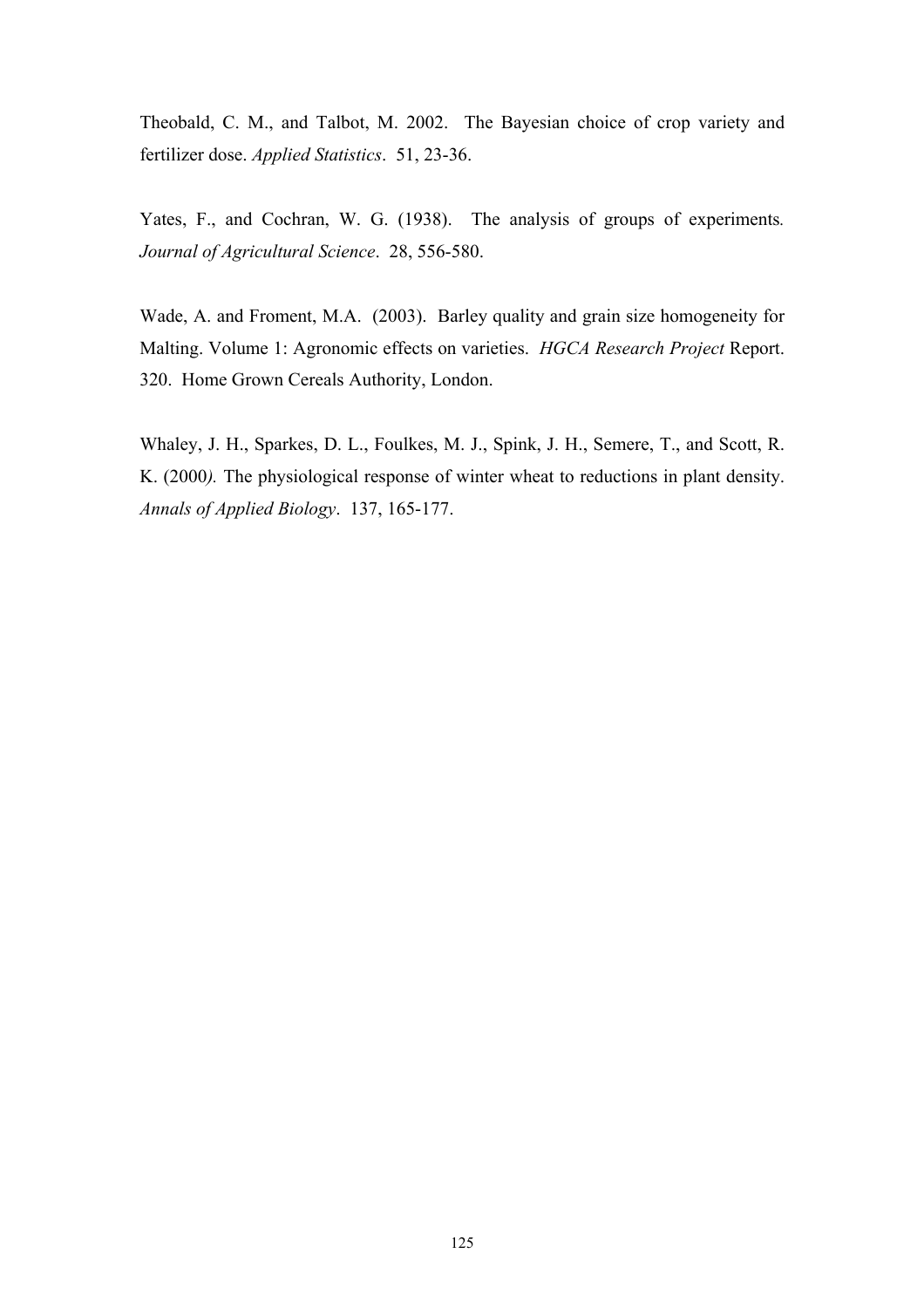# **Appendix 1 – Site details**

Site Details for Winter Wheat Seed Rate x Nitrogen Timing – Harvest 2001

| Site:                  | <b>ADAS</b> Bridgets    |                       |                |            |
|------------------------|-------------------------|-----------------------|----------------|------------|
| Field Name:            | Arizona                 |                       |                |            |
| Soil Description:      | Silty clay loam         |                       |                |            |
|                        |                         | mg/1                  | ADAS Index     |            |
| Soil Analysis          | $\mathbf{P}$            | 30                    | 3              |            |
|                        | K                       | 177                   | $\overline{2}$ |            |
|                        | Mg                      | 26                    | $\mathbf{1}$   |            |
|                        | Organic matter %        | 4.2                   |                |            |
|                        | pH                      | 8.0                   |                |            |
| Date of Drilling:      | 05/10/2000              |                       |                |            |
| Cultivar:              | Claire                  | Ploughed              |                |            |
| Previous Cropping:     | 2000                    | 1999                  |                | 1998       |
|                        | Spring barley           | Forage maize          |                | Linseed    |
| Previous<br>Crop       |                         |                       |                |            |
| Residue:               | Baled and removed       |                       |                |            |
| Previous Cultivations: | Ploughed                |                       |                |            |
|                        | <b>Application date</b> | Product               |                | Rate       |
| Treatment details:     | 15/02/01                | Amm Nit - N1          |                | 40 N       |
| N                      | 08/03/01                | Amm $Nit - N2$        |                | 40 N       |
|                        | 29/03/01                | Amm $Nit - N3$        |                | 40 N       |
|                        | 11/04/01                | Amm $Nit - all plots$ |                | 85 N       |
|                        | 14/05/01                | $Amm$ Nit – all plots |                | 45 N       |
| Herbicides:            | 16/02/01                | <b>IPU</b>            |                | $1.2$ l/ha |
|                        | 16/02/01                | Panther               |                | $1$ $1/ha$ |
|                        | 11/04/01                | Duplosan              |                | $0.6$ l/ha |
|                        | 25/05/01                | <b>Starane</b>        |                | $0.4$ l/ha |
| Fungicides:            | 10/05/01                | Amistar               |                | $0.5$ l/ha |
|                        | 10/05/01                | Opus                  |                | $0.6$ l/ha |
|                        | 10/05/01                | Unix                  |                | $0.6$ l/ha |
|                        | 09/06/01                | Opus                  |                | $0.4$ l/ha |
|                        | 09/06/01                | Twist                 |                | $1.0$ l/ha |
| Insecticides:          | 16/02/01                | Cypermethrin          |                | $0.2$ l/ha |
| PGRS:                  | 11/04/01                | 5C Chlormequat        |                | $1.5$ l/ha |
| Molluscicides:         | 10/10/00                | Metarex green         |                |            |
|                        | 01/11/00                | Metarex green         |                |            |
| Fertiliser inputs:     | <b>Application date</b> | Product               |                | Rate kg/ha |
| N                      | See treatment details   |                       |                |            |
| $\mathbf{P}$           | 15/01/01                | $P_2O_5$              |                | 65         |
| K                      | 15/01/01                | $K_2O$                |                | 98         |
| Harvest date           | 28/09/01                |                       |                |            |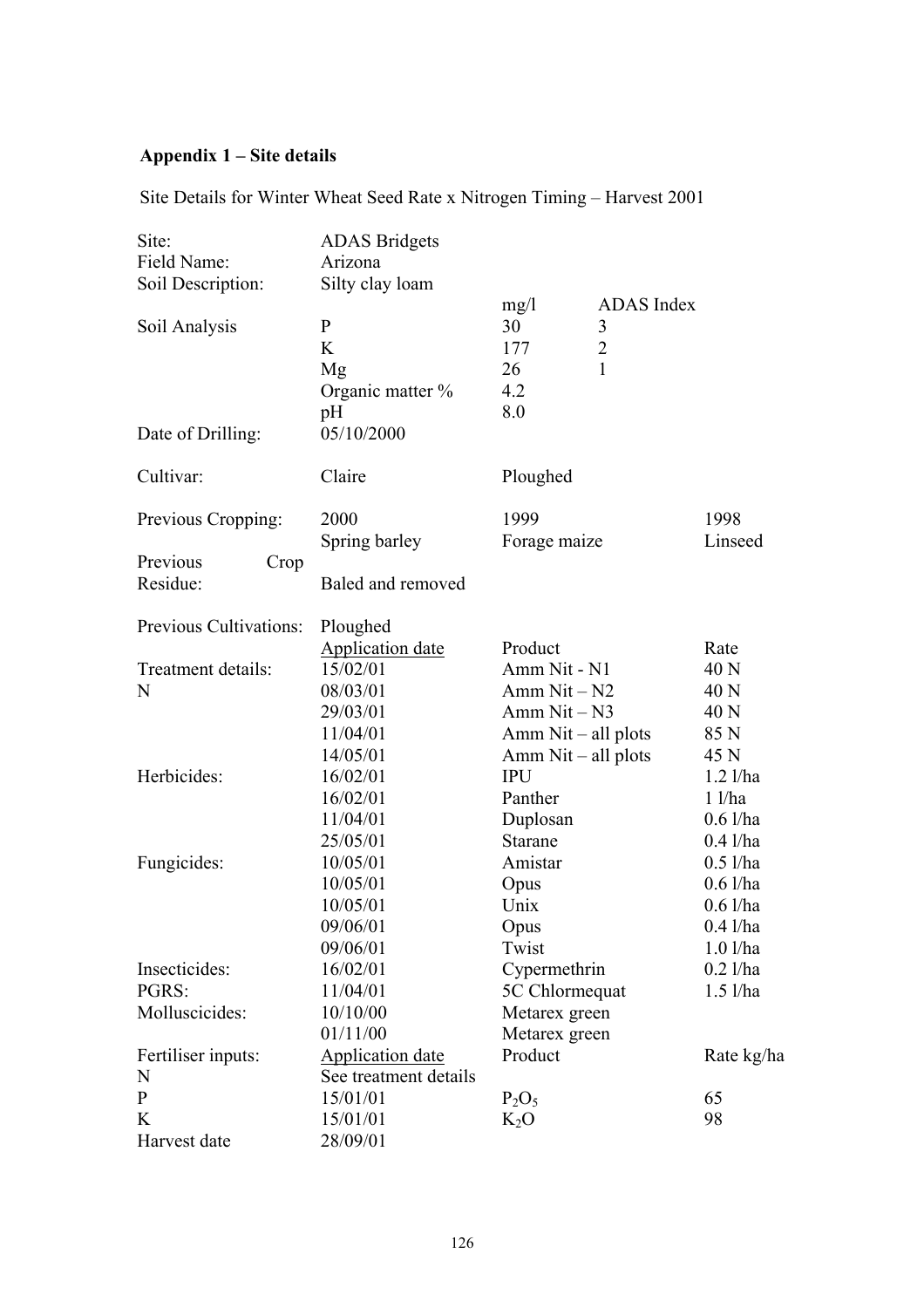| Site:              | Rosemaund               |                     |                |                     |
|--------------------|-------------------------|---------------------|----------------|---------------------|
| Field Name:        | Drive Meadow            | OS564474            |                |                     |
| Soil description:  | Silty Clay Loam         |                     |                |                     |
| Series:            | Bromyard                |                     |                |                     |
|                    |                         | mg/l                | ADAS Index     |                     |
| Soil Analysis      | $\mathbf{P}$            | 3                   |                |                     |
|                    | K                       |                     | $\overline{2}$ |                     |
|                    | Mg                      |                     | $\overline{2}$ |                     |
|                    | Organic matter %        |                     |                |                     |
|                    | pH                      | 7.4                 |                |                     |
| Drainage           | Good                    |                     |                |                     |
| Cultivations:      | 30/07/00                | Subsoiled           |                |                     |
|                    | 07/08/00                | <b>Light Disced</b> |                |                     |
|                    | 03/10/00                | Plough              |                |                     |
|                    | 03/10/00                | Power Harrowed      |                |                     |
| Date of drilling:  | 04/10/00                | Drilled             |                |                     |
|                    | 06/10/00                | Cambridge Rolled    |                |                     |
| Cultivar:          | Claire                  |                     |                |                     |
| Previous cropping: | 2000                    | 1999                |                | 1998                |
|                    | W. OSR                  | Winter Wheat        |                | Maize               |
|                    | <b>Application date</b> | Product             |                | Rate                |
| Treatment details: | $05/10/00$ - Trt 2 & 3  | Decoy Wettex        |                | $7.5 \text{ kg/ha}$ |
|                    | $25/10/00$ - Trt 3      | Decoy Wettex        |                | $7.5 \text{ kg/ha}$ |
|                    | $30/11/00$ - Trt 3      | Decoy Wettex        |                | $7.5 \text{ kg/ha}$ |
|                    | 08/01/01 - Trt 2 & 3    | Decoy Wettex        |                | $7.5 \text{ kg/ha}$ |
| Herbicides:        | 17/02/01                | Isoguard            |                | 2015 l/ha           |
|                    | 17/02/01                | Duplosan            |                | $0.7$ l/ha          |
|                    | 17/02/01                | Panther             |                | $0.8$ l/ha          |
|                    | 01/05/01                | Starane 2           |                | $0.7$ l/ha          |
| Fungicides:        | 11/05/01                | Amistar             |                | $0.5$ l/ha          |
|                    | 11/05/01                | Opus                |                | $0.5$ l/ha          |
|                    | 11/06/01                | Amistar             |                | $0.5$ l/ha          |
|                    | 11/06/01                | Opus                |                | $0.5$ l/ha          |
| Insecticides:      | 10/11/00                | Cyperkil            |                | $0.25$ l/ha         |
|                    | 17/02/01                | Cyperkill           |                | $0.25$ l/ha         |
|                    | 02/07/01                | Cyperkill           |                | $1.67$ l/ha         |
| Molluscicides:     | See treatment details   |                     |                |                     |
| Dessicant:         | 15/08/01                | Glyphosate          |                | 3.01/ha             |
| Fertiliser inputs: | <b>Application date</b> | Product             |                | Rate kg/ha          |
| N                  | 05/03/01                | Nitram<br>40 N      |                |                     |
|                    | 05/05/01                | Nitram              |                | 82 N                |
|                    | 06/06/01                | Nitram              |                | 43 N                |
| $\mathbf{P}$       | None                    |                     |                |                     |
| K                  | None                    |                     |                |                     |
| Harvest:           | 29/08/01                |                     |                |                     |

Site Details for Winter Wheat Seed Rate x Slug Control – Harvest 2001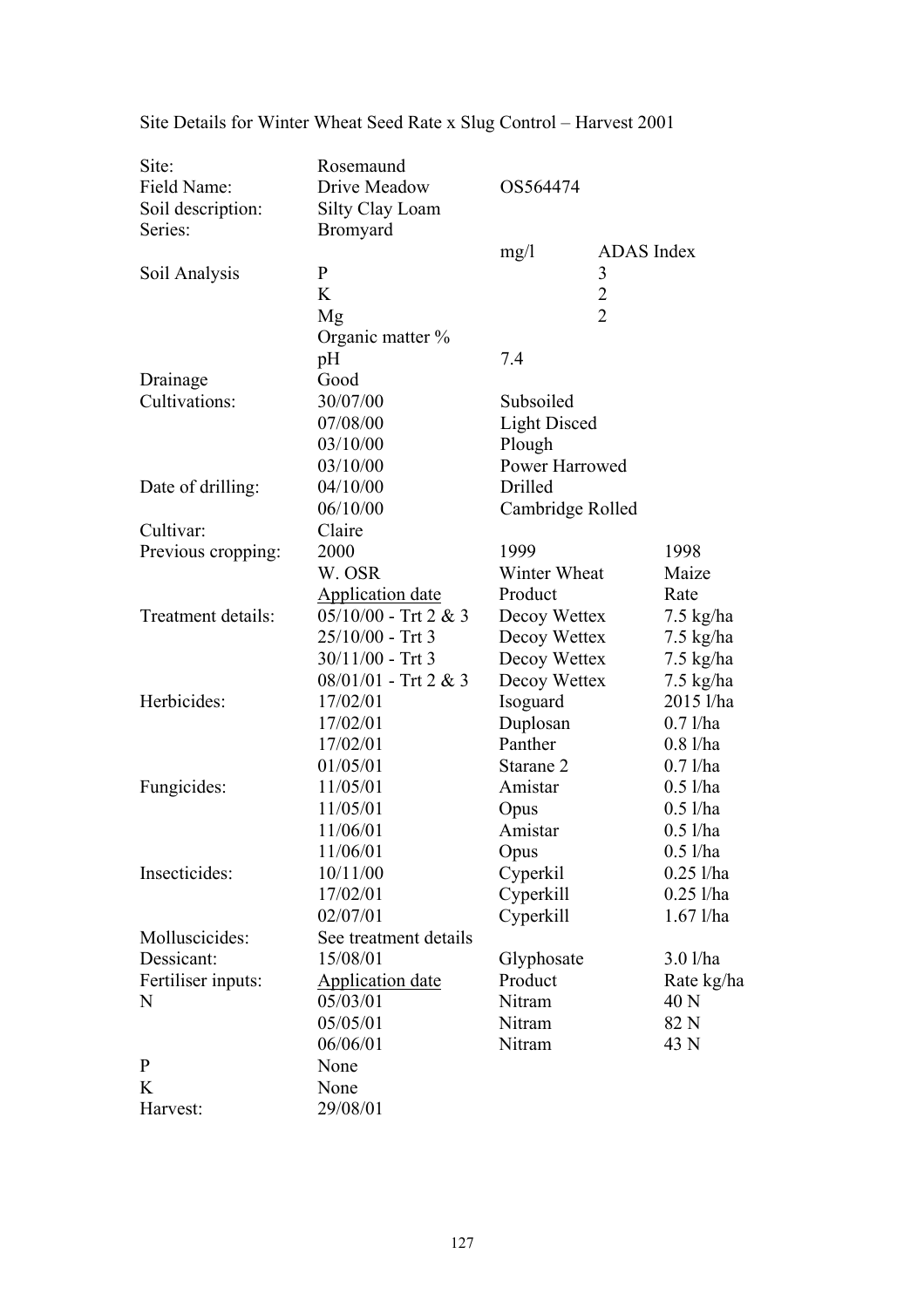| Site:              | <b>ADAS High Mowthorpe</b>              |                    |                   |  |  |
|--------------------|-----------------------------------------|--------------------|-------------------|--|--|
| Field Name:        | Old Type                                | SE 893 696         |                   |  |  |
| Soil description:  | Shallow silt clay loam overlying chalk. |                    |                   |  |  |
| Series:            | Panholes                                |                    |                   |  |  |
|                    |                                         | mg/1               | <b>ADAS</b> Index |  |  |
| Soil Analysis      | $\mathbf{P}$                            | 18                 | 2                 |  |  |
|                    | K                                       | 124                | $\overline{2}$    |  |  |
|                    | Mg                                      | $\mathbf{1}$<br>34 |                   |  |  |
|                    | Organic matter %                        | 3.8                |                   |  |  |
|                    | pH                                      | 8.0                |                   |  |  |
| Drainage           | Good                                    |                    |                   |  |  |
| Cultivations:      | 18/10/00                                | Ploughed / pressed |                   |  |  |
|                    | 14/11/00                                | Rotavated          |                   |  |  |
| Date of drilling:  | 14/11/00                                | Not rolled         |                   |  |  |
| Cultivar:          | Claire                                  |                    |                   |  |  |
| Previous cropping: | 2000                                    | 1999               | 1998              |  |  |
|                    | Potatoes                                | W Wheat            | <b>WOSR</b>       |  |  |
|                    | <b>Application date</b>                 | Product            | Rate              |  |  |
| Treatment details: | 12/04/01                                | New 5c Cycocel     | $2.5$ l/ha        |  |  |
|                    | 10/05/01                                | New 5c Cycocel     | $2.5$ l/ha        |  |  |
| Herbicides:        | 15/02/01                                | Encore             | $4.0$ l/ha        |  |  |
|                    | 30/04/01                                | Eagle              | 30 g/ha           |  |  |
| Fungicides:        | 20/05/01                                | Opus               | $0.6$ l/ha        |  |  |
|                    | 20/05/01                                | Twist              | $0.8$ l/ha        |  |  |
|                    | 06/06/01                                | Landmark           | $0.5$ l/ha        |  |  |
|                    | 04/07/01                                | Folicur            | $0.3$ l/ha        |  |  |
| Insecticides:      | 27/02/01                                | Dimethoate         | $1.7$ l/ha        |  |  |
|                    | 27/02/01                                | Dursban            | $1.5$ l/ha        |  |  |
| Dessicant:         | None                                    |                    |                   |  |  |
| Molluscicides:     | 27/11/00                                | Draza              | $5.5$ kg/ha       |  |  |
| Fertiliser inputs: | <b>Application date</b>                 | Product            | Rate kg/ha        |  |  |
| N                  | 13/03/01                                | Nitram             | 43.8 N            |  |  |
|                    | 04/05/01                                | Nitram             | 188.7N            |  |  |
| $\mathbf{P}$       | None                                    |                    |                   |  |  |
| K                  | None                                    |                    |                   |  |  |
| Harvest:           | 28/08/01                                |                    |                   |  |  |

Site Details for Winter Wheat Seed Rate x PGR – Harvest 2001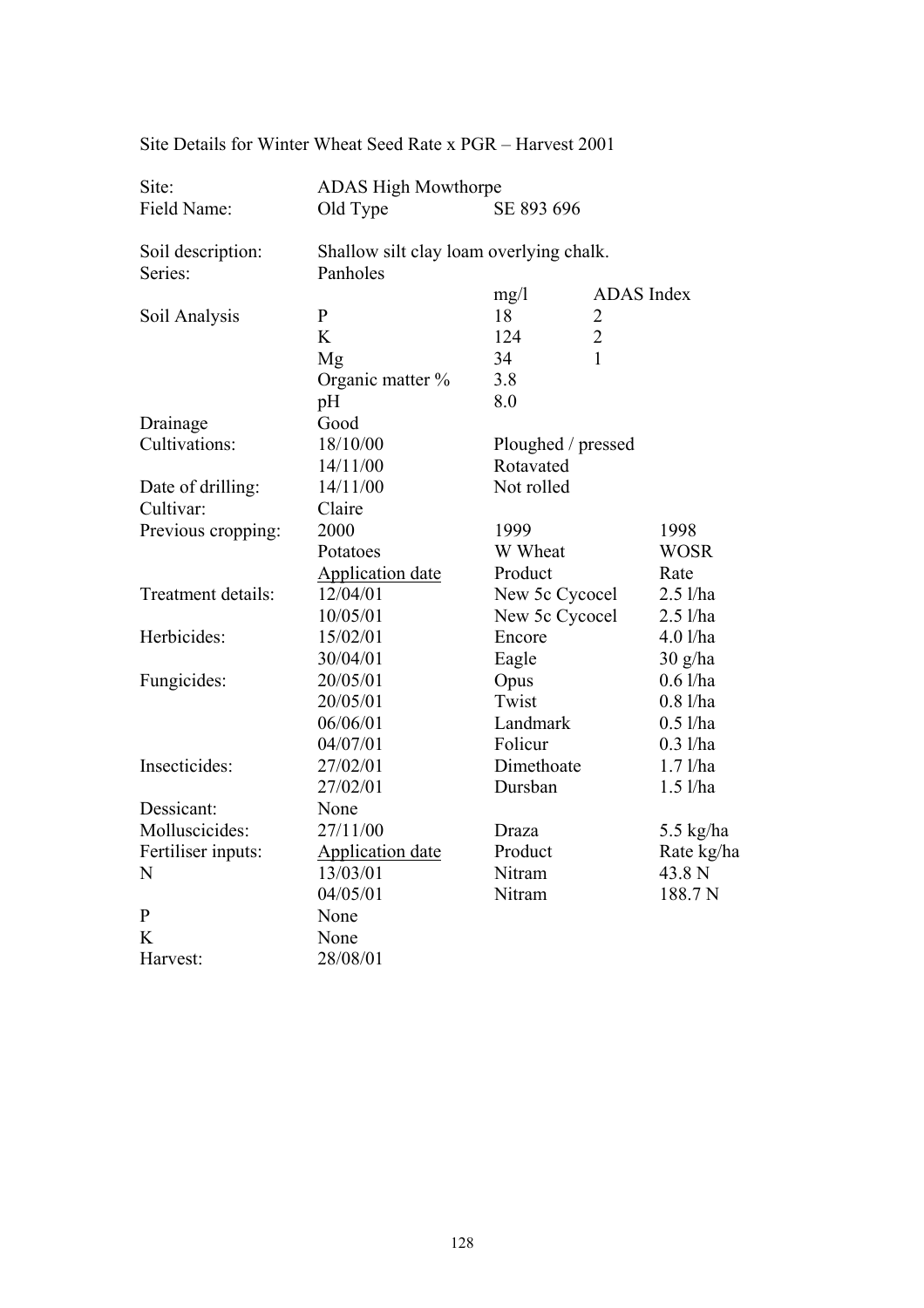| Site:              | <b>Sutton Bonington</b> |                       |                     |                      |
|--------------------|-------------------------|-----------------------|---------------------|----------------------|
| Field Name:        | Field No. S26           | 450326                |                     |                      |
| Soil description:  | Sandy Loam              |                       |                     |                      |
|                    |                         | mg/1                  | ADAS Index          |                      |
| Soil Analysis      | $\mathbf{P}$            |                       | 5                   |                      |
|                    | K                       |                       | $4-$                |                      |
|                    | Mg                      |                       | $\overline{4}$      |                      |
|                    | Organic matter $\%$     |                       |                     |                      |
|                    | pH                      | 7.7                   |                     |                      |
| Drainage           | Good                    |                       |                     |                      |
| Cultivations:      | 14/09/00                | Power harrow          |                     |                      |
|                    | 06/10/00                | Power Harrow          |                     |                      |
|                    | 16/10/00                | Spring tine           |                     |                      |
|                    | 17/10/00                | Rolled after drilling |                     |                      |
|                    | 17/10/00                |                       |                     |                      |
| Date of drilling:  | 2000                    | 1999                  |                     | 1998                 |
| Previous cropping: |                         |                       |                     |                      |
|                    | Winter Oats             | W Wheat               |                     | <b>Sugar Beet</b>    |
|                    | <b>Application date</b> | Product               |                     | Rate                 |
| Treatment details: | 29/11/00                | Residue N             |                     | 80 kg/ha             |
|                    | 20/02/01                | N applied to N1       |                     | 80 kg/ha<br>80 kg/ha |
|                    | 06/03/01                |                       | N applied to N2     |                      |
|                    | 02/04/01                | N applied to N3       |                     | 80 kg/ha<br>55 kg/ha |
|                    | 27/04/01                |                       | N applied to Res N1 |                      |
|                    | 27/04/01                | N applied to Red N0   |                     | $145$ kg/ha          |
| Herbicides:        | 26/01/01                | Cougar                |                     | 0.81/ha              |
|                    | 26/01/01                | <b>IPU500</b>         |                     | $3.6$ l/ha           |
|                    | 13/05/01                | Ally                  |                     | $25$ g/ha            |
|                    | 13/05/01                | Starane               |                     | $0.75$ l/ha          |
|                    | 25/05/01                | Cheetah S             |                     | $1$ $1/ha$           |
|                    | 25/05/01                | Oil                   |                     | $1$ $1/ha$           |
| Fungicides:        | 21/04/01                | Unix                  |                     | 0.5                  |
|                    | 21/04/01                | Folicur               |                     | 300 ml/ha            |
|                    | 13/05/01                | Unix                  |                     | $0.8$ kg/ha          |
|                    | 13/05/01                | Landmark              |                     | $0.75$ l/ha          |
|                    | 13/05/01                | Tern                  |                     | $0.5$ l/ha           |
|                    | 04/06/01                | Landmark              |                     | $0.75$ l/ha          |
|                    | 04/06/01                | Tern                  |                     | $0.5$ l/ha           |
|                    | 22/06/01                | Folicur               |                     | $0.4$ l/ha           |
| Insecticides:      | 26/01/01                | Cypermethrin          |                     | $0.25$ l/ha          |
|                    | 22/06/01                | Clinch                |                     | $1.5$ l/ha           |
| Fertiliser inputs: | Application date        | Product rate          |                     | Rate kg/ha           |
| N                  | See treatment details   |                       |                     |                      |
| $\mathbf{P}$       | None                    |                       |                     |                      |
| K                  | None                    |                       |                     |                      |
| Mn                 | 26/01/01                | Headland              | Jett                | $2$ l/ha             |
|                    | 13/05/01                | Manganese             |                     | $2$ l/ha             |
| Harvest:           | Block 1 & 2             | 15/08/01              |                     |                      |
|                    | Block 3 & 4             | 17/08/01              |                     |                      |
|                    |                         |                       |                     |                      |

Site Details for Winter Wheat Seed Rate x Nitrogen Timing – Harvest 2001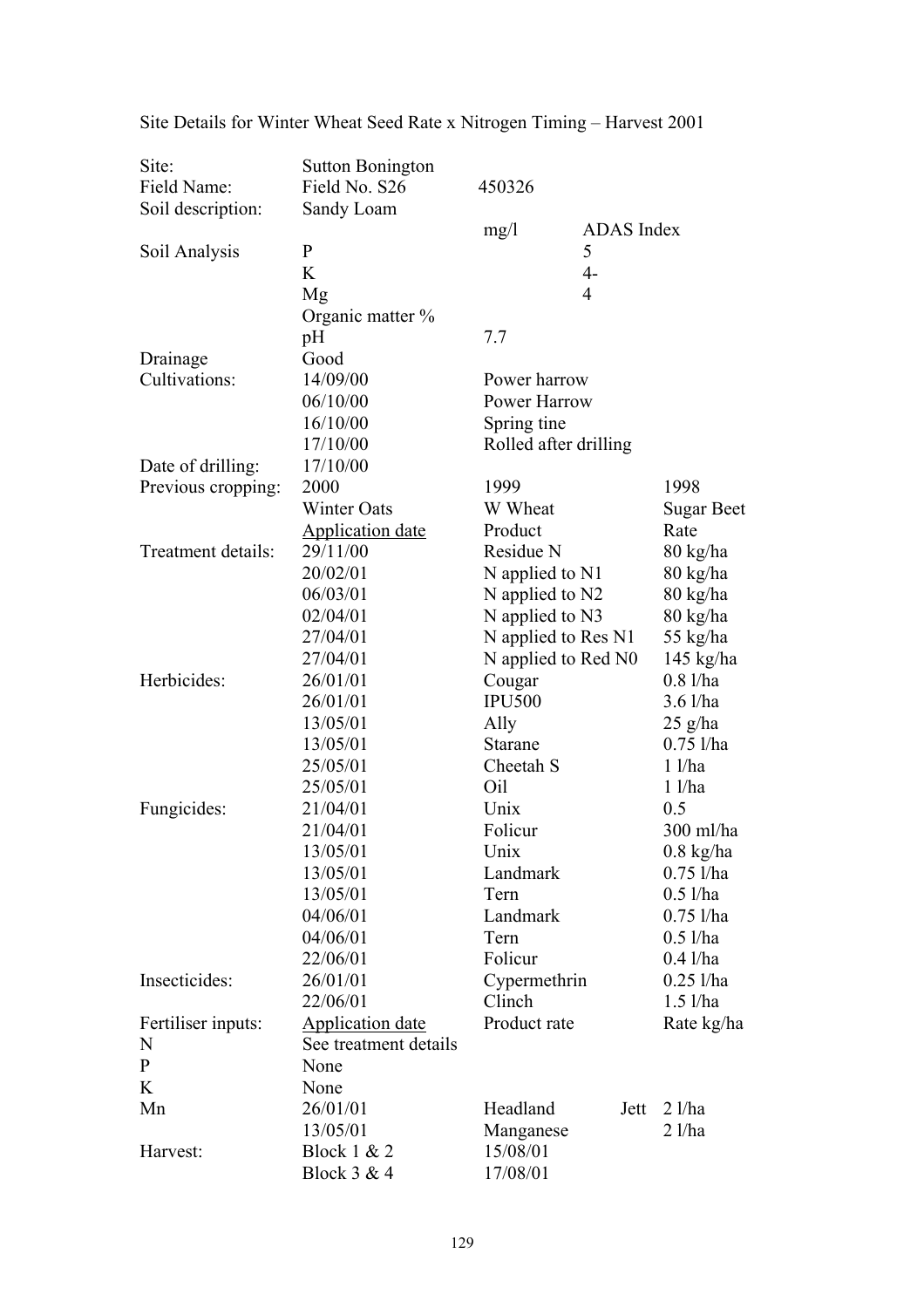| Site:              | Edinburgh                              |                    |                   |              |
|--------------------|----------------------------------------|--------------------|-------------------|--------------|
| Field Name:        | Boghall Farm, Bush NT 246651<br>Estate |                    |                   |              |
| Soil description:  | Clay Loam (Macmerry series)            |                    |                   |              |
|                    |                                        | mg/1               | <b>ADAS</b> Index |              |
| Soil Analysis      | $\mathbf{P}$                           | 20.6               |                   |              |
|                    | K                                      | 299                |                   |              |
|                    | Mg                                     | 277                |                   |              |
|                    | Organic matter %                       |                    |                   |              |
|                    | pH                                     | 6.5                |                   |              |
| Drainage           | Good                                   |                    |                   |              |
| Cultivations:      | 16/10/00                               | Plough             |                   |              |
|                    | 16/10/00                               | Power Harrow       |                   |              |
| Date of drilling:  | 16/10/00                               |                    |                   |              |
| Previous cropping: | 2000                                   | 1999               | 1998              | 1997         |
|                    | <b>WOSR</b>                            | W Barley           | Spring<br>Barley  | W Wheat      |
|                    | <b>Application date</b>                | Product            |                   | Rate         |
| Treatment details: | 16/10/01                               | Draza – Trts 2 & 3 |                   | $5.5$ kg/ha  |
| Herbicides:        | 20/04/01                               | Oxytril            |                   | $1$ $1/ha$   |
|                    | 20/04/01                               | Duplosan           |                   | $1$ $1/ha$   |
| Fungicides:        | 07/05/01                               | Sportak Delta      |                   | $1.25$ l/ha  |
|                    | 25/06/01                               | Amistar            |                   | $0.5$ l/ha   |
|                    | 25/06/01                               | Folicur            |                   | $0.4$ l/ha   |
| Fertiliser inputs: | <b>Application date</b>                | Product            |                   | Rate kg/ha   |
| N                  | 21/03/01                               | Nitram             |                   | 20.7 N       |
|                    | 27/04/01                               |                    |                   | 41.4 N       |
| $\mathbf P$        | 16/01/01                               | $P_2O_5$           |                   | 60           |
| K                  | 16/01/01                               | $K_2O$             |                   | 60           |
| S                  | 21/03/01                               | Sulphur            |                   | $15.2$ kg/ha |
| Mn                 | 01/05/01                               | Mantrac 500        |                   | $1$ $1/ha$   |
| Harvest:           | 17/09/01                               |                    |                   |              |

Site Details for Winter Wheat Seed Rate x Slug Control – Harvest 2001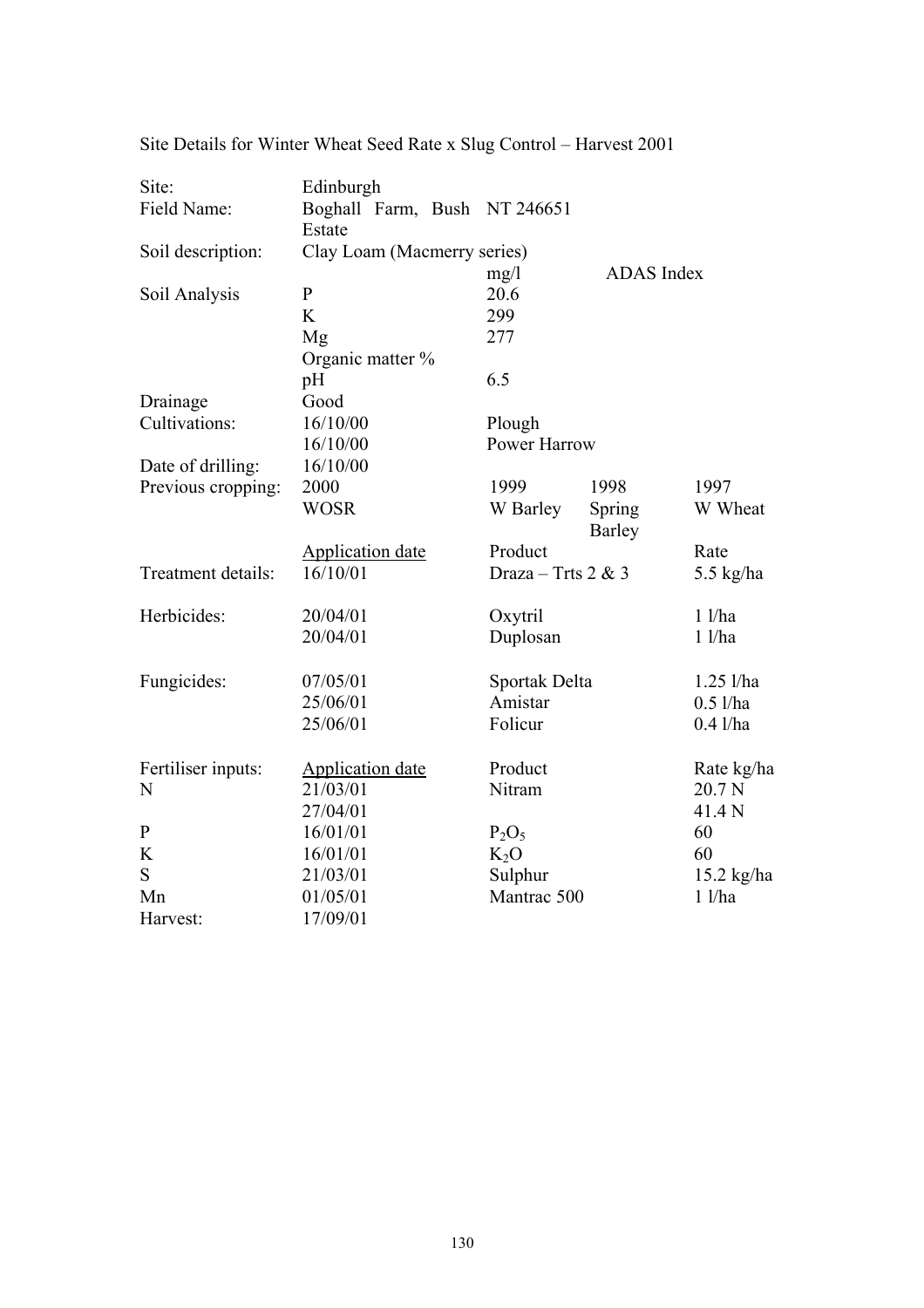|  |  |  |  |  |  | Site Details for Winter Wheat Seed Rate x PGR – Harvest 2001 |
|--|--|--|--|--|--|--------------------------------------------------------------|
|--|--|--|--|--|--|--------------------------------------------------------------|

| Site:              | Oldmeldrum, Aberdeenshire |                      |                     |
|--------------------|---------------------------|----------------------|---------------------|
| Field Name:        | Muirton of Barra          | NJ 782266            |                     |
| Soil description:  | Sandy clay loam           |                      |                     |
|                    |                           | ADAS Index<br>mg/1   |                     |
| Soil Analysis      | $\mathbf{P}$              | 5.7                  |                     |
|                    | K                         | 158                  |                     |
|                    | Mg                        | 80                   |                     |
|                    | Organic matter %          | 10.8%                |                     |
|                    | pH                        | 6                    |                     |
| Cultivations:      |                           | Plough               |                     |
|                    | 06/10/00                  | Power Harrow         |                     |
| Date of drilling:  | 06/10/00                  |                      |                     |
| Cultivar:          | Claire                    |                      |                     |
| Previous cropping: | 2000                      | 1999                 | 1998                |
|                    | <b>WOSR</b>               | <b>Winter Barley</b> | Winter Wheat        |
|                    | <b>Application date</b>   | Product              | Rate                |
| Treatment details: | 27/04/01                  | 5C Cycocel Trt 2     | $2.5$ l/ha          |
| PGRS:              | 21/05/01                  | 5C Cycocel Trt 3     | $2.5$ l/ha          |
|                    | 06/06/01                  | Terpal all plots     | $1.5$ l/ha          |
| Herbicides:        | 27/05/01                  | Swipe P              | $1.5$ l/ha          |
|                    | 27/05/01                  | Ally                 | $15$ g/ha           |
| Molluscicides:     | 07/10/00                  | Metaldehyde          | $8.0 \text{ kg/ha}$ |
| Fungicides:        | 21/05/01                  | Unix                 | $0.6$ kg/ha         |
|                    | 21/05/01                  | Opus                 | $0.4$ l/ha          |
|                    | 21/05/01                  | Fortress             | $0.1$ l/ha          |
|                    | 06/06/01                  | Twist                | $1.5$ l/ha          |
|                    | 06/06/01                  | Opus                 | $0.5$ l/ha          |
| Fertiliser inputs: | <b>Application date</b>   | Product              | Rate kg/ha          |
| N                  | 07/10/00                  | Ammonium nitrate     | 30 N                |
|                    | 10/04/01                  |                      | 50 N                |
|                    | 08/05/01                  |                      | 150 N               |
| $\mathbf{P}$       | 07/10/00                  | $P_2O_5$             | 90                  |
| K                  | 07/10/00                  | $K_2O$               | 90                  |
| Harvest:           | 03/10/01                  |                      |                     |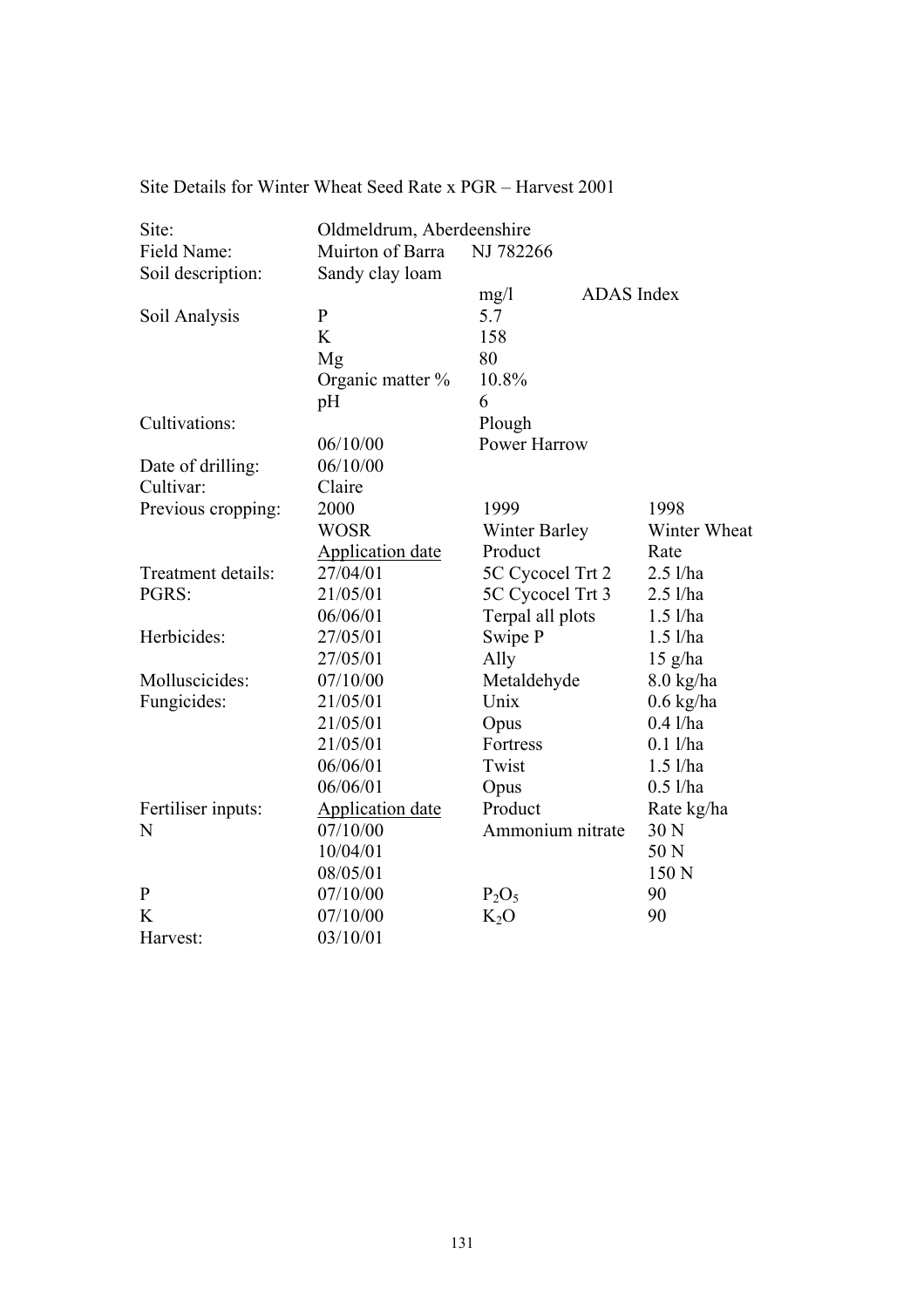| Site:              | Mamhead                 |                         |                   |             |
|--------------------|-------------------------|-------------------------|-------------------|-------------|
| Field Name:        | Powderham               | SX954817                |                   |             |
|                    | Estates                 |                         |                   |             |
| Soil description:  | Sandy Loam              |                         |                   |             |
| Series:            | <b>Bromyard</b>         |                         |                   |             |
|                    |                         | mg/1                    | <b>ADAS</b> Index |             |
| Soil Analysis      | $\mathbf{P}$            | 27                      | 3                 |             |
|                    | K                       | 87                      | $\mathbf{1}$      |             |
|                    | Mg                      | 44                      | 1                 |             |
|                    | Organic matter $\%$     |                         |                   |             |
|                    | pH                      | 6.6                     |                   |             |
| Cultivations:      | 04/10/01                | Ploughed                |                   |             |
|                    | 05/10/01                | Power-harrowed, drilled |                   |             |
| Date of drilling:  | 05/10/01                |                         |                   |             |
| Cultivar:          | Claire                  |                         |                   |             |
|                    | <b>Application date</b> | Product                 |                   | Rate        |
| Treatment details: | 13/02/02                | Chlormequat - Trt 2     |                   | $2.25$ l/ha |
|                    | 08/04/02                | Chlormequat -Trt 3      |                   | 2.25 l/ha   |
| Herbicides:        | 09/09/01                | Gallup                  |                   | $2.0$ l/ha  |
|                    | 10/10/01                | Triflralin              |                   | $2.0$ l/ha  |
|                    | 14/01/01                | Mecoprop                |                   | $1.75$ l/ha |
|                    | 13/02/02                | Ally                    |                   | 30 g/ha     |
| Fungicides:        | 19/04/02                | Opus                    |                   | $0.25$ l/ha |
|                    | 07/05/02                | Opus                    |                   | $0.25$ l/ha |
|                    | 10/06/02                | Opus                    |                   | $0.75$ l/ha |
|                    | 10/06/02                | Amistar                 |                   | $0.75$ l/ha |
| Insecticides:      | 14/11/01                | Cypermethrin            |                   | $0.25$ l/ha |
|                    | 31/10/01                | Hallmark                |                   | 50 ml/ha    |
| Fertiliser inputs: | <b>Application date</b> | Product                 |                   | Rate kg/ha  |
| N                  | 28/02/02                | Ammonium nitrate        |                   | 40 N        |
|                    | 27/03/02                |                         |                   | 50 N        |
|                    | 15/4/02                 |                         |                   | 110 N       |
| $\mathbf{P}$       | None                    |                         |                   |             |
| K                  | None                    |                         |                   |             |
| Harvest:           | 17/08/02                |                         |                   |             |

# Site Details for Winter Wheat Seed Rate x PGR – Harvest 2002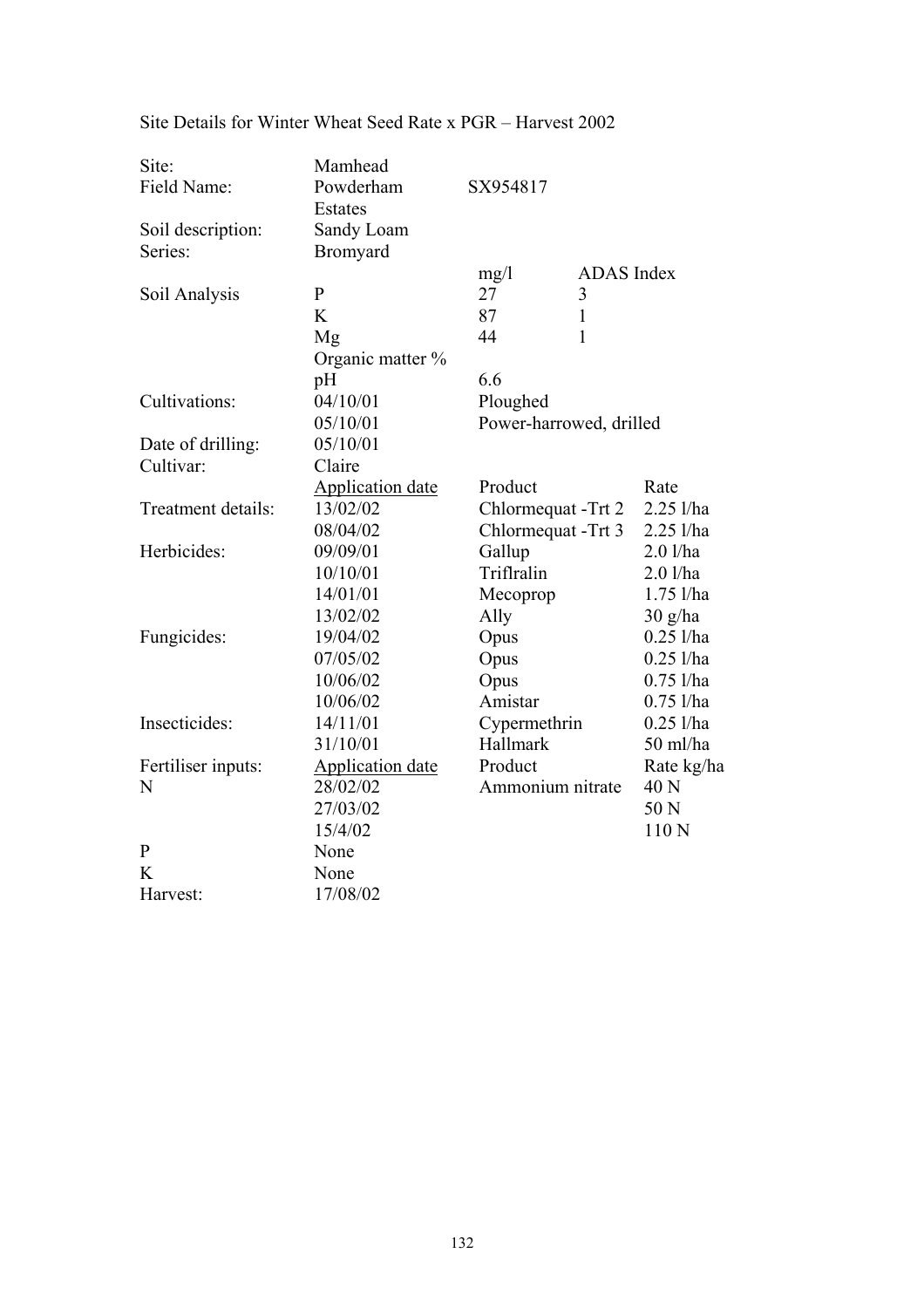| Site:              | Rosemaund               |                     |                   |               |
|--------------------|-------------------------|---------------------|-------------------|---------------|
| Field Name:        | Moorfield               | OS566477            |                   |               |
| Soil description:  | Silty Clay Loam         |                     |                   |               |
| Series:            | Bromyard                |                     |                   |               |
|                    |                         | mg/1                | <b>ADAS</b> Index |               |
| Soil Analysis      | $\mathbf{P}$            |                     | 3                 |               |
|                    | K                       |                     | 3                 |               |
|                    | Mg                      |                     | 32                |               |
|                    | Organic matter %        | 2.47                |                   |               |
|                    | pH                      | 7.2                 |                   |               |
| Drainage           | Good                    |                     |                   |               |
| Cultivations:      | 16/08/01                | Subsoiled           |                   |               |
|                    | 25/09/01                | Ploughed            |                   |               |
|                    | 25/09/01                | Cambridge Roll      |                   |               |
|                    | 25/09/01                | <b>Power Harrow</b> |                   |               |
| Date of drilling:  | 25/09/01                |                     |                   |               |
| Cultivar:          | Claire                  |                     |                   |               |
| Previous cropping: | 2001                    | 2000                |                   | 1999          |
|                    | Winter OSR              | W. Wheat            |                   | Potatoes      |
|                    | <b>Application date</b> | Product             |                   | Rate          |
| Treatment details: | 04/03/02                | Chlormequat         |                   | $2.25$ l/ha   |
| PGRS:              | 20/03/02                | Chlormequat         |                   | $2.25$ l/ha   |
| Herbicides:        | 02/11/01                | Arelon              |                   | 1/ha          |
|                    | 02/11/01                | Stomp 330           |                   | 1/ha          |
|                    | 18/02/02                | Topik               |                   | $0.125$ l/ha  |
|                    | 05/04/02                | Grasp               |                   | $1.41$ $1/ha$ |
| Fungicides:        | 15/04/02                | Landmark            |                   | $0.5$ l/ha    |
|                    | 31/05/02                | Opera               |                   | $1.2$ l/ha    |
| Insecticides:      | 02/11/01                | Cyperkill           |                   | $0.25$ l/ha   |
| Dessicant:         | 13/08/02                | Roundup Biactive    |                   | $2.5$ l/ha    |
| Fertiliser inputs: | <b>Application date</b> | Product             |                   | Rate kg/ha    |
| N                  | 05/04/02                | Nitram              |                   | 92 N          |
|                    | 06/05/02                |                     |                   | 79 N          |
| $\mathbf{P}$       | None                    |                     |                   |               |
| K                  | None                    |                     |                   |               |
| Harvest:           | 28/08/02                |                     |                   |               |

## Site Details for Winter Wheat Seed Rate x PGR – Harvest 2002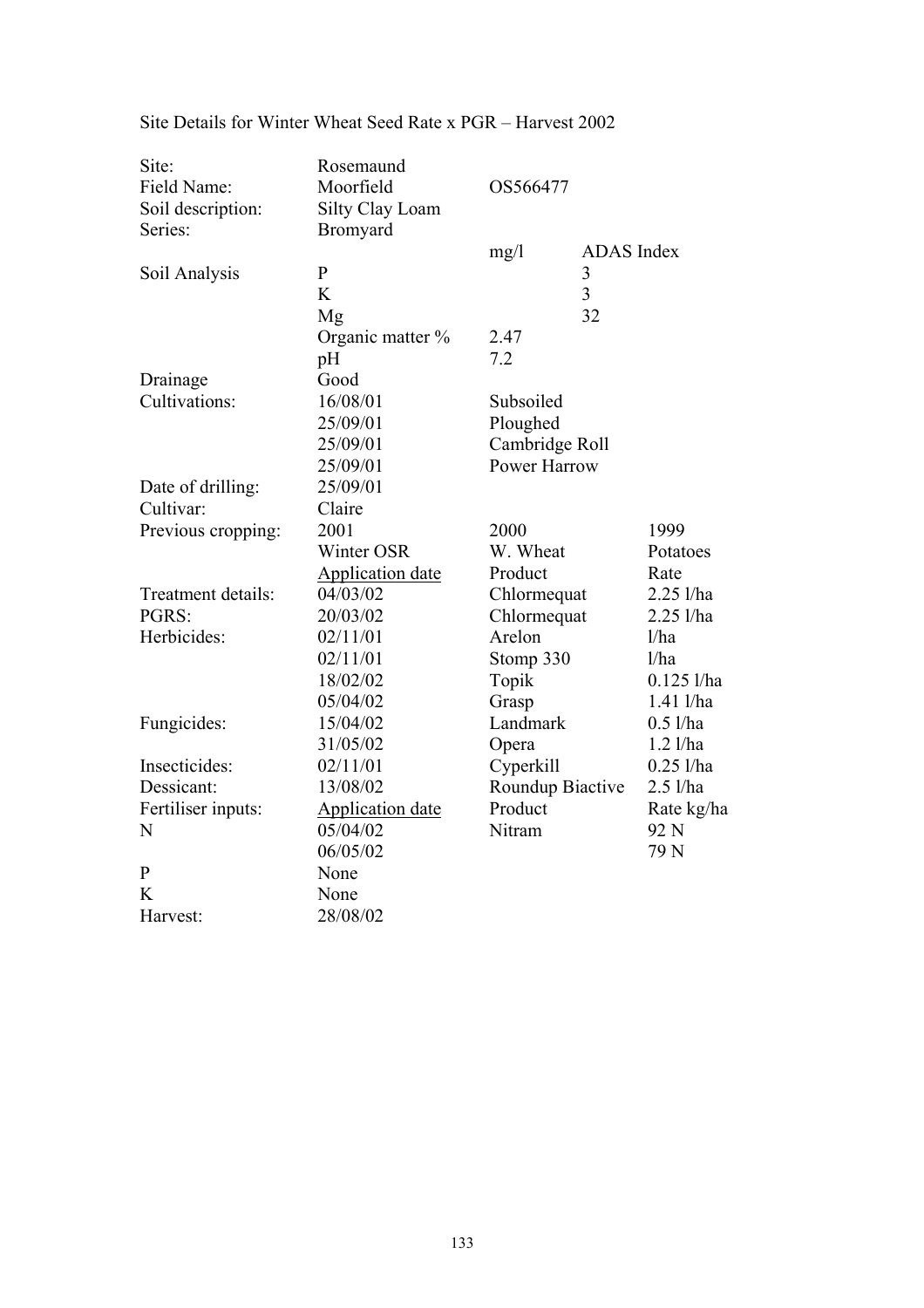| Site:              | <b>Sutton Bonington</b>             |                                |                   |                                    |
|--------------------|-------------------------------------|--------------------------------|-------------------|------------------------------------|
| Field Name:        | Bunny Field No                      | 458329                         |                   |                                    |
|                    | <b>B01</b>                          |                                |                   |                                    |
| Soil description:  | Keuper Marl                         |                                |                   |                                    |
|                    |                                     | mg/1                           | <b>ADAS</b> Index |                                    |
| Soil Analysis      | $\mathbf{P}$                        |                                | 2                 |                                    |
|                    | K                                   |                                | $2+$              |                                    |
|                    | Mg                                  | 6                              |                   |                                    |
|                    | Organic matter $\%$                 |                                |                   |                                    |
|                    | pH                                  | 7.5                            |                   |                                    |
| Drainage           | Fairly good                         |                                |                   |                                    |
| Cultivations:      | 01/08/101                           |                                |                   | Heavy disc cultivated (Simba mono) |
|                    | 09/09/01                            | Ploughed                       |                   |                                    |
|                    | 11/09/01                            | Power Harrowed                 |                   |                                    |
|                    | 04/10/01                            | Rolled                         |                   |                                    |
|                    | 04/10/01                            | Discard drilled with Nordstein |                   |                                    |
| Date of drilling:  | 28/09/01, 04/10/01                  |                                |                   |                                    |
|                    |                                     |                                |                   |                                    |
| Previous cropping: | 2001                                | 2000                           |                   | 1999                               |
|                    | WOSR                                | Winter Wheat                   |                   | Winter Wheat                       |
|                    | <b>Application date</b>             | Product                        |                   | Rate                               |
| Treatment details: | 04/03/02                            | Amm nitrate - N1               |                   | $40 \text{ kg/ha}$                 |
|                    | 18/03/02                            | Amm nitrate $- N2$             |                   | 40 kg/ha                           |
|                    | 09/04/02                            | Amm nitrate $- N3$             |                   | 40 kg/ha                           |
|                    | 15/04/02                            | Ammo nitrate                   |                   | $110$ kg/ha                        |
|                    | 01/05/02                            | Amm nitrate -RN0               |                   | $70 \text{ kg/ha}$                 |
|                    | 01/05/02                            | Amm nitrate -RN1               |                   | 30 kg/ha                           |
| Herbicides:        | 03/12/01                            | Lexus                          |                   | $20$ g/ha                          |
|                    | 03/12/01                            | Stomp                          |                   | $2.5$ l/ha                         |
|                    | 24/04/02                            | Starane                        |                   | $0.7$ l/ha                         |
|                    | 16/05/02                            | Ally                           |                   | $16.7$ g/ha                        |
| <b>PGR</b>         | 28/03/02                            | Chlormequat                    |                   | $2.5$ l/ha                         |
|                    | 16/05/02                            | Terpal                         |                   | $1.5$ l/ha                         |
| Fungicides:        | 28/03/02                            | Quinoxyfen                     |                   | $0.2$ l/ha                         |
|                    | 24/04/02                            | Landmark                       |                   | $0.7$ l/ha                         |
|                    | 24/04/02                            | Unix                           |                   | $0.4 \text{ kg/ha}$                |
|                    | 27/05/02                            | Landmark                       |                   | $0.7$ l/ha                         |
| Insecticides:      | 03/12/01                            | Cypermethrin                   |                   | $0.25$ l/ha                        |
| Fertiliser inputs: | Application date                    | Product                        |                   | Rate kg/ha                         |
| N                  | See<br>treatment                    |                                |                   |                                    |
|                    |                                     |                                |                   |                                    |
|                    |                                     |                                |                   |                                    |
|                    |                                     |                                |                   |                                    |
|                    |                                     |                                |                   |                                    |
| P<br>K<br>Harvest: | details<br>None<br>None<br>14/08/02 |                                |                   |                                    |

Site Details for Winter Wheat Seed Rate x Nitrogen Timing – Harvest 2002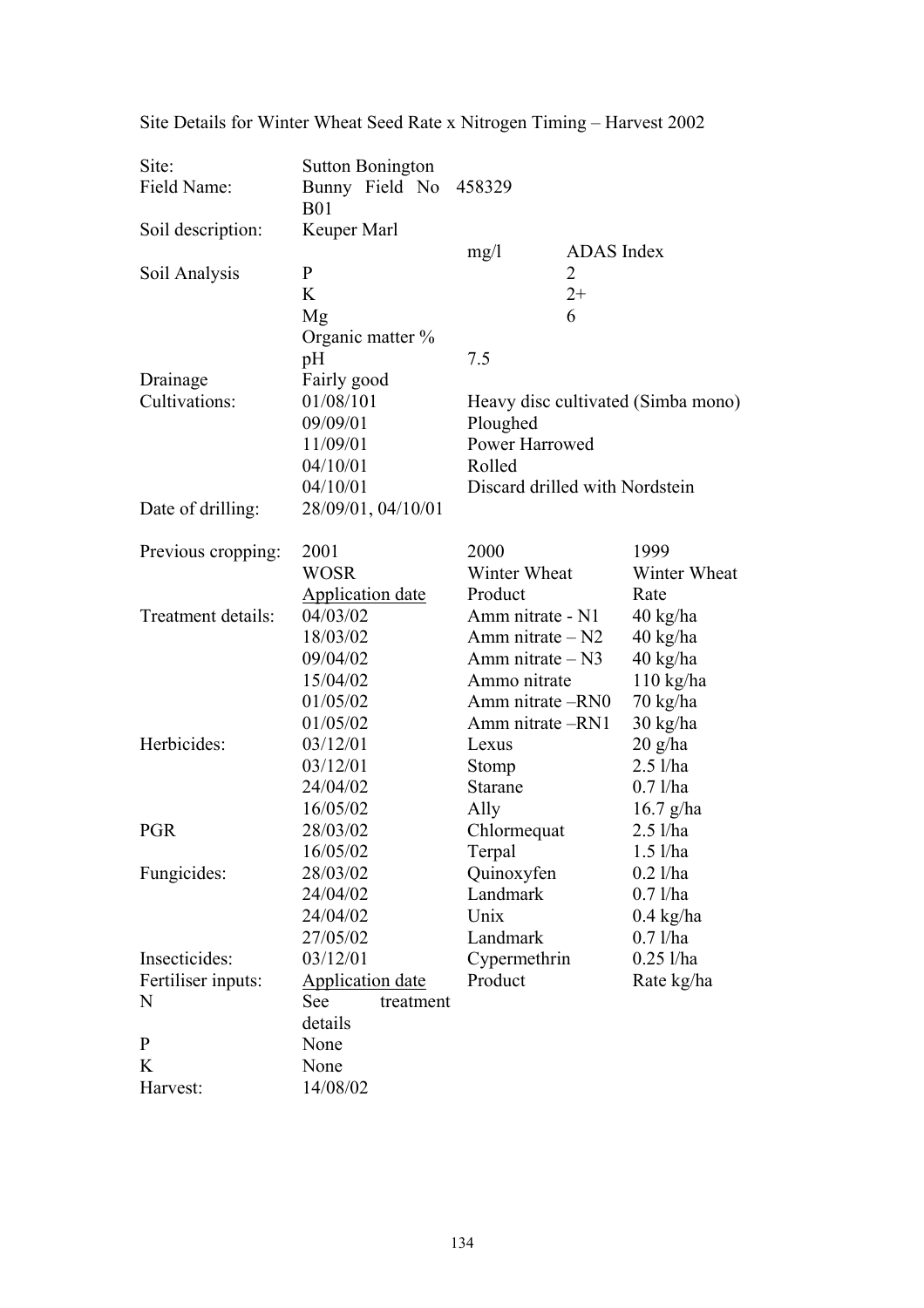| Site:<br>Field Name:<br>Soil description:<br>Series: | <b>High Mowthorpe</b><br>Smithfield<br>Shallow silt clay loam overlying chalk<br>Wold | SE880692                      |                   |
|------------------------------------------------------|---------------------------------------------------------------------------------------|-------------------------------|-------------------|
|                                                      |                                                                                       | mg/l                          | <b>ADAS</b> Index |
| Soil Analysis                                        | $\mathbf{P}$                                                                          | 32                            | 3                 |
|                                                      | K                                                                                     | 164                           | $\overline{2}$    |
|                                                      | Mg                                                                                    | 41                            | 1                 |
|                                                      | Organic matter %                                                                      | 4.4                           |                   |
|                                                      | pH                                                                                    | 7.9                           |                   |
| Drainage                                             | Good                                                                                  |                               |                   |
| Cultivations:                                        | 14/06/01                                                                              |                               |                   |
|                                                      | 02/10/01                                                                              | Ploughed/pressed<br>Rotavated |                   |
|                                                      |                                                                                       |                               |                   |
| Date of drilling:                                    | 02/10/01                                                                              | Rolled                        |                   |
| Cultivar:                                            | Claire                                                                                |                               |                   |
| Previous cropping:                                   | 2001                                                                                  | 2000                          | 1999              |
|                                                      | W Wheat/Oats                                                                          | W. Wheat                      | Linseed           |
|                                                      | <b>Application date</b>                                                               | Product                       | Rate              |
| Treatment details:                                   | None Rotation                                                                         |                               |                   |
| Herbicides:                                          | 21/11/01                                                                              | <b>IPU</b>                    | $1.0$ l/ha        |
|                                                      | 21/11/01                                                                              | Stomp                         | $2.5$ l/ha        |
| Fungicides:                                          | 02/05/02                                                                              | Landmark                      | $0.6$ l/ha        |
|                                                      | 02/05/02                                                                              | Unix                          | $0.4$ l/ha        |
|                                                      | 01/06/02                                                                              | Twist                         | $0.8$ l/ha        |
|                                                      | 01/06/02                                                                              | Opus                          | $0.5$ l/ha        |
|                                                      | 21/06/02                                                                              | Folicur                       | $0.25$ l/ha       |
| Insecticides:                                        | 21/11/01                                                                              | Cypermethrin                  | $0.3$ l/ha        |
| PGR:                                                 | 15/04/02                                                                              | Hive                          | $2.3$ l/ha        |
| Fertiliser inputs:                                   | <b>Application date</b>                                                               | Product                       | Rate kg/ha        |
| N                                                    | 25/03/02                                                                              | Nitram                        | 37.6 N            |
|                                                      | 17/04/02                                                                              |                               | 202.5 N           |
| $\mathbf{P}$                                         | None                                                                                  |                               |                   |
| K                                                    | None                                                                                  |                               |                   |
| Harvest:                                             | 29/08/02                                                                              |                               |                   |

Site Details for Winter Wheat Seed Rate x Rotation – Harvest 2002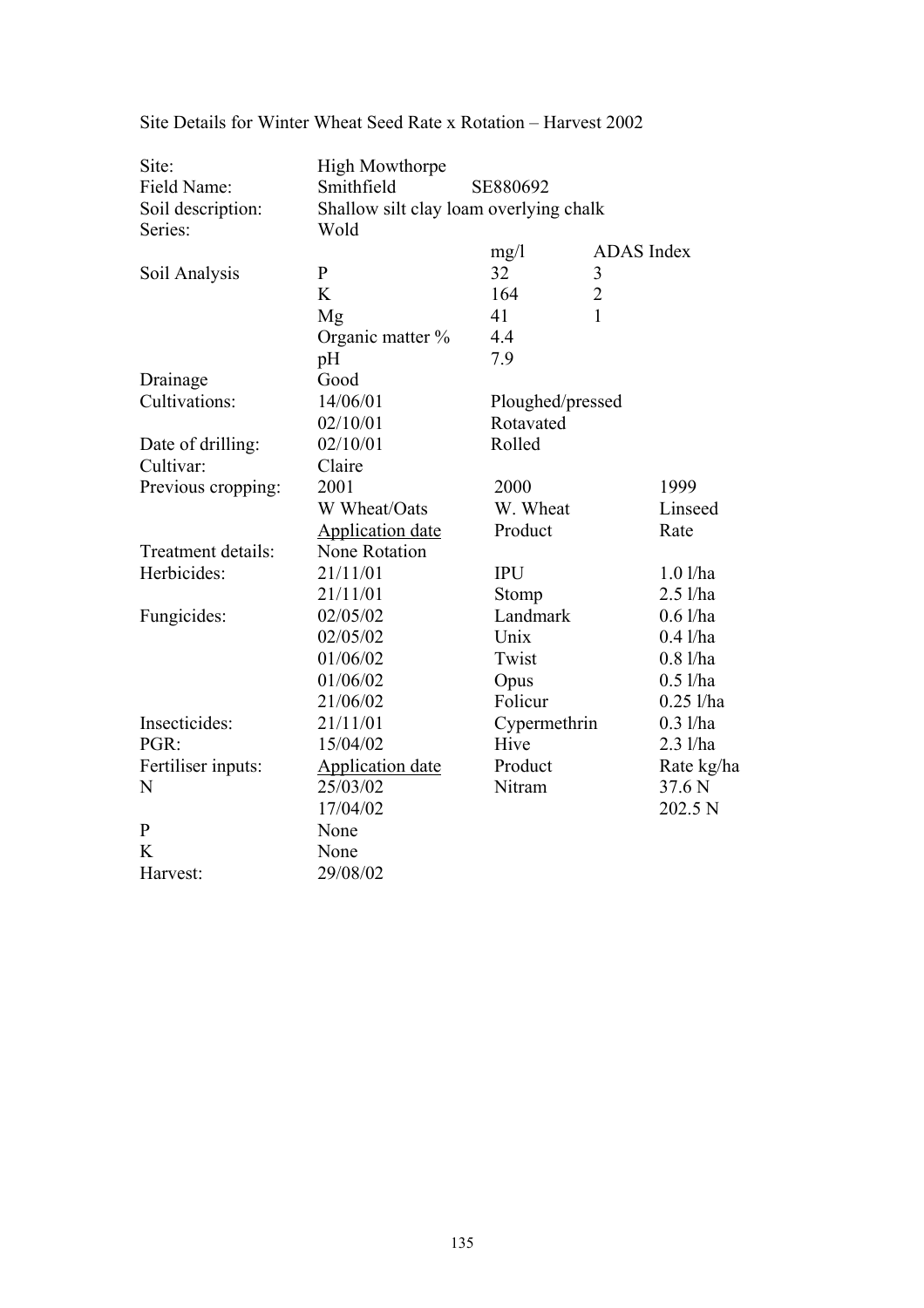| Site:              | Edinburgh               |                      |                     |
|--------------------|-------------------------|----------------------|---------------------|
| Field Name:        | <b>Boghall Farm</b>     | NT254650             |                     |
| Soil description:  | Loan                    |                      |                     |
| Series:            | Duncrahill              |                      |                     |
|                    |                         | mg/1                 | <b>ADAS</b> Index   |
| Soil Analysis      | $\mathbf{P}$            | 8.9                  |                     |
|                    | K                       | 209                  |                     |
|                    | Mg                      | 167                  |                     |
|                    | Organic matter %        |                      |                     |
|                    | pH                      | 5.9                  |                     |
| Cultivations:      | 09/10/01                | Plough               |                     |
|                    |                         | <b>Power Harrow</b>  |                     |
| Date of drilling:  | 09/10/01                |                      |                     |
| Previous cropping: | 2001                    | 2000                 | 1999                |
|                    | Set-Aside               | <b>Spring Barley</b> | Winter Wheat        |
|                    | <b>Application date</b> | Product              | Rate                |
| Treatment details: | 18/02/02                | Nitram - N1          | 60 kg/ha            |
|                    | 12/03/02                | $Nitram - N2$        | 60 kg/ha            |
|                    | 02/04/02                | $Nitram - N3$        | $60 \text{ kg/ha}$  |
| Herbicides:        | 16/11/01                | Trump                | $3.5$ l/ha          |
|                    | 02/05/02                | Ally                 | $15$ g/ha           |
|                    | 02/05/02                | Duplosan             | $1.0$ l/ha          |
| PGR:               | 08/05/02                | Moddus               | $0.4$ l/ha          |
| Fungicides:        | 08/05/02                | Radius               | $1.5$ kg/ha         |
|                    | 20/06/02                | Twist                | $1.35$ l/ha         |
|                    | 20/06/02                | Folicur              | $0.5$ l/ha          |
| Fertiliser inputs: | <b>Application date</b> | Product              | Rate kg/ha          |
| N                  | See treatment details   |                      |                     |
|                    | 02/05/02                | Nitram               | $130 \text{ kg/ha}$ |
| $\mathbf{P}$       | 11/10/01                | $P_2O_5$             | 70 kg/ha            |
| K                  | 11/10/01                | $K_2O$               | 70 kg/ha            |
| Mn                 | 09/04/02                | Mantrac 500          | $2.0$ l/ha          |
|                    | 08/05/02                |                      | 2.01/ha             |
| Harvest:           | 17/09/02                | Sulphur              |                     |

# Site Details for Winter Wheat Seed Rate x PGR – Harvest 2002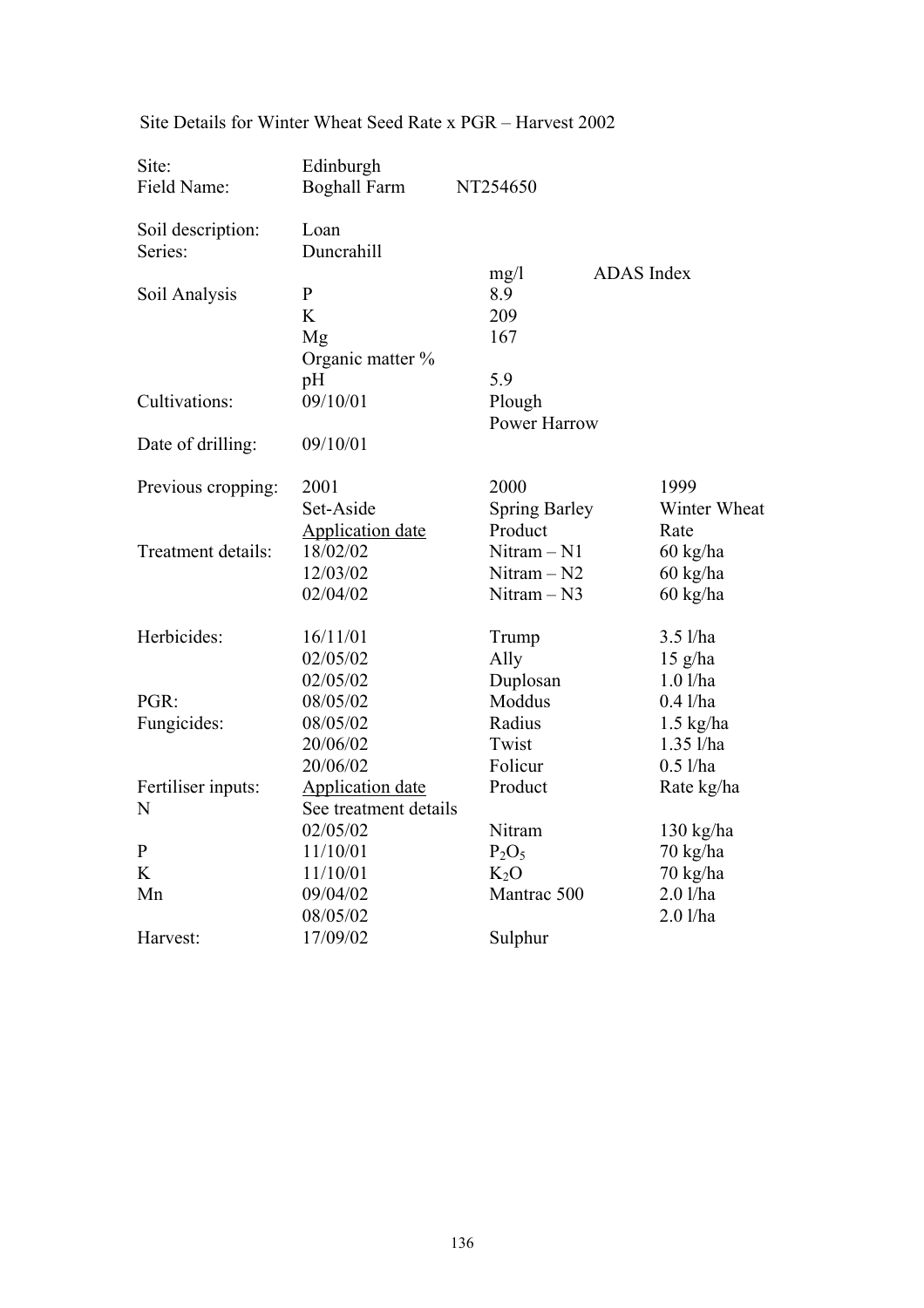| Site:              | Aberdeenshire           |                      |                     |
|--------------------|-------------------------|----------------------|---------------------|
| Field Name:        | <b>Woodlands Field</b>  | NJ778277             |                     |
| Soil description:  | Sandy Loam              |                      |                     |
|                    |                         | mg/1                 | <b>ADAS</b> Index   |
| Soil Analysis      | $\mathbf{P}$            | 4.9                  |                     |
|                    | K                       | 64                   |                     |
|                    | Mg                      | 139                  |                     |
|                    | Organic matter %        | 10.1%                |                     |
|                    | pH                      | 6.3                  |                     |
| Cultivations:      |                         | Plough               |                     |
|                    | 03/10/01                | <b>Power Harrow</b>  |                     |
| Date of drilling:  | 03/10/01                |                      |                     |
| Cultivar:          | Claire                  |                      |                     |
| Previous cropping: | 5 Years                 |                      |                     |
|                    | Grass                   |                      |                     |
|                    | <b>Application date</b> | Product              | Rate                |
| Treatment details: | 08/03/02                | $Nitram - N1$        | 40 kg/ha            |
|                    | 29/03/02                | $Nitram - N2$        | 40 kg/ha            |
|                    | 18/04/02                | $Nitram - N3$        | 40 kg/ha            |
|                    | 18/04/02                | Nitram $-$ all plots | 60 kg/ha            |
| Herbicides:        | 16/11/01                | Stomp                | $3.5$ l/ha          |
|                    | 16/11/01                | <b>IPU</b>           | $1.5$ l/ha          |
| Fungicides:        | 07/05/01                | Unix                 | $1.0 \text{ kg/ha}$ |
|                    | 07/05/01                | Opus                 | $0.75$ l/ha         |
|                    | 07/05/01                | <b>Bravo</b>         | $1.0$ l/ha          |
|                    | 07/06/01                | Landmark             | 1/ha                |
|                    | 14/06/01                | Amistar              | $0.5$ l/ha          |
|                    | 14/06/01                | Folicur              | $0.75$ l/ha         |
| Insecticides:      | Pre ploughing           | Dursban              | $1.5$ l/ha          |
| PGR:               | 30/04/02                | 5C Cycocel           | $2.5$ l/ha          |
| Molluscicides:     | 04/10/01                | Metaldehyde          | $5.0$ kg/ha         |
| Fertiliser inputs: | <b>Application date</b> | Product              | Rate kg/ha          |
| N                  | 28/11/01                | Compound             | 19 <sub>N</sub>     |
|                    | See treatment details   |                      |                     |
| $\mathbf{P}$       | 28/11/01                | Compound             | 90                  |
| K                  | 28/11/01                | Compound             | 90                  |
| Harvest:           | 19/09/02                |                      |                     |

## Site Details for Winter Wheat Seed Rate x PGR – Harvest 2002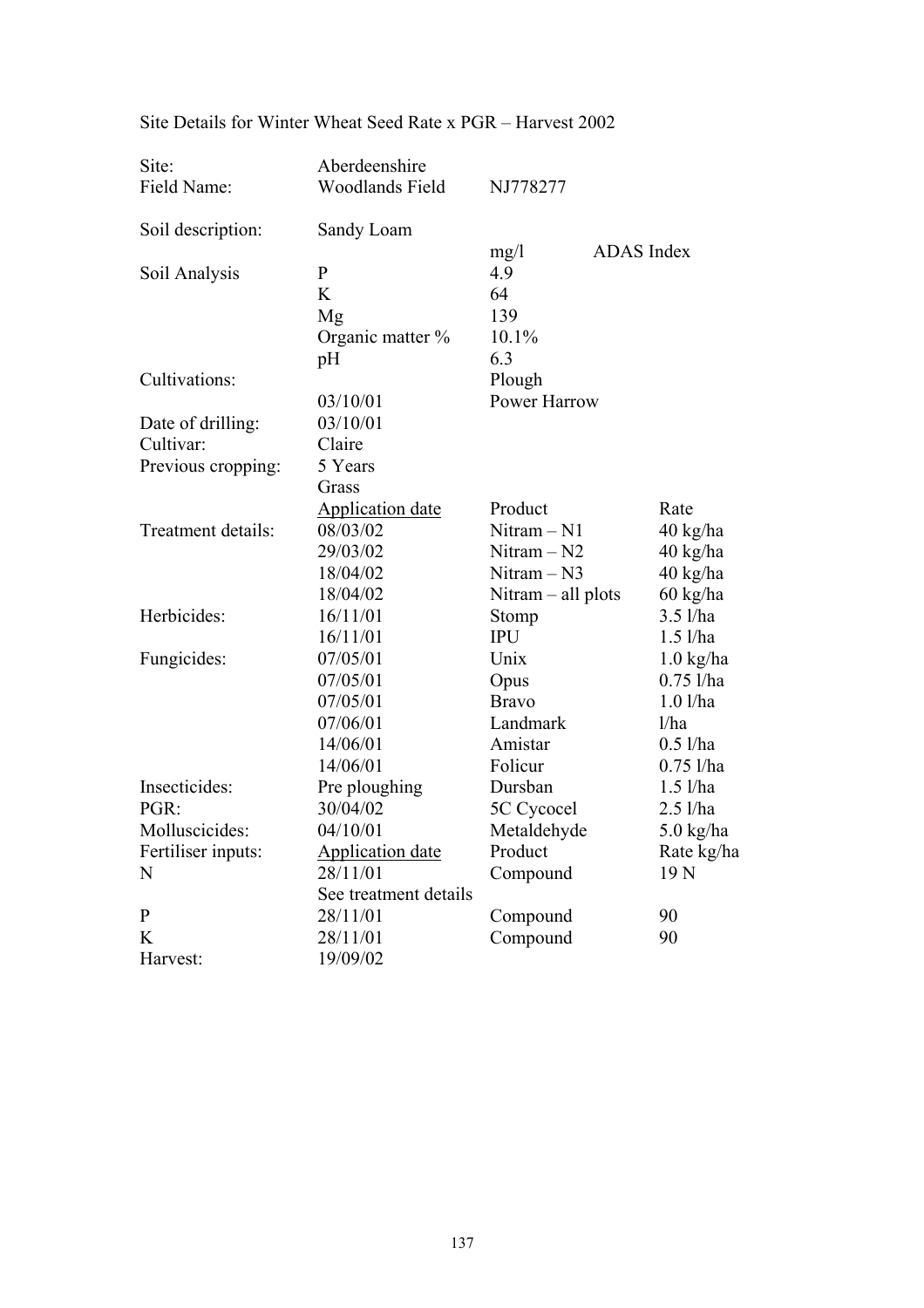| Site:              | Mamhead                  |               |                             |
|--------------------|--------------------------|---------------|-----------------------------|
| Field Name:        | <b>Powderham Estates</b> | SX954817      |                             |
| Soil description:  | Sandy Loam               |               |                             |
|                    |                          | mg/l          | <b>ADAS</b> Index           |
| Soil Analysis      | $\mathbf{P}$             | 32            | 3                           |
|                    | K                        | 87            | $\mathbf{1}$                |
|                    | Mg                       | 33            | 1                           |
|                    | Organic matter %         |               |                             |
|                    | pH                       | 6.1           |                             |
| Drainage           | Good                     |               |                             |
| Cultivations:      | 02/10/02                 |               | Ploughed and power harrowed |
| Date of drilling:  | 03/10/02                 |               |                             |
| Cultivar:          | Claire                   |               |                             |
| Previous cropping: | 2002                     | 2001          | 2000                        |
|                    | W. Wheat/W. Oats         | W. Wheat      | Potatoes                    |
|                    | <b>Application date</b>  | Product       | Rate                        |
| Treatment details: | None rotation            |               |                             |
| Herbicides:        | 21/09/02                 | Glyphosate    | $1.5$ l/ha                  |
|                    | 04/11/02                 | Tigress Ultra | $1.5$ l/ha                  |
|                    | 30/01/03                 | <b>IPU</b>    | $2.5$ l/ha                  |
|                    | 30/01/03                 | Cougar        | $0.5$ l/ha                  |
|                    | 30/01/03                 | Oxytril       | $1.0$ l/ha                  |
| Fungicides:        | 16/04/03                 | Opus          | $0.5$ l/ha                  |
|                    | 16/04/03                 | Amistar       | $0.6$ l/ha                  |
|                    | 23/05/03                 | Opus          | $0.25$ l/ha                 |
|                    | 23/05/03                 | <b>Bravo</b>  | $1.0$ l/ha                  |
| Insecticides:      | 30/01/03                 | Cypermethrin  | $0.25$ l/ha                 |
| Fertiliser inputs: | <b>Application date</b>  | Product       | Rate kg/ha                  |
| N                  | 25/03/03                 | Nitram        | 80 N                        |
|                    | 15/04/03                 | Nitram        | 110N                        |
| $\mathbf P$        | None                     |               |                             |
| K                  | None                     |               |                             |
| Harvest:           | 07/08/03                 |               |                             |

Site Details for Winter Wheat Seed Rate x Rotation – Harvest 2003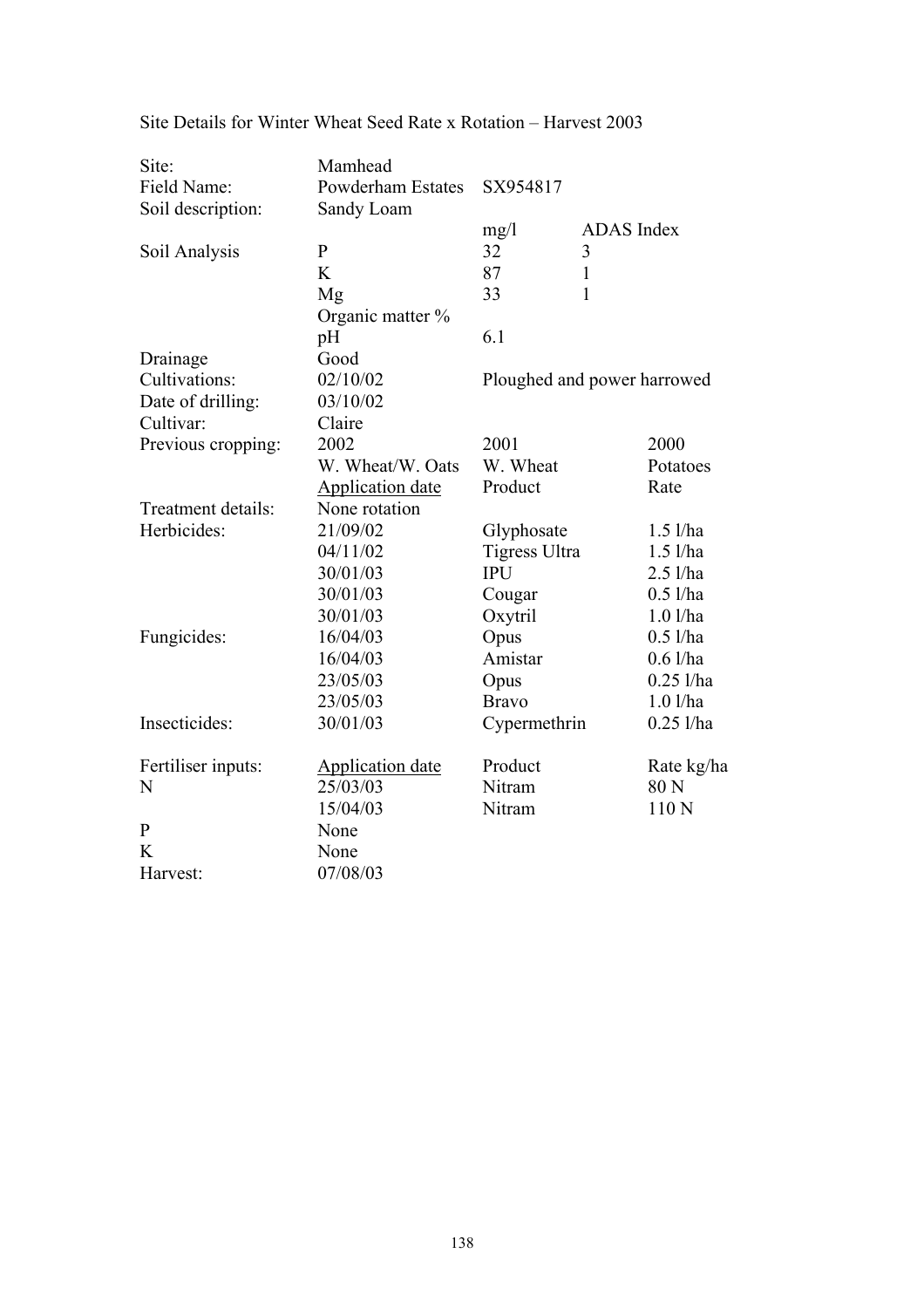| Site:              | Rosemaund               |                  |                |                   |
|--------------------|-------------------------|------------------|----------------|-------------------|
| Field Name:        | Drive Meadow            | OS564474         |                |                   |
| Soil description:  | Silty Clay Loam         |                  |                |                   |
| Series:            | <b>Bromyard</b>         |                  |                |                   |
|                    |                         | mg/1             | ADAS Index     |                   |
| Soil Analysis      | $\mathbf{P}$            |                  | 2              |                   |
|                    | K                       | 164              | $2+$           |                   |
|                    | Mg                      | 41               | $\overline{2}$ |                   |
|                    | Organic matter %        |                  |                |                   |
|                    | pH                      | 7.2              |                |                   |
| Drainage           | Good                    |                  |                |                   |
| Cultivations:      | 20/09/02                | Subsoiled        |                |                   |
|                    | 23/09/02                | Ploughed         |                |                   |
|                    | 23/09/02                | Power Harrowed   |                |                   |
| Date of drilling:  | 24/09/02                | Drilled          |                |                   |
|                    | 26/06/02                | Cambridge Rolled |                |                   |
| Cultivar:          | Claire                  |                  |                |                   |
| Previous cropping: | 2002                    | 2001             |                | 2000              |
|                    | <b>Winter Oats</b>      | Winter Wheat     |                | Winter OSR        |
|                    | <b>Application date</b> | Product          |                | Rate              |
| Treatment details: | None rotation           |                  |                |                   |
| Herbicides:        | 16/09/02                | Azural           |                | $1.5$ l/ha        |
|                    | 16/09/02                | Frigate          |                | 1/ha              |
|                    | 26/02/03                | Arelon           |                | 1/ha              |
|                    | 26/02/03                | Picopro          |                | 1/ha              |
|                    | 03/04/03                | Cheetah S        |                | $0.7$ l/ha        |
|                    | 15/04/03                | Eagle            |                | $30 \frac{g}{ha}$ |
| Fungicides:        | 07/05/03                | Opus             |                | $0.5$ l/ha        |
|                    | 07/05/03                | Twist            |                | $0.5$ l/ha        |
|                    | 15/05/03                | Fortress         |                | $0.3$ l/ha        |
|                    | 28/05/03                | Opus             |                | $0.5$ l/ha        |
|                    | 28/05/03                | Twist            |                | $1.0$ l/ha        |
| Insecticides:      | 10/10/02                | Cyperkill        |                | $0.25$ l/ha       |
| Dessicant:         | 05/08/03                | Glyphosate       |                | $3.0$ l/ha        |
| Fertiliser inputs: | Application date        | Product          |                | Rate kg/ha        |
| N                  | 13/03/03                | Nitram           |                | 23 N              |
|                    | 31/03/03                | Nitram           |                | 29 N              |
|                    | 13/05/03                | Nitram           |                | 48 N              |
| $\mathbf{P}$       | None                    |                  |                |                   |
| K                  | None                    |                  |                |                   |
| Harvest:           | 16/08/03                |                  |                |                   |

Site Details for Winter Wheat Seed Rate x Rotation – Harvest 2003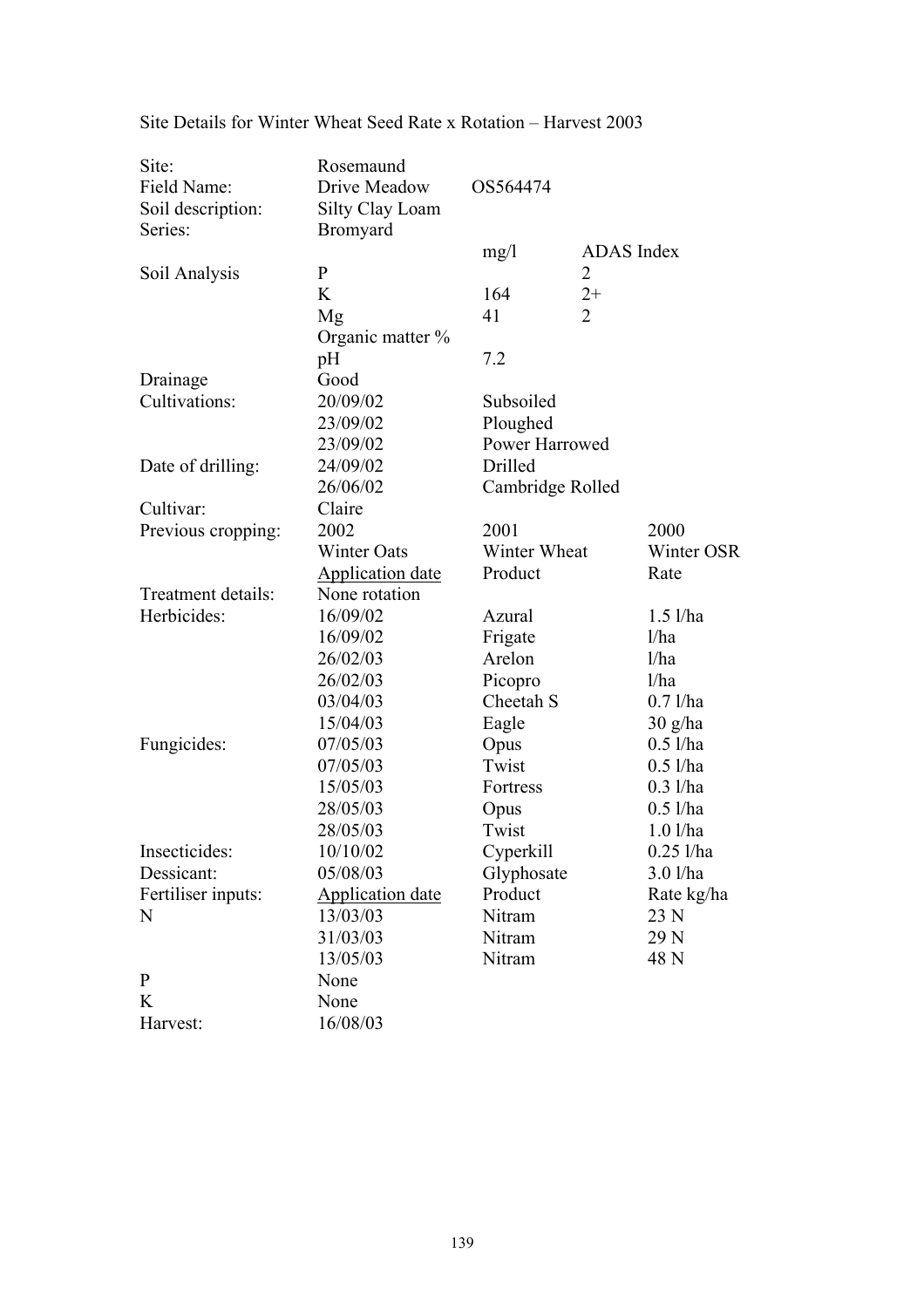| Site:              | <b>Sutton Bonington</b> |                         |                     |  |  |
|--------------------|-------------------------|-------------------------|---------------------|--|--|
| Field Name:        | <b>Bunny Field</b>      | 459328                  |                     |  |  |
| Soil description:  | Keuper Marl             |                         |                     |  |  |
|                    |                         | mg/1                    | ADAS Index          |  |  |
| Soil Analysis      | $\mathbf{P}$            | 2                       |                     |  |  |
|                    | K                       | $\overline{\mathbf{3}}$ |                     |  |  |
|                    | Mg                      | 5                       |                     |  |  |
|                    | Organic matter $\%$     |                         |                     |  |  |
|                    | pH                      | 7.1                     |                     |  |  |
| Drainage           | <b>Fairly Good</b>      |                         |                     |  |  |
| Cultivations:      | 13/08/02                | Heavy disc              |                     |  |  |
|                    | 11/09/02                | Ploughed                |                     |  |  |
|                    | 17/09/02                | Power Harrowed          |                     |  |  |
|                    | 18/09/02                | Cambridge Rolled        |                     |  |  |
|                    | 20/09/02                | Power Harrow            |                     |  |  |
|                    | 20/09/02                | Roll (post drilling)    |                     |  |  |
| Date of drilling:  | 20/09/02                |                         |                     |  |  |
| Previous cropping: | 2002                    | 2001                    | 2000                |  |  |
|                    | Winter OSR              | Set-aside               | W. Wheat            |  |  |
|                    | <b>Application date</b> | Product                 | Rate                |  |  |
| Treatment details: | 19/02/03                | Amm nitrate $- N1$      | 40 kgN/ha           |  |  |
|                    | 19/03/03                | Amm nitrate $- N2$      | 40 kgN/ha           |  |  |
|                    | 09/04/03                | Amm nitrate $- N3$      | 40 kgN/ha           |  |  |
|                    | 24/04/03                | $Amm$ nitrate $-$ all   | 90 kgN/ha           |  |  |
|                    | 12/05/03                | Amm nitrate – all       | 100 kgN/ha          |  |  |
| Herbicides:        | 28/12/02                | Lexus 50 DF             | $20$ g/ha           |  |  |
|                    | 28/12/02                | Stomp                   | $2.5$ l/ha          |  |  |
|                    | 28/05/03                | Starane 2               | $0.65$ l/ha         |  |  |
|                    | 28/05/03                | Ally                    | $20$ g/ha           |  |  |
| Fungicides:        | 09/05/03                | Landmark                | $0.7$ l/ha          |  |  |
|                    | 09/05/02                | Unix                    | $0.4$ l/ha          |  |  |
|                    | 28/05/03                | Opera                   | $0.5$ l/ha          |  |  |
|                    | 28/05/03                | Tern                    | $0.1$ l/ha          |  |  |
| Insecticides:      | 28/12/02                | Permasect<br>C          | 28/12/02            |  |  |
|                    |                         | (cypermethrim)          |                     |  |  |
| PGR:               | 09/05/03                | 5C Cycocel              | $2.5$ l/ha          |  |  |
| Molluscicides:     | 14/09/02                | Metaldehyde             | $7.5 \text{ kg/ha}$ |  |  |
|                    | 01/11/02                | Metaldehyde             | $8.0$ kg/ha         |  |  |
| Fertiliser inputs: | <b>Application date</b> | Product                 | Rate kg/ha          |  |  |
| N                  | See treatment details   |                         |                     |  |  |
| $\mathbf P$        | 04/04/03                | $P_2O_5$                | 90                  |  |  |
| K                  | 04/04/03                | $K_2O$                  | 90                  |  |  |
| Mn                 | 09/05/03                | Jett Manganese          | $2.0$ l/ha          |  |  |
|                    |                         |                         |                     |  |  |
| Harvest:           | 05/08/03                |                         |                     |  |  |

Site Details for Winter Wheat Seed Rate x Nitrogen Timing – Harvest 2003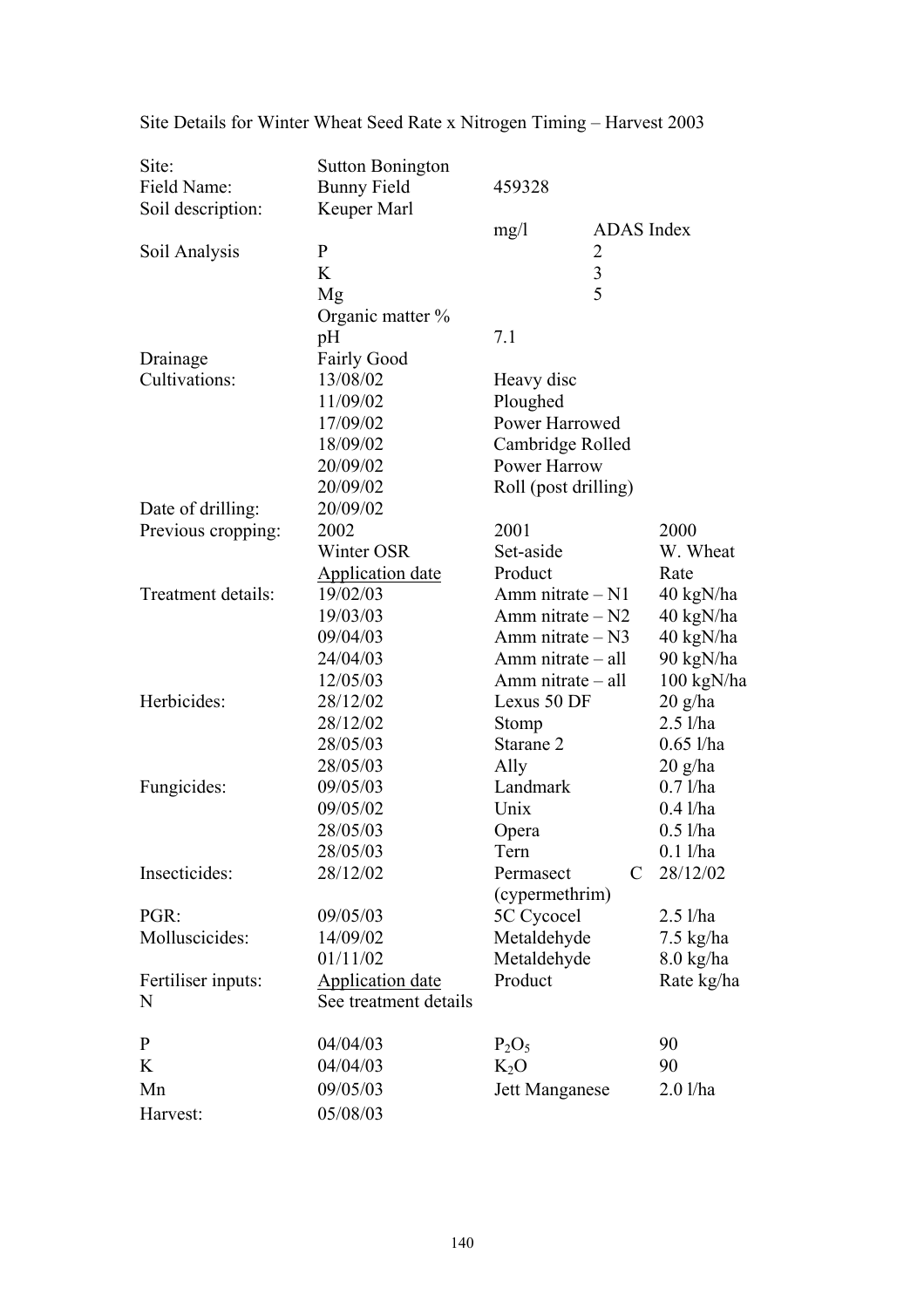| Site:<br>Field Name:<br>Soil description: | <b>High Mowthorpe</b><br><b>Wether Plain</b><br>SE889 694<br>Shallow silt clay loam overlying chalk |                                |                   |                     |
|-------------------------------------------|-----------------------------------------------------------------------------------------------------|--------------------------------|-------------------|---------------------|
| Series:                                   | Andover                                                                                             |                                |                   |                     |
|                                           |                                                                                                     | mg/1                           | <b>ADAS</b> Index |                     |
| Soil Analysis                             | $\mathbf{P}$                                                                                        | 18                             | $\overline{c}$    |                     |
|                                           | K                                                                                                   | 122                            | $\overline{2}$    |                     |
|                                           | Mg                                                                                                  | 37                             | 1                 |                     |
|                                           | Organic matter %                                                                                    | 3.8                            |                   |                     |
|                                           | pH                                                                                                  | 7.9                            |                   |                     |
| Drainage                                  | Good                                                                                                |                                |                   |                     |
| Cultivations:                             | 19/09/02                                                                                            | Ploughed/pressed               |                   |                     |
|                                           | 27/09/02                                                                                            | Rotavated                      |                   |                     |
| Date of drilling:                         | 27/09/02                                                                                            | Rolled                         |                   |                     |
| Cultivar:                                 | Claire                                                                                              |                                |                   |                     |
| Previous cropping:                        | 2002                                                                                                | 2001                           |                   | 2000                |
|                                           | <b>WOSR</b>                                                                                         | W. Wheat                       |                   | S Barley            |
|                                           | <b>Application date</b>                                                                             | Product                        |                   | Rate                |
| Treatment details:                        | Trt 1 - 16/04/03                                                                                    | Bravo 500                      |                   | $1.5$ l/ha          |
|                                           | Trt 2 - 07/05/03                                                                                    | Opus                           |                   | $0.5$ l/ha          |
|                                           |                                                                                                     | Fortress                       |                   | $0.2$ l/ha          |
|                                           | Trt 3 - 27/05/03                                                                                    | Opus                           |                   | $0.75$ l/ha         |
|                                           |                                                                                                     | Corbel                         |                   | $0.5$ l/ha          |
| Herbicides:                               | 18/11/02                                                                                            | Fieldguard                     |                   | 2.1 l/ha            |
|                                           | 18/11/02                                                                                            | <b>Inter Pendimeth</b>         |                   | 3.1 l/ha            |
| Fungicides:                               |                                                                                                     | 1                              |                   |                     |
|                                           |                                                                                                     |                                |                   |                     |
| Insecticides:                             | 30/09/02                                                                                            | Draza                          |                   | $5.0 \text{ kg/ha}$ |
|                                           | 18/11/02                                                                                            | Cypermethrin                   |                   | $0.25$ l/ha         |
| Molluscicides:                            | 30/09/02                                                                                            |                                |                   |                     |
| Dessicant:                                | None                                                                                                | Draza (Trt 2&3)<br>$5.0$ kg/ha |                   |                     |
| Fertiliser inputs:                        | <b>Application date</b>                                                                             | Product                        |                   | Rate kg/ha          |
| N                                         | 13/13/03                                                                                            | Nitram                         |                   | 39 N                |
|                                           | 01/05/03                                                                                            | Nitram                         |                   | 196 <sub>N</sub>    |
| $\mathbf{P}$                              | None                                                                                                |                                |                   |                     |
| K                                         | None                                                                                                |                                |                   |                     |
| Harvest:                                  | 20/08/03                                                                                            |                                |                   |                     |
|                                           |                                                                                                     |                                |                   |                     |

Site Details for Winter Wheat Seed Rate x Disease Control – Harvest 2003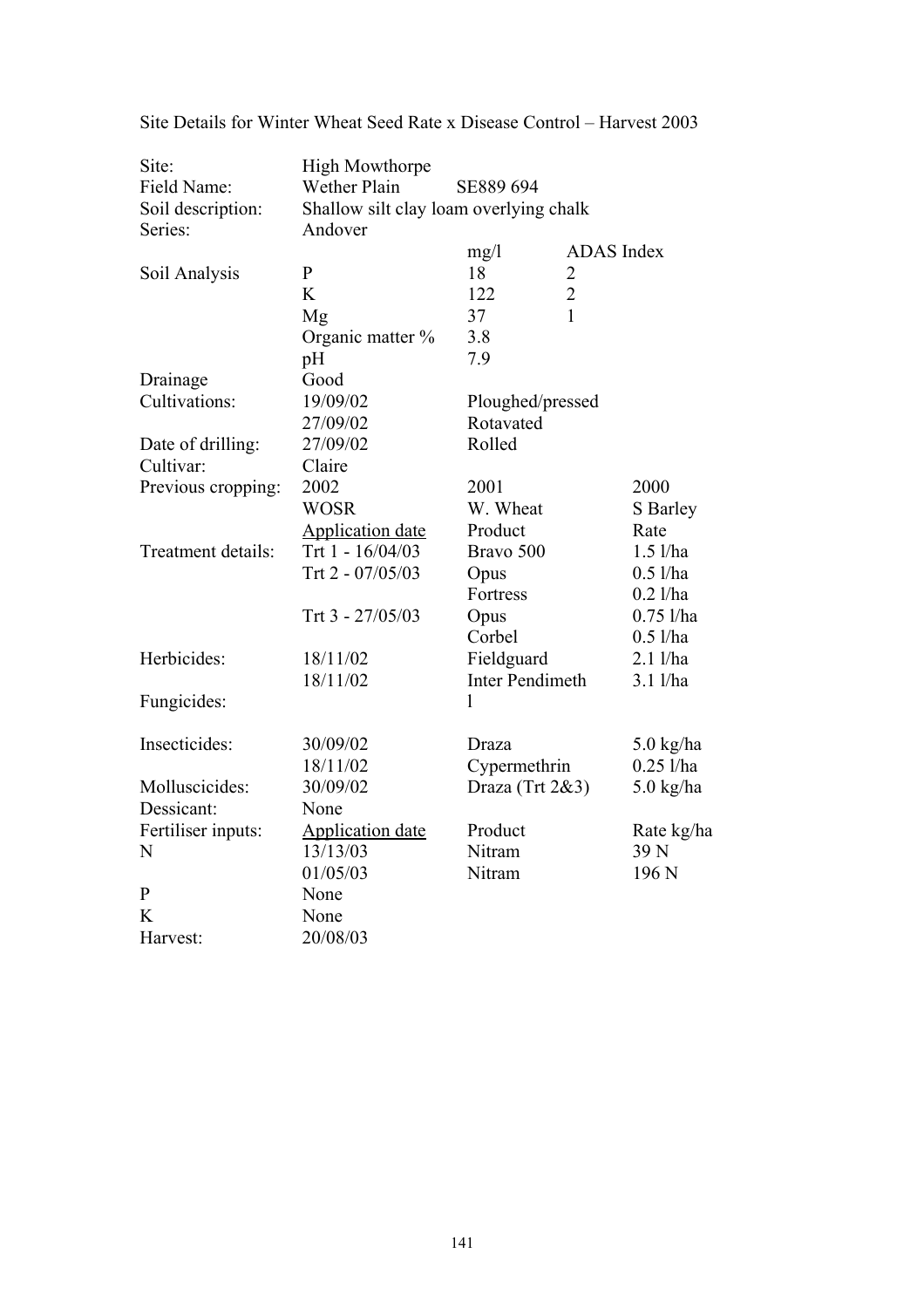| Site:              | Edinburgh               |                     |                      |
|--------------------|-------------------------|---------------------|----------------------|
| Field Name:        | <b>Boghill Farm</b>     | NT249659            |                      |
| Soil description:  | Loam                    |                     |                      |
| Series:            | Winton/Duncrahill       |                     |                      |
|                    |                         | mg/1                | <b>ADAS</b> Index    |
| Soil Analysis      | $\mathbf{P}$            | 18.2                |                      |
|                    | K                       | 357                 |                      |
|                    | Mg                      | 249                 |                      |
|                    | Organic matter %        |                     |                      |
|                    | pH                      | 6.1                 |                      |
| Cultivations:      | 07/10/02                | <b>Power Harrow</b> |                      |
| Date of drilling:  | 07/10/02                |                     |                      |
| Previous cropping: | 2002                    | 2001                | 2000                 |
|                    | <b>Spring Barley</b>    | W. Wheat            | <b>Spring Barley</b> |
|                    | <b>Application date</b> | Product             | Rate                 |
| Treatment details: | 08/10/02                | Draza - Trt 2 & 3   | 5.5 $kg/ha$          |
| Herbicides:        | 10/04/03                | Swipe               | $4.5$ l/ha           |
|                    | 15/05/03                | Harmony M           | $50$ g/ha            |
| Fungicides:        | 23/04/03                | Sportak Delta       | $0.9$ l/ha           |
|                    | 23/04/03                | Tern                | $0.3$ l/ha           |
|                    | 03/06/03                | Landmark            | $0.75$ l/ha          |
|                    | 03/06/03                | Orka                | $1.0$ l/ha           |
|                    | 16/06/03                | Twist               | $0.8$ l/ha           |
|                    | 16/06/03                | Folicur             | $0.4$ l/ha           |
| Molluscicides:     | See treatment details   |                     |                      |
| PGR:               | 07/05/03                | Moddus              | $0.4$ l/ha           |
| Fertiliser inputs: | <b>Application date</b> | Product             | Rate kg/ha           |
| N                  | 14/03/03                | Nitram              | 60 N                 |
|                    | 16/04/03                | Nitram              | 140 N                |
| $\mathbf P$        | 08/10/02                | $P_2O_5$            | 70                   |
| K                  | 08/10/02                | $K_2O$              | 70                   |
| S                  | 14/03/03                |                     | 15.2                 |
| Mn                 | 16/04/03                | Mantrac 500         | $1.0$ l/ha           |
| Harvest:           | 20/08/03                |                     |                      |

Site Details for Winter Wheat Seed Rate x Slug Control – Harvest 2003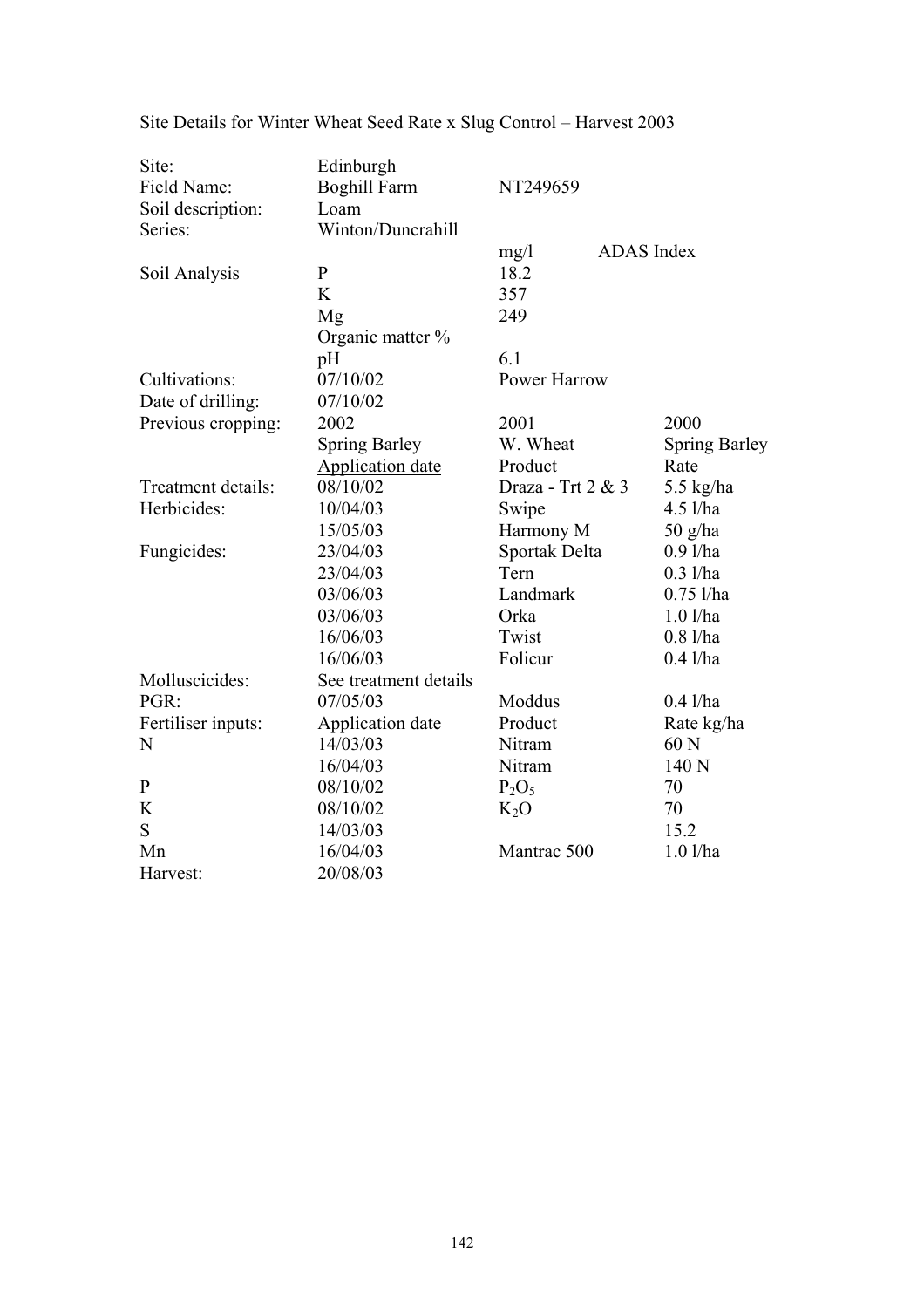| Site:              | Aberdeen                |                            |                     |
|--------------------|-------------------------|----------------------------|---------------------|
| Field Name:        | Sunnybrae               | NJ878117                   |                     |
| Soil description:  | Sandy Clay Loam         |                            |                     |
| Series:            | Countesswells           |                            |                     |
|                    |                         | ADAS Index<br>mg/1         |                     |
| Soil Analysis      | $\mathbf{P}$            | 8.6                        |                     |
|                    | K                       | 83.5                       |                     |
|                    | Mg                      | 85.7                       |                     |
|                    | Organic matter %        | 9.8%                       |                     |
|                    | pH                      | 5.9                        |                     |
| Cultivations:      |                         | Plough                     |                     |
|                    | 27/09/02                | Power Harrow               |                     |
| Date of drilling:  | 27/09/02                |                            |                     |
| Cultivar:          | Claire                  |                            |                     |
| Previous cropping: | 3 Years                 |                            |                     |
|                    | Grass                   |                            |                     |
|                    | <b>Application date</b> | Product                    | Rate                |
| Treatment details: | 07/03/03                | Amm nitrate $- N1$         | 40 kgN/ha           |
|                    | 27/03/03                | Amm nitrate $- N2$         | 40 kgN/ha           |
|                    | 17/04/03                | Amm nitrate - N3           | 40 kgN/ha           |
|                    | 17/04/03                | Amm nitrate - all          | 50 kgN/ha           |
| Herbicides:        | 17/12/02                | Stomp                      | $3.3$ $1/ha$        |
|                    | 17/12/02                | <b>IPU</b>                 | $1.5$ l/ha          |
|                    | 17/12/02                | Quantum                    | $7$ g/ha            |
|                    | 06/05/03                | Harmony                    | $40$ g/ha           |
| Fungicides:        | 15/05/03                | Unix                       | $1.0 \text{ kg/ha}$ |
|                    | 15/05/03                | Opus                       | $0.75$ l/ha         |
|                    | 15/05/03                | <b>Bravo</b>               | $1.0$ l/ha          |
|                    | 04/06/03                | Opera                      | 150 l/ha            |
|                    | 21/06/03                | Amistar                    | $0.6$ l/ha          |
|                    | 21/06/03                | Folicur                    | $0.5$ l/ha          |
| Insecticides:      | Pre-ploughing           | Dursban                    | $1.5$ l/ha          |
| Molluscicides:     | 29/09/02                | Metaldehyde (trts $2&3)$ ) | $5.0$ kg/ha         |
| PGR:               | 06/05/03                | 5C Cycocel                 | $2.5$ l/ha          |
| Dessicant:         | Pre-ploughing           | Touchdown                  | $4.0$ l/ha          |
| Fertiliser inputs: | <b>Application date</b> | Product                    | Rate kg/ha          |
| N                  | See treatment details   |                            |                     |
| $\mathbf{P}$       | 14/09/02                | $P_2O_5$                   | 98                  |
| K                  | 14/09/02                | $K_2O$                     | 98                  |
| Harvest:           | 02/09/03                |                            |                     |

Site Details for Winter Wheat Seed Rate x Nitrogen Timing – Harvest 2003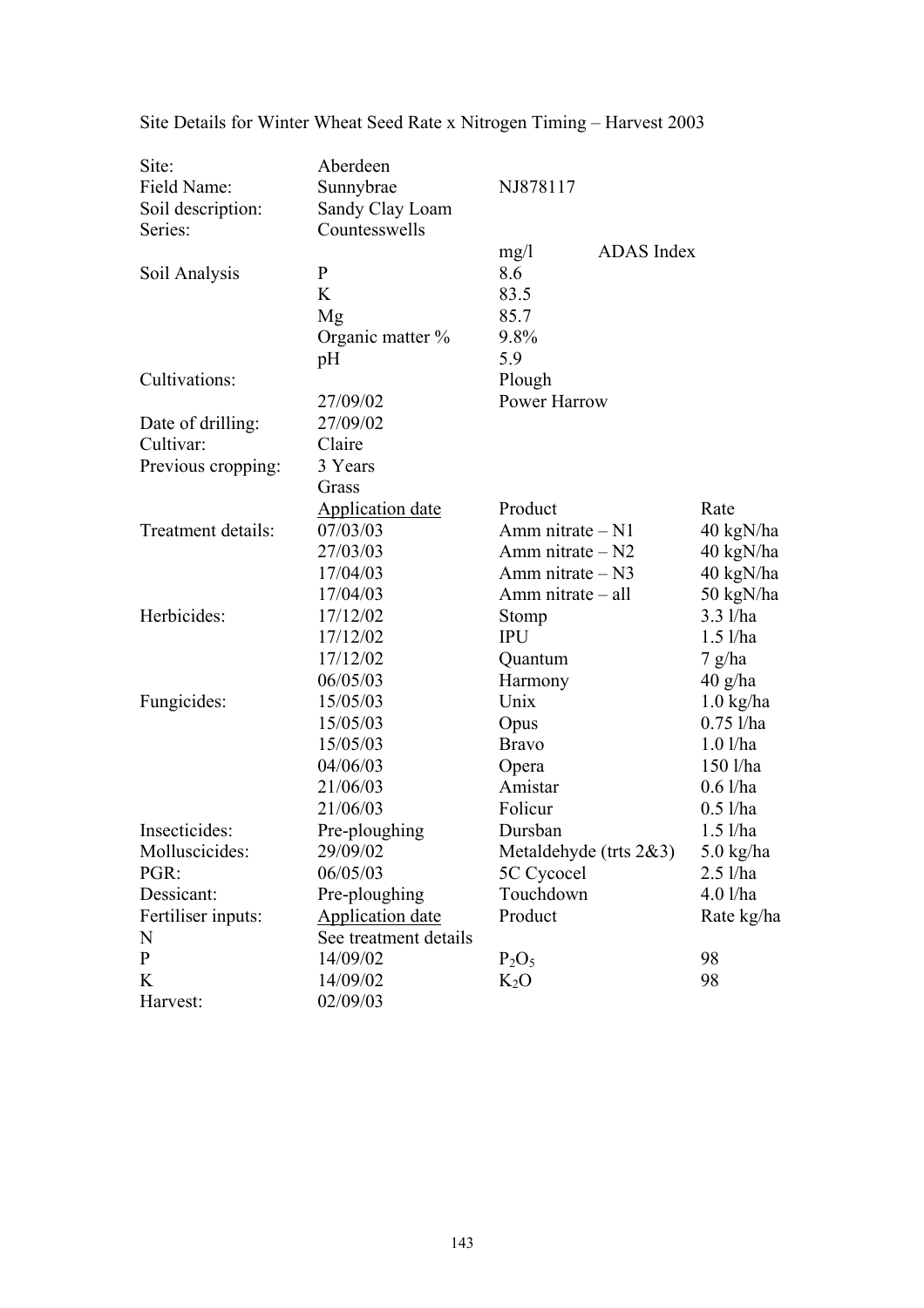|  | Appendix 2 – Yield data |
|--|-------------------------|
|--|-------------------------|

| Year | site            | seed rate | Fungicide   | Nitrogen timing | <b>Residual</b><br>Nitrogen | <b>Rotation</b> | <b>PGR</b>     | <b>Slug Control</b>               | Grain yield, t/ha<br>(15%mc) |
|------|-----------------|-----------|-------------|-----------------|-----------------------------|-----------------|----------------|-----------------------------------|------------------------------|
| 2001 | <b>Bridgets</b> | 40        | GS32 & GS39 | Early           | Normal                      | 1st             | PGR at GS30/31 | Postdrilling                      | 7.82                         |
| 2001 | <b>Bridgets</b> | 80        | GS32 & GS39 | Early           | Normal                      | 1st             | PGR at GS30/31 | Postdrilling                      | 8.50                         |
| 2001 | <b>Bridgets</b> | 160       | GS32 & GS39 | Early           | Normal                      | 1st             | PGR at GS30/31 | Postdrilling                      | 9.04                         |
| 2001 | <b>Bridgets</b> | 320       | GS32 & GS39 | Early           | Normal                      | 1st             | PGR at GS30/31 | Postdrilling                      | 9.02                         |
| 2001 | <b>Bridgets</b> | 640       | GS32 & GS39 | Early           | Normal                      | 1st             | PGR at GS30/31 | Postdrilling                      | 9.37                         |
| 2001 | <b>Bridgets</b> | 40        | GS32 & GS39 | Normal          | Normal                      | 1st             | PGR at GS30/31 | Postdrilling                      | 7.14                         |
| 2001 | <b>Bridgets</b> | 80        | GS32 & GS39 | Normal          | Normal                      | 1st             | PGR at GS30/31 | Postdrilling                      | 7.98                         |
| 2001 | <b>Bridgets</b> | 160       | GS32 & GS39 | Normal          | Normal                      | 1st             | PGR at GS30/31 | Postdrilling                      | 9.25                         |
| 2001 | <b>Bridgets</b> | 320       | GS32 & GS39 | Normal          | Normal                      | 1st             | PGR at GS30/31 | Postdrilling                      | 9.54                         |
| 2001 | <b>Bridgets</b> | 640       | GS32 & GS39 | Normal          | Normal                      | 1st             | PGR at GS30/31 | Postdrilling                      | 9.43                         |
| 2001 | <b>Bridgets</b> | 40        | GS32 & GS39 | Late            | Normal                      | 1st             | PGR at GS30/31 | Postdrilling                      | 6.94                         |
| 2001 | <b>Bridgets</b> | 80        | GS32 & GS39 | Late            | Normal                      | 1st             | PGR at GS30/31 | Postdrilling                      | 8.06                         |
| 2001 | <b>Bridgets</b> | 160       | GS32 & GS39 | Late            | Normal                      | 1st             | PGR at GS30/31 | Postdrilling                      | 8.83                         |
| 2001 | <b>Bridgets</b> | 320       | GS32 & GS39 | Late            | Normal                      | 1st             | PGR at GS30/31 | Postdrilling                      | 9.53                         |
| 2001 | <b>Bridgets</b> | 640       | GS32 & GS39 | Late            | Normal                      | 1st             | PGR at GS30/31 | Postdrilling                      | 9.68                         |
| 2001 | Rosemaund       | 40        | GS32 & GS39 | Normal          | Normal                      | 1st             | PGR at GS30/31 | None                              | 6.88                         |
| 2001 | Rosemaund       | 80        | GS32 & GS39 | Normal          | Normal                      | 1st             | PGR at GS30/31 | None                              | 7.71                         |
| 2001 | Rosemaund       | 160       | GS32 & GS39 | Normal          | Normal                      | 1st             | PGR at GS30/31 | None                              | 8.50                         |
| 2001 | Rosemaund       | 320       | GS32 & GS39 | Normal          | Normal                      | 1st             | PGR at GS30/31 | None                              | 9.11                         |
| 2001 | Rosemaund       | 640       | GS32 & GS39 | Normal          | Normal                      | 1st             | PGR at GS30/31 | None                              | 8.60                         |
| 2001 | Rosemaund       | 40        | GS32 & GS39 | Normal          | Normal                      | 1st             | PGR at GS30/31 | Postdrilling                      | 7.74                         |
| 2001 | Rosemaund       | 80        | GS32 & GS39 | Normal          | Normal                      | 1st             | PGR at GS30/31 | Postdrilling                      | 7.92                         |
| 2001 | Rosemaund       | 160       | GS32 & GS39 | Normal          | Normal                      | 1st             | PGR at GS30/31 | Postdrilling                      | 8.42                         |
| 2001 | Rosemaund       | 320       | GS32 & GS39 | Normal          | Normal                      | 1st             | PGR at GS30/31 | Postdrilling                      | 9.02                         |
| 2001 | Rosemaund       | 640       | GS32 & GS39 | Normal          | Normal                      | 1st             | PGR at GS30/31 | Postdrilling<br>Postdrilling plus | 8.57                         |
| 2001 | Rosemaund       | 40        | GS32 & GS39 | Normal          | Normal                      | 1st             | PGR at GS30/31 | Sebutol Secure                    | 7.42                         |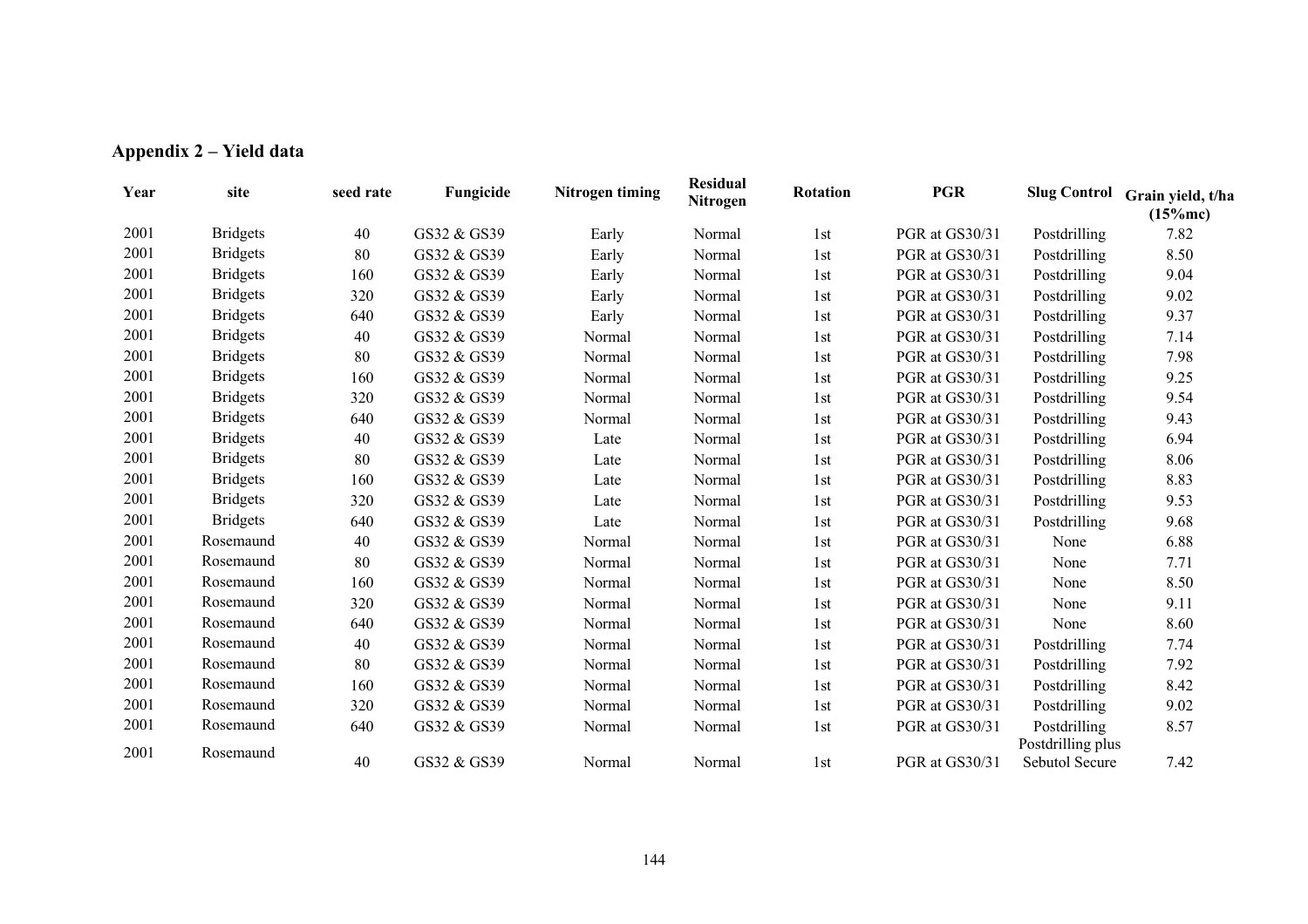|      |           |     |             |        |        |     |                | Postdrilling plus                   |      |
|------|-----------|-----|-------------|--------|--------|-----|----------------|-------------------------------------|------|
| 2001 | Rosemaund | 80  | GS32 & GS39 | Normal | Normal | 1st | PGR at GS30/31 | Sebutol Secure                      | 7.98 |
| 2001 | Rosemaund |     |             |        |        |     |                | Postdrilling plus                   |      |
|      |           | 160 | GS32 & GS39 | Normal | Normal | 1st | PGR at GS30/31 | Sebutol Secure                      | 8.75 |
| 2001 | Rosemaund |     |             |        |        |     |                | Postdrilling plus                   |      |
|      |           | 320 | GS32 & GS39 | Normal | Normal | 1st | PGR at GS30/31 | Sebutol Secure                      | 8.99 |
| 2001 | Rosemaund | 640 | GS32 & GS39 | Normal | Normal | 1st | PGR at GS30/31 | Postdrilling plus<br>Sebutol Secure | 9.21 |
| 2001 | Sutton-B  | 40  | GS32 & GS39 | Early  | low    | 1st | PGR at GS30/31 | Postdrilling                        | 8.24 |
| 2001 | Sutton-B  | 80  | GS32 & GS39 | Early  | low    | 1st | PGR at GS30/31 | Postdrilling                        | 8.56 |
| 2001 | Sutton-B  | 160 | GS32 & GS39 | Early  | low    | 1st | PGR at GS30/31 | Postdrilling                        | 8.58 |
| 2001 | Sutton-B  |     |             |        |        |     |                |                                     |      |
|      |           | 320 | GS32 & GS39 | Early  | low    | 1st | PGR at GS30/31 | Postdrilling                        | 7.85 |
| 2001 | Sutton-B  | 640 | GS32 & GS39 | Early  | low    | 1st | PGR at GS30/31 | Postdrilling                        | 7.50 |
| 2001 | Sutton-B  | 40  | GS32 & GS39 | Normal | low    | 1st | PGR at GS30/31 | Postdrilling                        | 8.03 |
| 2001 | Sutton-B  | 80  | GS32 & GS39 | Normal | low    | 1st | PGR at GS30/31 | Postdrilling                        | 8.80 |
| 2001 | Sutton-B  | 160 | GS32 & GS39 | Normal | low    | 1st | PGR at GS30/31 | Postdrilling                        | 8.67 |
| 2001 | Sutton-B  | 320 | GS32 & GS39 | Normal | low    | 1st | PGR at GS30/31 | Postdrilling                        | 8.05 |
| 2001 | Sutton-B  | 640 | GS32 & GS39 | Normal | low    | 1st | PGR at GS30/31 | Postdrilling                        | 7.94 |
| 2001 | Sutton-B  | 40  | GS32 & GS39 | Late   | low    | 1st | PGR at GS30/31 | Postdrilling                        | 8.18 |
| 2001 | Sutton-B  | 80  | GS32 & GS39 | Late   | low    | 1st | PGR at GS30/31 | Postdrilling                        | 8.86 |
| 2001 | Sutton-B  | 160 | GS32 & GS39 | Late   | low    | 1st | PGR at GS30/31 | Postdrilling                        | 8.81 |
| 2001 | Sutton-B  | 320 | GS32 & GS39 | Late   | low    | 1st | PGR at GS30/31 | Postdrilling                        | 8.96 |
| 2001 | Sutton-B  | 640 | GS32 & GS39 | Late   | low    | 1st | PGR at GS30/31 | Postdrilling                        | 8.14 |
| 2001 | Sutton-B  | 40  | GS32 & GS39 | Early  | high   | 1st | PGR at GS30/31 | Postdrilling                        | 8.39 |
| 2001 | Sutton-B  | 80  | GS32 & GS39 | Early  | high   | 1st | PGR at GS30/31 | Postdrilling                        | 9.13 |
| 2001 | Sutton-B  | 160 | GS32 & GS39 | Early  | high   | 1st | PGR at GS30/31 | Postdrilling                        | 9.39 |
| 2001 | Sutton-B  | 320 | GS32 & GS39 | Early  | high   | 1st | PGR at GS30/31 | Postdrilling                        | 8.87 |
| 2001 | Sutton-B  | 640 | GS32 & GS39 | Early  | high   | 1st | PGR at GS30/31 | Postdrilling                        | 8.97 |
| 2001 | Sutton-B  | 40  | GS32 & GS39 | Normal | high   | 1st | PGR at GS30/31 | Postdrilling                        | 8.22 |
| 2001 | Sutton-B  | 80  | GS32 & GS39 | Normal | high   | 1st | PGR at GS30/31 | Postdrilling                        | 9.01 |
| 2001 | Sutton-B  | 160 | GS32 & GS39 | Normal | high   | 1st | PGR at GS30/31 | Postdrilling                        | 9.41 |
| 2001 | Sutton-B  | 320 | GS32 & GS39 | Normal | high   | 1st | PGR at GS30/31 | Postdrilling                        | 9.39 |
|      |           |     |             |        |        |     |                |                                     |      |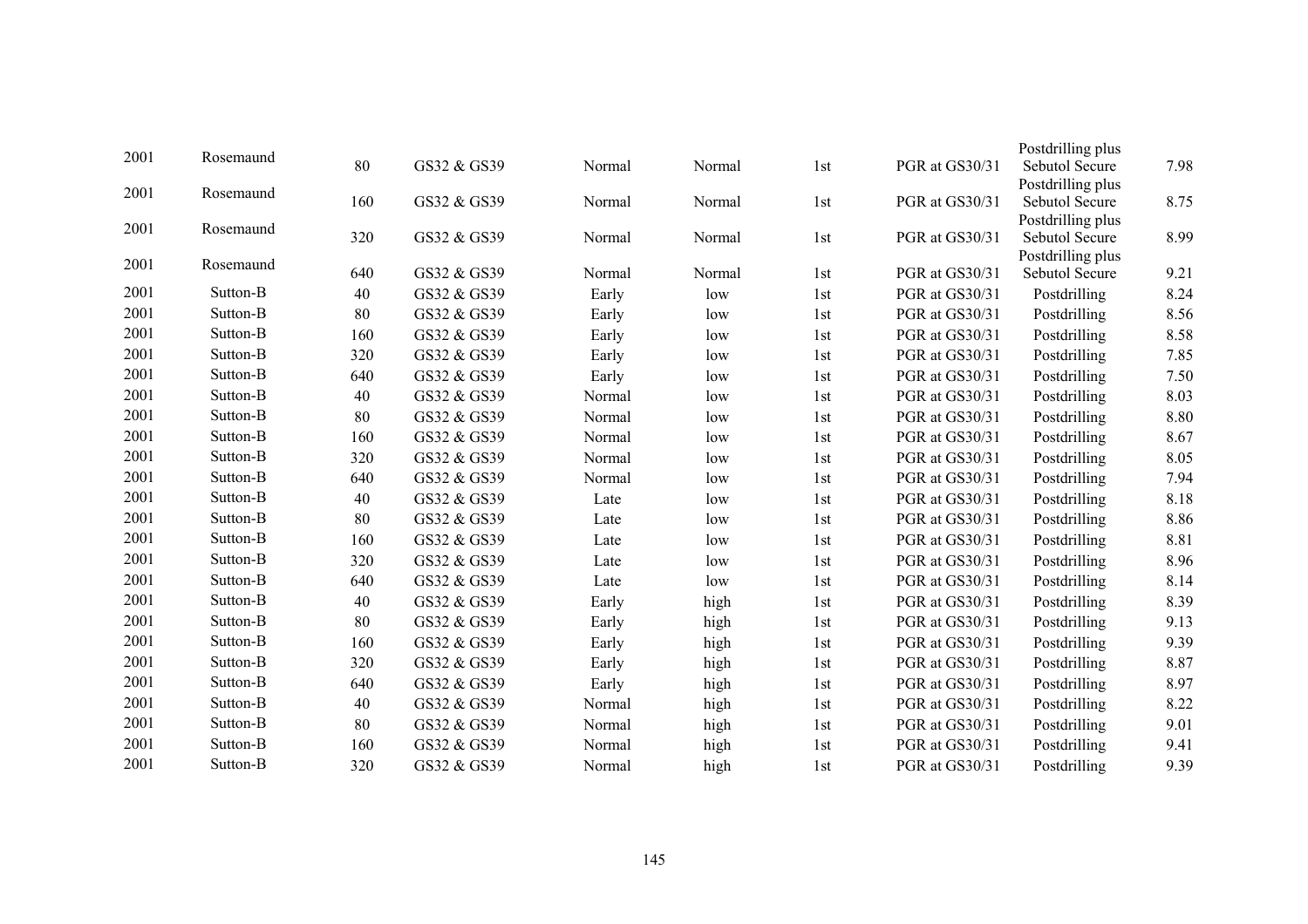| 2001 | Sutton-B    | 640 | GS32 & GS39 | Normal | high   | 1st | PGR at GS30/31   | Postdrilling | 9.41  |
|------|-------------|-----|-------------|--------|--------|-----|------------------|--------------|-------|
| 2001 | Sutton-B    | 40  | GS32 & GS39 | Late   | high   | 1st | PGR at GS30/31   | Postdrilling | 7.67  |
| 2001 | Sutton-B    | 80  | GS32 & GS39 | Late   | high   | 1st | PGR at GS30/31   | Postdrilling | 9.22  |
| 2001 | Sutton-B    | 160 | GS32 & GS39 | Late   | high   | 1st | PGR at GS30/31   | Postdrilling | 9.33  |
| 2001 | Sutton-B    | 320 | GS32 & GS39 | Late   | high   | 1st | PGR at GS30/31   | Postdrilling | 8.92  |
| 2001 | Sutton-B    | 640 | GS32 & GS39 | Late   | high   | 1st | PGR at GS30/31   | Postdrilling | 9.27  |
| 2001 | H-Mowthorpe | 40  | GS32 & GS39 | Normal | Normal | 1st | No PGR           | Postdrilling | 8.77  |
| 2001 | H-Mowthorpe | 80  | GS32 & GS39 | Normal | Normal | 1st | No PGR           | Postdrilling | 10.72 |
| 2001 | H-Mowthorpe | 160 | GS32 & GS39 | Normal | Normal | 1st | No PGR           | Postdrilling | 12.01 |
| 2001 | H-Mowthorpe | 320 | GS32 & GS39 | Normal | Normal | 1st | No PGR           | Postdrilling | 12.39 |
| 2001 | H-Mowthorpe | 640 | GS32 & GS39 | Normal | Normal | 1st | No PGR           | Postdrilling | 12.47 |
| 2001 | H-Mowthorpe | 40  | GS32 & GS39 | Normal | Normal | 1st | PGR at tillering | Postdrilling | 9.13  |
| 2001 | H-Mowthorpe | 80  | GS32 & GS39 | Normal | Normal | 1st | PGR at tillering | Postdrilling | 10.73 |
| 2001 | H-Mowthorpe | 160 | GS32 & GS39 | Normal | Normal | 1st | PGR at tillering | Postdrilling | 11.90 |
| 2001 | H-Mowthorpe | 320 | GS32 & GS39 | Normal | Normal | 1st | PGR at tillering | Postdrilling | 12.38 |
| 2001 | H-Mowthorpe | 640 | GS32 & GS39 | Normal | Normal | 1st | PGR at tillering | Postdrilling | 12.61 |
| 2001 | H-Mowthorpe | 40  | GS32 & GS39 | Normal | Normal | 1st | PGR at GS30/31   | Postdrilling | 8.67  |
| 2001 | H-Mowthorpe | 80  | GS32 & GS39 | Normal | Normal | 1st | PGR at GS30/31   | Postdrilling | 10.71 |
| 2001 | H-Mowthorpe | 160 | GS32 & GS39 | Normal | Normal | 1st | PGR at GS30/31   | Postdrilling | 11.81 |
| 2001 | H-Mowthorpe | 320 | GS32 & GS39 | Normal | Normal | 1st | PGR at GS30/31   | Postdrilling | 12.55 |
| 2001 | H-Mowthorpe | 640 | GS32 & GS39 | Normal | Normal | 1st | PGR at GS30/31   | Postdrilling | 12.85 |
| 2001 | Edinburgh   | 40  | GS32 & GS39 | Normal | Normal | 1st | PGR at GS30/31   | None         | 6.03  |
| 2001 | Edinburgh   | 80  | GS32 & GS39 | Normal | Normal | 1st | PGR at GS30/31   | None         | 7.77  |
| 2001 | Edinburgh   | 160 | GS32 & GS39 | Normal | Normal | 1st | PGR at GS30/31   | None         | 9.69  |
| 2001 | Edinburgh   | 320 | GS32 & GS39 | Normal | Normal | 1st | PGR at GS30/31   | None         | 10.70 |
| 2001 | Edinburgh   | 640 | GS32 & GS39 | Normal | Normal | 1st | PGR at GS30/31   | None         | 11.23 |
| 2001 | Edinburgh   | 40  | GS32 & GS39 | Normal | Normal | 1st | PGR at GS30/31   | Postdrilling | 7.36  |
| 2001 | Edinburgh   | 80  | GS32 & GS39 | Normal | Normal | 1st | PGR at GS30/31   | Postdrilling | 9.06  |
| 2001 | Edinburgh   | 160 | GS32 & GS39 | Normal | Normal | 1st | PGR at GS30/31   | Postdrilling | 10.21 |
| 2001 | Edinburgh   | 320 | GS32 & GS39 | Normal | Normal | 1st | PGR at GS30/31   | Postdrilling | 10.92 |
| 2001 | Edinburgh   | 640 | GS32 & GS39 | Normal | Normal | 1st | PGR at GS30/31   | Postdrilling | 11.35 |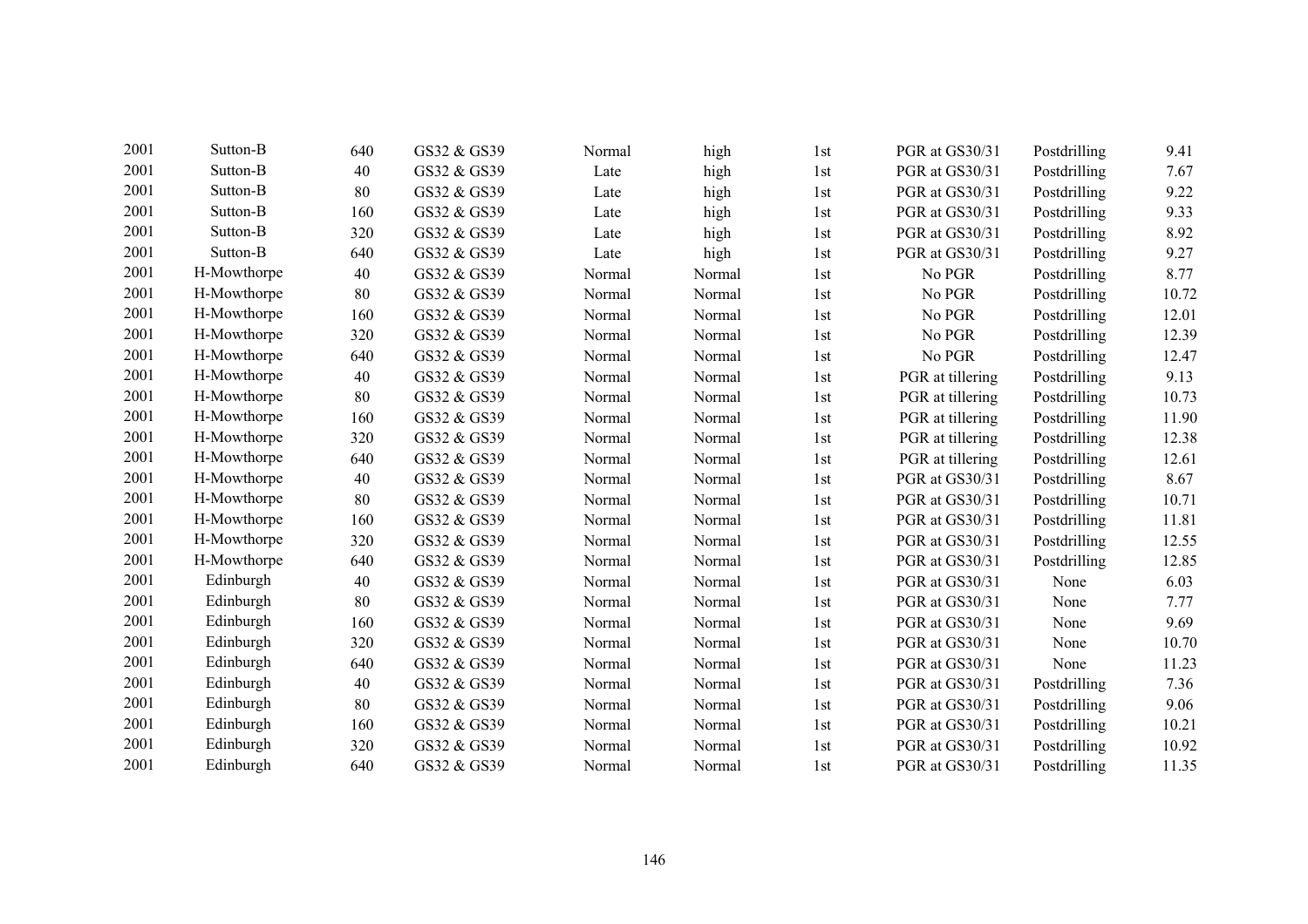|      |           |     |             |        |        |                 |                  | Postdrilling plus                   |       |
|------|-----------|-----|-------------|--------|--------|-----------------|------------------|-------------------------------------|-------|
| 2001 | Edinburgh | 40  | GS32 & GS39 | Normal | Normal | 1st             | PGR at GS30/31   | Sebutol Secure                      | 7.90  |
| 2001 | Edinburgh |     |             |        |        |                 |                  | Postdrilling plus                   |       |
|      |           | 80  | GS32 & GS39 | Normal | Normal | 1st             | PGR at GS30/31   | Sebutol Secure                      | 9.70  |
| 2001 | Edinburgh |     |             |        |        |                 |                  | Postdrilling plus                   |       |
|      |           | 160 | GS32 & GS39 | Normal | Normal | 1st             | PGR at GS30/31   | Sebutol Secure<br>Postdrilling plus | 10.64 |
| 2001 | Edinburgh | 320 | GS32 & GS39 | Normal | Normal | 1st             | PGR at GS30/31   | Sebutol Secure                      | 11.15 |
|      |           |     |             |        |        |                 |                  | Postdrilling plus                   |       |
| 2001 | Edinburgh | 640 | GS32 & GS39 | Normal | Normal | 1st             | PGR at GS30/31   | Sebutol Secure                      | 11.28 |
| 2001 | Aberdeen  | 40  | GS32 & GS39 | Normal | Normal | 1st             | No PGR           | Postdrilling                        | 4.90  |
| 2001 | Aberdeen  | 80  | GS32 & GS39 | Normal | Normal | 1st             | No PGR           | Postdrilling                        | 6.86  |
| 2001 | Aberdeen  | 160 | GS32 & GS39 | Normal | Normal | 1st             | No PGR           | Postdrilling                        | 7.41  |
| 2001 | Aberdeen  | 320 | GS32 & GS39 | Normal | Normal | 1st             | No PGR           | Postdrilling                        | 7.59  |
| 2001 | Aberdeen  | 640 | GS32 & GS39 | Normal | Normal | 1st             | No PGR           | Postdrilling                        | 6.58  |
| 2001 | Aberdeen  | 40  | GS32 & GS39 | Normal | Normal | 1st             | PGR at tillering | Postdrilling                        | 5.38  |
| 2001 | Aberdeen  | 80  | GS32 & GS39 | Normal | Normal | 1st             | PGR at tillering | Postdrilling                        | 6.61  |
| 2001 | Aberdeen  | 160 | GS32 & GS39 | Normal | Normal | 1st             | PGR at tillering | Postdrilling                        | 7.53  |
| 2001 | Aberdeen  | 320 | GS32 & GS39 | Normal | Normal | 1st             | PGR at tillering | Postdrilling                        | 7.66  |
| 2001 | Aberdeen  | 640 | GS32 & GS39 | Normal | Normal | 1st             | PGR at tillering | Postdrilling                        | 7.39  |
| 2001 | Aberdeen  | 40  | GS32 & GS39 | Normal | Normal | 1st             | PGR at GS30/31   | Postdrilling                        | 6.02  |
| 2001 | Aberdeen  | 80  | GS32 & GS39 | Normal | Normal | 1st             | PGR at GS30/31   | Postdrilling                        | 7.46  |
| 2001 | Aberdeen  | 160 | GS32 & GS39 | Normal | Normal | 1st             | PGR at GS30/31   | Postdrilling                        | 7.86  |
| 2001 | Aberdeen  | 320 | GS32 & GS39 | Normal | Normal | 1st             | PGR at GS30/31   | Postdrilling                        | 8.05  |
| 2001 | Aberdeen  | 640 | GS32 & GS39 | Normal | Normal | 1st             | PGR at GS30/31   | Postdrilling                        | 7.86  |
|      |           |     |             |        |        |                 |                  |                                     |       |
| 2002 | Mamhead   | 40  | GS32 & GS39 | Normal | Normal | 1 <sub>st</sub> | No PGR           | Postdrilling                        | 8.23  |
| 2002 | Mamhead   | 80  | GS32 & GS39 | Normal | Normal | 1st             | No PGR           | Postdrilling                        | 8.50  |
| 2002 | Mamhead   | 160 | GS32 & GS39 | Normal | Normal | 1st             | No PGR           | Postdrilling                        | 8.75  |
| 2002 | Mamhead   | 320 | GS32 & GS39 | Normal | Normal | 1st             | No PGR           | Postdrilling                        | 8.66  |
| 2002 | Mamhead   | 640 | GS32 & GS39 | Normal | Normal | 1st             | No PGR           | Postdrilling                        | 7.76  |
| 2002 | Mamhead   | 40  | GS32 & GS39 | Normal | Normal | 1st             | PGR at tillering | Postdrilling                        | 8.22  |
|      |           |     |             |        |        |                 |                  |                                     |       |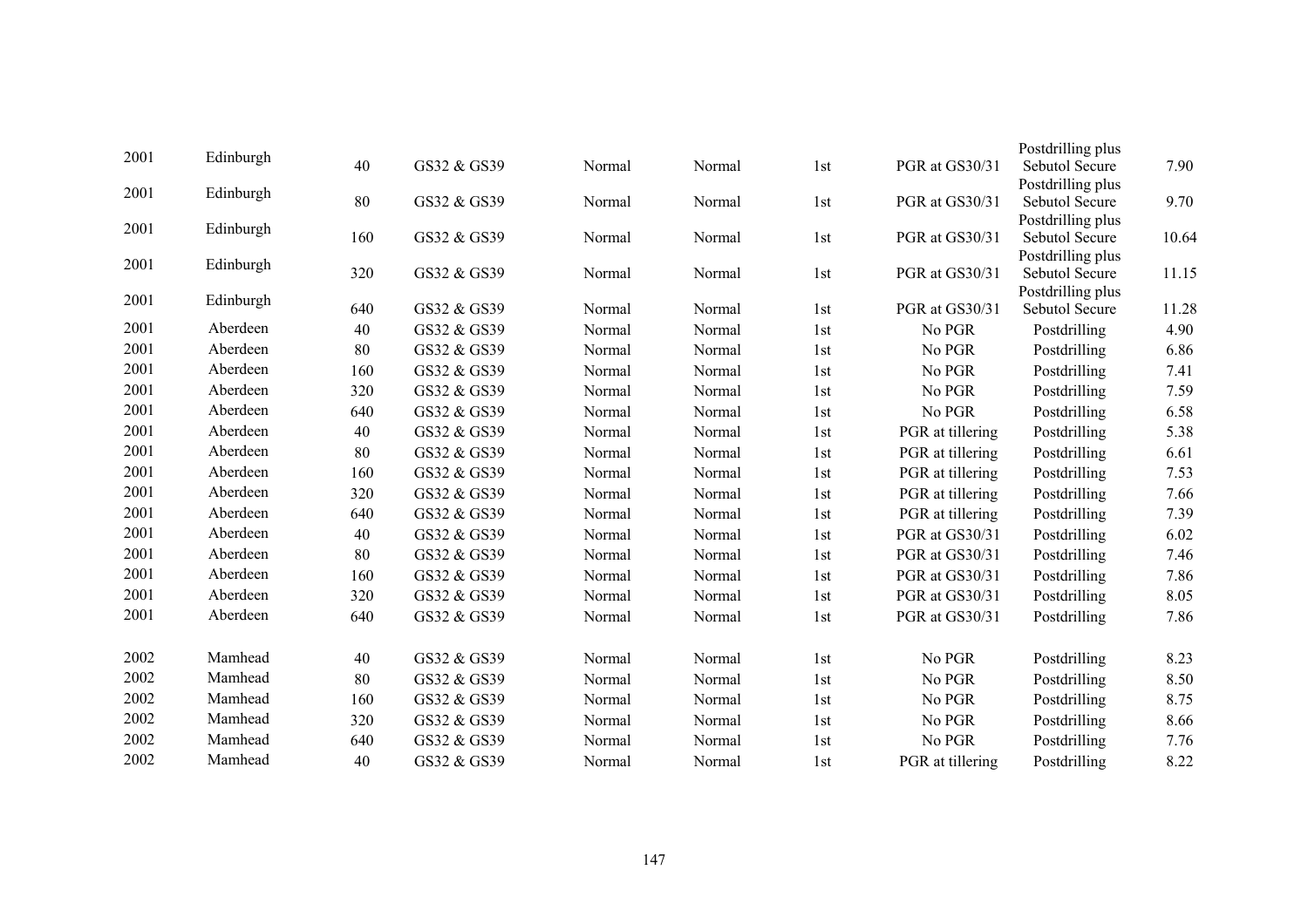| 2002 | Mamhead   | 80  | GS32 & GS39 | Normal | Normal | 1st | PGR at tillering | Postdrilling | 9.00  |
|------|-----------|-----|-------------|--------|--------|-----|------------------|--------------|-------|
| 2002 | Mamhead   | 160 | GS32 & GS39 | Normal | Normal | 1st | PGR at tillering | Postdrilling | 9.25  |
| 2002 | Mamhead   | 320 | GS32 & GS39 | Normal | Normal | 1st | PGR at tillering | Postdrilling | 9.16  |
| 2002 | Mamhead   | 640 | GS32 & GS39 | Normal | Normal | 1st | PGR at tillering | Postdrilling | 8.43  |
| 2002 | Mamhead   | 40  | GS32 & GS39 | Normal | Normal | 1st | PGR at GS30/31   | Postdrilling | 7.89  |
| 2002 | Mamhead   | 80  | GS32 & GS39 | Normal | Normal | 1st | PGR at GS30/31   | Postdrilling | 8.62  |
| 2002 | Mamhead   | 160 | GS32 & GS39 | Normal | Normal | 1st | PGR at GS30/31   | Postdrilling | 8.85  |
| 2002 | Mamhead   | 320 | GS32 & GS39 | Normal | Normal | 1st | PGR at GS30/31   | Postdrilling | 8.73  |
| 2002 | Mamhead   | 640 | GS32 & GS39 | Normal | Normal | 1st | PGR at GS30/31   | Postdrilling | 8.02  |
| 2002 | Rosemaund | 40  | GS32 & GS39 | Normal | Normal | 1st | No PGR           | Postdrilling | 8.95  |
| 2002 | Rosemaund | 80  | GS32 & GS39 | Normal | Normal | 1st | No PGR           | Postdrilling | 10.02 |
| 2002 | Rosemaund | 160 | GS32 & GS39 | Normal | Normal | 1st | No PGR           | Postdrilling | 10.28 |
| 2002 | Rosemaund | 320 | GS32 & GS39 | Normal | Normal | 1st | No PGR           | Postdrilling | 10.81 |
| 2002 | Rosemaund | 640 | GS32 & GS39 | Normal | Normal | 1st | No PGR           | Postdrilling | 10.44 |
| 2002 | Rosemaund | 40  | GS32 & GS39 | Normal | Normal | 1st | PGR at tillering | Postdrilling | 9.40  |
| 2002 | Rosemaund | 80  | GS32 & GS39 | Normal | Normal | 1st | PGR at tillering | Postdrilling | 9.98  |
| 2002 | Rosemaund | 160 | GS32 & GS39 | Normal | Normal | 1st | PGR at tillering | Postdrilling | 10.79 |
| 2002 | Rosemaund | 320 | GS32 & GS39 | Normal | Normal | 1st | PGR at tillering | Postdrilling | 10.57 |
| 2002 | Rosemaund | 640 | GS32 & GS39 | Normal | Normal | 1st | PGR at tillering | Postdrilling | 10.28 |
| 2002 | Rosemaund | 40  | GS32 & GS39 | Normal | Normal | 1st | PGR at GS30/31   | Postdrilling | 8.94  |
| 2002 | Rosemaund | 80  | GS32 & GS39 | Normal | Normal | 1st | PGR at GS30/31   | Postdrilling | 9.53  |
| 2002 | Rosemaund | 160 | GS32 & GS39 | Normal | Normal | 1st | PGR at GS30/31   | Postdrilling | 10.03 |
| 2002 | Rosemaund | 320 | GS32 & GS39 | Normal | Normal | 1st | PGR at GS30/31   | Postdrilling | 10.85 |
| 2002 | Rosemaund | 640 | GS32 & GS39 | Normal | Normal | 1st | PGR at GS30/31   | Postdrilling | 9.97  |
| 2002 | Sutton-B  | 40  | GS32 & GS39 | Early  | low    | 1st | PGR at GS30/31   | Postdrilling | 8.88  |
| 2002 | Sutton-B  | 80  | GS32 & GS39 | Early  | low    | 1st | PGR at GS30/31   | Postdrilling | 10.03 |
| 2002 | Sutton-B  | 160 | GS32 & GS39 | Early  | low    | 1st | PGR at GS30/31   | Postdrilling | 11.24 |
| 2002 | Sutton-B  | 320 | GS32 & GS39 | Early  | low    | 1st | PGR at GS30/31   | Postdrilling | 10.81 |
| 2002 | Sutton-B  | 640 | GS32 & GS39 | Early  | low    | 1st | PGR at GS30/31   | Postdrilling | 10.61 |
| 2002 | Sutton-B  | 40  | GS32 & GS39 | Early  | high   | 1st | PGR at GS30/31   | Postdrilling | 7.57  |
| 2002 | Sutton-B  | 80  | GS32 & GS39 | Early  | high   | 1st | PGR at GS30/31   | Postdrilling | 9.10  |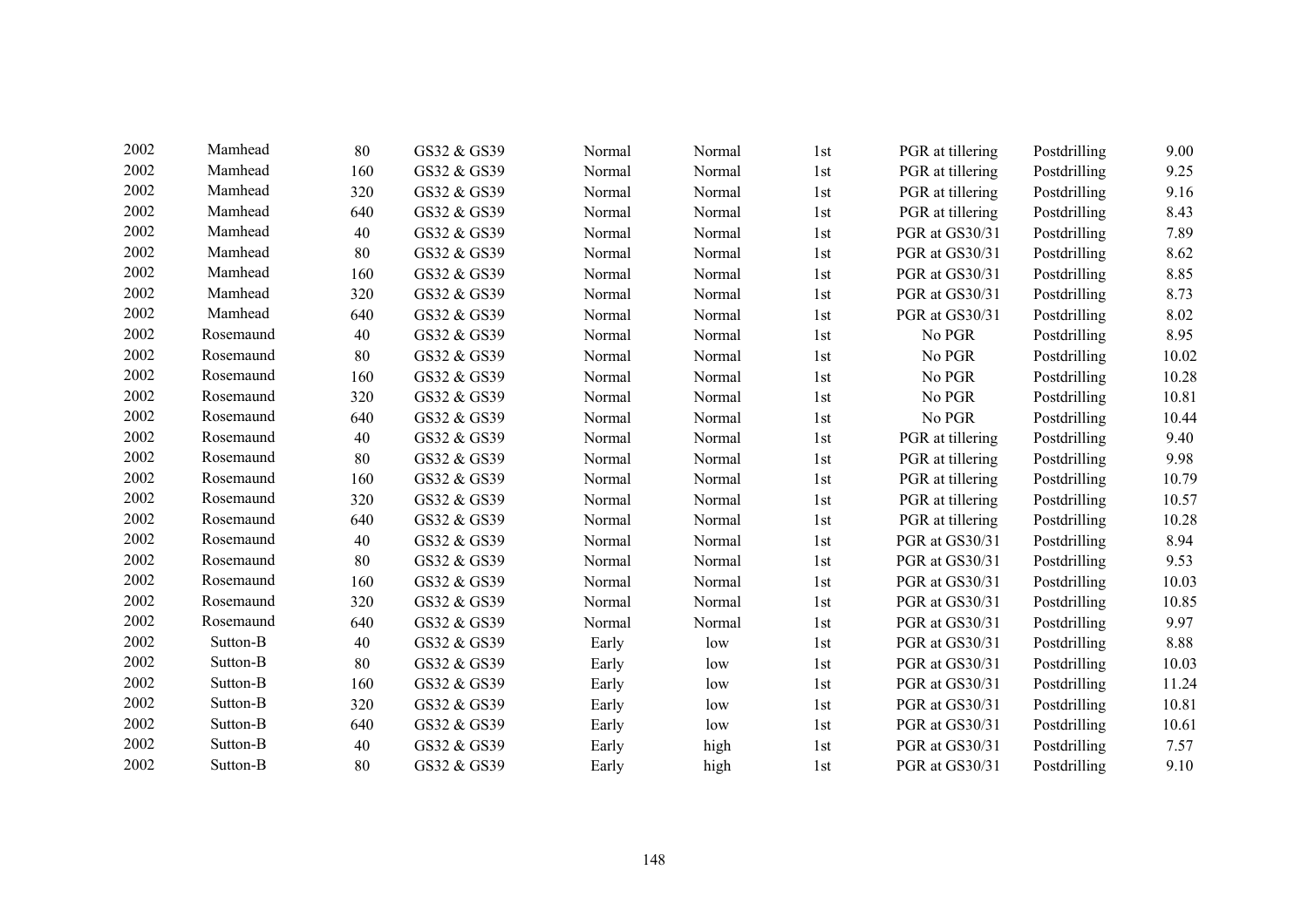| 2002 | Sutton-B    | 160 | GS32 & GS39 | Early  | high   | 1st | PGR at GS30/31 | Postdrilling | 10.68 |
|------|-------------|-----|-------------|--------|--------|-----|----------------|--------------|-------|
| 2002 | Sutton-B    | 320 | GS32 & GS39 | Early  | high   | 1st | PGR at GS30/31 | Postdrilling | 10.84 |
| 2002 | Sutton-B    | 640 | GS32 & GS39 | Early  | high   | 1st | PGR at GS30/31 | Postdrilling | 10.99 |
| 2002 | Sutton-B    | 40  | GS32 & GS39 | Normal | low    | 1st | PGR at GS30/31 | Postdrilling | 8.13  |
| 2002 | Sutton-B    | 80  | GS32 & GS39 | Normal | low    | 1st | PGR at GS30/31 | Postdrilling | 10.14 |
| 2002 | Sutton-B    | 160 | GS32 & GS39 | Normal | low    | 1st | PGR at GS30/31 | Postdrilling | 10.25 |
| 2002 | Sutton-B    | 320 | GS32 & GS39 | Normal | low    | 1st | PGR at GS30/31 | Postdrilling | 9.85  |
| 2002 | Sutton-B    | 640 | GS32 & GS39 | Normal | low    | 1st | PGR at GS30/31 | Postdrilling | 10.91 |
| 2002 | Sutton-B    | 40  | GS32 & GS39 | Normal | high   | 1st | PGR at GS30/31 | Postdrilling | 8.24  |
| 2002 | Sutton-B    | 80  | GS32 & GS39 | Normal | high   | 1st | PGR at GS30/31 | Postdrilling | 9.56  |
| 2002 | Sutton-B    | 160 | GS32 & GS39 | Normal | high   | 1st | PGR at GS30/31 | Postdrilling | 10.48 |
| 2002 | Sutton-B    | 320 | GS32 & GS39 | Normal | high   | 1st | PGR at GS30/31 | Postdrilling | 10.69 |
| 2002 | Sutton-B    | 640 | GS32 & GS39 | Normal | high   | 1st | PGR at GS30/31 | Postdrilling | 10.43 |
| 2002 | Sutton-B    | 40  | GS32 & GS39 | Late   | low    | 1st | PGR at GS30/31 | Postdrilling | 8.01  |
| 2002 | Sutton-B    | 80  | GS32 & GS39 | Late   | low    | 1st | PGR at GS30/31 | Postdrilling | 9.63  |
| 2002 | Sutton-B    | 160 | GS32 & GS39 | Late   | low    | 1st | PGR at GS30/31 | Postdrilling | 10.58 |
| 2002 | Sutton-B    | 320 | GS32 & GS39 | Late   | low    | 1st | PGR at GS30/31 | Postdrilling | 11.21 |
| 2002 | Sutton-B    | 640 | GS32 & GS39 | Late   | low    | 1st | PGR at GS30/31 | Postdrilling | 10.97 |
| 2002 | Sutton-B    | 40  | GS32 & GS39 | Late   | high   | 1st | PGR at GS30/31 | Postdrilling | 7.95  |
| 2002 | Sutton-B    | 80  | GS32 & GS39 | Late   | high   | 1st | PGR at GS30/31 | Postdrilling | 9.91  |
| 2002 | Sutton-B    | 160 | GS32 & GS39 | Late   | high   | 1st | PGR at GS30/31 | Postdrilling | 10.99 |
| 2002 | Sutton-B    | 320 | GS32 & GS39 | Late   | high   | 1st | PGR at GS30/31 | Postdrilling | 11.27 |
| 2002 | Sutton-B    | 640 | GS32 & GS39 | Late   | high   | 1st | PGR at GS30/31 | Postdrilling | 10.83 |
| 2002 | H-Mowthorpe | 40  | GS32 & GS39 | Normal | Normal | 1st | PGR at GS30/31 | Postdrilling | 7.16  |
| 2002 | H-Mowthorpe | 80  | GS32 & GS39 | Normal | Normal | 1st | PGR at GS30/31 | Postdrilling | 9.36  |
| 2002 | H-Mowthorpe | 160 | GS32 & GS39 | Normal | Normal | 1st | PGR at GS30/31 | Postdrilling | 10.41 |
| 2002 | H-Mowthorpe | 320 | GS32 & GS39 | Normal | Normal | 1st | PGR at GS30/31 | Postdrilling | 10.70 |
| 2002 | H-Mowthorpe | 640 | GS32 & GS39 | Normal | Normal | 1st | PGR at GS30/31 | Postdrilling | 10.93 |
| 2002 | H-Mowthorpe | 40  | GS32 & GS39 | Normal | Normal | 2nd | PGR at GS30/31 | Postdrilling | 6.33  |
| 2002 | H-Mowthorpe | 80  | GS32 & GS39 | Normal | Normal | 2nd | PGR at GS30/31 | Postdrilling | 7.43  |
| 2002 | H-Mowthorpe | 160 | GS32 & GS39 | Normal | Normal | 2nd | PGR at GS30/31 | Postdrilling | 8.17  |
|      |             |     |             |        |        |     |                |              |       |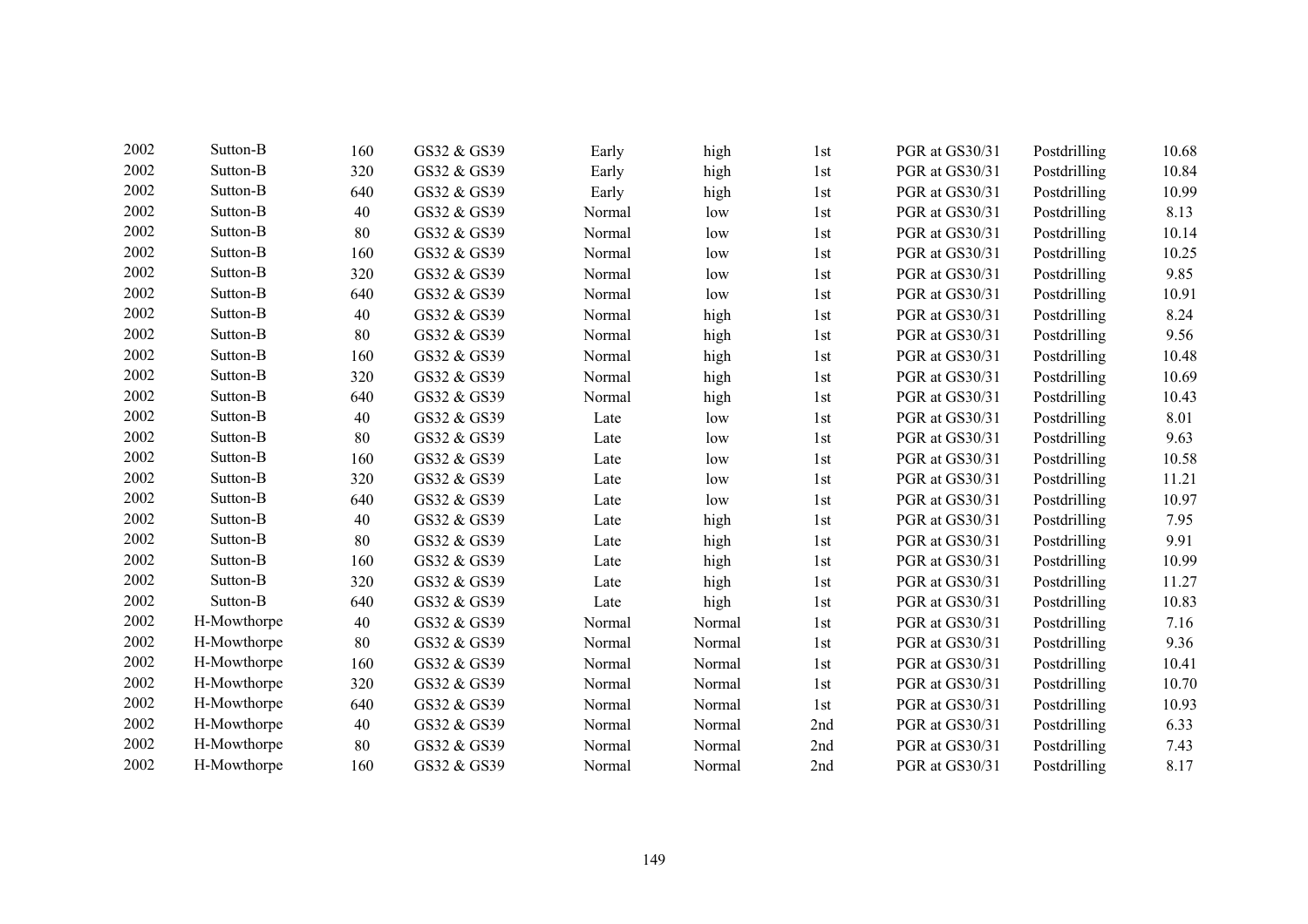| 2002 | H-Mowthorpe | 320 | GS32 & GS39 | Normal | Normal | 2nd               | PGR at GS30/31 | Postdrilling | 8.59 |
|------|-------------|-----|-------------|--------|--------|-------------------|----------------|--------------|------|
| 2002 | H-Mowthorpe | 640 | GS32 & GS39 | Normal | Normal | 2nd               | PGR at GS30/31 | Postdrilling | 9.20 |
| 2002 | H-Mowthorpe | 40  | GS32 & GS39 | Normal | Normal | 2nd plus Latitude | PGR at GS30/31 | Postdrilling | 5.69 |
| 2002 | H-Mowthorpe | 80  | GS32 & GS39 | Normal | Normal | 2nd plus Latitude | PGR at GS30/31 | Postdrilling | 6.96 |
| 2002 | H-Mowthorpe | 160 | GS32 & GS39 | Normal | Normal | 2nd plus Latitude | PGR at GS30/31 | Postdrilling | 7.66 |
| 2002 | H-Mowthorpe | 320 | GS32 & GS39 | Normal | Normal | 2nd plus Latitude | PGR at GS30/31 | Postdrilling | 8.24 |
| 2002 | H-Mowthorpe | 640 | GS32 & GS39 | Normal | Normal | 2nd plus Latitude | PGR at GS30/31 | Postdrilling | 7.58 |
| 2002 | Edinburgh   | 40  | GS32 & GS39 | Early  | Normal | 1st               | PGR at GS30/31 | Postdrilling | 7.84 |
| 2002 | Edinburgh   | 80  | GS32 & GS39 | Early  | Normal | 1st               | PGR at GS30/31 | Postdrilling | 8.71 |
| 2002 | Edinburgh   | 160 | GS32 & GS39 | Early  | Normal | 1st               | PGR at GS30/31 | Postdrilling | 9.34 |
| 2002 | Edinburgh   | 320 | GS32 & GS39 | Early  | Normal | 1st               | PGR at GS30/31 | Postdrilling | 9.22 |
| 2002 | Edinburgh   | 640 | GS32 & GS39 | Early  | Normal | 1st               | PGR at GS30/31 | Postdrilling | 9.73 |
| 2002 | Edinburgh   | 40  | GS32 & GS39 | Normal | Normal | 1st               | PGR at GS30/31 | Postdrilling | 7.60 |
| 2002 | Edinburgh   | 80  | GS32 & GS39 | Normal | Normal | 1st               | PGR at GS30/31 | Postdrilling | 8.59 |
| 2002 | Edinburgh   | 160 | GS32 & GS39 | Normal | Normal | 1st               | PGR at GS30/31 | Postdrilling | 9.27 |
| 2002 | Edinburgh   | 320 | GS32 & GS39 | Normal | Normal | 1st               | PGR at GS30/31 | Postdrilling | 9.60 |
| 2002 | Edinburgh   | 640 | GS32 & GS39 | Normal | Normal | 1st               | PGR at GS30/31 | Postdrilling | 9.56 |
| 2002 | Edinburgh   | 40  | GS32 & GS39 | Late   | Normal | 1st               | PGR at GS30/31 | Postdrilling | 7.53 |
| 2002 | Edinburgh   | 80  | GS32 & GS39 | Late   | Normal | 1st               | PGR at GS30/31 | Postdrilling | 8.29 |
| 2002 | Edinburgh   | 160 | GS32 & GS39 | Late   | Normal | 1st               | PGR at GS30/31 | Postdrilling | 9.02 |
| 2002 | Edinburgh   | 320 | GS32 & GS39 | Late   | Normal | 1st               | PGR at GS30/31 | Postdrilling | 9.30 |
| 2002 | Edinburgh   | 640 | GS32 & GS39 | Late   | Normal | 1st               | PGR at GS30/31 | Postdrilling | 9.53 |
| 2002 | Aberdeen    | 40  | GS32 & GS39 | Early  | Normal | 1st               | PGR at GS30/31 | Postdrilling | 4.57 |
| 2002 | Aberdeen    | 80  | GS32 & GS39 | Early  | Normal | 1st               | PGR at GS30/31 | Postdrilling | 6.64 |
| 2002 | Aberdeen    | 160 | GS32 & GS39 | Early  | Normal | 1st               | PGR at GS30/31 | Postdrilling | 8.71 |
| 2002 | Aberdeen    | 320 | GS32 & GS39 | Early  | Normal | 1st               | PGR at GS30/31 | Postdrilling | 9.51 |
| 2002 | Aberdeen    | 640 | GS32 & GS39 | Early  | Normal | 1st               | PGR at GS30/31 | Postdrilling | 9.92 |
| 2002 | Aberdeen    | 40  | GS32 & GS39 | Normal | Normal | 1st               | PGR at GS30/31 | Postdrilling | 4.23 |
| 2002 | Aberdeen    | 80  | GS32 & GS39 | Normal | Normal | 1st               | PGR at GS30/31 | Postdrilling | 6.60 |
| 2002 | Aberdeen    | 160 | GS32 & GS39 | Normal | Normal | 1st               | PGR at GS30/31 | Postdrilling | 8.42 |
| 2002 | Aberdeen    | 320 | GS32 & GS39 | Normal | Normal | 1st               | PGR at GS30/31 | Postdrilling | 9.40 |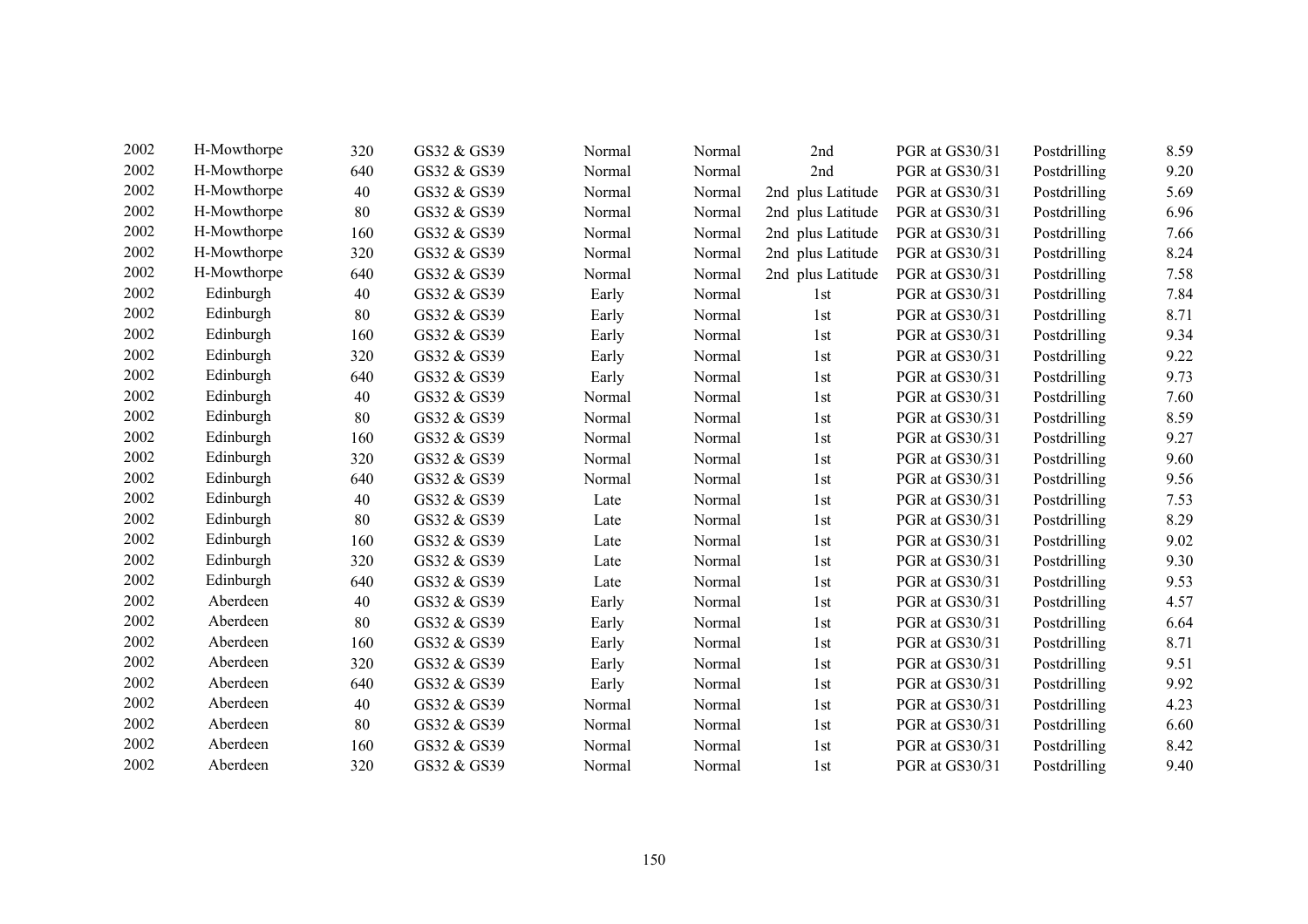| 2002 | Aberdeen  | 640 | GS32 & GS39 | Normal | Normal | 1st               | PGR at GS30/31 | Postdrilling | 9.82 |
|------|-----------|-----|-------------|--------|--------|-------------------|----------------|--------------|------|
| 2002 | Aberdeen  | 40  | GS32 & GS39 | Late   | Normal | 1st               | PGR at GS30/31 | Postdrilling | 4.68 |
| 2002 | Aberdeen  | 80  | GS32 & GS39 | Late   | Normal | 1st               | PGR at GS30/31 | Postdrilling | 6.86 |
| 2002 | Aberdeen  | 160 | GS32 & GS39 | Late   | Normal | 1st               | PGR at GS30/31 | Postdrilling | 8.58 |
| 2002 | Aberdeen  | 320 | GS32 & GS39 | Late   | Normal | 1st               | PGR at GS30/31 | Postdrilling | 9.45 |
| 2002 | Aberdeen  | 640 | GS32 & GS39 | Late   | Normal | 1st               | PGR at GS30/31 | Postdrilling | 9.82 |
| 2003 | Rosemaund | 40  | GS32 & GS39 | Normal | Normal | 1st               | PGR at GS30/31 | Postdrilling | 6.03 |
| 2003 | Rosemaund | 80  | GS32 & GS39 | Normal | Normal | 1st               | PGR at GS30/31 | Postdrilling | 7.28 |
| 2003 | Rosemaund | 160 | GS32 & GS39 | Normal | Normal | 1st               | PGR at GS30/31 | Postdrilling | 7.65 |
| 2003 | Rosemaund | 320 | GS32 & GS39 | Normal | Normal | 1st               | PGR at GS30/31 | Postdrilling | 8.14 |
| 2003 | Rosemaund | 640 | GS32 & GS39 | Normal | Normal | 1st               | PGR at GS30/31 | Postdrilling | 8.10 |
| 2003 | Rosemaund | 40  | GS32 & GS39 | Normal | Normal | 2nd               | PGR at GS30/31 | Postdrilling | 6.74 |
| 2003 | Rosemaund | 80  | GS32 & GS39 | Normal | Normal | 2nd               | PGR at GS30/31 | Postdrilling | 7.79 |
| 2003 | Rosemaund | 160 | GS32 & GS39 | Normal | Normal | 2nd               | PGR at GS30/31 | Postdrilling | 7.96 |
| 2003 | Rosemaund | 320 | GS32 & GS39 | Normal | Normal | 2nd               | PGR at GS30/31 | Postdrilling | 8.28 |
| 2003 | Rosemaund | 640 | GS32 & GS39 | Normal | Normal | 2nd               | PGR at GS30/31 | Postdrilling | 8.40 |
| 2003 | Rosemaund | 40  | GS32 & GS39 | Normal | Normal | 2nd plus Latitude | PGR at GS30/31 | Postdrilling | 6.36 |
| 2003 | Rosemaund | 80  | GS32 & GS39 | Normal | Normal | 2nd plus Latitude | PGR at GS30/31 | Postdrilling | 7.36 |
| 2003 | Rosemaund | 160 | GS32 & GS39 | Normal | Normal | 2nd plus Latitude | PGR at GS30/31 | Postdrilling | 8.04 |
| 2003 | Rosemaund | 320 | GS32 & GS39 | Normal | Normal | 2nd plus Latitude | PGR at GS30/31 | Postdrilling | 8.40 |
| 2003 | Rosemaund | 640 | GS32 & GS39 | Normal | Normal | 2nd plus Latitude | PGR at GS30/31 | Postdrilling | 8.41 |
| 2003 | Mamhead   | 40  | GS32 & GS39 | Normal | Normal | 1st               | PGR at GS30/31 | Postdrilling | 5.35 |
| 2003 | Mamhead   | 80  | GS32 & GS39 | Normal | Normal | 1st               | PGR at GS30/31 | Postdrilling | 6.38 |
| 2003 | Mamhead   | 160 | GS32 & GS39 | Normal | Normal | 1st               | PGR at GS30/31 | Postdrilling | 7.14 |
| 2003 | Mamhead   | 320 | GS32 & GS39 | Normal | Normal | 1st               | PGR at GS30/31 | Postdrilling | 7.11 |
| 2003 | Mamhead   | 640 | GS32 & GS39 | Normal | Normal | 1st               | PGR at GS30/31 | Postdrilling | 7.35 |
| 2003 | Mamhead   | 40  | GS32 & GS39 | Normal | Normal | 2nd               | PGR at GS30/31 | Postdrilling | 4.09 |
| 2003 | Mamhead   | 80  | GS32 & GS39 | Normal | Normal | 2nd               | PGR at GS30/31 | Postdrilling | 4.24 |
| 2003 | Mamhead   | 160 | GS32 & GS39 | Normal | Normal | 2nd               | PGR at GS30/31 | Postdrilling | 4.70 |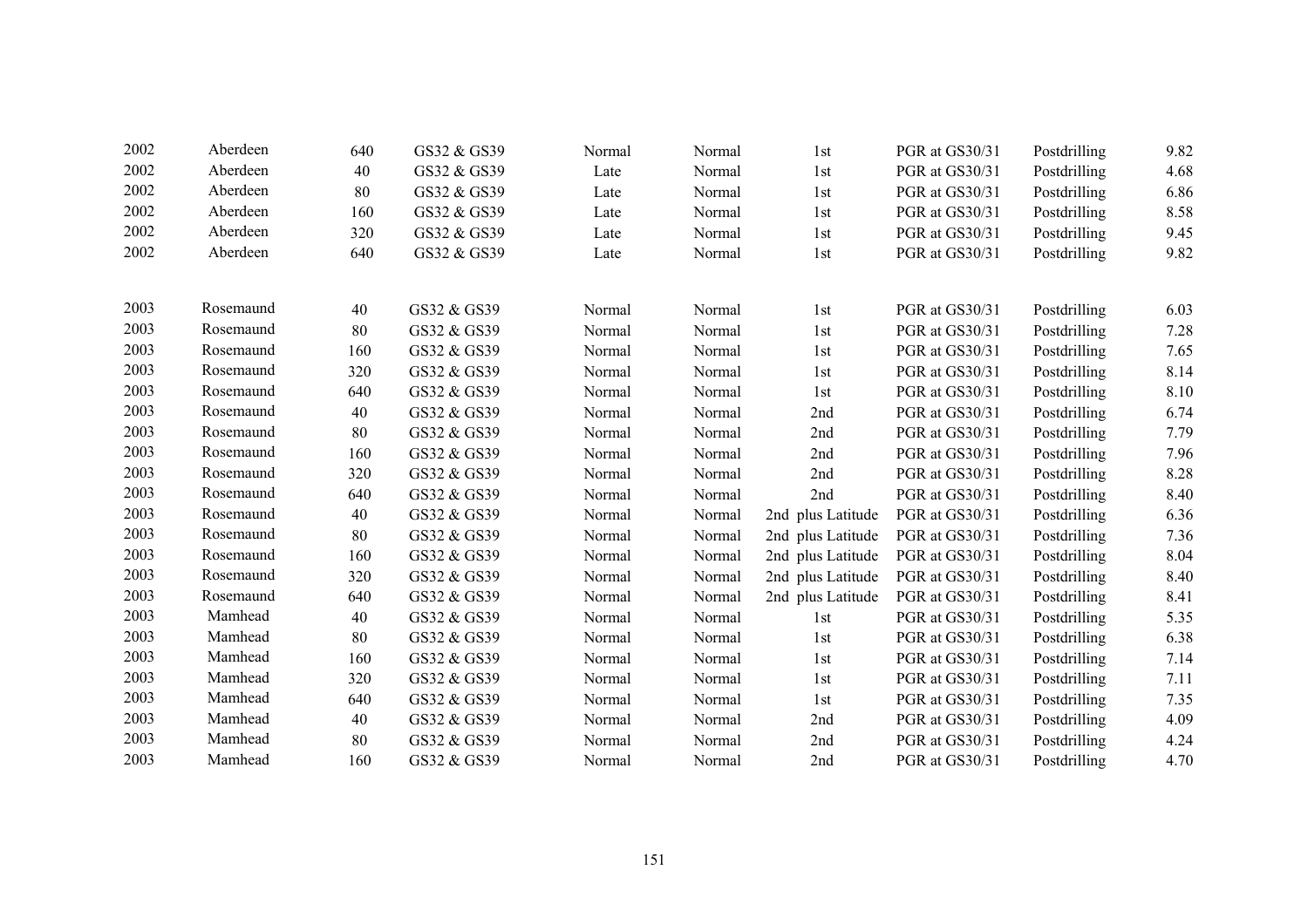| 2003 | Mamhead  | 320 | GS32 & GS39 | Normal | Normal | 2nd               | PGR at GS30/31 | Postdrilling | 4.52  |
|------|----------|-----|-------------|--------|--------|-------------------|----------------|--------------|-------|
| 2003 | Mamhead  | 640 | GS32 & GS39 | Normal | Normal | 2nd               | PGR at GS30/31 | Postdrilling | 4.20  |
| 2003 | Mamhead  | 40  | GS32 & GS39 | Normal | Normal | 2nd plus Latitude | PGR at GS30/31 | Postdrilling | 3.87  |
| 2003 | Mamhead  | 80  | GS32 & GS39 | Normal | Normal | 2nd plus Latitude | PGR at GS30/31 | Postdrilling | 4.43  |
| 2003 | Mamhead  | 160 | GS32 & GS39 | Normal | Normal | 2nd plus Latitude | PGR at GS30/31 | Postdrilling | 4.97  |
| 2003 | Mamhead  | 320 | GS32 & GS39 | Normal | Normal | 2nd plus Latitude | PGR at GS30/31 | Postdrilling | 5.21  |
| 2003 | Mamhead  | 640 | GS32 & GS39 | Normal | Normal | 2nd plus Latitude | PGR at GS30/31 | Postdrilling | 5.51  |
| 2003 | Sutton-B | 40  | GS32 & GS39 | Early  | low    | 1st               | PGR at GS30/31 | Postdrilling | 6.20  |
| 2003 | Sutton-B | 40  | GS32 & GS39 | Early  | hign   | 1st               | PGR at GS30/31 | Postdrilling | 4.44  |
| 2003 | Sutton-B | 40  | GS32 & GS39 | Normal | low    | 1st               | PGR at GS30/31 | Postdrilling | 5.98  |
| 2003 | Sutton-B | 40  | GS32 & GS39 | Normal | hign   | 1st               | PGR at GS30/31 | Postdrilling | 2.71  |
| 2003 | Sutton-B | 40  | GS32 & GS39 | Late   | low    | 1st               | PGR at GS30/31 | Postdrilling | 7.20  |
| 2003 | Sutton-B | 40  | GS32 & GS39 | Late   | hign   | 1st               | PGR at GS30/31 | Postdrilling | 6.96  |
| 2003 | Sutton-B | 80  | GS32 & GS39 | Early  | low    | 1st               | PGR at GS30/31 | Postdrilling | 7.60  |
| 2003 | Sutton-B | 80  | GS32 & GS39 | Early  | hign   | 1st               | PGR at GS30/31 | Postdrilling | 7.02  |
| 2003 | Sutton-B | 80  | GS32 & GS39 | Normal | low    | 1st               | PGR at GS30/31 | Postdrilling | 7.81  |
| 2003 | Sutton-B | 80  | GS32 & GS39 | Normal | hign   | 1st               | PGR at GS30/31 | Postdrilling | 7.04  |
| 2003 | Sutton-B | 80  | GS32 & GS39 | Late   | low    | 1st               | PGR at GS30/31 | Postdrilling | 9.24  |
| 2003 | Sutton-B | 80  | GS32 & GS39 | Late   | hign   | 1st               | PGR at GS30/31 | Postdrilling | 8.26  |
| 2003 | Sutton-B | 160 | GS32 & GS39 | Early  | low    | 1st               | PGR at GS30/31 | Postdrilling | 9.56  |
| 2003 | Sutton-B | 160 | GS32 & GS39 | Early  | hign   | 1st               | PGR at GS30/31 | Postdrilling | 9.39  |
| 2003 | Sutton-B | 160 | GS32 & GS39 | Normal | low    | 1st               | PGR at GS30/31 | Postdrilling | 10.08 |
| 2003 | Sutton-B | 160 | GS32 & GS39 | Normal | hign   | 1st               | PGR at GS30/31 | Postdrilling | 8.05  |
| 2003 | Sutton-B | 160 | GS32 & GS39 | Late   | low    | 1st               | PGR at GS30/31 | Postdrilling | 9.92  |
| 2003 | Sutton-B | 160 | GS32 & GS39 | Late   | hign   | 1st               | PGR at GS30/31 | Postdrilling | 10.79 |
| 2003 | Sutton-B | 320 | GS32 & GS39 | Early  | low    | 1st               | PGR at GS30/31 | Postdrilling | 10.04 |
| 2003 | Sutton-B | 320 | GS32 & GS39 | Early  | hign   | 1st               | PGR at GS30/31 | Postdrilling | 10.33 |
| 2003 | Sutton-B | 320 | GS32 & GS39 | Normal | low    | 1st               | PGR at GS30/31 | Postdrilling | 10.59 |
| 2003 | Sutton-B | 320 | GS32 & GS39 | Normal | hign   | 1st               | PGR at GS30/31 | Postdrilling | 10.44 |
| 2003 | Sutton-B | 320 | GS32 & GS39 | Late   | low    | 1st               | PGR at GS30/31 | Postdrilling | 10.71 |
| 2003 | Sutton-B | 320 | GS32 & GS39 | Late   | hign   | 1st               | PGR at GS30/31 | Postdrilling | 10.84 |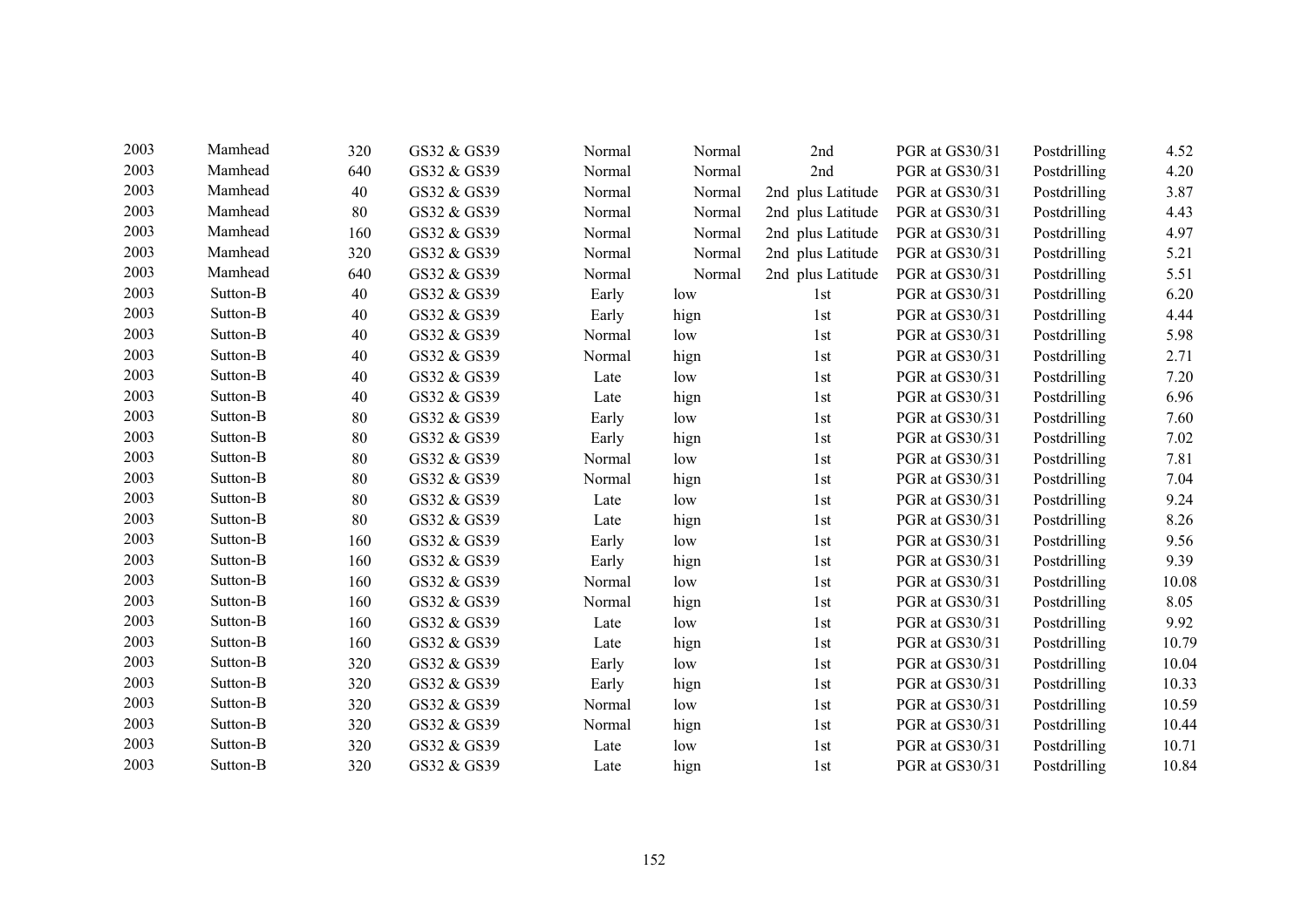| 2003         | Sutton-B    | 640 | GS32 & GS39           | Early  | low    | 1st | PGR at GS30/31 | Postdrilling | 10.34 |
|--------------|-------------|-----|-----------------------|--------|--------|-----|----------------|--------------|-------|
| 2003         | Sutton-B    | 640 | GS32 & GS39           | Early  | hign   | 1st | PGR at GS30/31 | Postdrilling | 10.38 |
| 2003         | Sutton-B    | 640 | GS32 & GS39           | Normal | low    | 1st | PGR at GS30/31 | Postdrilling | 10.53 |
| 2003         | Sutton-B    | 640 | GS32 & GS39           | Normal | hign   | 1st | PGR at GS30/31 | Postdrilling | 10.73 |
| 2003         | Sutton-B    | 640 | GS32 & GS39           | Late   | low    | 1st | PGR at GS30/31 | Postdrilling | 10.95 |
| 2003         | Sutton-B    | 640 | GS32 & GS39           | Late   | hign   | 1st | PGR at GS30/31 | Postdrilling | 11.41 |
| 2003         | H-Mowthorpe |     | GS30 & GS32 &         |        |        |     |                |              |       |
|              |             | 40  | GS39                  | Normal | Normal | 1st | PGR at GS30/31 | Postdrilling | 8.67  |
| 2003<br>2003 | H-Mowthorpe | 80  | GS30 & GS32 &<br>GS39 | Normal | Normal | 1st | PGR at GS30/31 | Postdrilling | 9.72  |
|              |             |     | GS30 & GS32 &         |        |        |     |                |              |       |
|              | H-Mowthorpe | 160 | GS39                  | Normal | Normal | 1st | PGR at GS30/31 | Postdrilling | 10.27 |
| 2003         |             |     | GS30 & GS32 &         |        |        |     |                |              |       |
|              | H-Mowthorpe | 320 | GS39                  | Normal | Normal | 1st | PGR at GS30/31 | Postdrilling | 10.74 |
| 2003         | H-Mowthorpe |     | GS30 & GS32 &         |        |        |     |                |              |       |
|              |             | 640 | GS39                  | Normal | Normal | 1st | PGR at GS30/31 | Postdrilling | 10.98 |
| 2003         | H-Mowthorpe | 40  | GS32 & GS39           | Normal | Normal | 1st | PGR at GS30/31 | Postdrilling | 8.62  |
| 2003         | H-Mowthorpe | 80  | GS32 & GS39           | Normal | Normal | 1st | PGR at GS30/31 | Postdrilling | 9.79  |
| 2003         | H-Mowthorpe | 160 | GS32 & GS39           | Normal | Normal | 1st | PGR at GS30/31 | Postdrilling | 10.21 |
| 2003         | H-Mowthorpe | 320 | GS32 & GS39           | Normal | Normal | 1st | PGR at GS30/31 | Postdrilling | 10.69 |
| 2003         | H-Mowthorpe | 640 | GS32 & GS39           | Normal | Normal | 1st | PGR at GS30/31 | Postdrilling | 10.95 |
| 2003         | H-Mowthorpe | 40  | GS39                  | Normal | Normal | 1st | PGR at GS30/31 | Postdrilling | 8.98  |
| 2003         | H-Mowthorpe | 80  | GS39                  | Normal | Normal | 1st | PGR at GS30/31 | Postdrilling | 9.59  |
| 2003         | H-Mowthorpe | 160 | GS39                  | Normal | Normal | 1st | PGR at GS30/31 | Postdrilling | 9.89  |
| 2003         | H-Mowthorpe | 320 | GS39                  | Normal | Normal | 1st | PGR at GS30/31 | Postdrilling | 10.32 |
| 2003         | H-Mowthorpe | 640 | GS39                  | Normal | Normal | 1st | PGR at GS30/31 | Postdrilling | 10.47 |
| 2003         | Edinburgh   | 40  | GS32 & GS39           | Normal | Normal | 1st | PGR at GS30/31 | None         | 4.49  |
| 2003         | Edinburgh   | 80  | GS32 & GS39           | Normal | Normal | 1st | PGR at GS30/31 | None         | 5.56  |
| 2003         | Edinburgh   | 160 | GS32 & GS39           | Normal | Normal | 1st | PGR at GS30/31 | None         | 6.63  |
| 2003         | Edinburgh   | 320 | GS32 & GS39           | Normal | Normal | 1st | PGR at GS30/31 | None         | 6.12  |
| 2003         | Edinburgh   | 640 | GS32 & GS39           | Normal | Normal | 1st | PGR at GS30/31 | None         | 6.10  |
| 2003         | Edinburgh   | 40  | GS32 & GS39           | Normal | Normal | 1st | PGR at GS30/31 | Postdrilling | 5.09  |